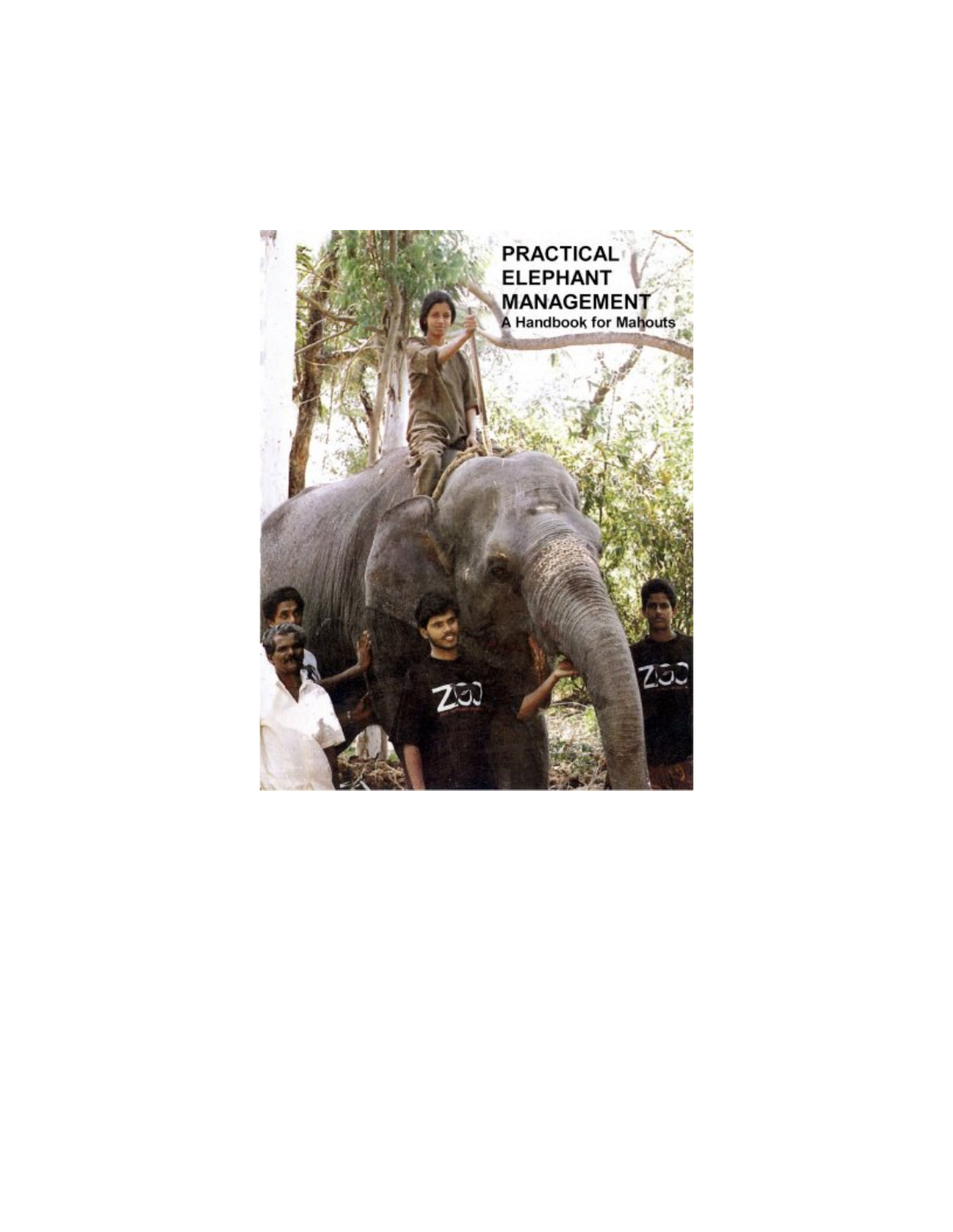# **Practical Elephant Management**

# **A Handbook for Mahouts**

**Nibha Namboodiri**, Compiler and Editor

**K. C. Panicker and J. V. Cheeran**, Technical Editors

First published in Malayalam – July 199**7 Elephant Welfare Association**, Publisher

**Zoo Outreach Organisation**, Designer and Printer

Artwork by **Rachael Mills** and **Jose**

Copyright: **Elephant Welfare Association**

**FOR FURTHER INFORMATION PLEASE CONTACT:**

**Zoo Outreach Organisation - CBSG-India**  P.O. Box 1683 Peelamedu Coimbatore 641 004, INDIA

Tel: +91 (422) 563 159 Fax: +91 (422) 563 269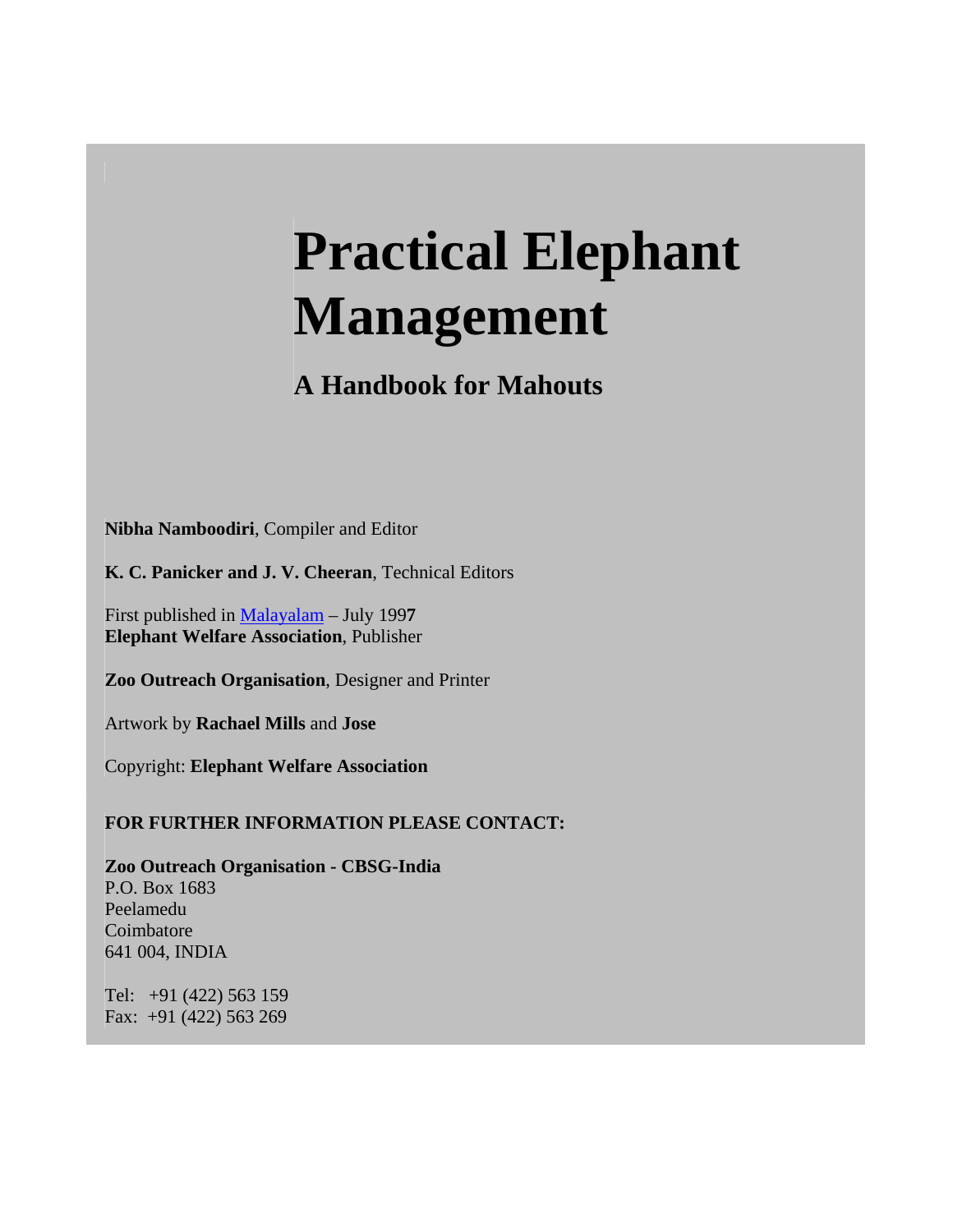## **Practical Elephant Management: A Handbook for Mahouts**

*The copyright of this publication belongs to the Elephant Welfare Association for contact details regarding publication see Title Page*

# **ACKNOWLEDGEMENT**

The publishers gratefully acknowledge the funding provided by the Universities Federation for Animal Welfare, United Kingdom for sponsoring several workshops and for the publication of this volume, for the infrastructure, facilities, and support provided by the Kerala Forest Department for the various training courses, and to Zoo Outreach Organisation for coordinating and facilitating various and publications.

The Publishers, Elephant Welfare Association, and Zoo Outreach Organisation on behalf of UFAW acknowledge the assistance of Ms Nibha Namboodiri who coordinated the several mahout training courses which led to the articles contained in this volume. Ms Namboodiri took copious notes on the practical lectures of the mahout trainers whose valuable traditional and practical knowledge otherwise would not have been available for use by others for training of other mahouts and management of elephants.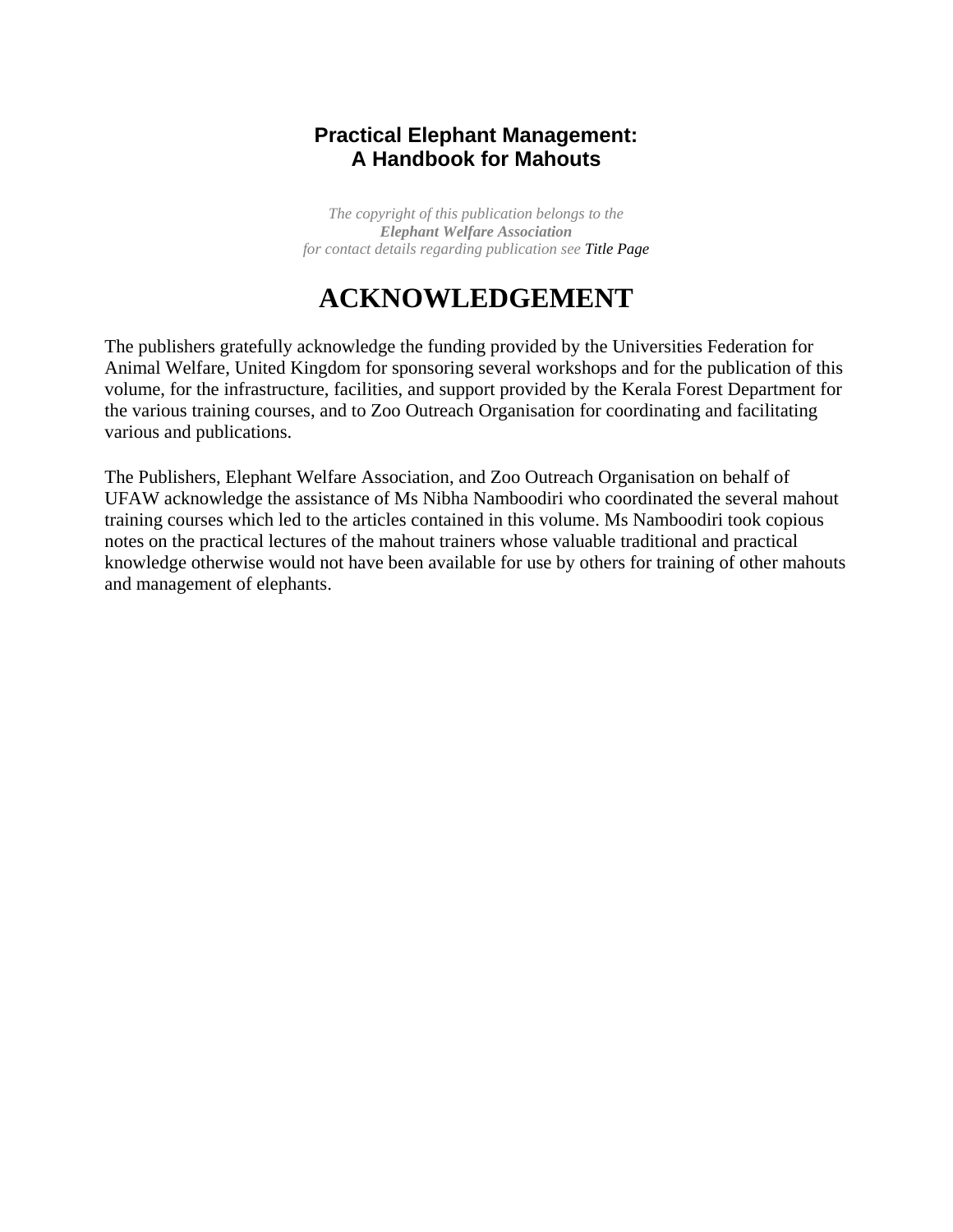# **CONTENTS**

(Linked in WILD*Pro* to species page *Elephas maximus* **- Asian Elephant** )

**Title Page Acknowledgements Contents Foreword**

#### **SECTION 1--INTRODUCTION**

Elephant facts Significance of Various Internal and External Organs Evolutionary History and Subspecies

#### **SECTION 2--HEALTH**

Signs of Health Common Ailments Diseases in Captive Elephants Colic Impaction Sick and Injured Elephants: Care and Cure Health Care of Departmental Elephants

#### **SECTION 3--MANAGEMENT**

A Traditional Perspective on Elephant Management Traditional Knowledge on Elephants Management Practices in Kerala Elephant Management in Tamil Nadu Forest Department Elephants in Captivity: Some Experiences from North Bengal Elephant Management in Kerala Forest Department Care of Pregnant Cow Elephants Care of Elephant Calves Handrearing and training of an Elephant Calf Bathing an Elephant Elephant Food and Fodder Timber Elephants of Kerala Transportation of Elephants

#### **SECTION 4--MUSTH**

Musth in Captive Elephants Handling Musth Elephants Tranquillisation

## **SECTION 5--HANDLING**

Handling of Elephants Significance of sensitive Points Sensitive Regions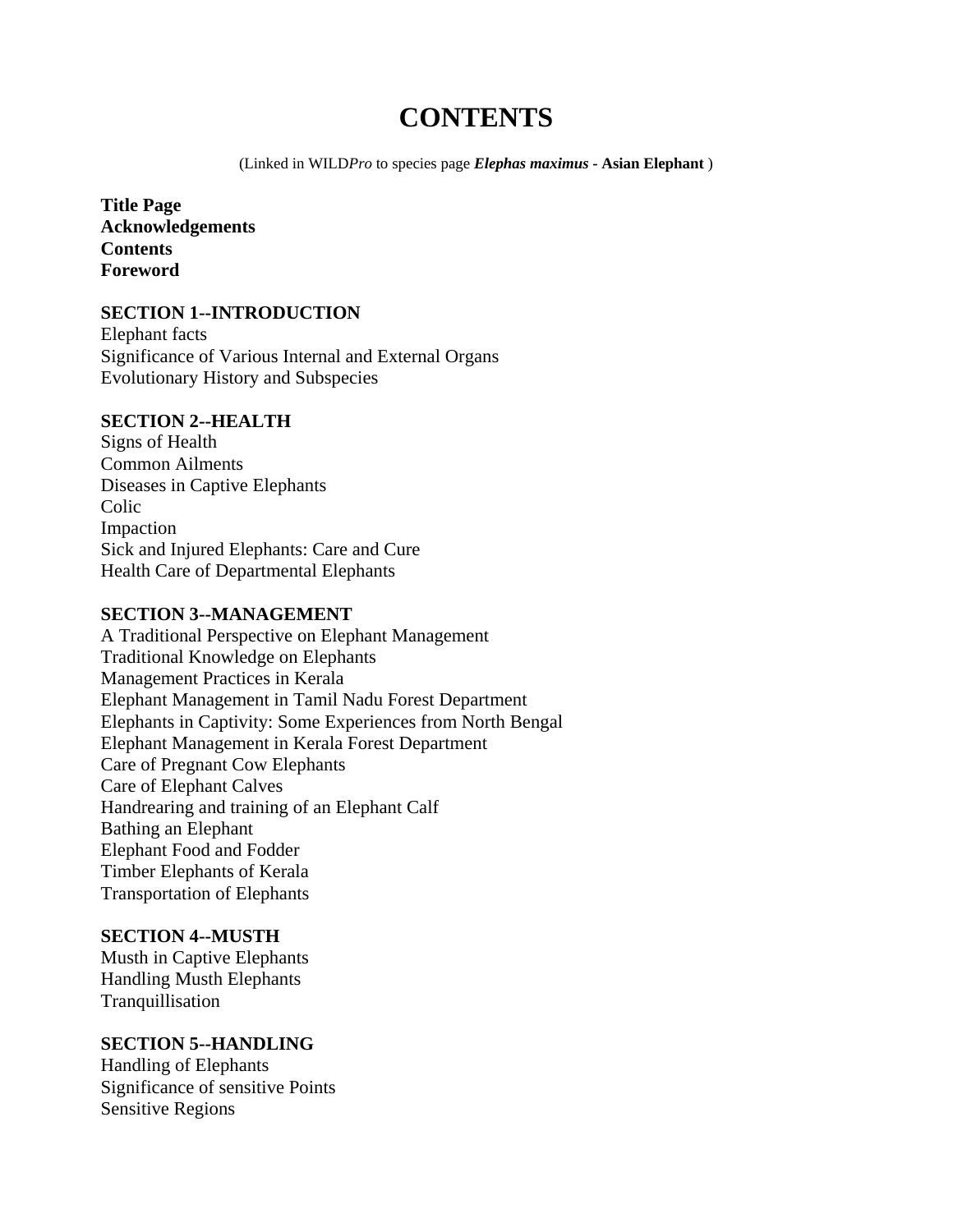Practical Aspects of Elephant Handling Practical Pointers Animal Psychology as Applied to Training Training Elephants at Elephant Camps

#### **SECTION 6--WILD ELEPHANTS AND CAPTURE**

Wildlife Protection Act Life of Wild Elephants Man-Elephant Conflict - Case Study in North Bengal Elephant Capture and Training in Kerala Forest Department Elephant Capturing in North-eastern India

#### **SECTION 7--MISCELLANEOUS FACTS**

Elephant Trade in India Purchasing Elephants - Tricks of the Trade Auspicious and Inauspicious Signs The Image and Profession of Mahouts in North-eastern India Evolution of Elephants - the Mythological Story

**Authors Glossary**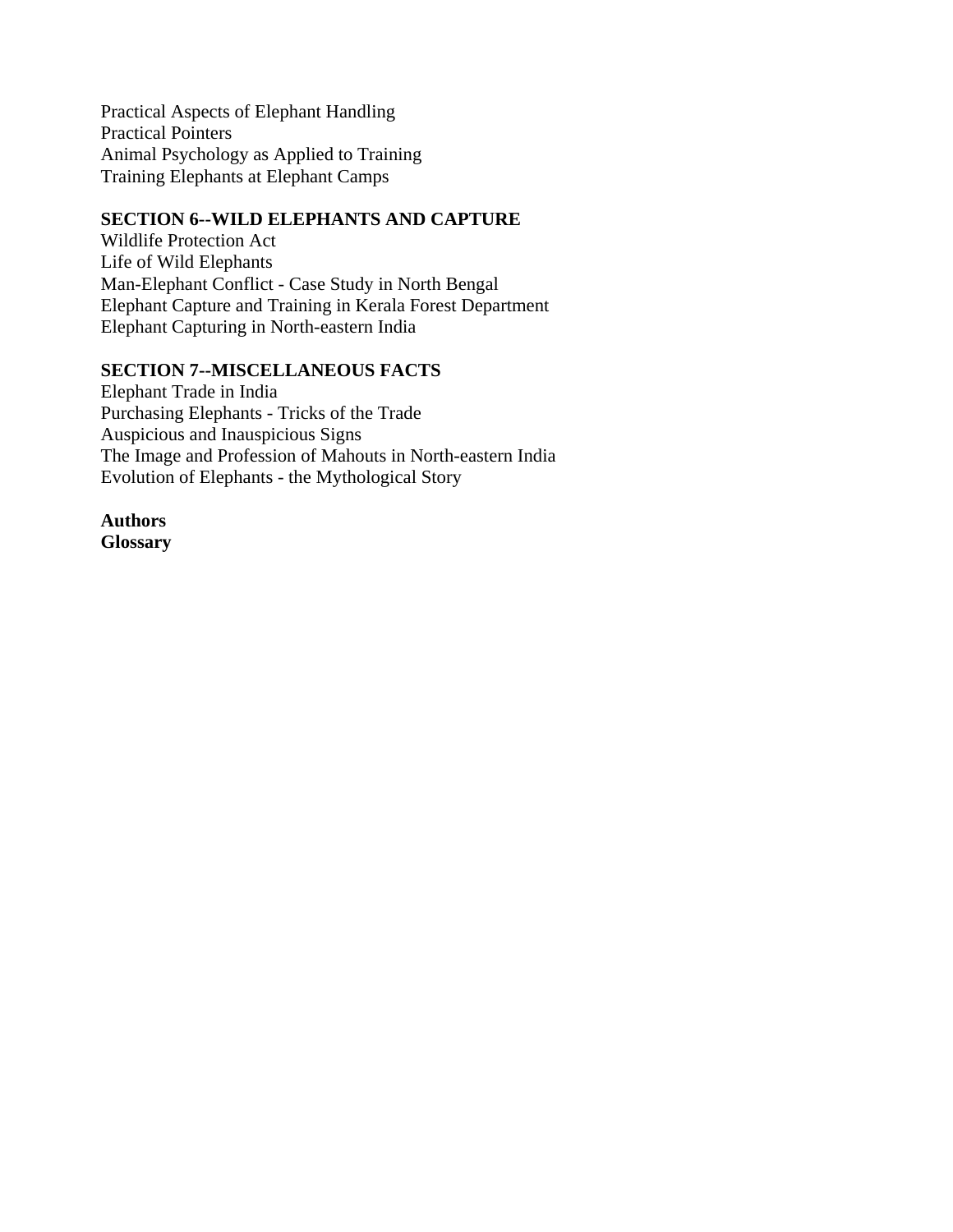# **FOREWORD**

The elephant has been with man in war and peace as a trusted friend from time immemorial. Our epics and folklore are replete with legends about this magnificent giant. How man could tame the largest terrestrial animal is a question on which we can only speculate for answers. Possibly the initial associations must have started when both the man and the animal were forest dwellers and shared the same habitat.

The elephant has a position of distinction in our cultural and political history. Classical literature and other writings of those ages clearly point out that elephants have been accorded a position of dignity and divinity. There are also treatises dealing with the art and science of elephant maintenance. All this speaks of the strong bond man had with the elephant. This bond was based on respect for the elephant and a sound understanding of the needs of the animal. Sadly, this situation has changed recently. When man started using elephants for economic gain only, the traditional bond of love respect and understanding that the elephant and mahout shared underwent a transformation. The bond became exploitative. Health and welfare of the elephant became insignificant issues as long as the elephant was able to bring in money. People interested in correcting the situation have formed pressure groups and also pushed for regulations and legislation to further the cause of elephants. In addition to this short term strategy it is also necessary to improve skills in elephant management on a long term basis. "Practical Elephant Management: A Handbook for Mahouts " is an attempt to cater to this need.

Kerala is known as the "elephant state" for its large captive elephant population. The current estimate is that there are 600 elephants and at least 80% of them are tuskers. These elephants are an important aspect of Kerala's cultural and religious festivities. The mahouts who manage these elephant were respected and admired. The skills of mahoutery have been passed down for many generations of mahouts. It is a specialised profession requiring both intelligence and physical prowess. The mahout should have patience, tolerance and humility and at the same time presenceof-mind and quick reflexes. The profession can also be dangerous. There are many instances of accidents where the mahout is injured or killed.

Elephant lovers of Kerala fondly remember the names of popular elephants and their mahouts even today. Till recently mahouts were respected in the society.

In recent years, the quality of elephant management has degenerated. Increasing demand for elephants at festivals and functions have made elephant management a lucrative affair. This has attracted a new breed of youngsters with no traditional method of initiation in the art of mahoutery. These new aspirants had neither knowledge to handle elephants, nor respect for the work they have taken up. Not surprisingly many of them used various violent methods to control elephants. This led to casualties for both elephants and mahouts. Private elephant owners who see the elephant only as an investment have not paid much attention to the quality of elephant management. Elephant management deteriorated as a result.

These issues brought people with concern for elephants together and the Elephant Welfare Association, was formed in Trichur. EWA aimed at improving elephant management through a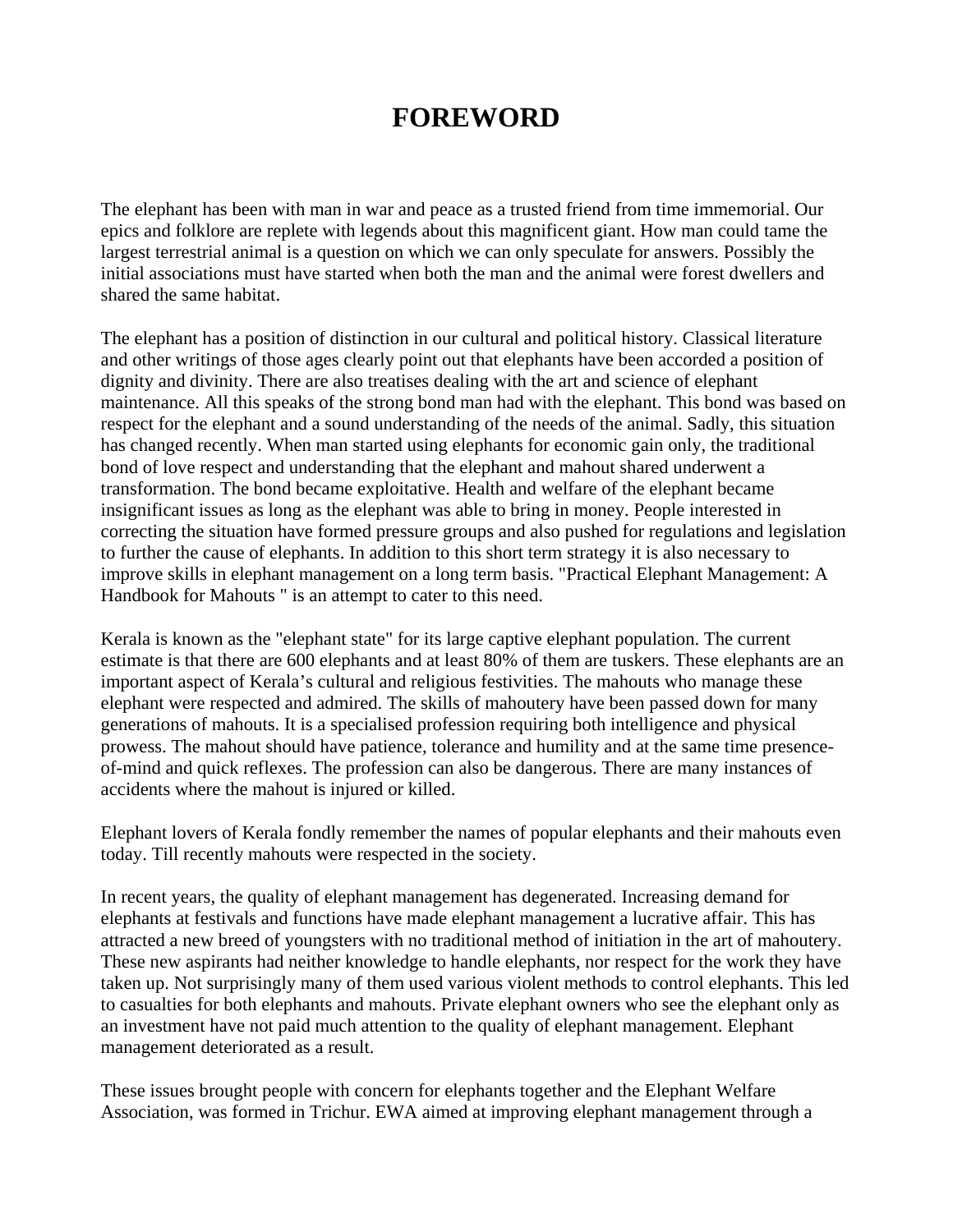multi-pronged strategy. As a part of this strategy the need to improve the capacities of mahouts were realised. The mahouts were taken through a training program which drew on the expertise of modern disciplines like veterinary sciences and traditional strengths like indigenous mahoutery and skills. The first training course was a collaborative effort of Kerala Forest Department, Elephant Welfare Association, Zoo Outreach Organisation ( Z.O.O.) and Universities Federation for Animal Welfare (UFAW at UK), the latter being an animal welfare organisation which provided financial assistance for the course. The first batch of trainees underwent a three month training programme. This was held in the last quarter of 1995.

The training programme was an innovative stride forward in elephant management in Kerala. However it also led to some misunderstandings. The traditional mahouts assumed that the trained mahouts would replace them from the current jobs. The elephant owners thought the training course has created the perfect mahout who could handle any elephant given to him. These misconceptions were gradually cleared. The organisers of the course consider that the graduates are fit only to be installed as second or third mahout to an elephant. The course is not merely an attempt at enhancing skills of elephant management. It also looks at ways of instilling an ethical dimension to elephant management. Thus self reliance, spirit of co-operation, perseverance, self respect and dignity of labour are seen as core values for a mahout.

'Practical Elephant Management - A Handbook for Mahouts' is the result of the experience gained from training two batches of mahouts. The sharing of ideas among trainees, trained mahouts, elephant owners, veterinarians and general public was an enriching experience and provided the inspiration for this book. The book covers a broad range of topics such as - management in captivity in various parts of India, evolution, musth, physiology, anatomy, disease, wild elephant and their conservation. Though the articles are based on cultural and traditional practices in various parts of India, I am sure that it holds universal lessons for elephant management.

This book has been written in a very lucid style. A *Malayalam* version of the book has been distributed to mahouts, elephant lovers, owners and elephant managers in Kerala.

I am extremely glad and privileged to write the foreword to this book, since I have been associated with the course at its conception and also during its implementation. I hope the book would be interesting and useful not only to mahouts, elephant mangers and students of wildlife but also to any one who loves elephants.

T. M. Manoharan, I.F.S.

Chief Conservator of Forests

Kerala State Forest Department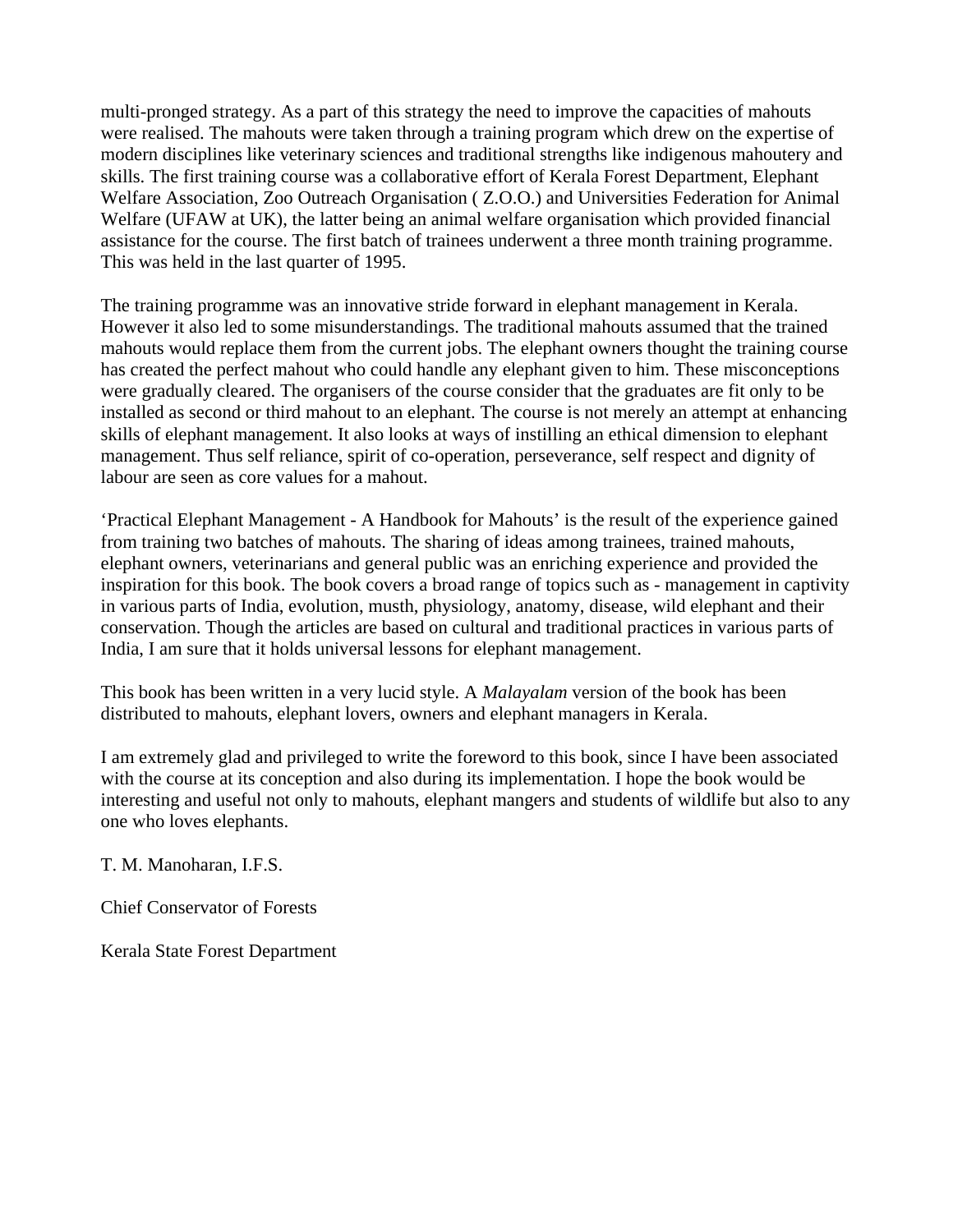# **SECTION I**

## INTRODUCTION

**Elephant Facts Significance of Various Internal and External Organs Evolutionary History and Sub-Species**

#### **ELEPHANT FACTS**

#### **Introduction to Elephants - some general facts**

#### **Dr. Jacob V. Cheeran**

Elephants have always been fascinating to human beings because of their various peculiarities. Listed below are some interesting facts about elephants.

- Elephants belong to the family Proboscidae. In India, elephants are found in South India, North-eastern India and Himalayan valleys and Orissa.
- Asian elephants are of five strains and they are Indian, Burmese, Ceylonese, Sumatran and Malaysian.
- An Asian cow elephant weighs 2.5 3.5 tonnes and a bull weighs 3.5 to 5 tonnes.
- Bull elephants without tusks are called '*makhnas'.*
- Size of the neck is not proportionate to that of the head and so elephants have short necks to balance their huge head.
- The elephant is one among a few animals that use tools in their day-to-day lives. A few examples of such animals are discussed. A species of vulture uses a stone to break ostrich eggs. Some otters found in the Californian seas, use a stone to break open clam shells. A woodpecker sometimes uses a stick to stir insects hiding in a hole. Monkeys use a blade of grass to draw out ants from a hole. An elephant uses a twig to scratch itself and can learn to manipulate a variety of objects, to carry out a variety of activities.
- Elephants have nails rather than hooves. Most of the elephants have 18 nails, 5 in each of the front legs and 4 in each of the hind legs and very rarely 20 nails (5 nails each, on the hind and fore legs). The foot pad has a thick fat cushion, to provide a good grip, while walking over marshy and slushy grounds, as well as on rocks.
- It is possible to measure the height of an elephant, by measuring the circumference of the front foot. Twice the circumference, gives the approximate height.
- The upper ridge of the ear, starts folding inwards, from the age of 10 and folds about an inch, in 20 years. An elephant with a 1" fold on its ear, is considered to be 30-35 years of age, approximately. There are however, many exceptions to this rule.
- In the absence of a weigh bridge, the following formulae can be applied, to weigh an elephant
- $W = 12.8$  (g+ng)-42811.  $W = 12.8$  (g+ng)-4281
- W = Weight in Kg;  $g = girth$  (Chest circumference just behind the forelimb, in cms); ng =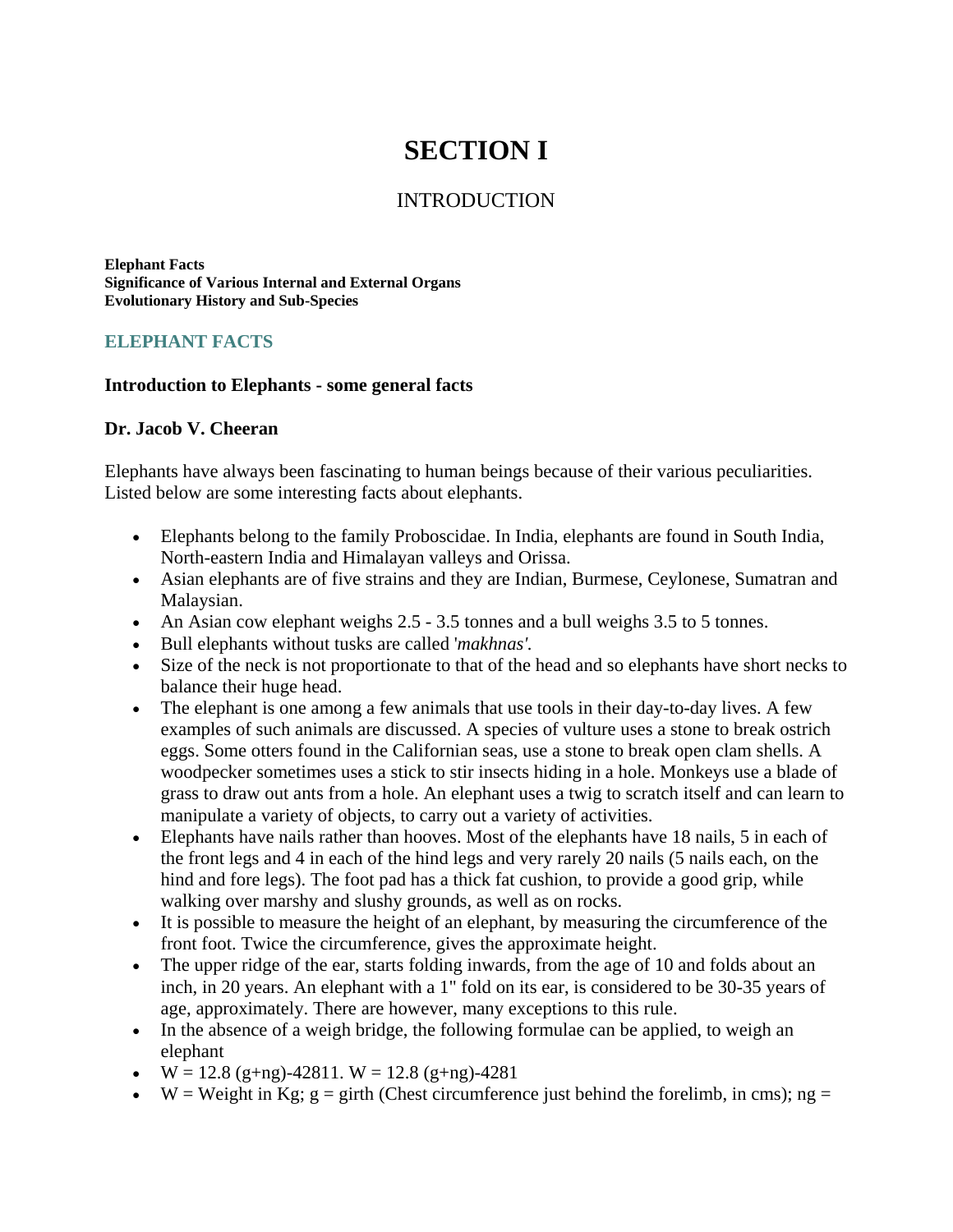neck girth (in cms)

- $W = \frac{1 \times g2}{1.252}$ .  $W = 1 \times g2 \times 1.25$
- 300
- W = Weight in Pounds;  $l =$  length (Anterior tip of the shoulder to point of tip, in inches); g  $=$  girth (in inches)
- Elephants love spending lots of time in the water and can swim long distances. They also love wallowing in the marsh.
- Elephants travel extensively, walking long distances in the wild, in search of food, shade, minerals and water. Since they have an enormous food requirement, they have to travel constantly to look for fodder sources. They do not stay confined to a single place for a long time which avoids habitat destruction.
- They walk at a slow pace of 4km/hr. Elephant walk has been made into a music, (in the film Hatari) which is popular all over the world.
- Elephants feed on all three tiers of plant life i.e., lower (grass), middle (bush), and upper (canopy) tiers.
- Elephants have very clean feeding habits. While grazing, they pull out a bunch of grass and dust the mud and dirt against their legs before eating it.
- Elephants drink 200-255 litres of water a day. I.e., 50-60 litres at a time, 3-4 times a day. A trunkful can retain 6-7 litres or even as much as 10 litres.
- Elephants can run short distances quite quickly (25 Km/hr for short distances), or 30-40 kms/hr, according to reports from Mudumalai Elephant Camp, in Tamil Nadu. Even with hobbles they can hop very fast, but cannot gallop like horses or run like cattle.
- Elephants can perceive sound frequencies inaudible to the human ear. Frequencies below the normal audible range are called infrasonic waves and those above the normal audible range are called ultra sonic waves. Examples of infrasonic waves are thunder, earthquakes etc. Elephants sometimes communicate with each other through infrasonic waves. This was discovered by Catherine Payne in Africa. The region between the frontal projection and the base of the trunk, produces vibrations. A simple experiment to demonstrate this fact can be done, by submerging (half way, to the middle of head) the elephant in water, facing the current and tickling the frontal area. The vibrations produced, can be seen as ripples, in the water. In an African savannah, elephants can perceive thunder several miles away and will move towards that direction to find the rain. Elephants have several kinds of communications between them. They are provided with large ears so that they can receive as many of these frequencies, as possible.
- An elephant?s eye sight being very poor, it relies very much on its sense of smell. Elephants can recognise people by their sense of smell, even after several years.
- In Kerala, there is a misconception that, elephants fan their ears because they appreciate the rhythm of the *Panchavadyam*, a musical symphony. Although it makes a nice story, this is not true. Elephants fan their ears, to cool their body. Sweating, in other species such as man, helps maintain suitable body temperature. Since elephants have few sweat glands, they depend on their ears to regulate their body temperature. The ear is an important organ in removing heat. The blood from the various parts of the body is transported to the ear where they are cooled due to its fanning motion. This cooled blood, then flows back into the various parts of the body, thus bringing down the body temperature. It is observed that there is a difference of 1 degree centigrade in the temperature, of arterial and venous blood of the ear.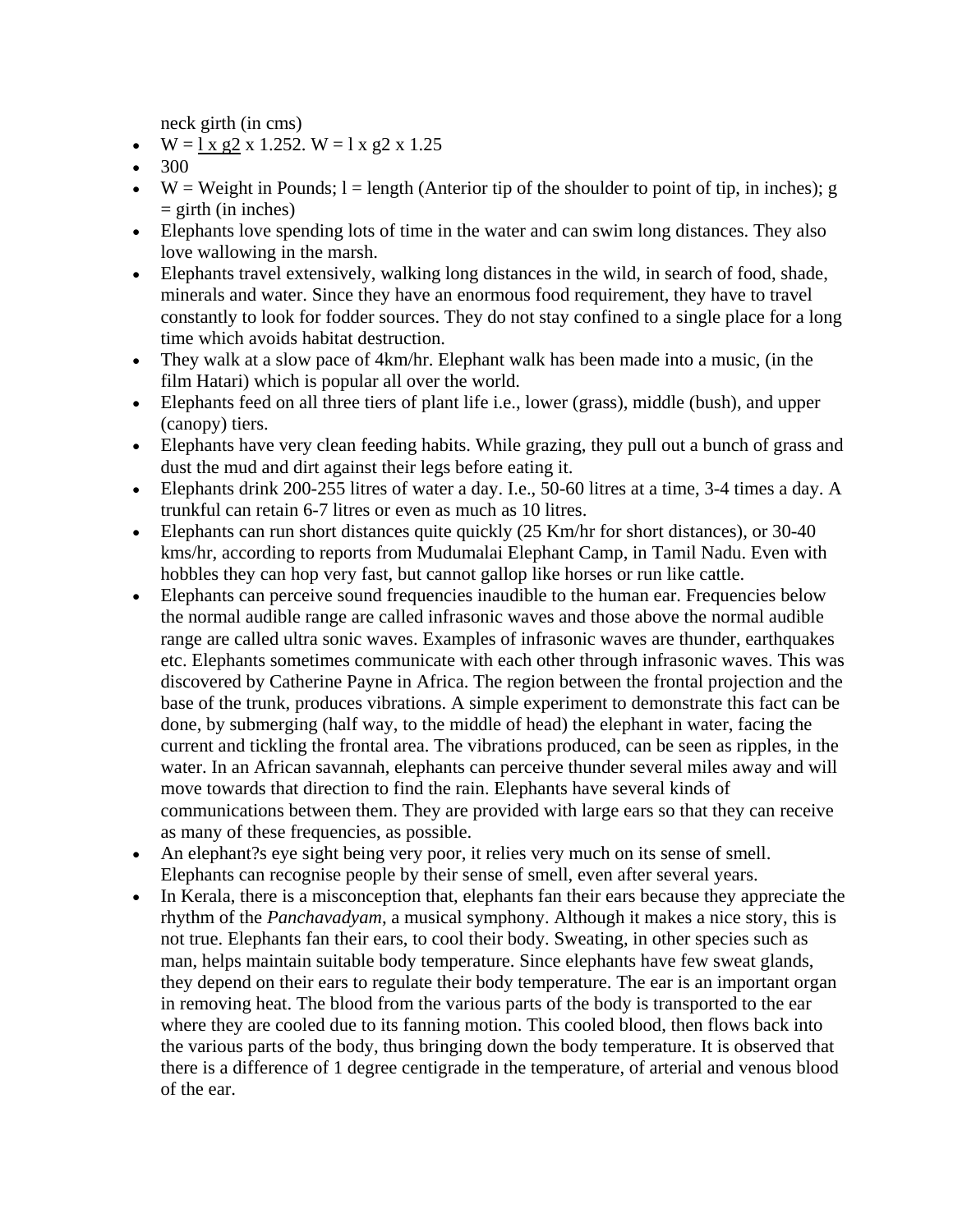- The normal body temperature of the elephant is  $96.6\text{°F}$ , ( $36.9\text{°C}$ )
- The skull has several sinuses and so the head is not as heavy as it may appear.
- The elephant has only two pairs of teeth, at a time and they are replaced 5 times during its lifetime. The number of ridges on the teeth increase with age . In most animals the teeth erupt from the bottom, but in elephants, they grow and push from the back to the front. The molars are replaced five times, in the lifetime of an Asian elephant.
- The tusk is an outgrowth or extension of the upper incisor or teeth. In males, it starts in two or two and a half years and grows 3 - 4 inches every year. The tusk has regenerative capacity. The pulp, which is conically shaped, is present along the inside of the tusk. One has to be careful not to damage the pulp, while trimming, or shaping the tusk. Teeth in Sanskrit are called *Dantam*, and thus the elephants are also called *Danti*. The elephant uses its tusks in a variety of ways. Humans may be right or left handed. Elephants also exhibit, a similar dexterity, for a particular tusk. The tusks continue growing, even after being cut.
- The Asian cow elephants have tushes, but African cows have tusks.
- The tongue has restricted movement and cannot be protruded out. The food can be hooked if placed on the tongue and pushed back into the mouth.
- An elephant's trunk is formed by the fusion of the upper lip and the nose. It is made of approximately 1,00,000 muscles.
- There is no naso lacrimal duct, running from the eye to the nose and so water runs out of the eyes constantly.
- A few sweat glands are present on the skin, found at the base of the nails. Since the sweat glands are deficient, the elephant sucks secretions from the mouth and sprays it on its body, with its trunk, to lower the body temperature.
- The skin is very thick and hence is called a Pachyderm. The skin has several folds and wrinkles, which help to remove heat. Though the skin is thick, the elephant will experience pain when injured.
- Males and females have a temporal gland, which produces secretions or temporal discharge . Temporal gland activity in bulls, is characterised by behavioural changes, particularly aggression, libido and disobedience to words of commands. Some cow-elephants occasionally exhibit temporal gland activity, but do not show any pronounced behavioural changes.
- Elephants cannot jump up, because their legs are not shaped correctly, for absorbing the shock of a jump. They may leap horizontally however, as their knee cap is placed very low, which helps them stand on or bend their knees, like humans.
- The heart of an elephant does not have a pointed apex, like other mammals. The ends are shaped differently and have a bifid apex.
- As in marine mammals, the testes of a male elephant are placed abdominally (close to the kidneys). During musth, the testes enlarge in size (functional hypertrophy).
- In a cow-elephant, the vulval openings are between the hind legs. Clitoris is large and may be 15-30 cms long, but they mate like all other quadrupeds or four legged animals.
- Elephants have two openings on the roof of their mouth called vomero- nasal openings, which act as scent glands. Mating consists of prolonged courting , short duration of penetration, several times a day. The special position of the vulva makes the penis (when erected), into a cobra shaped hood, to facilitate penetration. An ejaculate may have 50- 100ml of semen.
- The gestation period is 21 months. Even when pregnant, ovulation takes place in cows.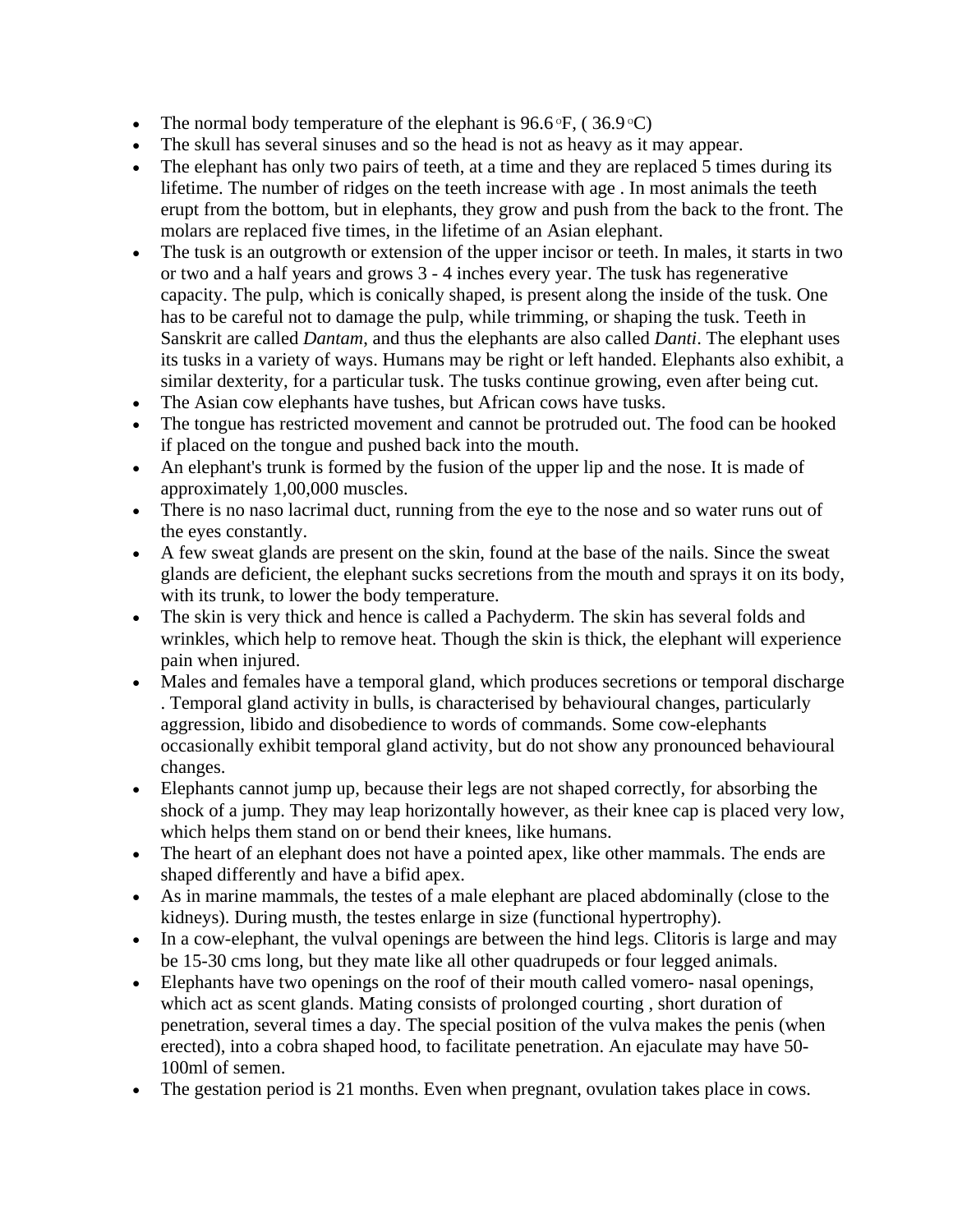- Calf at birth weighs 80-100 kg and 90-100 cms in height.
- Mammary glands are found between the forelegs. They secrete milk through several pores. Usually they suckle offspring for 4-5 years, but in captivity, the calves are weaned after 2 years.
- Although herbivorous, the cholesterol level in African elephants is high, compared to that of the local tribes (*Masai*), who eat beef.
- There is no gall bladder in the elephant.**--**
- Dog posture or 'sternal recumbency' posture is a relatively safe and comfortable position in other animals. In elephants this is dangerous, especially when they are tired. The pleural cavity around the lungs is absent in elephants, and they may die of suffocation if made to sit in the dog posture for long periods under sedation, or for any other purpose. Respiration rate is 10 PM (per minute) while standing and 5 PM during recumbency.
- Like humans, elephants are also prone to arthritis, because of the vertical position of their limbs.
- The total number of bones in the elephant's body is 282 and the total number of vertebrae is 61. The bones are not very thick and so the likelihood of a fracture is greater.
- Elephants can stand for long periods. Horses and passerine birds have checked ligaments, which help them to stand, while sleeping straight up. Similarly, elephants are also provided with such feet, that can be splayed, thus enabling them to stand for long periods. There was an elephant in Thrippunithara, Kerala, that stood up for 18 months, when it was sick. Healthy elephants in captivity, usually do not lie down during the day.
- Most animals, fold their hind limbs backwards, while lying down, but elephants fold them forwards.
- Captive elephants in Kerala, are given a restorative treatment during the monsoon, which is a practise for human beings too, in Kerala.
- Elephants are efficient seed dispersers. Seeds that pass out in the elephant's dung are highly viable and germinate easily.
- They defecate 15-20 times a day. The number of boli being 5-8 and weighing 1-21/2 kg. Elephants urinate 10-15 times a day and a total quantity of 50-60 litres is expelled. Inadequate water intake produce crystelluria.
- Elephants can unerringly locate and dig out water from the sub soil or river beds, during the dry periods.
- Elephants have a remarkable memory for events and people and are also believed to be emotional. While in musth, captive male elephants deliberately try to attack their mahouts.
- Elephants are gregarious by nature. In the wild when a baby elephant is born, it is trained and disciplined by every adult in the group. Captive born calves, on the other hand, turn out to be truants, as they are excessively pampered by humans. They turn out to be problematic adults, if not trained properly after weaning.
- Elephants have matriarchal groups and the leader of a herd is usually a cow-elephant. Males are loosely attached to the herd. In summer, when there is scarcity of food and water, the herds break up into smaller herds and when favourable conditions return , they re-unite to form a large herd with a larger number of individuals. Elephants in the wild spend a minimum of 60-70% of their activity in feeding. In summer during the day, the herds spend 2-4 hours a day resting, to prevent heat strokes.
- Elephant herds when threatened, have an interesting defence strategy. At first they all stand in a line defending. Then they round up the young ones and sub-adults into the centre and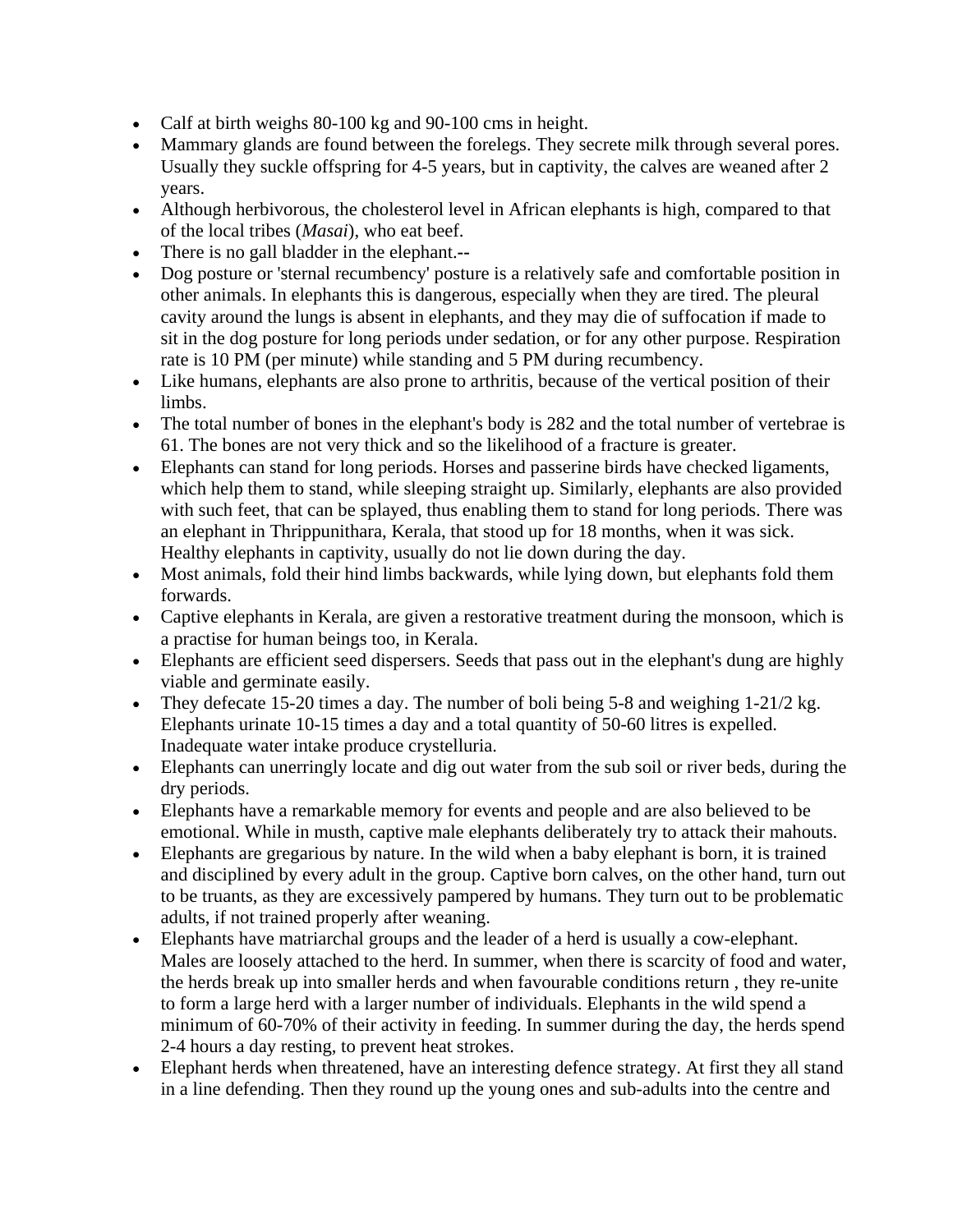form a circle around them.

• Elephants can never be completely domesticated. They always have a desire to return to the wild, unlike some other domesticated species, such as dogs and cats, which come back home.

Elephants are a valuable commodity and need to be handled with care and respect. In *Artha shastra*, an ancient Indian text, Chanakya (the author), described the value of elephants as equivalent to gold. Chankaya says that, a man deserved capital punishment, if charged of killing an elephant.

## **SIGNIFICANCE OF VARIOUS INTERNAL AND EXTERNAL ORGANS**

#### **Dr. K.C. Panicker**

**Trunk:** The trunk is the most attractive feature in an elephant and makes it look different from other herbivores. Trunk is an extension of the upper lip. The shape and length of the trunk varies in various elephants. Some elephants have a very long trunk that touches the ground, where as others have very short trunks. The free end of the trunk is produced into a triangular finger like, tip. This organ enables the elephant to pick up the smallest of objects from the ground. The trunk is made of two types of muscles. It is by the action of these muscles that the elephant is able to extend or retract its trunk. The trunk has two openings on its free end. The opening within the trunk forms the nasal passage. The nasa passage runs into the centre of the forhead bump, followed by the gullet and finally branches into the lungs.

The elephant thus breathes and also sucks water, through the trunk. The trunk is also used for other things such as spraying the body with water, uprooting grass, pulling down branches, tearing the palm branches apart etc. The elephant has a highly developed sense of smell. Using the trunk, they can smell objects and people. Bulls use the trunk to check if a cow is in heat. They hold twigs or branches by the trunk to scratch their body.

**Tusks:** Tusks are modified incisors of the upper jaw. They arise form the front portion of the skull.1/3rd of the tusk is embedded in the skull and the rest is visible from outside. 2/3rds of the tusk is hollow and consists of pulp. Tusks continue to grow throughout the elephant's life. In captivity, the tusks are trimmed once in every two years. Elephants with long divergent tusks are considered attractive in Kerala. Tusks acquire various shapes. They are also called "white gold", because of the demand for ivory. Ivory continues to be a priced commodity, for which several elephants have been killed. It is therefore rightly said that the tusk is the elephant's enemy. The tusk is used a defence weapon during fights between elephants. They are also used to push trees down, lift objects etc. The Asian cow elephant and Makhnas posses tushes instead of tusks. African bulls and cows posses tusks.

**Ears:** Broad and fan shaped ears make an elephant attractive. An elephant that fans its ears constantly is considered healthy. The ears help balance the body temperature of the elephant. The skin on the ear is very thin and the veins can be seen very clearly. Injections and intravenous are administered through the veins on the ears. The sides of the ears begin folding inwards as the elephant becomes older. It is possible to make a rough estimate of the elephant's age by looking at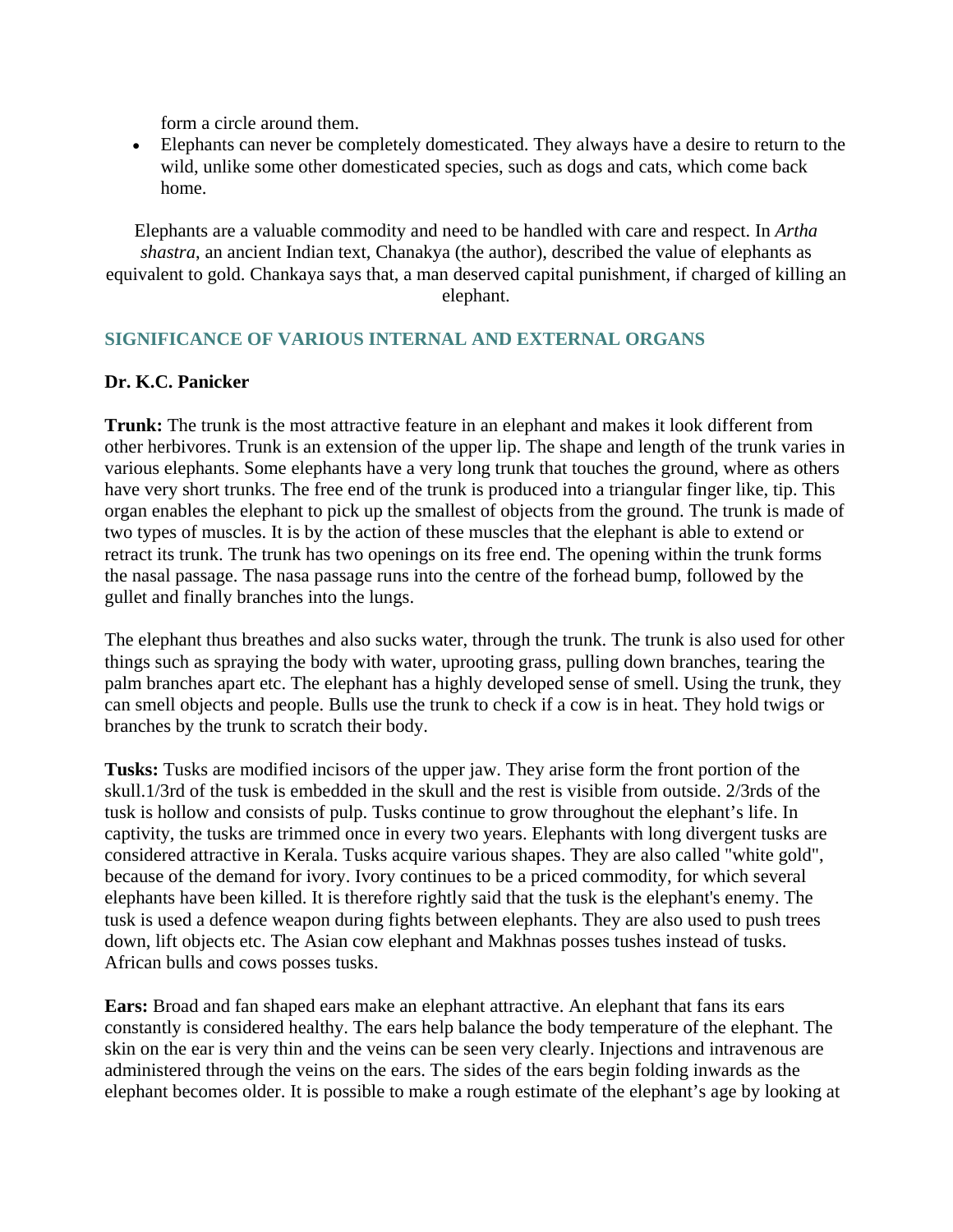the folds. The ear folds about an inch in 30 years, meaning if an elephant has a fold measuring an inch, its age can be predicated as 30 years.

**Eyes:** The eyes are relatively small in size. The elephant cannot see objects at long distance. The colour of the eyes are normally honey or dark brown. A third eyelid within the eye protects the pupil. This makes it difficult to apply ointments on the eye. Hence medicines must be applied from the lower portion of the eye.

**Teeth:** The elephant possesses only molars and there are four of them at any given time. The upper surface of the teeth are made up of several ridges. The teeth are replaced constantly. New teeth arise from behind the mouth and push forwards while growing and the older teeth to fall off. The teeth are replaced six times in an elephant's lifetime. Thus there are a total of 24 teeth. Occasionally one may observe a single worn out tooth or a pair, on one side of the jaw. If a pair are seen then one of them is the remnant of the old tooth and the other is the rudiment of the new tooth. The teeth are replaced at various ages in an elephant's life time. The first set of teeth appear when the elephant is a year old. These are replaced when the elephant is six years of age. This is followed by further replacements at 9, 25, 50 and 100 years of age. The age of an elephant can be estimated by observing its teeth. The sixth set is the largest of all the sets and it measures 1 feet in length, 2 inches in breadth and approximately weigh four kilo grams.

**Fore and hind limbs:** The limbs are strong and pillar like in appearance. In *Malayalam*, the forelimbs are called *nada* and hindlimbs, *amaram.* The joints between the bones are vertical which make it difficult for elephants to jump forwards. The limbs bear digits and nails. The digits are not visible as they are embedded within the skin. The nails are visible. Most elephants have 18 nails, 5 on each foreleg and 4 on each hindleg. The number of nails varies in number and some posses 16 or 17 nails. Those with 16 nails are considered inauspicious. It is rare to see elephants with 20 nails, which is considered as a very auspicious sign.

#### **Internal organs**:

**Tongue:** The tongues is fleshy and cannot be protruded outwards. While feeding a depression is found in the middle of the tongue where the food material is placed and folded backwards into the mouth.

**Digestive system:** Stomach is single chambered. The intestine is approximately 170 feet long. Digestion takes place in the large intestine.

**Liver:** Liver is large but gall bladder is absent.

**Heart:** has 2 apexes. The rate of heartbeat is 28 times per minute, but it is greater when lying down ie 35 times per minute. Heart beat is recorded from the veins behind the ears.

**Testis :** are located internally, on either side of the vertebral column.

**Temporal glands :** are located in the temporal region of the brain. They lead to a temporal opening which is located between the eye and the ear. During musth, the temporal gland becomes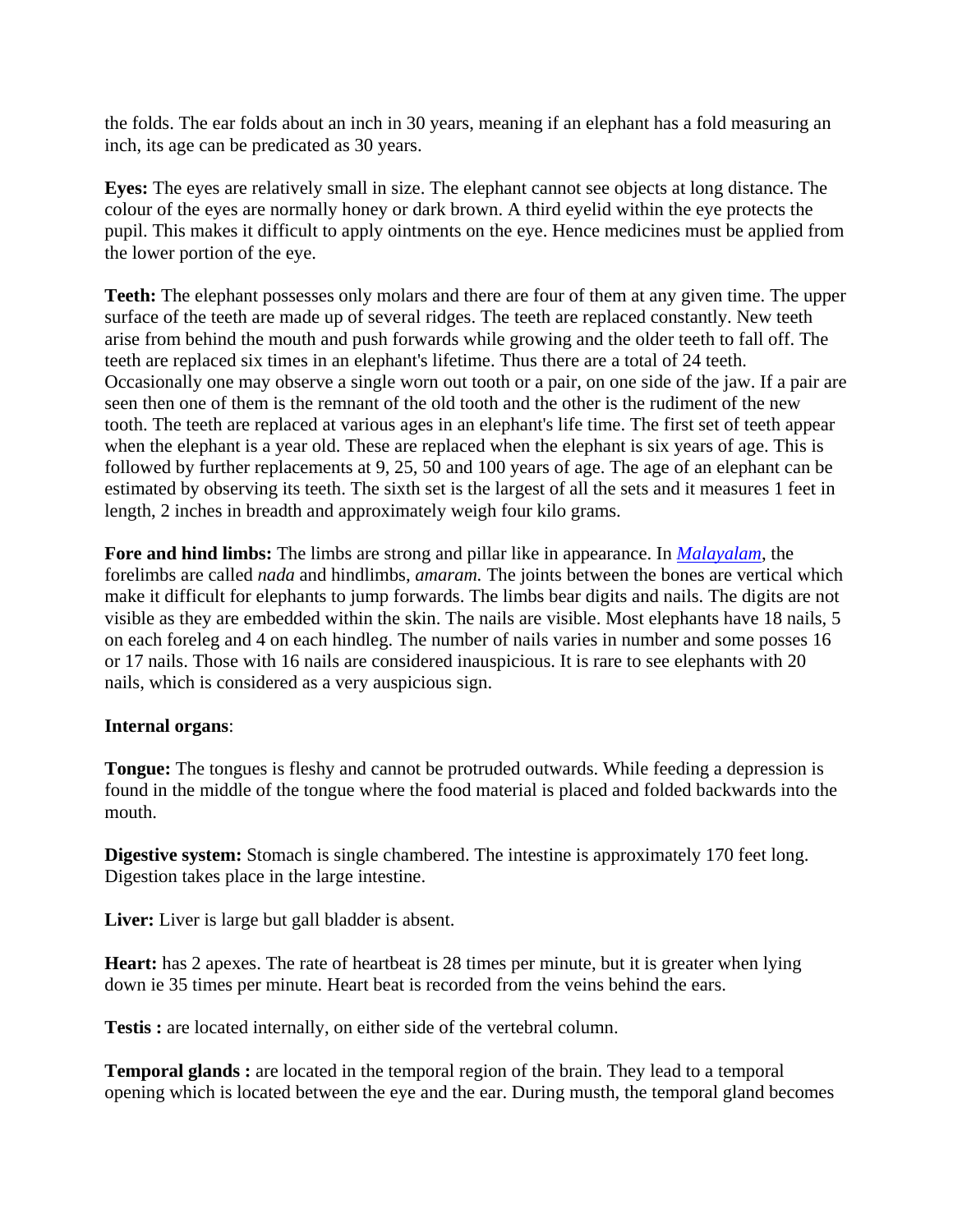enlarged and secretes a fluid, which runs out through the temporal opening.

## **EVOLUTIONARY HISTORY AND SUB SPECIES**

## **Dr. K.C. Panicker**

Evolutionary history of elephants dates back several million years, along the geological time scale. They underwent a series of changes over the years to evolve into the present form. They are placed under the family Proboscidae. A few ancestors of elephants are mentioned below.

**Moeritherium :** The fossils of Moeritherium were first discovered near Lake Moeris in Egypt, hence the name. Moeritherium is considered to be the ancestor of all Proboscides. This species was about 2 feet tall and looked more like a pig than an elephant. The eyes and ears were small and the trunk was absent. The evidence for its ancestry to elephants is in the skull structure and dentition. The upper jaw bears outgrowths of incisor teeth.

**Dinotherium :** This group is nicknamed as monsters because of their appearance. On the lower jaw a pair of backward curving tusks were present. They had a flat head and the trunk was quite long.

**Trilophodon :** Trilophodon received its name from the peculiar dentition it exhibited. The upper region of the first two molars were fused to form a crown. This group also were characterised by an extended lower jaw bearing two long tusks.

**Platybilodon :** They had short trunks and a large mouth. Each jaw bore a pair of tusks. The tusks of the lower jaw were short and spoon-shaped.

**Mastodon :** Mastodons were about the same size as modern elephant but of a much bigger build. Its head showed features such as a flattened forehead rising to a prominent domed crown, large curved tusks in the upper jaw and a well developed trunk. The body was covered with hair.

**Mammoth :** The mammoth is the most popular among ancestors of elephants. Their fossil remains have been found preserved in the icy ground of Siberia. Mammoths were extremely tall (measuring up to 15 feet) and possessed a pair of large curved tusks emerging from the upper jaw. Their body was covered with long, thick hairs as protection against the cold. Scientists claim that the present two elephant types -- Asian and African -- evolved directly from mammoths.

| There are several differences between the two living species |                             |  |
|--------------------------------------------------------------|-----------------------------|--|
| <b>Asian elephants</b>                                       | African elephants           |  |
| Smaller in size                                              | Larger in size              |  |
| Shorter in height                                            | Taller in height            |  |
| Highest point at the middle of the back                      | Highest point at shoulder   |  |
| Comparatively smaller ears                                   | Large ears                  |  |
| Long and large trunk                                         | Comparatively smaller trunk |  |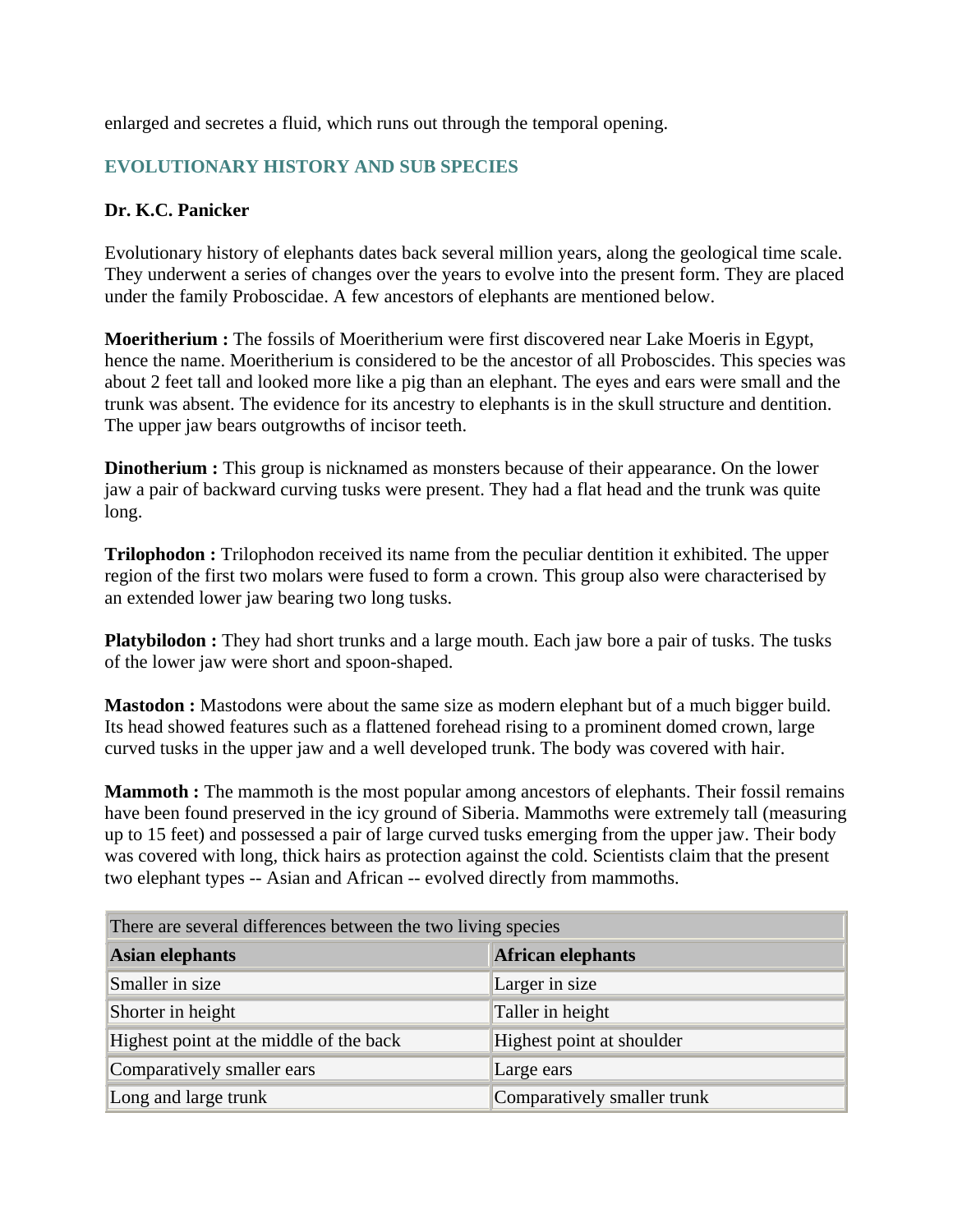| One finger like process at the tip of trunk | Two finger like processes at tip of trunk         |
|---------------------------------------------|---------------------------------------------------|
| Small tusks                                 | Large tusks                                       |
| Tusks only in males                         | Tusks in both sexes                               |
| Commonly found to posses 18 nails           | 14 nails are common                               |
| Back is unbroken and convex in curvature    | dip on the back between fore and hind<br>quarters |
| Bull-dog faced with twin domed forehead     | Elongate, narrow face with flat forehead          |
| Musth episodes usually in male              | Musth in both sexes                               |
| Easier to domesticate                       | Comparatively difficult to domesticate            |

## **Sub Species of Asian elephants** (*Elephas maximus*)

The Asian elephants (*Elephas maximus*) are classified into 7 sub species, based on their geographical distribution. How ever scientific data for this classification is not available.

| Name of sub species                                      | <b>Distribution</b>         |  |
|----------------------------------------------------------|-----------------------------|--|
| 1. Elephas maximus ceylonicus                            | Sri Lanka                   |  |
| 2. Elephas maximus indicus                               | India                       |  |
| 3. Elephas maximus bengalensis                           | Northern India              |  |
| 4. Elephas maximus dakamensis                            | Southern India              |  |
| 5. Elephas maximus burmanicus                            | Myanmar                     |  |
| 6. Elephas maximus hirsutus                              | Thailand                    |  |
| 7. Elephas maximus sumatranus                            | Sumatra                     |  |
| Sub Species of African elephants (Loxodonta africana) :s |                             |  |
| Bush elephant                                            | Loxodonta africana africana |  |
| Forest elephant                                          | Loxodonta africana cyclotis |  |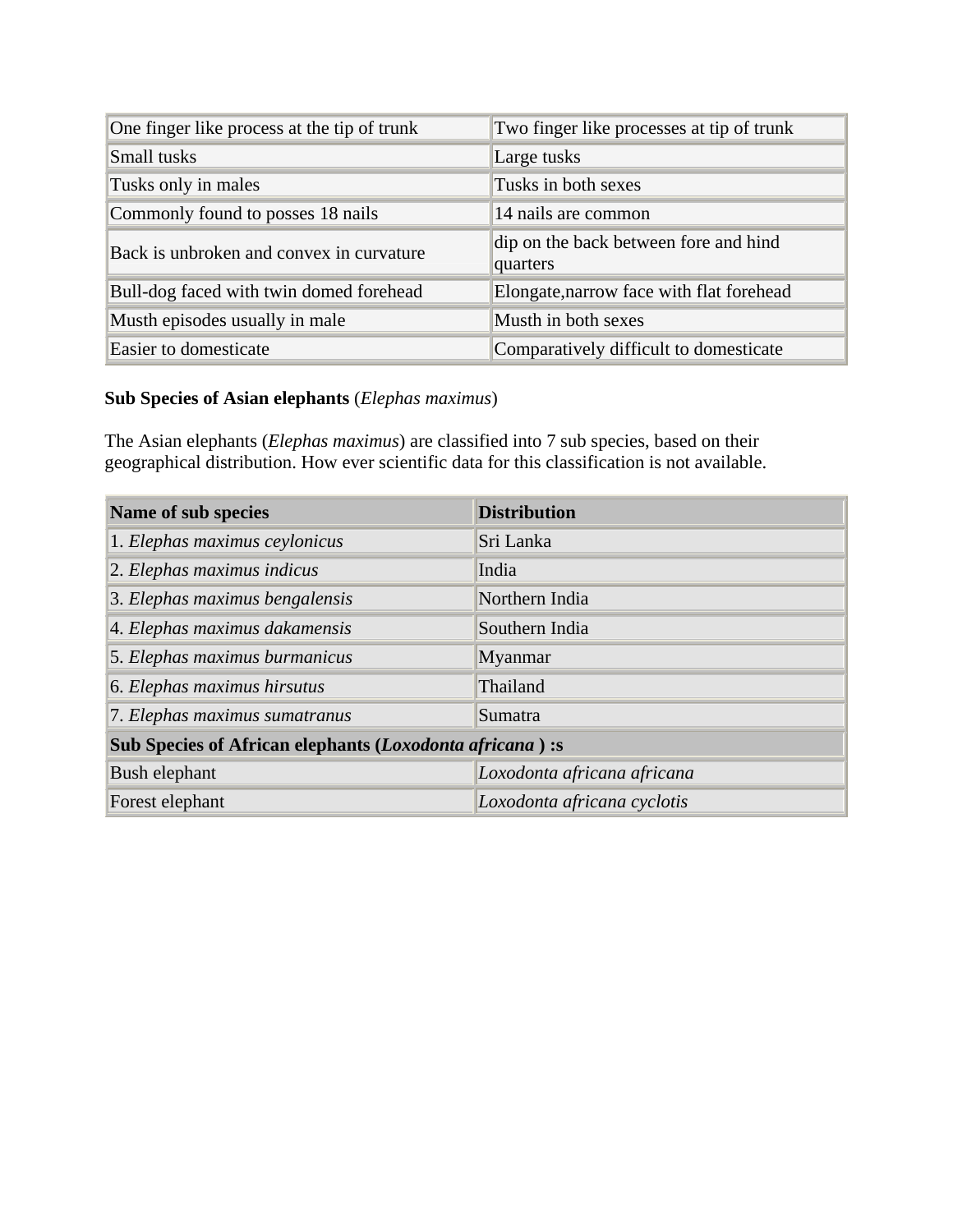# **SECTION II**

## HEALTH

**Signs of Health** 

**Common Ailments Diseases in Captive Elephants Colic Impaction Sick and Injured Elephants: Care and Cure Health Care of Departmental Elephants**

#### **SIGNS OF HEALTH**

#### **Dr. Jacob V. Cheeran**

A healthy elephant should be disease free and conduct its daily activities without indications of discomfort or abnormality. Regular monitoring of certain physical signs and behaviour will indicate an elephant's health condition. A mahout must regularly monitor his elephant's health, based on these signs. He must immediately notify his employer or doctor on observing signs of ill health or discomfort. Discussed below are points that will help monitor the elephant's health on a daily basis.

- 1. Elephants require plenty of water for their metabolic activities. It is estimated that on an average, they drink 200-255 litres of water per day. If the elephant does not drink sufficient water, it will become dehydrated, leading to several other ailments. In order to make sure that his elephant is drinking sufficient water, the mahout must check its trunk. The tip of the trunk should be moist with saliva. If the trunk is dry or appears cracked, it is obvious that the elephant requires more water.
- 2. Wounds, rashes and swellings should be subjected to immediate medical attention.
- 3. The insides of the mouth (mucous membrane), must be rosy pink in colour. The colour indicates sufficient quantity and good quality of blood in circulation. If the colour is pale, the elephant may be anaemic. In humans and other animals, the eye is examined for anaemia. Elephants are sensitive to an eye examination. i.e., they shut their eyes, tightly. Hence this method cannot be used for elephants.
- 4. The eyes should be moist all the time. This is a peculiarity of elephants.
- 5. Whitish layers appearing either on the cornea or the lens are not healthy signs. It could be an indication of cataract, corneal damage, or old age.
- 6. Several veins are visible on the ears. Scratches or bruises on this region must be treated immediately.
- 7. Elephants are susceptible to sinus infections. Discharge may run through the trunk during sinus infection.
- 8. The body temperature is checked at the briskette region. If the region feels cool to the touch, it indicates ill health.
- 9. Elephants develop swellings on their body due to injuries or abrasions. The swellings should be subjected to immediate medical attention.
- 10. The nails have to be trimmed along the sides. Mahouts should not scrub nails with rough objects like stones, because the protective waxy coating will be lost and nails will crack.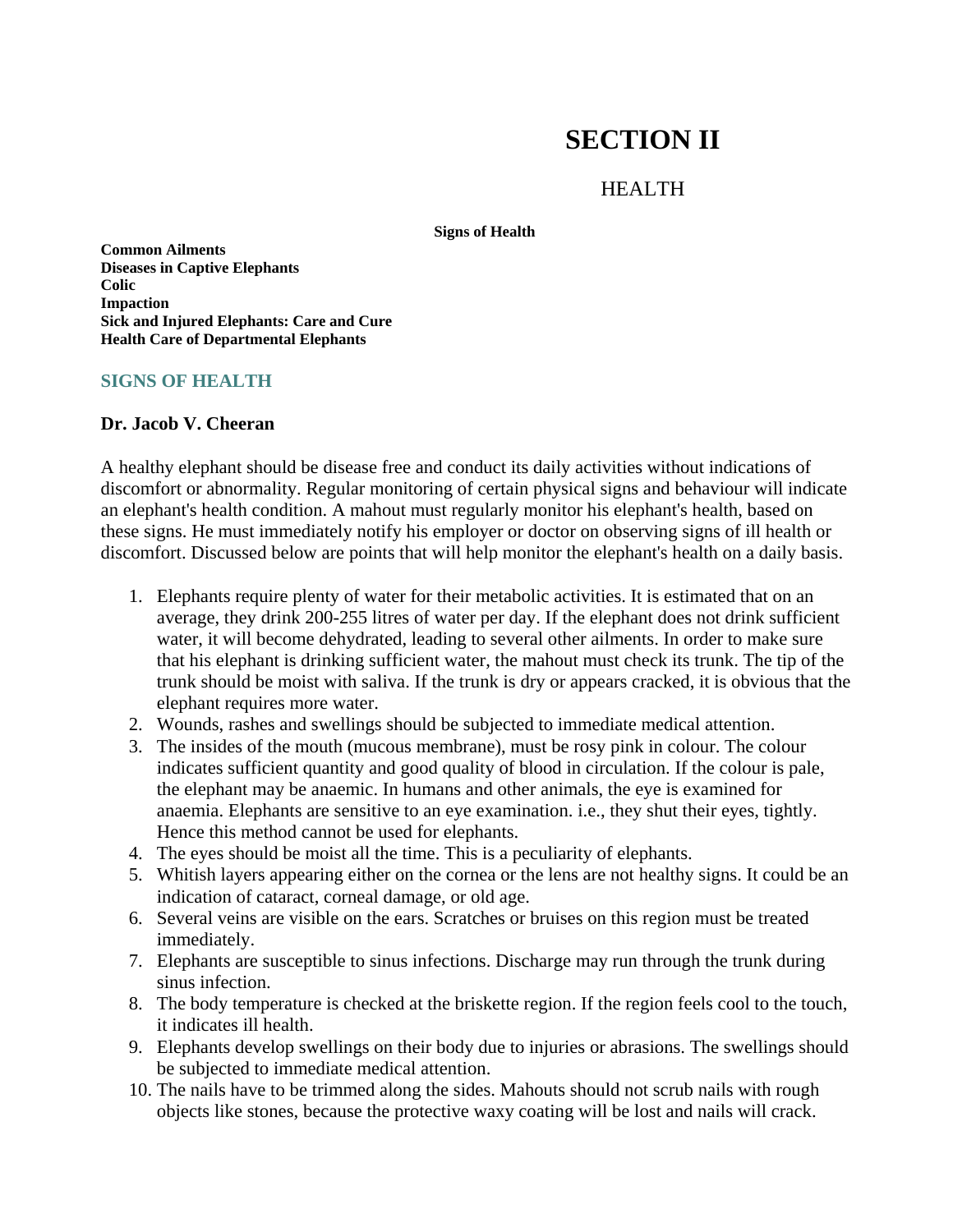Sweat glands are located on the feet, above the nails. Therefore, it is normal to see moisture around these areas. Absence of moisture indicates abnormality.

- 11. The elephant's skin is an important indicator of water balance in the body. Wrinkles and folds on the elephant's skin prevent loss of water by evaporation from within, and maintain normal body temperature. If the skin feels resilient or elastic to the touch, when pinched, it can be assumed that the elephant is receiving adequate water. If the skin feels dry and nonresilient, it must be understood that the elephant is not drinking enough water.
- 12. The pulse is taken below the chin. This can be felt by the fingers where an artery crosses the bone.
- 13. Foot diseases are common among captive elephants. Causes and symptoms are discussed elsewhere in the text.
- 14. Multiple hairs are seen arising from one pore on the head, sometimes. It is noticed that, during illness these hairs come off easily.
- 15. The quality and quantity of dung and urine are indicators of health.
- 16. A mahout must regularly monitor his elephant's diet and drinking pattern, on a daily basis.

## **COMMON AILMENTS**

## **Dr. Jacob V. Cheeran**

A healthy elephant preoccupies itself with some activity, such as swinging tail, and trunk, feeding on palm leaves, playing with twigs, throwing mud on its back etc. Listed below are some common ailments that affect the elephants.

- 1. **Impaction :** Constipation leading to impaction, is the most common and serious condition seen in captive elephants in Kerala. Expert veterinary aid, which consists of fluids and pariental feeding, are important.
- 2. **Worm infestation :** Very common both in captive and wild conditions. Periodical deworming is a must in captivity.
- 3. **Foot rot :** Common during monsoons. Tethering site should be clean and should have provision for drainage.
- 4. **Surra :** A protozoan disease. A debilitating condition which can effectively be treated.
- 5. **Lice :** Seen at ear folds, inner aspects of limbs and tail switch. Easily treated with insecticides.
- 6. **Tuberculosis :** Often contracted from the affected mahout. Difficult to institute protracted treatment.
- 7. **Tetanus :** Often results in death caused by punctured and contaminated injuries. Patient will present a very pathetic sight.
- 8. **Rabies :** Commonly caused by dog bite. Post bite vaccination is effective.
- 9. **Injuries to the eye :** Often caused by improper use of the stick by the mahout, causing permanent damage or blindness.
- 10. **Arthritis :** Common in old animals. Total cure is difficult. Palliative measures are possible.

Often diseases like Anthrax, Pasteurellosis, Foot and Mouth disease and Salmonellosis have been reported to occur.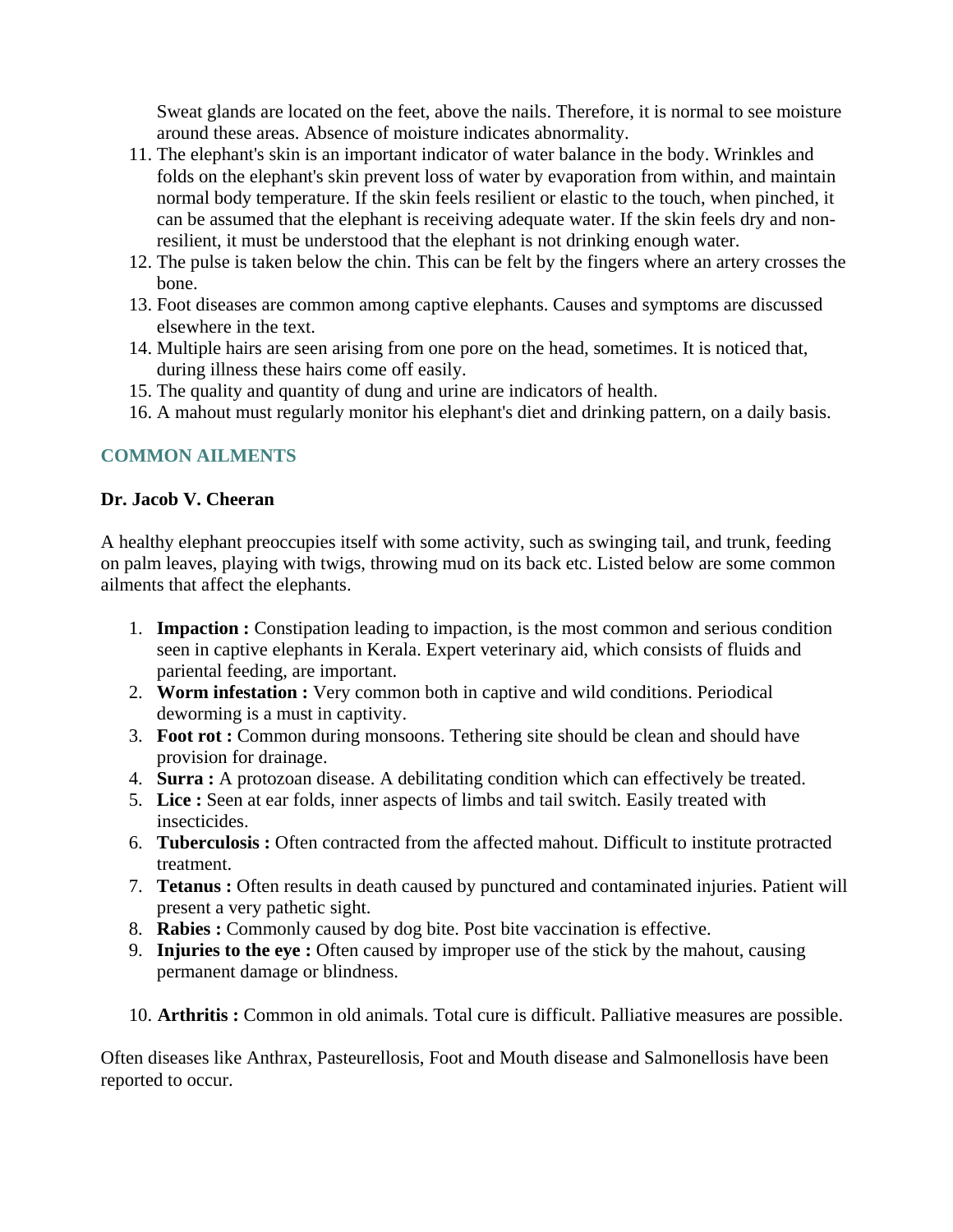## **DISEASE DIAGNOSIS IN CAPTIVE ELEPHANTS**

## **Dr. Mohammed Shafi**

Elephants are susceptible to several kinds of diseases. Most of them weaken the animal to a large extent and others prove fatal. Each of these show specific symptoms. The symptoms have to be recognised at an early stage and the appropriate treatment provided.

#### **Impaction and colic:**

Symptoms:

- Lack of appetite. Animal does not eat fodder
- Body posture suggests discomfort
- Lays down and gets up frequently
- Eyes remain closed most of the time
- Brisket feels cool to the touch.
- Dung may be absent, fewer in numbers or smaller in size
- Stomach may look bloated
- Dull appearance and lack of interest in drinking water

To confirm impaction or colic, the doctor may apply oil on his hands, for lubrication and insert into the anus. If dung is not present, then it can be assumed that the elephant is suffering from impaction.

The elephant must be given complete rest during this period. It should not be allowed to haul timber or attend festival parades. Increased physical activity causes the intestine to swell and eliminate a lot of fluid through the anus. This loss of fluid makes the elephant weaker and the impacted condition prevails for a longer period. Therefore it is proper to treat the elephant at the same place instead of moving it to another convenient spot. Doctor should provide medicines to ease the pain, dilate the alimentary canal and also to stimulate expulsion of dung. Impaction and colic have been discussed as separate chapters, elsewhere in this book.

## **Parasitic afflictions:**

Symptoms:

- The palate and insides of the trunk appear paler in colour. This is due to lack of sufficient good quality blood or blood supply, in the body.
- Frequent diahorea
- Live or dead worms may be visible in the dung. Round worms are  $1-1/2$  inches in length. Tapeworms are shed as segments and the segments appear as pale , flat, pieces. (locally, the segments are compared to the pulp or inner portion of the jack fruit). Amphistomes appear as red beads in the dung.
- Swellings may be visible on the lower jaw and abdomen.
- Lack of appetite and occasional stomach pains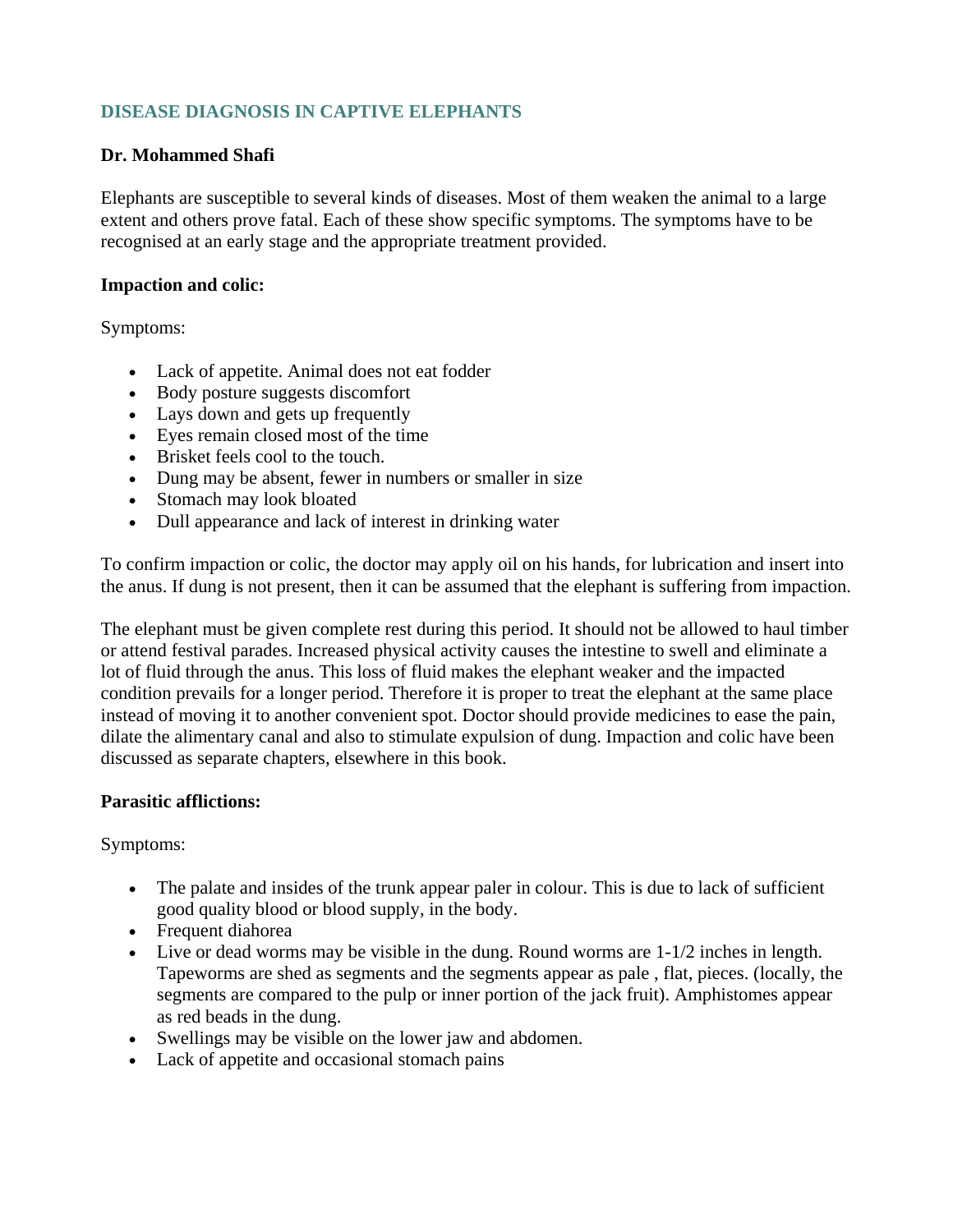The dung may be inspected in a laboratory, to look for eggs or cysts of the parasite. Based on the shape and size of the eggs, the type can be determined. Specific medication must be provided by an experienced physician, for treating the condition.

## **Surra:**

Symptoms:

- Swellings on the trunk, behind ears, and the brisket,
- Slower pace during timber hauling

The blood samples of infected elephants will reveal presence of microbes. The blood also appears very diluted, and less viscous. Immediate medical aid must be provided to save the elephant.

## **Tetanus :**

Symptoms:

- Loss of appetite
- Inability to move jaws freely or open the mouth
- The elephant may draw water in its trunk, but will be unable to squirt it into its mouth
- The limbs lose their mobility. The elephant is unable to move or fold its limbs.
- They may have occasional spasms
- Due to weakness the elephant is unable to stand upright and falls onto the ground

There is no treatment for this condition. The condition is bought about due to untreated wounds, caused by sharp objects. The only way to save the elephant is to provide a tetanus toxoid injection, as soon as an injury is observed.

## **Foot rot:**

Symptoms:

- The elephant rubs its feet together or rubs it against a tree or hard surface.
- Wounds are visible around the feet. The skin appears rough and coarse around these wounds.
- Pus-filled sores or swellings can be seen between the nails. These swellings enlarge and erupt to form wounds.
- Infected foot or feet, can be soaked in medicated water for a while, before the application of other medicines. This provides a relief to the elephant. The tethering area must be maintained neatly.

## **Arthritis and Paralysis:**

Symptoms: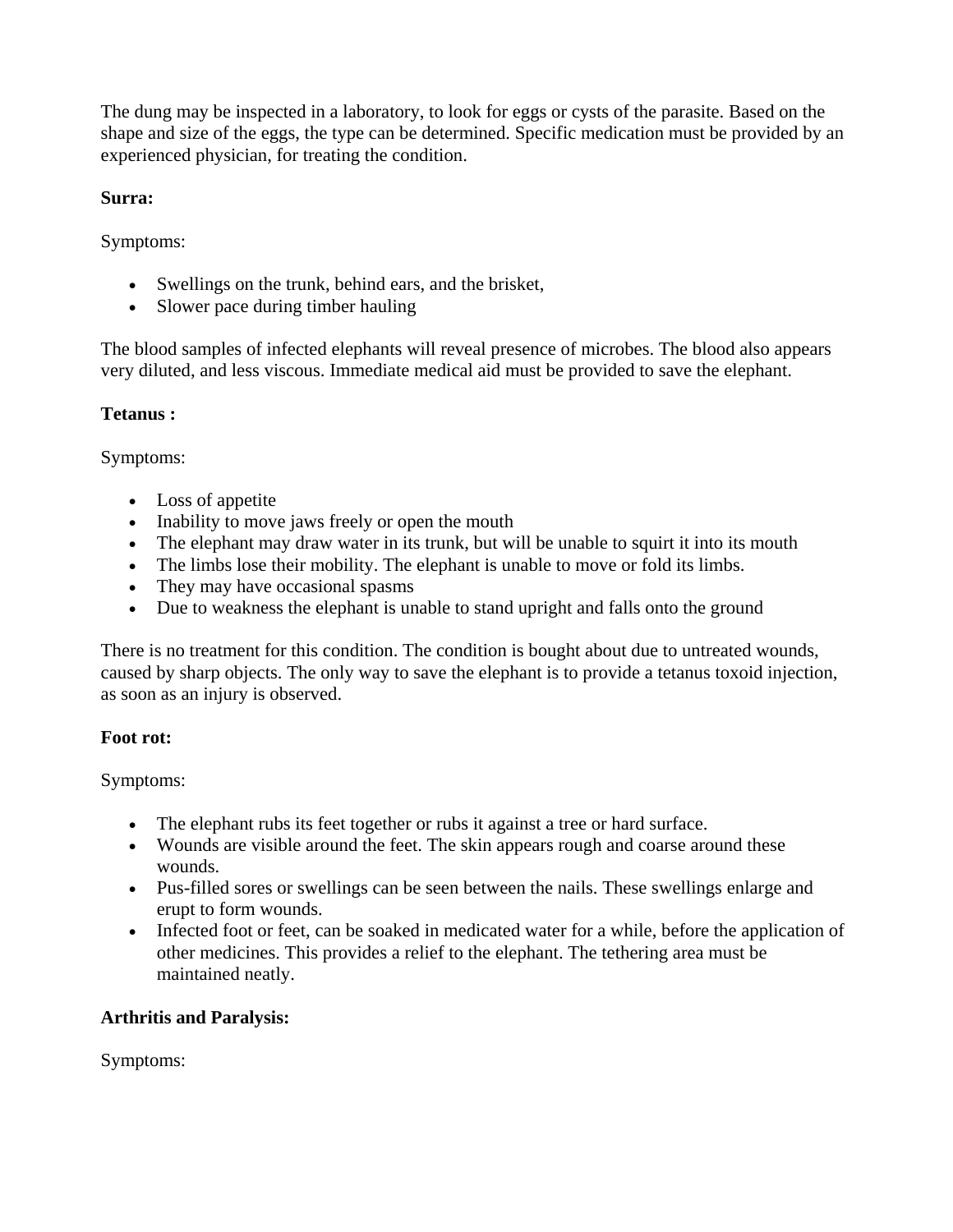• Swellings around the knee portion of the foreleg. The swellings are painful and the elephant drags its legs while walking. The swelling may moves upwards onto the brisket region.

The condition is brought about due to uncontrolled use of restraining devices, especially the long pole. A combination of Allopathic and *Ayurvedic* provide the most effective treatment.

## **COLIC**

## **A.K. Ponnappan**

Colic is a condition of abdominal disorder, commonly seen in elephants. It occurs due to irregularities in diet and water intake.

## **Symptoms of colic:**

- Reduced water intake and loss of appetite
- Tendency to eat mud, chewing bark from trees
- Drowsy appearance and motionless for a long time
- Mucoid coating absent on the dung. It appears rough and dry, from eating dry fodder. Dry fodder does not contain water essential for metabolic activities.
- Stomach rumbles, probably due to improper digestion and gas formation
- Size of the dung is smaller than usual. It continues to get smaller, as the condition becomes chronic.
- Swellings may be seen on the feet, brisket and the stretch areas of the body.
- The trunk is twisted often, as if to expel mucous or gas. This is accompanied by coughs.

## **Local remedies:**

- 1. On observing initial signs of colic, mahout must coax the elephant to drink more water. This is to prevent dehydration. Salt water is ideal. A few gms of fried, crystalline salt may be added to a bucket of lukewarm water. An adult elephant may be given water containing 150 gms of salt. The quantity must vary according to the elephant's size. Excessive salt is also dangerous.
- 2. Lemon grass oil (*Cymbopogan flexuvosus*) is a natural medicine, sought by elephants themselves in the wild, as well as in captivity. A loaf of bread soaked in 30 ml of oil, can be fed to the elephant.
- 3. Branches and leaves of *murukku*, (*Erythrina indica*) can be provided.
- 4. A herbal mixture can be prepared. The ingredients are- Wild ginger, small, green chillies, crystalline salt, garlic and fried mustard seeds. They are ground into a paste and placed inside the elephant's ration or concentrate feed. This paste induces the elephant to drink water and further facilitating dung expulsion. Mud consumed during early stages, is also expelled along with the dung.
- 5. A mixture of hot ash and human urine, can be used for a hot compress, to treat swellings during colic.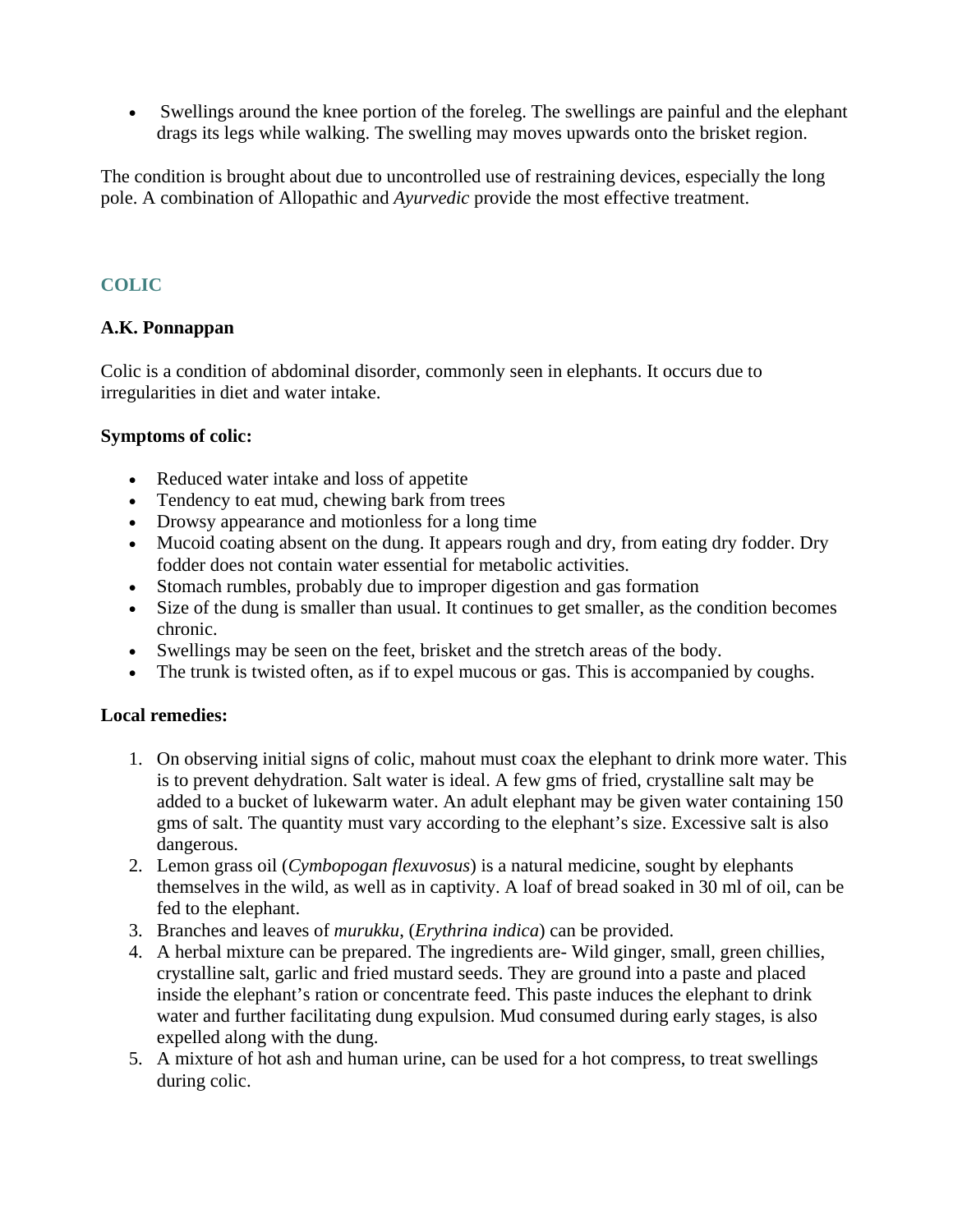- 6. Asafoetida relieves discomfort caused by accumulation of gases, in the stomach. 75-100 gms can be fed along with concentrates ie. rice, only during the early stages of colic. It should not be administered during chronic stage, as it absorbs water from the body. Asafoetida can be administered after novu also. 220 gms of fried and powdered asafoetida, can be mixed with concentrates on a weekly basis.
- 7. Wild ginger is also a powerful medicine for stomach ailments.

#### **Care during colic:**

Colic if ignored, will lead to a chronic condition called black colic, and invariably the elephant would die. During colic, elephants must be given complete rest. The above mentioned remedies must be practised only under the guidance of an experienced mahout. If the condition continues to persist, mahouts must seek veterinary assistance.

## **IMPACTION**

#### **Avanapparambu Maheshwaran Namboothiri**

Impaction is a commonly occurring ailment in captive elephants of Kerala. Impaction is a condition when the undigested food materials cause a blockage in the intestine. The condition is very painful and uncomfortable to the elephant. If not detected and treated at the early stages, impaction will lead to the elephant's death.

#### **Causes of Impaction**

- Impaction is caused when undigested food materials are retained in the intestine. Elephants sometimes swallow food without chewing, especially if they have been starving for a while. Thus the fibrous part of the fodder may remain undigested, in the stomach.
- Excessive consumption of grains or seeds can also cause impaction. Undigested grains are likely to swell within the intestine, causing a blockage.
- Elephants in Kerala enjoy a period of treatment or rejuvenation (Sukha Chikitsa) every year. During this period they are given various kinds of nutritious food and medicines (herbal). After this treatment period, elephants go back to their normal diet. A sudden change in diet also can cause impaction.
- Excessive mud eating will also lead to impaction.

## **Remedies:**

Impaction is a serious condition and requires immediate medical attention. Until the doctor's arrival, mahouts may employ some safe first aid to alleviate the condition.

Hot compresses may be applied on the flanks and abdomen. This method may not work in case of impaction due to indigestion. A cloth compress of sand or fried sawdust (to provide dry heat) can be used, for all kinds of stomach ailment. It is a very safe method and relieves pain. If the elephant seems to recover after a few days, the mahouts may provide warm drinking water. They may also give a warm water scrub. During impaction, cold water must be avoided for drinking or washing. In the absence of a heating, water cab be warmed under sunlight.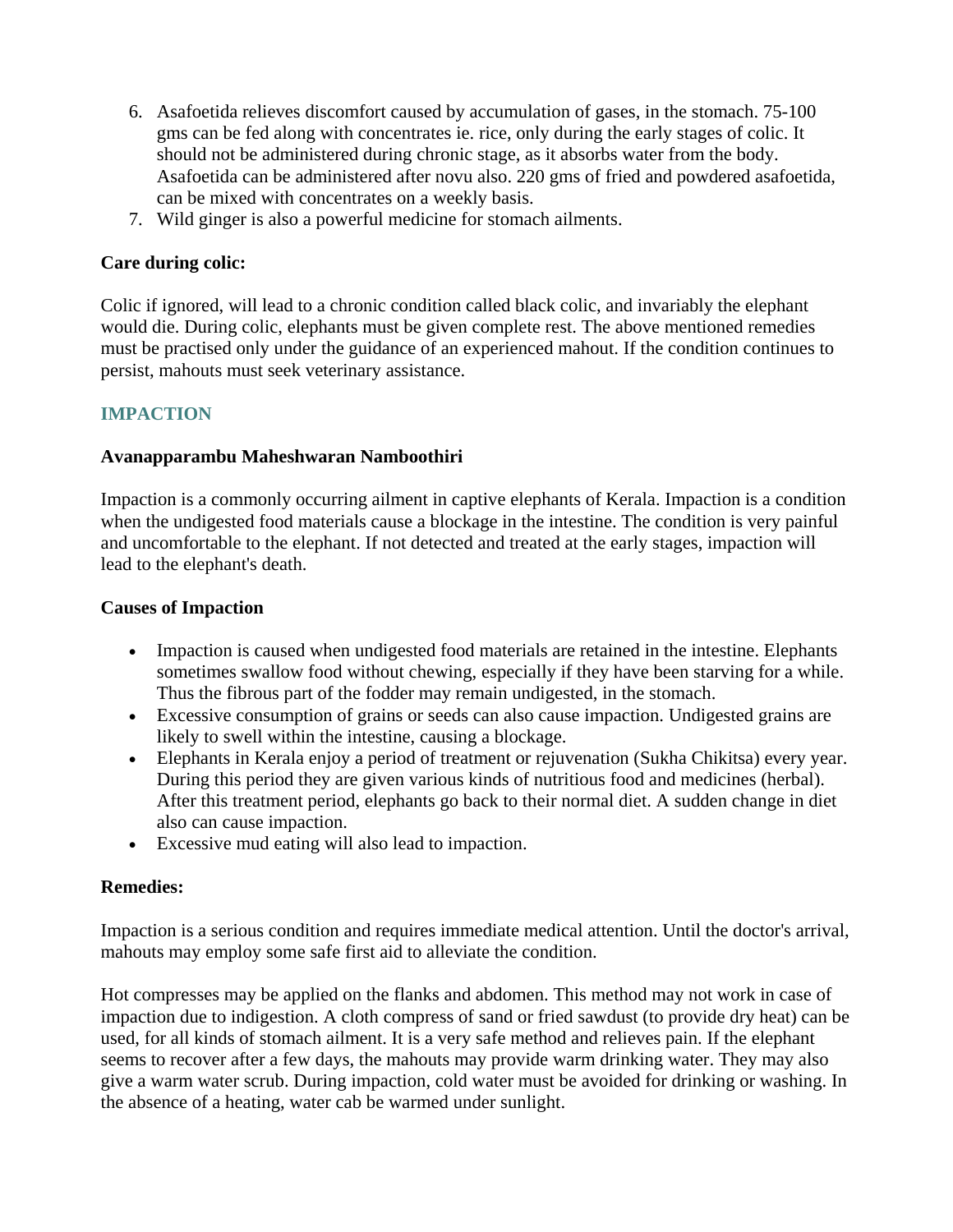Massaging or fomentation requires previous practice. If not done correctly, it can cause serious complications. It is therefore advisable for inexperienced mahouts to learn the correct method of massage and fomentation from experienced mahouts or physicians.

Impaction may prove fatal in the absence of proper medical attention or for want of earlier diagnosis. It requires tremendous patience and dedication from the mahout's side to successfully save an impacted elephant.

## **SICK AND INJURED ELEPHANTS : CARE AND CURE**

## **Parbati Baruah**

## **1. INTRODUCTION**

A working elephant may be exposed to many kinds of injuries and ailments. With the development of veterinary science, treatment of sick and injured elephants is not a problem. But in remote areas, experienced veterinary doctors and required medicines are not easily available and the mahout may be required to provide first aid or primary treatment before the services of a veterinarian are available. There are some traditional herbal-based medicines in different regions of India, which provide effective treatment against some common ailments of elephants. In the wild , elephants are known to use different types of herbs, climbers, leaves etc to treat themselves in case of sickness. Use of herbal medicines should, therefore be preferred to other kinds of medicines as far as possible.

## **2. PREVENTIVE MEASURES**

The saying that "PREVENTION IS BETTER THAN CURE " applies to elephants in the same way as to human beings. Captive elephants are subject to injury or sickness more due to negligence of their keepers than to other reasons. The other thing that needs to be remembered is that the elephant is a very costly animal and one cannot afford to lose it permanently or even temporarily due to injuries or sickness. Hence elephants should be kept or used with great care. Some important precautions to be observed are discussed below.

## **2.1 HYGIENE**

Experience shows that some of the common ailments of captive elephants relating to eye, feet and skin are because of filthy and unhygienic conditions of the *pilkhana* (stable). Therefore, the *pilkhana* must be kept clean and well drained. All the leftover fodder and dung should be removed to a distance and burnt periodically. The urine-drenched floor should be covered with sand and periodically treated with a disinfectant. The feet of the elephant may be washed with a solution of potassium permanganate at least once a week to guard against fungal attack. Elephants should be given regular bath and their toe-nails and tusks (if any) should be trimmed periodically. Cattle and other livestock should be kept away from the *pilkhana*. As a rule, captive elephants should not be made to share their grazing ground and source of drinking water with other livestock to avoid infection and contagious diseases.

## **2.2 FEEDING**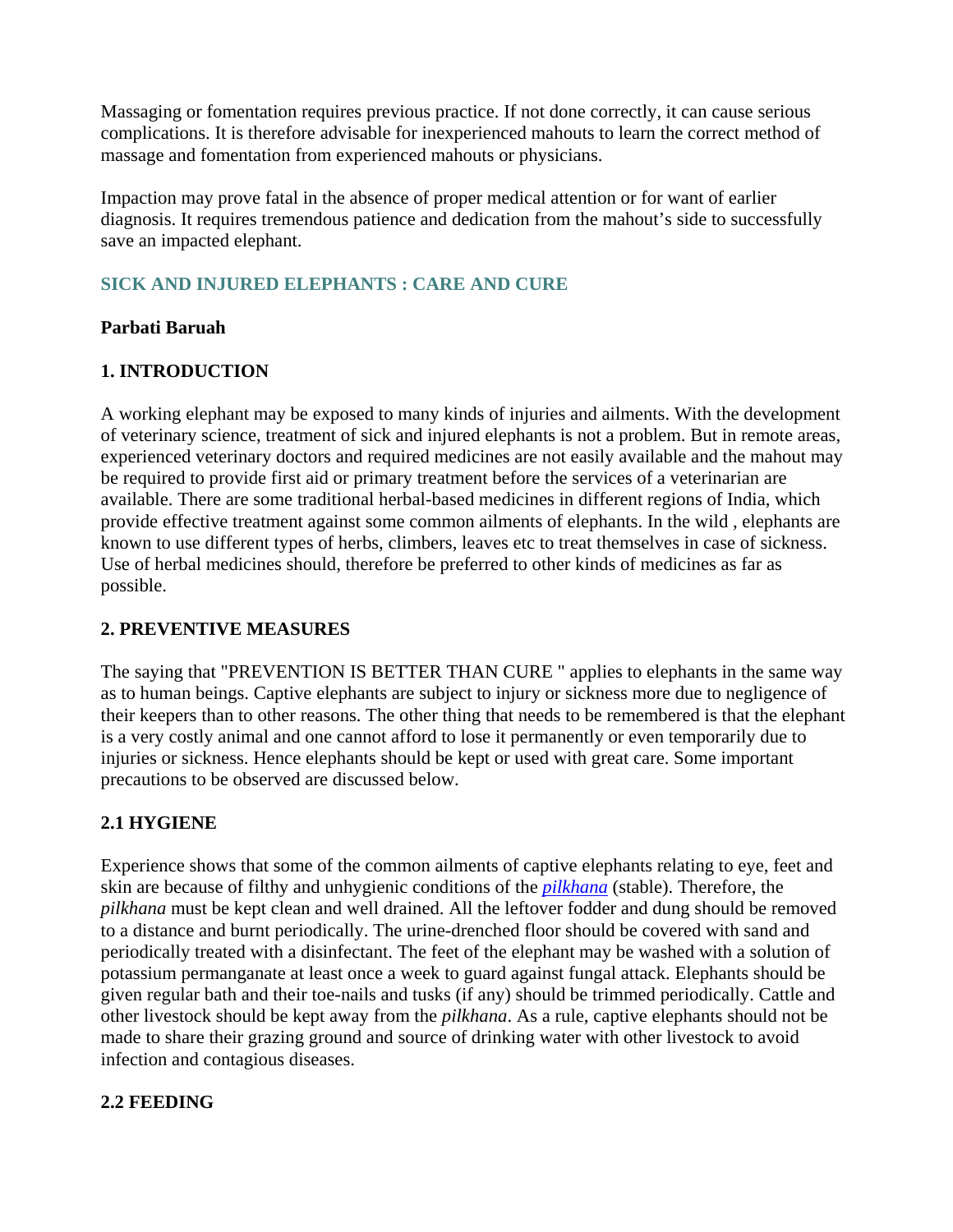An ill fed elephant is quite prone to diseases. Hence the elephant should be fed properly and timely. The food of the elephant should not be monotonous and a variety should be maintained to the extent possible. Extra diet (fodder and ration) should be provided to the elephants engaged in logging operation or working overtime. It is believed that regular feeding of the elephant with banyan tree leaves and branches, Ficus species, in dry months may cause eye problems. Similarly, an elephant having problem of digestion or worms in the intestine or which has recently taken earth, should also be kept off water for at least three days in such cases. In case of elephant calves which have recently started grazing, a careful watch should be maintained so that they do not take any poisonous plant.

## **2.3 WORKING OF ELEPHANTS**

Working elephants are usually observed to suffer from back sores or spinal injuries. The reason is either overloading or uneven loading on either sides of the elephant back. An elephant may also get back-injuries is its *gadela* (mattress) is not of proper specification or not suitably tied. An elephant may also get injuries on its legs if the knot of the rope with which the legs are tied is not correct or its hobbles are not of proper size or if some link of its chain is pointed and sharp. Gear of the logging elephant needs careful designing to avoid injuries.

Captive elephants should not be over worked and should be given proper rest. They should not be exposed for long duration to direct sun, chilly winds, rains and hailstorms. They should not be made to march over rocky areas, marshy land or quicksand. After a long march or heavy spell of duty, an elephant should not be immediately taken for bath or provided with drinking water.

## **2.4 PROTECTION AGAINST WILD ELEPHANTS**

Sometimes wild elephant visit a *pilkhana* and attack captive elephant , who being tied, cannot protectthemselves. Mahouts should be alert and must chase away wild elephant using crackers. Elephant proof trench or electric fencing around *pilkhana* may also be useful.

## **2.5 PROPHYLACTIC ACTION**

Periodic deworming of elephants under the care of a veterinarian is very important. It is also necessary to inoculate the elephants agin such contagious cattle-borne diseases as foot and mouth disease (FMD), anthrax, haemorrhagic septicaemia (HS) etc. a routine parasitological examination of elephant dung may help in timely detection of many diseases.

## **2.6 USE OF INTOXICANTS**:

It is a common habit (rather a vice) among most of the mahouts to use opium or any other intoxicant to " treat" a sick elephant. Such intoxicants may suppress the symptoms of sickness in the elephant or may even cure the elephant for time-being, but these are harmful to the elephant in the long run. These intoxicants, besides addicting the animal, also weaken the elephant and make it susceptible to many diseases. Therefore, use of intoxicants for treating the elephants should be strictly prohibited.

## **3. SYMPTOMS OF AN AILING ELEPHANT**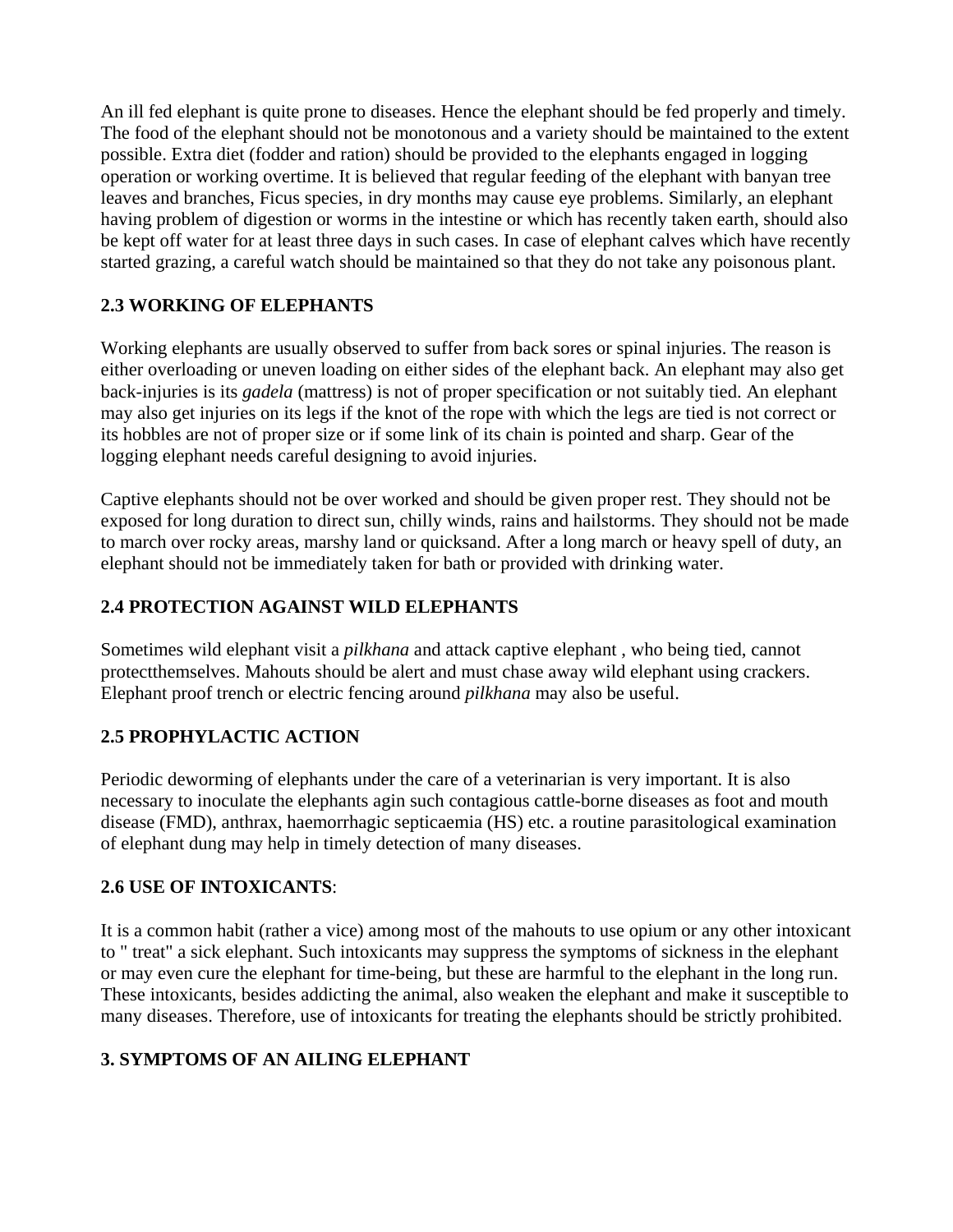Like an infant an elephant also cannot express its pain and problems through speech. But like a good mother who can feel any thing going wrong with her baby, the mahout should be able to detect any unusual behaviour in his elephant. a mahout should observe his elephant very carefully every now and then and should be able to tell what is normal for it and what is not. Reasons for any abnormal behaviour must be investigated and immediately reported to the superior authorities and the veterinary doctor. Some useful tips for the mahout are given below.

3.1 The mahout must often visit the *pilkhana* in the early hours of the morning to see if his elephant is lying down to sleep. Sleeplessness for many days at a stretch may be the signs of ailment.

3.2 The mahout must keep a watch over the feeding of his elephant. Lesser than the usual intake of food should be viewed with concern.

3.3 He should examine the dung of the elephant carefully. Presence of worms, earth or unusually large quantity of undigested food in the dung is indicative of ill health.

3.4 Eating of earth by the elephant also suggest presence of worms in its stomach or digestive problems or any other ailment.

3.5 a healthy elephant is always active and apparently restless, constantly moving its trunk, tail and legs, flapping its ears, always chewing something. Its eyes are also bright. a dull looking inactive elephant, suggests sickness.

3.6 The gait of the elephant should also be observed carefully. An uneven movement or dragging of feet may be on account of injury, muscular pain, presence of thorn, foot rot etc.

3.7 Appearance of ribs on the body or forehead of elephant is a definite indication of weakness.

3.8 The bathing time of the elephant is also the proper time for physical examination of the elephant. All parts of the elephant's body should be examined carefully to detect injuries, thorns, sores, boils or signs of rot. Different parts of the elephant should be pressed with hand and the response of the elephant should be noted to see whether it feels any pain.

3.9 Periodic measurements of weight and girth of the elephant also helps in monitoring its health, for example, loss of weight in any elephant shows bad health. Unusual increase in the girth of an adult cow elephant within a short span of time may be on account of its pregnancy. a regular record of the history of musth in a a bull elephant may help in determining whether or not the unusual behaviour of the elephant is indicative of the approaching bout of musth.

## **4. TREATMENT OF COMMON INJURIES AND AILMENTS**

Given below are some local cures for common injuries and ailments of elephants as practises in N.E. India. Some of the cures may not look sophisticated or even scientific, but they are time tested and the ingredients involved are within the reach of a mahout.

**4.1 EYE TROUBLES** - Constant watering from the eyes of the elephant may be due to infection, injury to the eye ball, cataract, excessive internal body heat. Eyes of the animal may be washed 3-4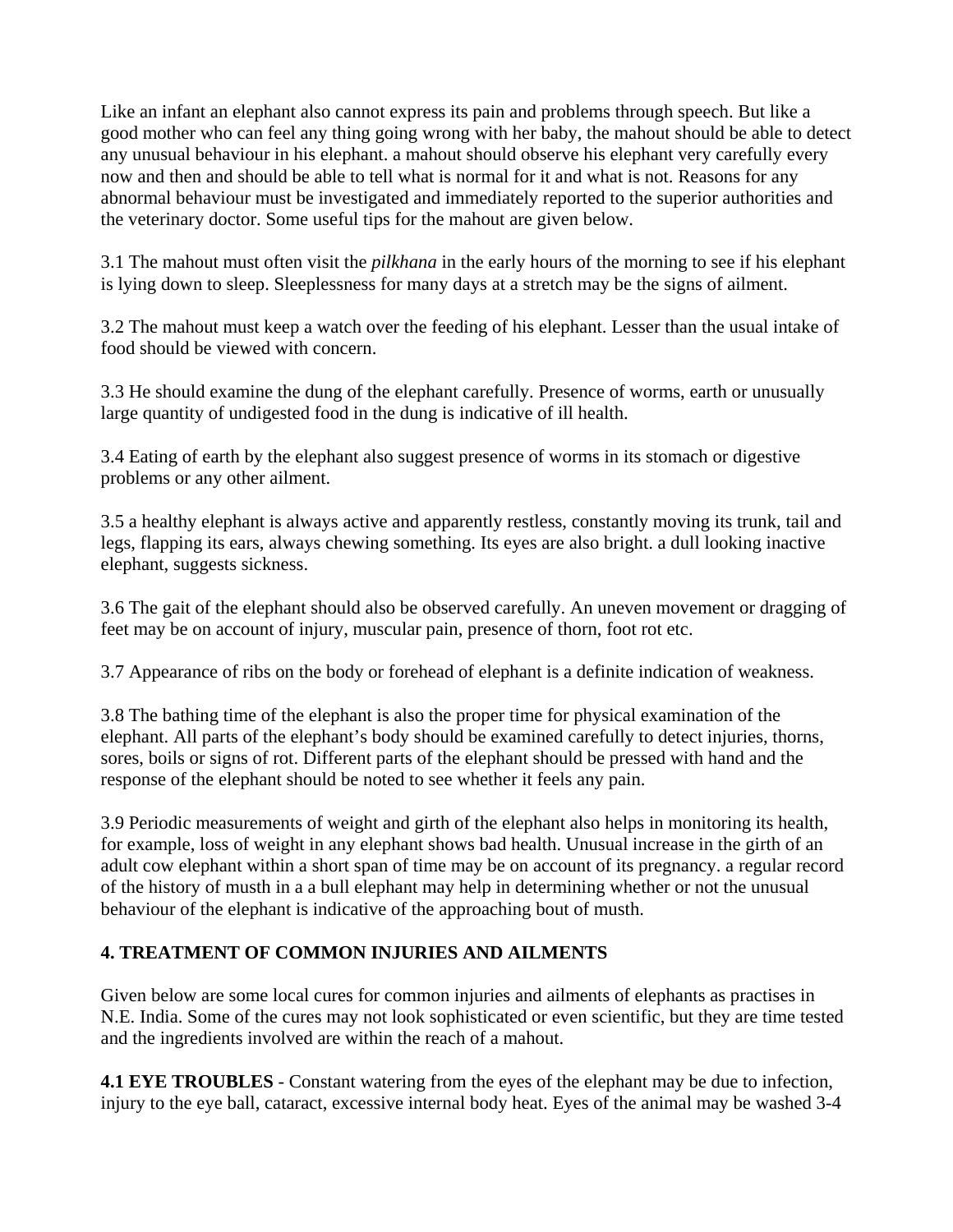times daily with a weak solution of alum. Water soaked overnight with tobacco leaves is also used for this purpose.

**4.2 BODY ACHE** - Elephant may be given bath with tolerably hot water. Water is poured gently on the ridge of elephant's back and the body is given a massage with hands or sometimes with legs.

**4.3 BACK ACHE** - a hot compress may be given with a gunny bag, soaked in hot water. a little common salt may be added to the water.

**4.4 SWELLING IN THE NAVAL** - Raw jaggery may be melted and applied over the naval.

**4.5 WOUND** - An elephant may get a wound due to injury or on being hit by the *ankus* (driving hook), or *ballam* (spear). The wound should be washed with clean water and dry turmeric powder should be sprinkled over it. When the wound starts drying up, a mixture of turpentine oil, coconut oil and carbolic acid in suitable proportion should be applied on it.

**4.6 INJURY DUE TO ROPES** - In case of a domestic elephant, wound caused by a rope may be treated in the manner explained above. In case of a recently captured wild elephant, the wound should be throughly cleaned and a special ointment should be applied on it. This ointment is prepared by collecting earth from a termite mound, boiling it in water and mixing up with turpentine oil. This ointment is also believed to be a painkiller.

**4.7 SORE BACKS AND ABSCESSES** - An abscess without pus inside, may be treated with hot water compression. In N.E. India, mahouts of also use elephant dung or the root of a wild variety of a plant called *"Kochu" (Harum)* for giving hot compression. In case of an abscess with pus inside, a paste of red chilly is first applied to draw the pus to the surface. Next day, the abscess is washed thoroughly and allowed to dry up. a slight layer of mustard oil may be applied to sooth the pain. The pus may come out on its own within a day or two. Otherwise, it may be drained out by making an incision into the abscess, using a sharp disinfected *dao* (cutting knife). The wound is then sprinkled with the dust of the dry bark of pipal tree *(Ficus religiosa)* to help quick-healing and to prevent re formation of pus.

Treatment of back-sore takes a long time with a working elephant. It is necessary that the elephant is kept off heavy duty or specially designed gears are used so as to avoid pressure on the affected part of the elephant's body. The sore should be washed and wiped dry. a thin layer of coconut oil should be applied on it followed by sprinkling of dusted bark of pipal tree.

**4.8 INSECT BITE** - Painful swellings may be caused on elephants' body due to bites by wasps hornets or other insects. a specially prepared ointment is applied on the affected area to give relief to the animal. The ointment is prepared by boiling buffalo dung and earth from a termite mound together in water and adding turpentine oil when the solution is luke warm.

**4.9 ECZEMA** - The affected part is washed with hot water mixed with boric powder and wiped dry with a a clean piece of cloth. It is then "burnt" with pure carbolic acid. a mixture of turpentine oil , coconut oil and carbolic acid is then applied daily on the wound.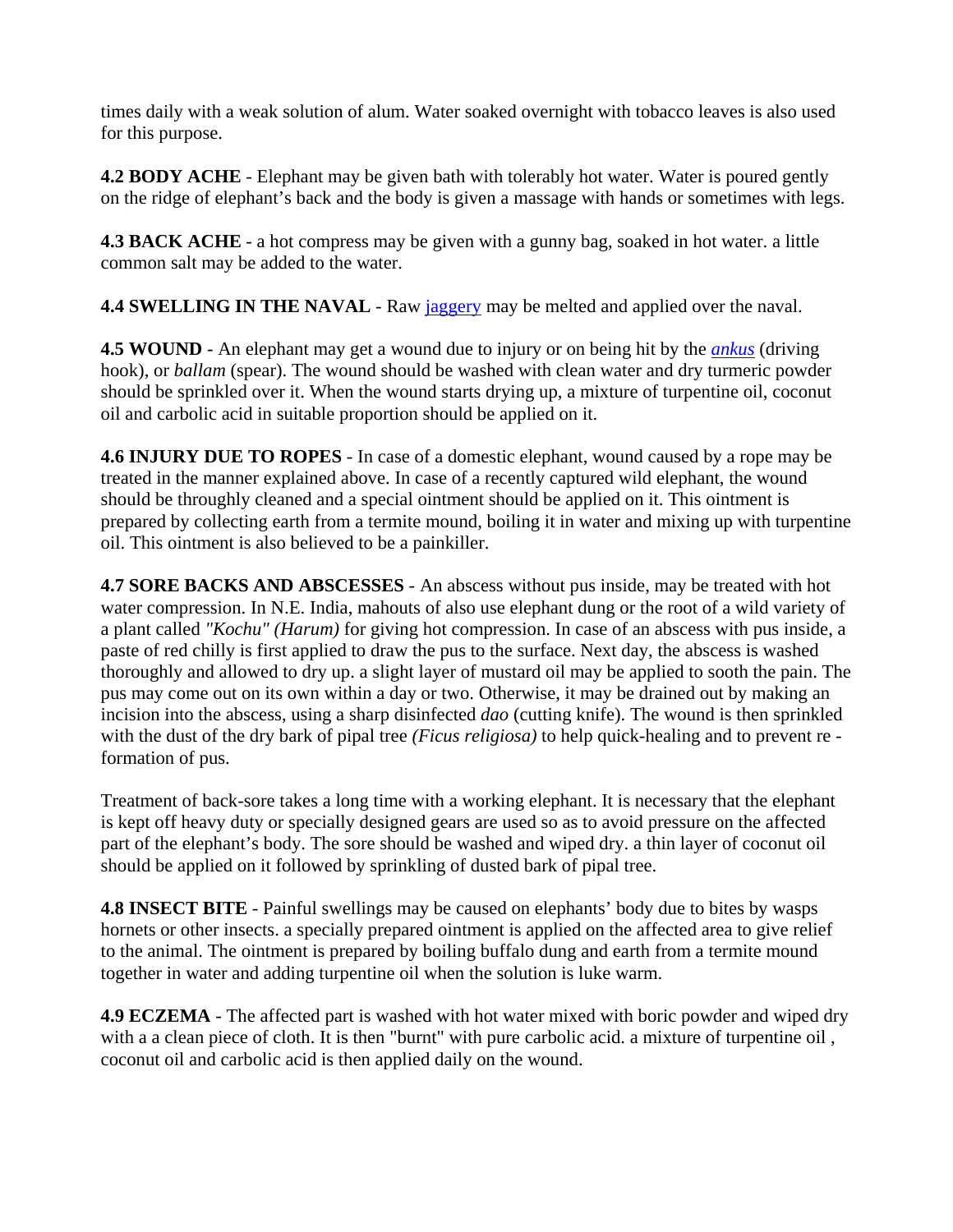**4.10 FOOT- ROT** - Fungal infection on the heel (called *"Chhajan"*) or soles and toes (called *"Karrhi"*) of an elephant are invariably due to unhygienic conditions of the *pilkhana* and cause tremendous pain to the animal. In N.E. India, the tissues affected with fungus are burnt with the help of a red hot iron rod. For the next three days, the tissues are also treated with boiling mustard oil mixed with crushed nuts of *Bhela* (washerman's nut ie *Semicarpus anacardium*) and a little blue vitriol (copper sulphate).

Elephants is not allowed to get the affected feet wet. The treatment is repeated if some fungal affected tissues are still left. Otherwise, the wound is treated with the mixture of turpentine oil, coconut oil and carbolic acid till it completely heals up.

**5. CONCLUSION** - As stated earlier, proper food and working conditions coupled with suitable preventive measures would keep an elephant in healthy condition. However, a mahout should be able to provide first aid and primary medication to the elephant. Last but not the least, he should be able to narrate the complete case history of his elephant to the veterinary doctor. This will help the doctor in making correct diagnosis of the ailment and prescribe proper course of treatment for the elephant.

## **HEALTH CARE OF DEPARTMENTAL ELEPHANTS**

## **Dr. V. Krishnamurthy**

In Tamilnadu, elephants are maintained in forest department camps, which are located on the forest peripheries. Thus captive elephants live in a semi wild environment and are less prone to serious illnesses, yet, they also become sick or injured now and then. Some of the common health problems observed among camp elephants are discussed below.

## **I. External ailments:**

**Injuries :** Physical injuries can occur due to various reasons.

- a. **Accidents:** Elephants may hurt themselves while grazing, by falling into pits, rubbing against rough tree trunks, trees or branches falling on their backs. They may also trip against a root or rock and hurt their legs.
- b. **Fights:** Camp tuskers, may be injured by a wild tusker, while grazing in the forest. They may also get into fights with each other and get hurt in the process.
- c. **Work related:** Timber elephants may get hurt at the work site. Their feet might strike against, or trunk might get crushed underneath heavy logs.

## **II. Ailments of various physiological systems within the body:**

- **1. Gastrointestinal Problems:** These can be of various types:
	- a. **Diet:** Lack of succulents or green fodder in the diet causes severe disorders. Green fodder contains 80-90% water, which is very important for various metabolic activities. During dry season when green fodder is scarce, animals feed on dry twigs, leaves, or branches. These do not have sufficient water content, leading to impaction and colic. Besides, fungal spores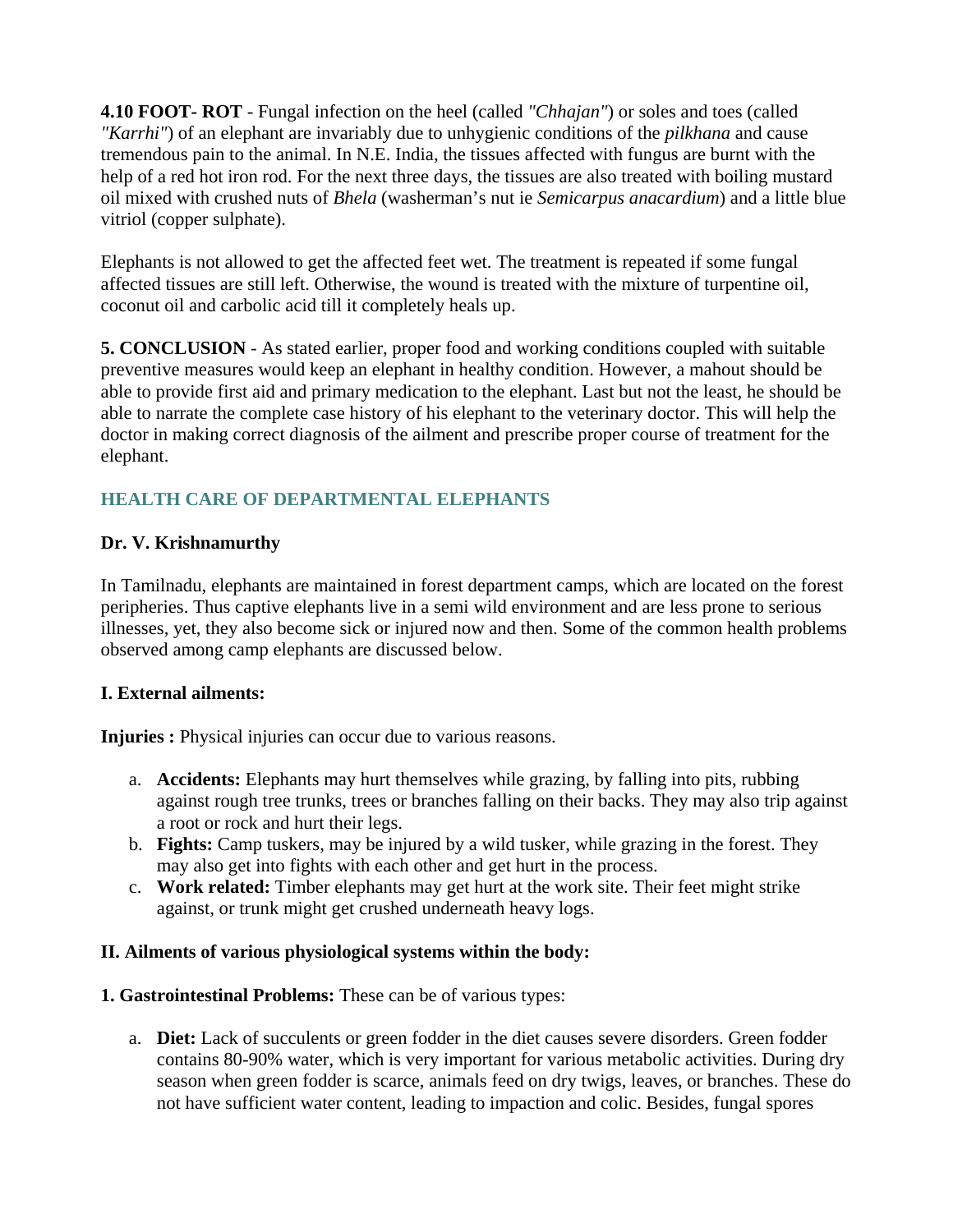present in dead wood, may cause intestinal disorders. Sudden change in diet will also lead to intestinal disorders. Dietary changes should be made gradually ; for instance, a change of concentrate diet from ragi to tapioca must be attempted over a period of few days, if not, the animal may develop indigestion leading to diarrhoea.

- b. **Flatulence:** Certain varieties of grasses (and concentrate feed) have high saponin content. Saponins arrest gases, during digestion, resulting in their accumulation in caecum of alimentary canal. Gas accumulation is very painful and causes respiratory distress. The condition has to be relived immediately with warm soap water enema, antiflatulence drugs, or injections. Asafoetida (or *kaayam)* is also a good local remedy for gas accumulation.
- c. **Hyperactivity shock or stress:** In animals and humans, shock or excitement induces the production of the hormone adrenalin in the body. Adrenaline blocks the activity of the enzymes responsible for digestion and also the peristaltic movement of the alimentary canal. In elephants also, excitement or nervousness can cause indigestion.
- d. **Diarrhoea:** Diarrhoea is a natural mechanism to expel a foreign substances from the body. Presence of irritant in the stomach causes accumulation of fluids, which is removed via excretion. This is diahorrea. Diarrhoea can result from eating mud or stale food. Diarrhoea must be reported immediately to the doctor. Excessive diarrhoea will result in dehydration, leading to coma and finally death of the elephant. Unhygienic food is the normal cause for diahorrea. During public feeding of elephants at the camp, quality of feed is not checked. This also can cause diahorrea.

#### **2. Circulatory disorders:**

- a. **Heart related ailments:** Elephants subjected to heavy timber work, ie. being forced to drag logs along steep slopes, are likely to suffer from heart failure. These animals must be taken off work and given prolonged, palliative treatment. The symptoms are oedema, or dropsy (accumulation of non-inflammatory fluids), slow gait and inability to climb slopes. In Africa, elephants were found to suffer from 'white heart disorder', a condition arising due to sodium deficiency, in the diet. The soil in their habitat has high potassium content. Thus the diet of elephants is high in potassium salts but deficient in sodium. This causes an electrolytic or salt (sodium and potassium) imbalance in the body, which affects their longevity. Perhaps this is why African elephants have a lesser life span, compared to Asians.
- b. **Blood Parasites:** These are found usually in the blood stream and there are several kinds, such as Filariasis, and Trypanosomiasis. Filariasis causes cutaneous lesions on the skin. Severe itching leads to scratching, and the skin breaks. This itching is caused due to biting flies in the forest areas. Usually nodules are found on the external stomach wall. These nodules bleed when pressed. Preventive measures are to use fly repellant lotions and regular scrub baths.

## **3. Poisoning:**

- a. **Contaminated drinking water:** Poisoning occurs from contaminated drinking water. While travelling, elephants must not be allowed to drink from water bodies close to paddy fields. The fields may be sprayed with pesticides and fertilizers, which may drain into water bodies nearby.
- b. **Insecticide poisoning:** Coconut trees are sprayed against pests, in most places. Elephants reject the leaves, since many of the pesticides are strong smelling, but there are some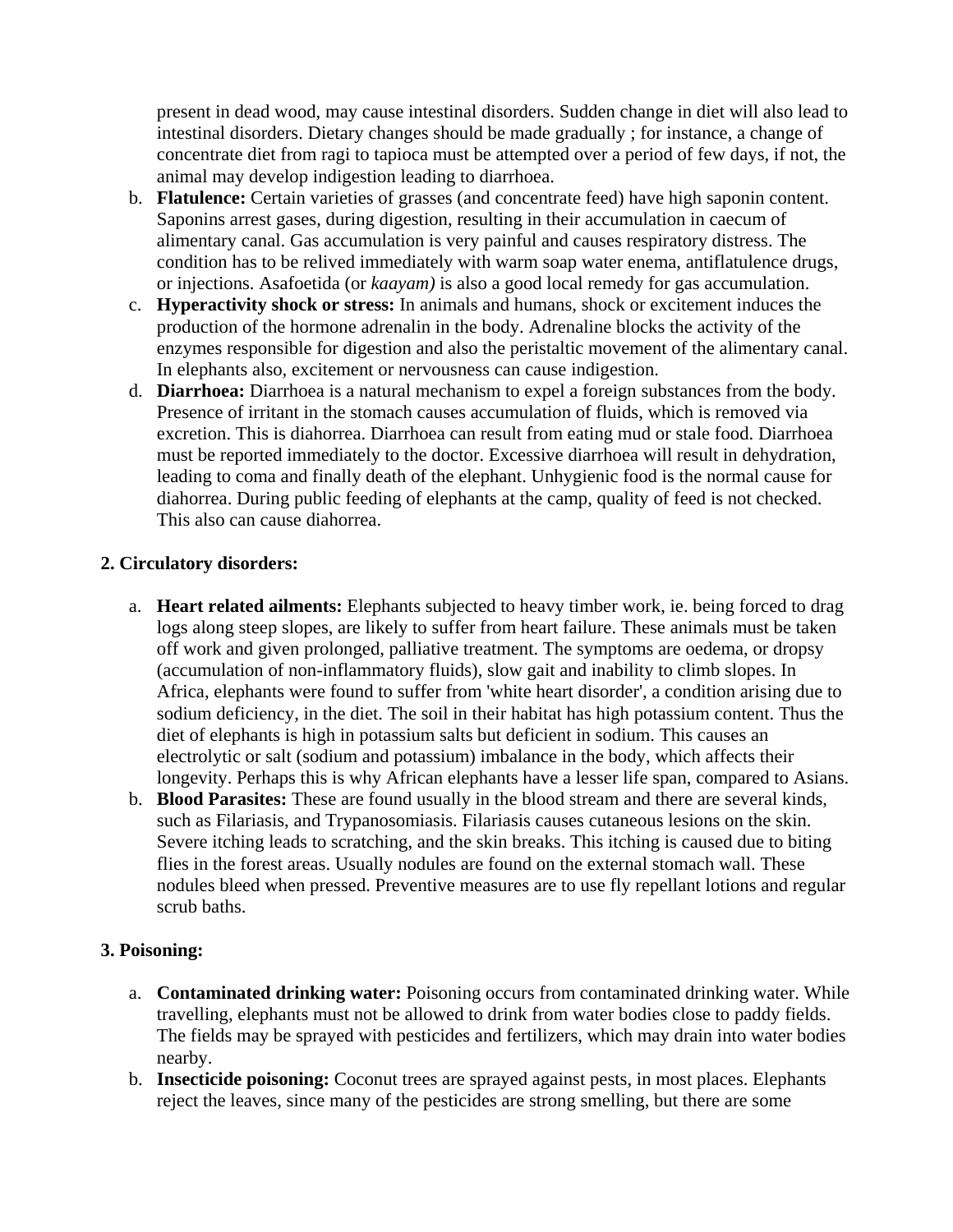odourless pesticides and the elephant may be poisoned on eating sprayed leaves. Mahouts must therefore not cut fodder from unfamiliar places.

c. **Deliberate poisoning:** Elephants have been poisoned deliberately by people, to settle scores either with mahout or elephant owner. In U.K., a case of deliberate poisoning with lead sulphate, has been recorded in a zoo, early in the 1950's. A mahout should not allow strangers to feed the animal. The food must be checked before feeding the elephant.

**4. Parasites:** Elephants are prone to parasitic infections at all ages. Chronic parasitism results in condition loss, diarrhoea, infection of liver (resulting in hepatitis or cirrhosis and loss of function of liver), and defective digestive system. Periodical deworming has to be carried out and specific, continuous treatment to be given. Parasitic infections are more common among privately owned elephants, as they are not periodically de-wormed.

## **Preventive measures**

- Working elephants develop a callous on their front legs, due to abrasion of the *vakka* (the rope used for dragging logs). Elephants can be trained to drag timber in the correct way, to prevent callouses
- Animals used for joy rides should be given periodical rest.
- Mahouts must not use steep routes during timber hauling, though it may be a shorter route.
- Long tusks should be trimmed, to prevent injuries during fights.
- Excessive use of tusk in timber depots result in dropsy, or oedema. Hence mahouts must not force their elephants to carry weights too often on their tusks.
- Elephants commonly sustain injuries on their legs. While grazing, they may step on bamboo stumps or sharp stones which can get embedded inside the foot. Injuries during elephant capture and training occur more commonly on the legs. Elephants working in slushy areas, and those that have unclean tethering sites, are prone to foot rot. It begins as a crack in the foot and extends up and across the entire foot. The condition is very painful and the animal is unable to walk or rest on its legs. Ill fitting hobbles also cause injuries to the legs. Elephants wear out their foot pad, if marched excessively. It may result in contusion, on the heel. To prevent this, elephants must not be marched on tarred roads., for long distances. They should also not be allowed to walk over sharp stones.
- Injuries must be subjected to immediate veterinary care. Mahouts must clean and dress the wound everyday.
- The veterinary doctor has to ensure that all animals are vaccinated for Anthrax. He has to check the mahout's health also. Mahouts can transmit diseases like tuberculosis and pox to the elephant.

Despite precautions sometimes accidents occur. Calves may be stung by bees & wasps, when they carelessly pull down a branch, bearing a hive. They may also accidentally feed on poisonous plants like nettle and develop rashes and allergies. Elephants may stray into the nearby fields and get shot by villagers. Villagers place home made bombs within tapioca tubers to keep wild boar away. Elephants feed on these tubers by accident and injure themselves.

Caution and foresight will always prevent accidents, diseases and deaths. A good management is always preventative in its policy. In an elephant camp there are several people who are directly and indirectly responsible for the welfare of elephants. Managerial responsibilities have to be distributed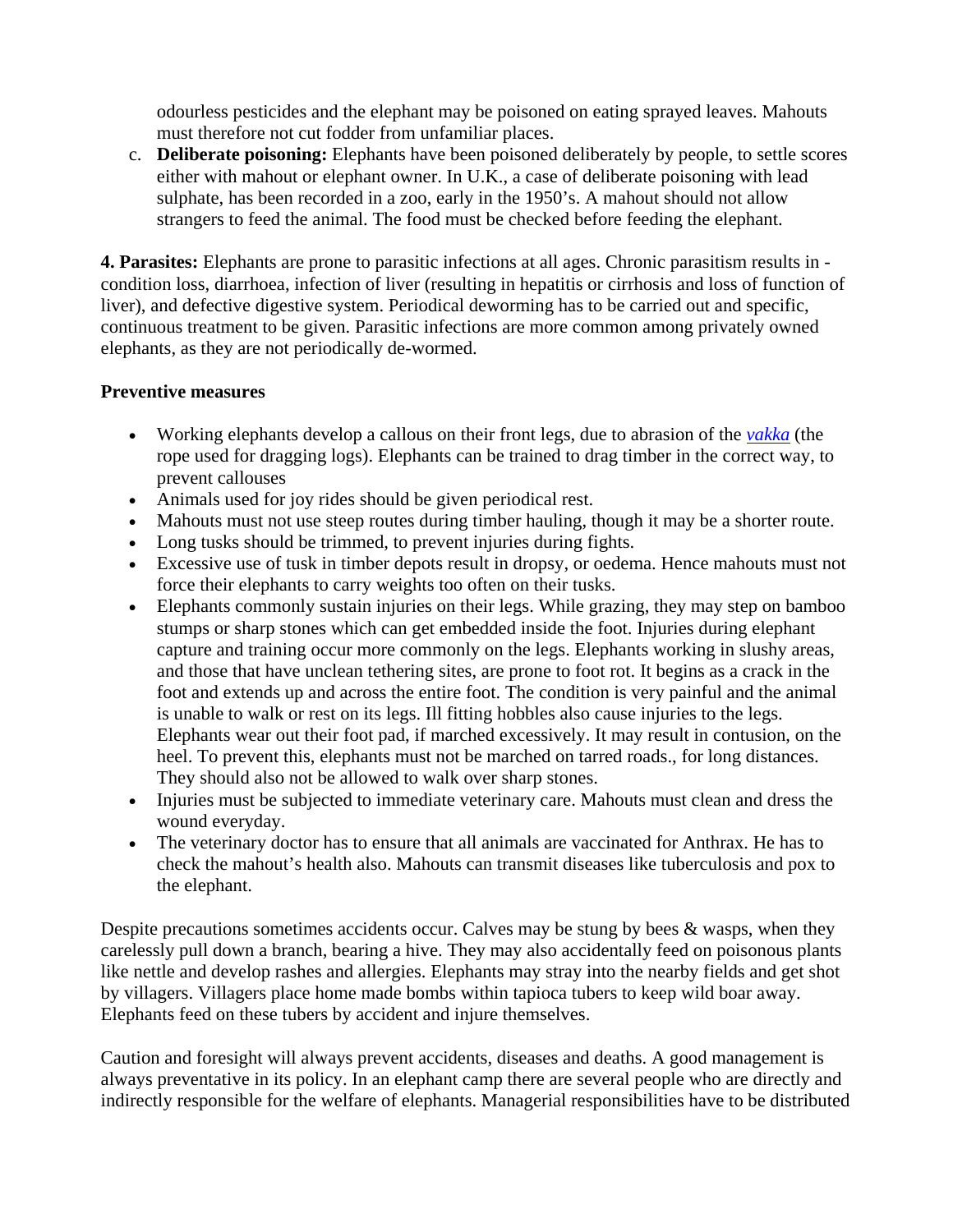and accepted by those involved. Elephant management involves team work and cooperation from various people involved.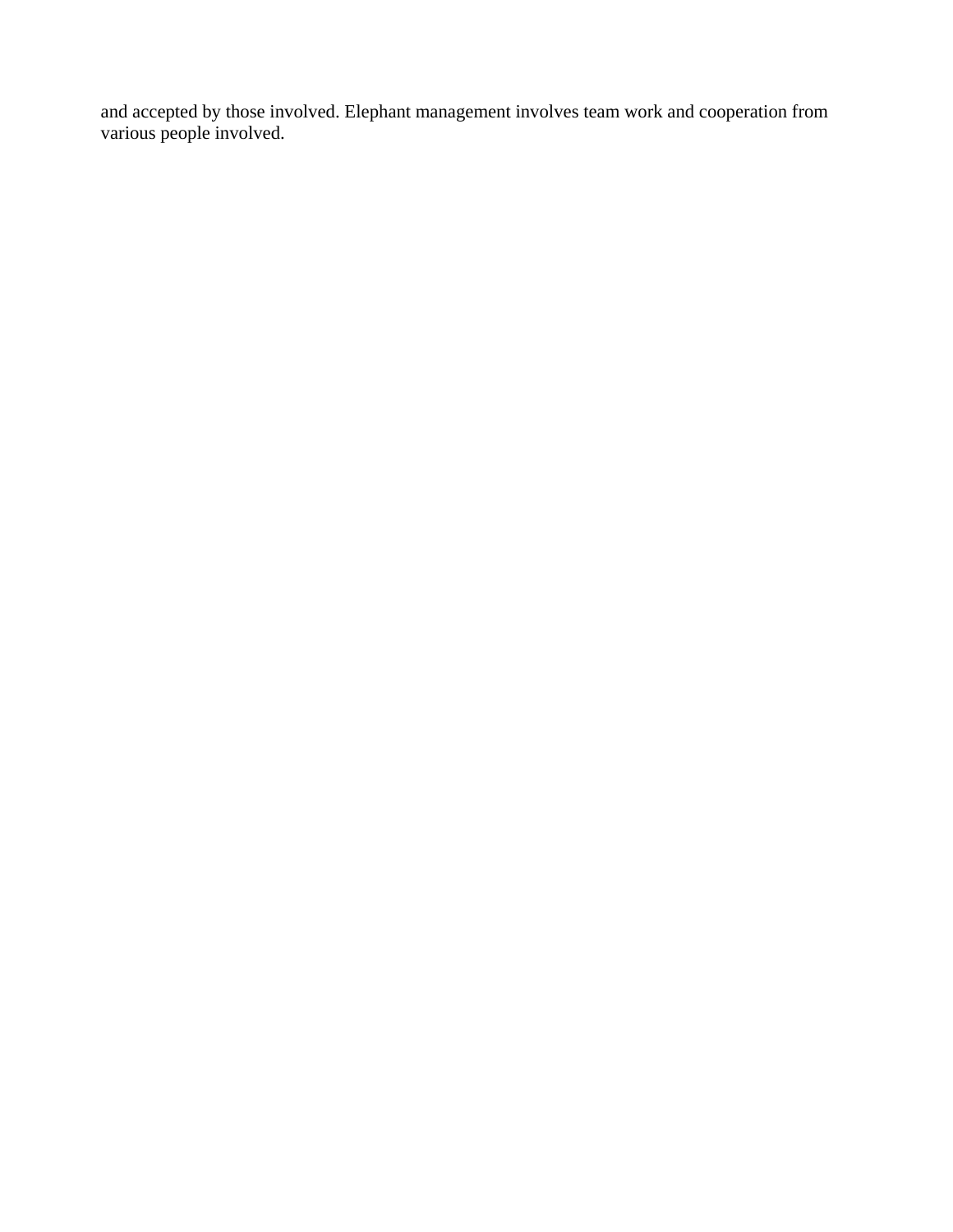# **SECTION III**

## MANAGEMENT

**A Traditional Perspective on Elephant Management Traditional Knowledge on Elephants Management Practices in Kerala Elephant Management in Tamil Nadu Forest Department Elephants in Captivity: Some Experiences from North Bengal Elephant Management in Kerala Forest Department Care of Pregnant cow Elephants Care of Elephant Calves Handrearing and Training of an Elephant Calf Bathing an Elephant Elephant Food and Fodder Timber Elephants of Kerala Transportation of Elephants**

## **A TRADITIONAL PERSPECTIVE ON ELEPHANT MANAGEMENT**

#### **Poomulli Neelakanthan Namboothiri Pad**

#### **Restraining Tools**

The restraining tools used commonly by mahouts of Kerala are stick, hook, long pole and knife. A mahout must know the proper usage of these tools. He must be armed with at least a knife while approaching an elephant. This is for personal safety. It is only through observation, imitation and practise that one can learn the correct usage of the tools. A mahout should also know the *marmams* on the elephant's body. Carelessness on the mahout's part can cause irreparable damage to the elephant.

#### **Grooming**

In Kerala, there exists a practise to occasionally scrub elephants, especially timber elephants, with pumice stone. This acts like a muscle relaxant and also provides better skin tone. It is more common in Southern Kerala. This practise should not be repeated very often because it has negative effects too. If the elephants are scrubbed hard with pumice stone, for an hour continuously, their eyes begin to water. Sub adults in juvenile musth, must not be scrubbed with stone as they become very weak. Elephant that are used to being stone scrubbed frequently, will experience difficulties when this practise is discontinued. They may suffer from impaction. For calves and sub adults, the stone must be used only from below the knee.

Mahouts prod their elephants with the sharp end of the coconut husk, while bathing them. This is to make the elephant obey commands such as move or stretch feet etc. This practise must be discouraged. The mahout may accidentally prod on the *marmam* or sensitive points*.*

#### **Traditional medications**

## **Eye Injuries**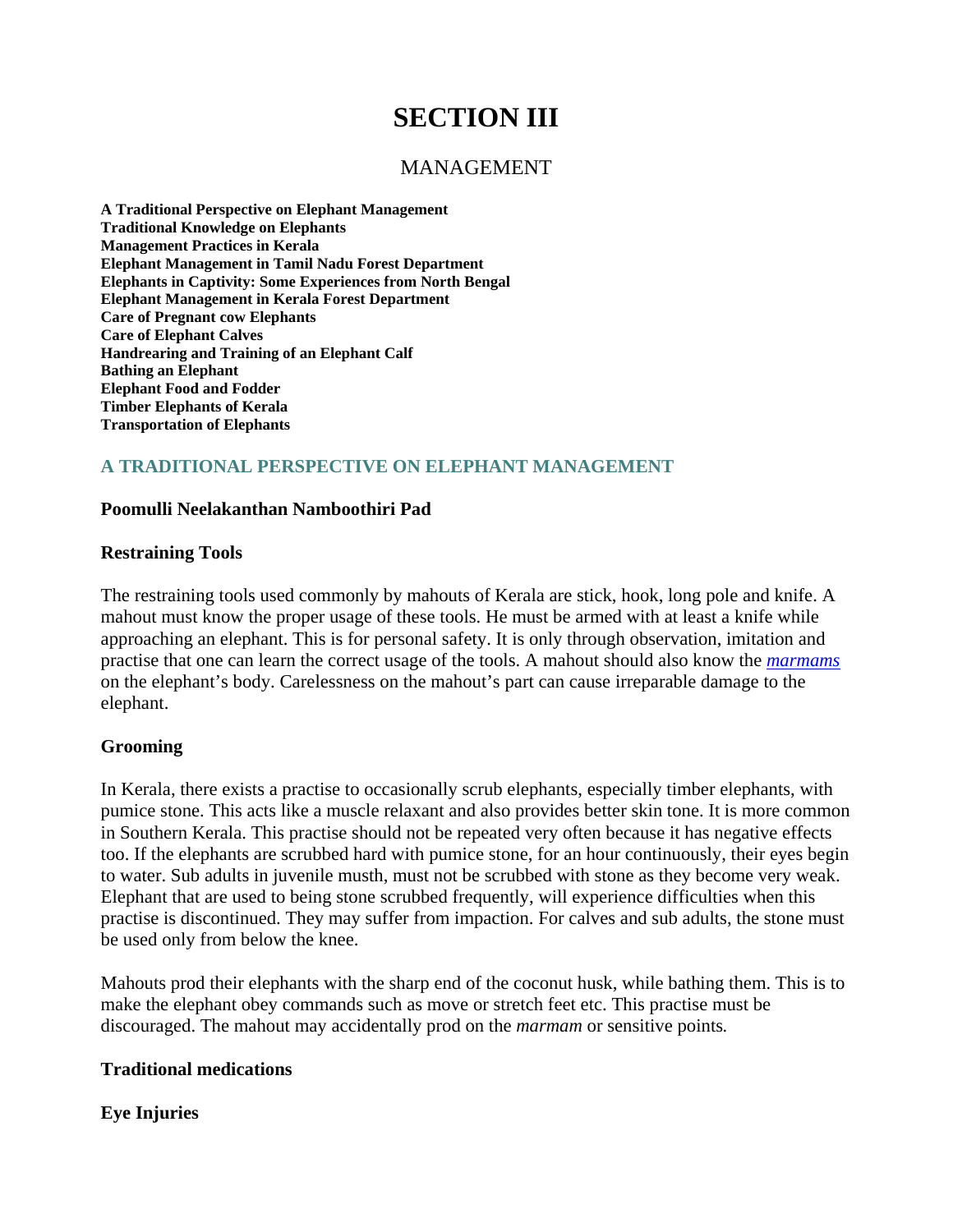The following herbal preparation may be prepared and used in case of injuries to the eye or conditions where the eye waters constantly or acquires reddish tinge. The tender leaves of *Ambazham (Spondias pinnata)* are ground well and mixed with honey. The elephant is made to lie on its side and this mixture is applied twice a day on the eye, for 4-5 days.

## **Swellings**

Swellings caused at work site or from being attacked by another elephant, can be treated by the following method. Pepper mixed with crystalline salt are placed in a rough cloth or sack and used as a compress on the swelling. Sand is heated in an iron vessel and maintained at a luke warm temperature. The compress is warmed on the sand and placed on the swellings. This treatment provides immediate relief from pain and the swelling will subside. Most often, elephants get injured near the mouth when attacked by a tusker. This makes it difficult for them to eat fodder. The same method can be applied to treat such swellings.

Swellings that have been present on the body for a long time can be treated as follows: Salt is boiled in sesame or gingelly oil and the mixture is applied on the swelling. The above mentioned compress method is carried out. A paste consisting of the skin of *kadukka (Terminalia chebula), nellikka (Emblica officinalis), Thannikka (Terminalia bellarica), shatakoopa,* fried *ellu (Sesamum indicum)*  and boiled rice, is prepared and mixed with boiled cow's milk, butter or ghee (clarified butter). This mixture is then applied over the swelling.

## **Injuries on sensitive points**

Sesame or gingelly oil is initially applied on the swelling. A finely powdered mixture consisting of *marmani* tablets (available in *Ayurvedic* shops), and egg white is applied over the swelling. This mixture should be applied every six hours.

## **Loss of appetite, de worming and stomach ailments**

A powdered mixture with, equal quantities of *chukku* (dry ginger), *mulaku (*pepper) and *tippali* (*Piper longum)* are administered orally along with rice. The powder can be rolled into a lemon sized ball, for an adult elephant. This medicine helps improve appetite.

*Ashtachoornam* (available in *Ayurvedic* shops), and ghee are mixed with rice and administered orally.

A mixture consisting of fried *Inthuppu* (available in *Ayurvedic* shops), jaggery and asafoetida are pounded and rolled into a lemon sized ball, to be administered with rice. It must be given an hour before the elephant takes a drink of water. This mixture not only improves appetite but also is a de worming agent and also dilates the anal opening during impaction, constipation and other minor intestinal disorders.

## **Energisers**

Rice gruel and milk are excellent energisers. It can be administered to an elephant after a long work session. Tubers of *pal murukku* (*Ipomea paniculata*) and *chittamruth (Tiniospora cardifolia)* are cut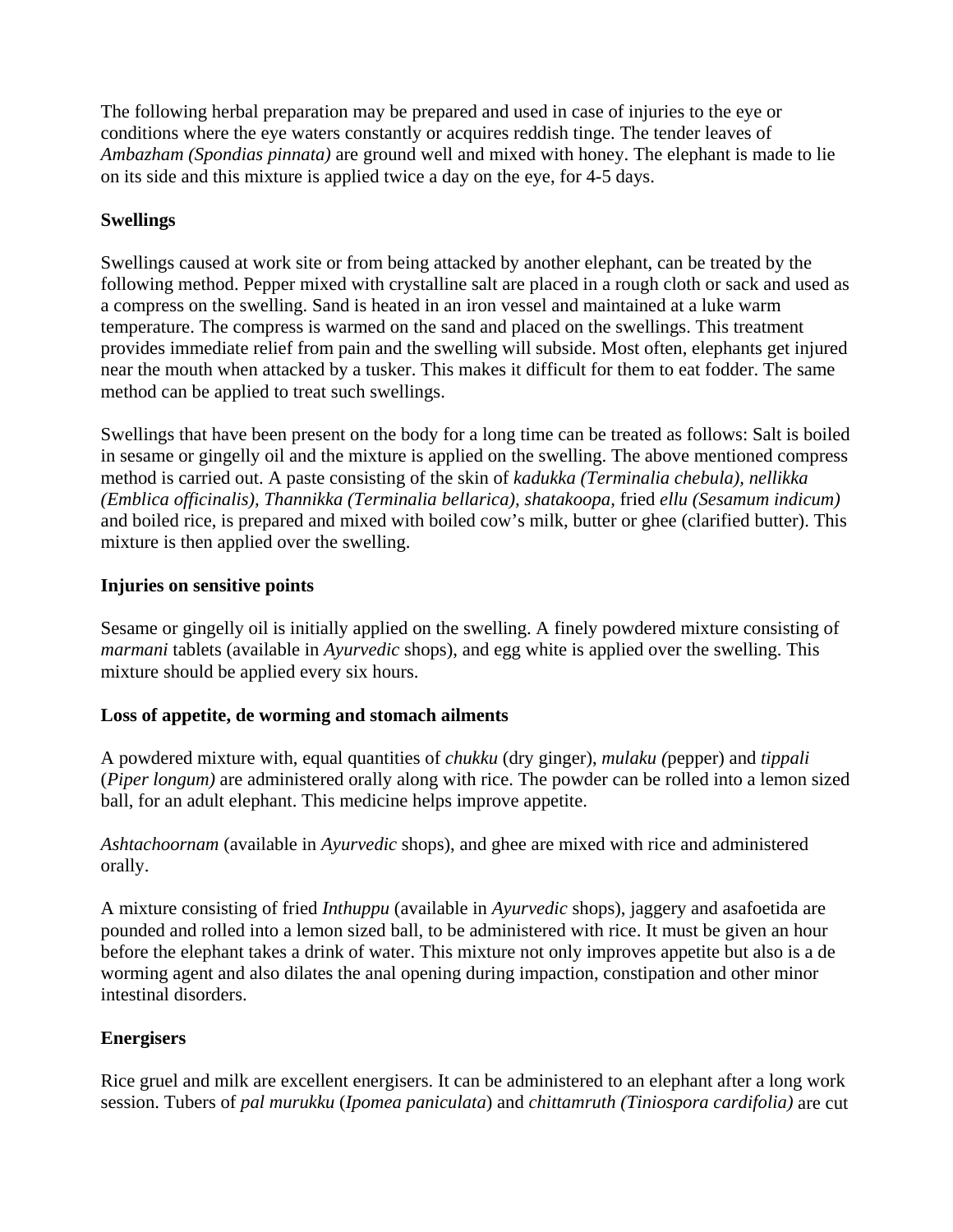into small pieces and pounded. The mixture is mixed with melted butter or ghee and honey and made into a fine paste. The paste can be rolled into balls and can be administered orally to the elephant along with rice for 8-10 days. The medicine should be administered before the elephant is given a drink of water.

#### **General pointers for mahouts**

**Purchasing elephants:** An elephant has to be thoroughly inspected for vices and defects before buying. Discussed below are some methods of checking an elephant's condition.

The elephant should be able to carry out the following commands and activities:

- Raise trunk and sprinkle water on the back
- Urinate and defecate periodically
- Stand up and lay down, without difficulty.

The elephant should also have certain auspicious signs such as 18-20 nails. The palate must not have dark spots. The tip of trunk must be long, indicating long life span.

#### **Precautions at work**

The mahout must check the condition of *vakka* or logging rope. Old ropes must be replaced. Nylon *vakkas* must not be used often. They injure the elephant's mouth. Tuskers must not be allowed to carry extremely heavy logs on their tusks.

During long marches, mahouts must provide drinking water to the elephants at regular intervals. It is also advisable to make bull elephants carry fodder on their tusks. Elephants must be allowed to rest every few hours and allowed to eat the fodder. Carrying fodder on the tusk also acts as a psychological barrier.

## **TRADITIONAL KNOWLEDGE ON ELEPHANTS**

#### **Krishnan Kutti Nayar**

#### **Spirituality of a mahout:**

The traditional elephant management system of Kerala had an element of spirituality, about it. In order to be successful, a mahout would have to seek the blessings of his *Ashan* (Master) and Lord Ganesha. The elephant is worshipped in India, because it is considered to be a representation of Lord Ganesha. It is believed that several Gods inhabit elephant's body. Listed below are the names of the various Gods and the position they occupy on the elephant's body.

| <b>Body</b> part | Name of God                       |
|------------------|-----------------------------------|
| Forehead         | Lord Brahma (Creator of Universe) |
| Eyes             | Lord Adityan (Sun God)            |
| Stomach          | Lord Agni (Fire God)              |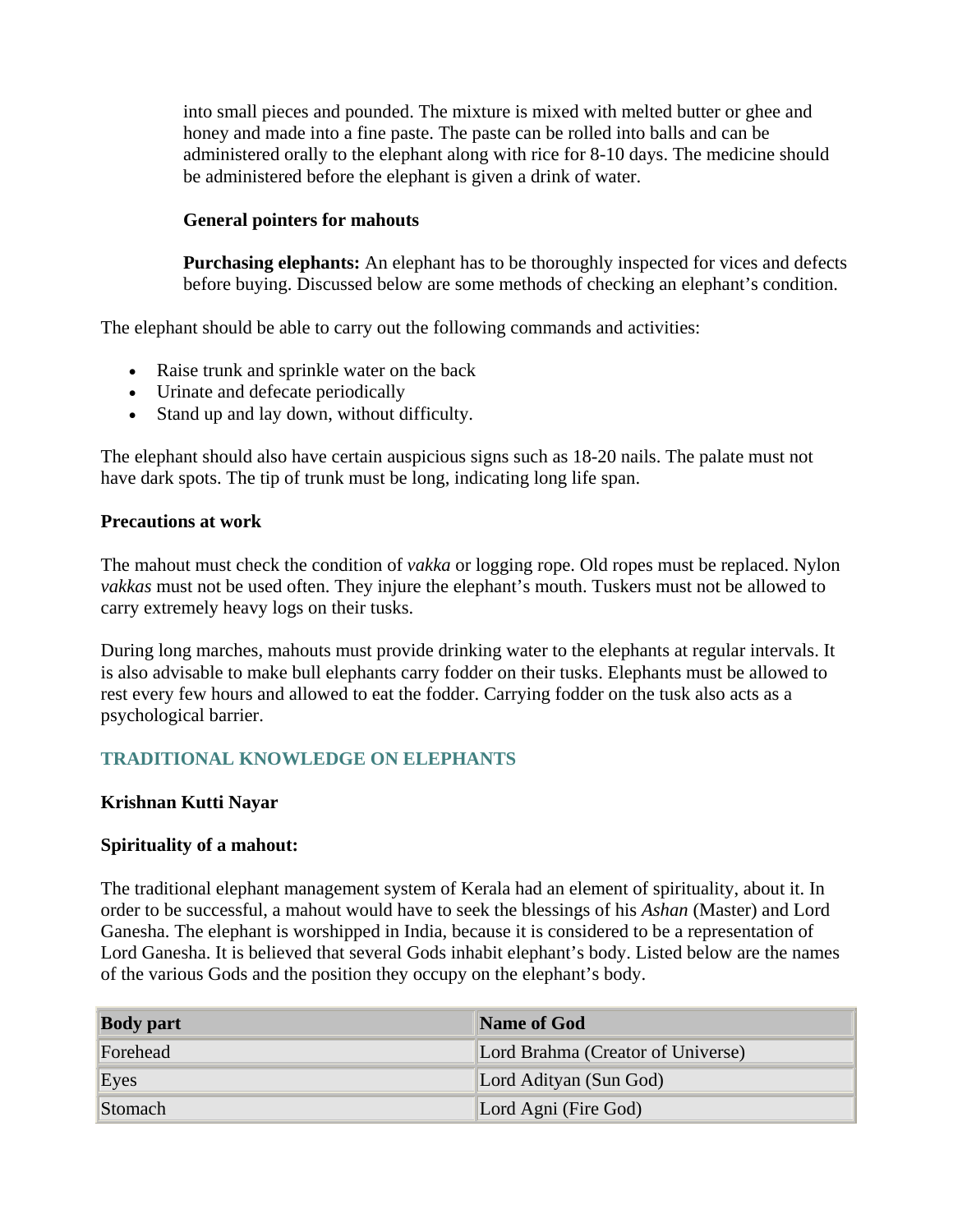| <i>Irikkasthanam</i> (riding seat) | Lord Krishna                        |
|------------------------------------|-------------------------------------|
| Neck                               | Lord Indra (king of heaven)         |
| Ears                               | Lord Darsh                          |
| Feet                               | Lord Mitra                          |
| Joints                             | Aswini Devas (Celestial physicians) |
| Mind                               | Chandran (Moon God)                 |
| Heart                              | Varjanya                            |

## **Approaching an elephant:**

A mahout must always carry his restraining devices, while approaching the elephant. He must be calm and pray to his teacher and favourite God before mounting. The elephant must be approached from the left side and the mahout must command the elephant, to move to his right. If the elephant is co operative and in a favourable mood, it will indicate so by beating its trunk on the ground, urinating and defecating. If not, it will sniff the mahout with its trunk, shake its head or rub its body against a tree. These are signs of protest. In such a case, the elephant should be given commands to sit and lie down, before unchaining, to ensure that the elephant is subservient.

## *Ezhunnallippu* **or festival parade:**

Handling elephants for festivals, requires practice and extreme care. Elephants of Kerala are trained at a very early age for *ezhunnallippu*.

- During *ezhunnallippu*, some elephants become restless and agitated due to the strain of standing for long hours in the sun, the noise from the crowd, and presence of other tuskers in the parade. The mahout must be prepared to control the elephant before it decides to bolt.
- A mahout must be aware of the vices and temperament of not only his elephant but also the adjacent elephants, in a parade. Some elephants have a tendency to attack another male standing next to it. There have been several incidents of elephants attacking each other during festivals. While standing next to such an elephant, the mahout must position his elephant in such a way that the two elephants are not standing exactly adjacent to each other. The mahout must make his elephant stand a few paces behind the parade line. This helps in avoiding the first attack and the elephant and mahout will have time to escape.
- Elephants must be hobbled during *ezhunnallippus*. Hobbles act as a physical and psychological restraint on the elephant. Some mahouts consider it unnecessary to hobble their elephant, due to an arrogant assumption that their elephant will not go out of control. A sensible mahout has to hobble his elephant, even though it has a mild temperament and is very docile.
- Mahout must stand close to the elephant holding the tip of the right tusk. The tusk is held at the tip, to avoid the first attack, in case the elephant hits out with its tusk. Holding an elephant's tusk act as a psychological restraint.
- Some elephants are afraid of fire crackers at the *ezhunnallippu*. Such elephants must definitely be hobbled and the mahout must stand close, to reassure and comfort the elephant. elephants may lean closer to the mahout and thus a bond or trust develops, between the mahout and the elephant.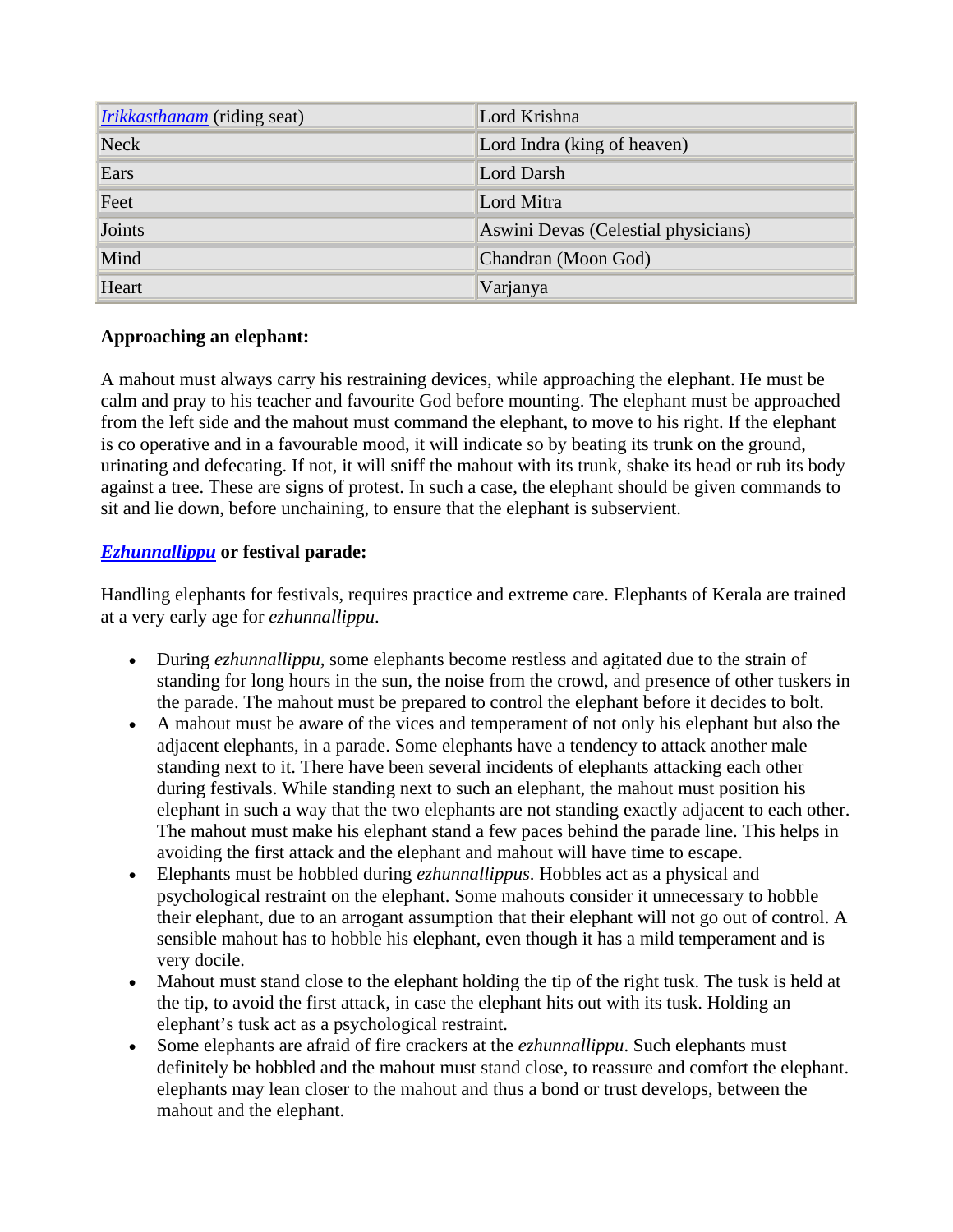- During *ezhunnallippu* that last for several hours, elephants fall asleep on their feet. The mahout then should wake the elephant only by patting it on its back first or by talking loudly, before holding the tusks. If the mahout abruptly hold the tusk, the elephant may attack the mahout.
- If a mahout wants to lead his elephant across or right in front of another elephant, he must inform the mahouts of the other elephant before doing so. This is to make them alert to watch their elephant , because it may come forwards to attack.
- Mahouts must never punish their elephants in public. The elephant may cause panic among people if it steps aside or turns around to avoid a blow.
- A mahout and elephant must be familiar with the routine of the temple and the *ezhunnallippu,* to avoid confusion.
- It is essential to apply body chains on the elephant during *ezhunnallippu*. One end of the chain goes around the left hind leg and the rest goes around the body. The *ezhunnallippu* accompaniers, who are supposed to sit on elephant back, mount via the right leg.
- A mahout must not punish the elephant when the *ezhunnallippu* accompaniers, are seated on top.
- A mahout must ensure that the elephant stays still, while the *thalekettu*, (the head gear or decoration) is being tied. The mahout seated on top, is in a very precarious position, while tying the *thalekettu* and may topple over if the elephant does not stay still.

## *Ketti-azhikkal* **or breaking:**

In Kerala there is a practice called *ketti-azhikkal* which is carried out when a new mahout is assigned to an elephant, in the absence of its old one. The mahouts use various methods, especially the *valiya kol* or long stick to bring the elephant under their control. *Ketti-azhikkal* is literally a battle between the mahouts and the elephant. The elephant in the end, succumbs to the torture by the mahouts. Several elephants have died or been severely mutilated during the process. *Ketti-azhikkal* is also done while unchaining the elephant after musth. An elephant, after its musth period, does not accept its mahout easily. This is due to the fact that while in musth there is very little contact between the mahout and elephant. Thus the degree of control the mahout has over the elephant, diminishes. Hence the mahout has to re-establish his control over the elephant after its musth and he may have to perform another *ketti-azhikkal*.

*Ketti-azhikkal* is criticised very much through out the state and condemned, by the mahouts themselves. In the present scenario of Kerala, it has how ever, become inevitable. Mahouts change their jobs from one elephant to another, very often. Elephants are also changed hands frequently between owners. Thus the time a mahout spends with one elephant and vice versa, is very short. Therefore there is very little bonding between the elephant and mahout. The mahouts are thus forced to control the elephant by harsh methods.

During *Ketti-azhikkal*, one of the front feet and the diametrically opposite hind feet are chained. Two or more mahouts approach the elephant. These mahouts agitate the animal and induce it to attack or chase them, while still tethered onto the chain. The mahout who intends to be the actual mahout, gives verbal commands to the elephant. The elephant disobeys and so the mahouts use the long pole or short stick on the elephant. This process is continued until the elephant becomes exhausted. Gradually the elephant stops resisting and begins to obey the commands. There are however some unspoken rules about *kett I-azhikkal*, which is that the mahout must not attack the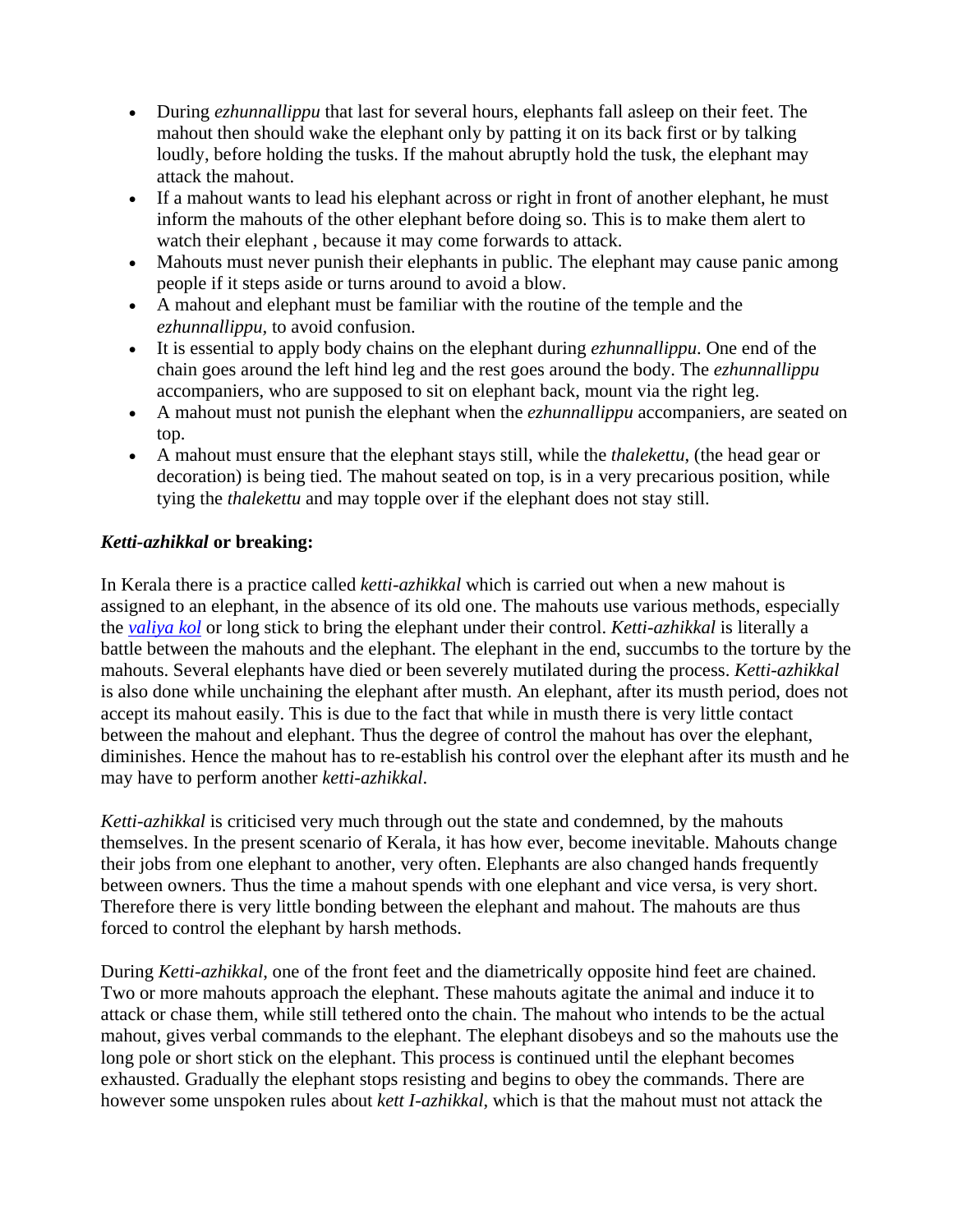elephant stealthily i.e. the elephant must be able to see or feel the blow from the pole, coming. The elephant must be allowed to fight back or resist as much as it can. It is improper to attack the elephant on its sensitive points, as it will cause permanent damage and tremendous pain.

If the mahouts are convinced that the elephant is submissive, they should command the elephant to lie down. They should approach the elephant with caution. One mahout may mount the elephant, while the other stays on the ground. The elephant is thus taken for a walk and tethered at a new site. The mahouts must be wary of the elephant for at least a month after *ketti-azhikkal*. It is also safer if both mahouts handle the elephant together.

## **Musth:**

A healthy elephant goes into musth after 15 years of age. During this growing period, mahouts have to handle their elephant carefully. The training or handling during juvenile musth, moulds the elephant's character. The elephant will continue to show the same characters in adulthood also. Mahouts must be careful that the elephant does not turn too aggressive or into a killer, during its juvenile musth. Some of the symptoms shown at the early stages of musth are listed below.

- Quick response to commands, i.e. quick movements
- Frequent snifting of mahout and people with trunk
- Swift changes in moods and behaviour
- Fixed gaze. Elephants stare at objects for a long time.
- Saliva dribbles constantly from the trunk.
- Eyes appear bright and red
- Elephants dig around the tethering area
- During a scrub bath, dirt comes off easily
- Temporal region swells up
- Urine dribbles constantly

A few elephants go into musth twice, in a year. This reduces the work utility of the animal. To prevent the recurrence of musth, elephants are subjected to intense physical activity, such as logging. Physical exertion and strain delays the onset of musth.

Herbal preparations can be administered to the elephant, to induce musth.

1kg each of *amukkuram* (*Withania somnifera*), gingelly seed (*Sesamum indicum*) black gram (*Phaseolus mungo*), *thippali* (*Piper longum*) and 250 gms each of *vayalchulli* seeds (*Astercantha longifolia*) and *naykornam* seed *(Mucana prurita*) are powdered together. An equal quantity of jaggery is melted and mixed with the prepared powder. The entire mixture is rolled into smaller lemon sized balls and dipped in honey. One such ball can be administered to the elephant every day along with rice, a few weeks before the expected musth period.

3 kgs of raw rice with  $1<sup>1</sup>/<sub>2</sub>$ , kgs of black gram (*Phaseolus mungo*), and green gram (*Phaseolus aureus*) can be made into a gruel. This gruel, mixed with 3 litres of cow's milk can be administered to the elephant every morning around the musth period to induce musth.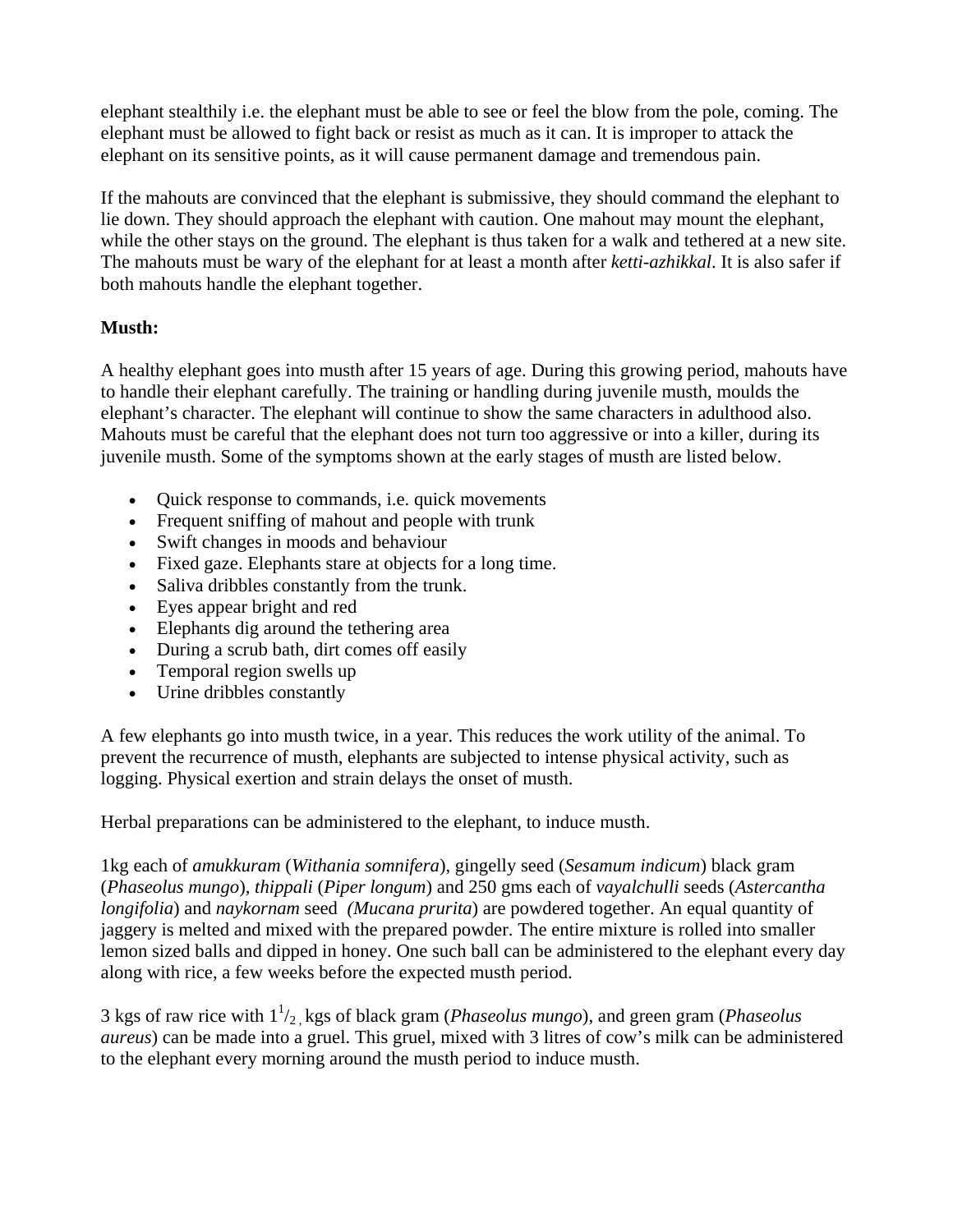During musth, elephants must be given special foods like, cucumber or curds mixed with rice, to lower their internal temperature.

## **Herbal remedies for minor ailments:**

Mahouts must know a few herbal medicines to treat minor ailments in his elephant. These medicines are all time tested and completely harmless.

## **1. To improve digestion:**

Juice obtained from the stalk of lotus flower, is boiled with sesame seeds (*Sesamum indicum*). This mixture can be administered along with rice every day for improved digestion.

## **2. Eye ailments:**

**a. Eye itches:** *Thriphala* (an *Ayurvedic* medicine), may be mixed with honey and applied on the eyes to reduce or stop itching of the eyes.

**b. Opacity, Watering of eyes:** Tender buds of *ambazham* (*Spondias pinnata*), can be mashed in honey. The mixture can be poured into the corners of the eye, using a thin cloth. The cloth filters out the granular substances in the mixture. This medicine can be used to treat opacity or watering eyes. It an also be used when the elephant is unable to open its eyes due to injuries.

## **3. Injuries and wounds:**

Elephants may get injured by the use of restraining devices or by accidents. Buffalo dung can be boiled in water, until it becomes thick in consistency. One of the following plants *odichutt*i, *nochi* and *nelli* may be used as a brush. In the absence of these plants any other spraying or sprinkling device can be used. The brush is dipped into the mixture and sprayed onto the injured region with considerable force.

## **4. Swellings:**

Equal quantities of salt and pepper are powdered and heated in *ghee* (melted butter) or gingelly oil. The mixture is allowed to cool to a lukewarm temperature before applying on the swelling.

Snake gourd juice along with *inthuppu* (*Ayurvedic* medicine) are boiled and cooled to be applied on the swelling.

## **5. Colic:**

Fried crystalline salt diminishes the effects of colic in a remarkable manner. Salt makes the animal thirsty and consequently it drinks a lot of water. During colic it is very essential to prevent dehydration as it may worsen the condition. Salt can be mixed with concentrate feed or water to be administered to the elephant. Salt must be administered during the day. The quantity of salt to be used should depend on the elephant's size. An average adult elephant between (7-9 feet) may be given 100 gms of salt per day.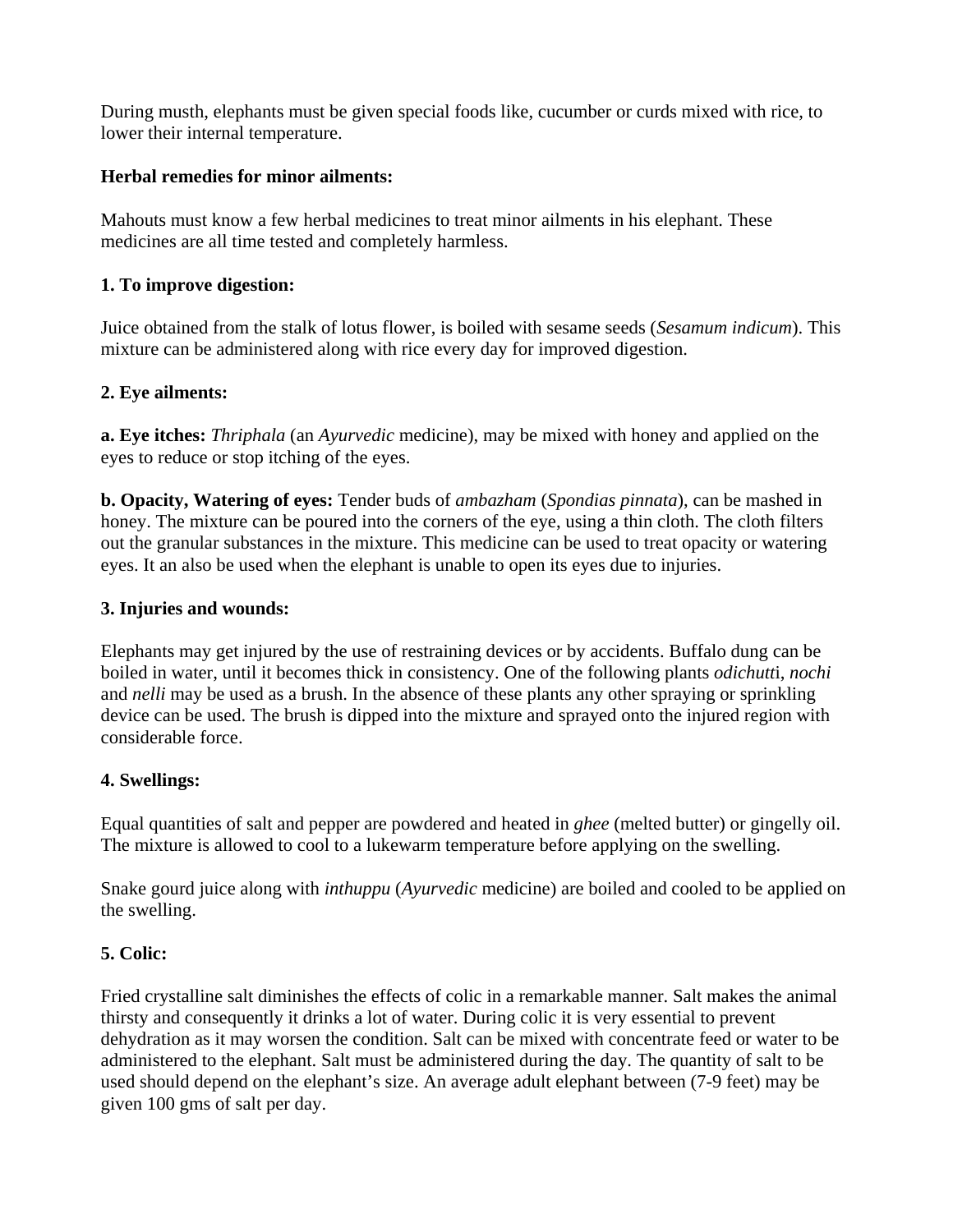The bark of *madakka* tree, a pinch of salt and a few flowers of *thumba* (*Leucas aspera*) can be fried on fire. The mixture can be administered along with rice, during colic.

## **MANAGEMENT PRACTICES IN KERALA**

#### **Dr. Jacob. V. Cheeran**

### **Feeding:**

Mature elephants feed continuously for a considerable length of time. In Kerala, the main cut fodder in captivity is palm and coconut leaves. Working animals are fed with concentrates consisting of grains, millet and pulses. Common salt should also be added. Elephant's capacity to digest food is poor and only 40% is digested and the rest (60%) is passed out as faeces. The standard practice is to supply fodder at the rate of 5% of the body weight. So a cow elephant will need 150-175 kg of fodder and a bull will need 200-275 kg of fodder. The growing calves, pregnant and lactating cows may take more food. The concentrate can be powdered and cooked depending on its nature. This will help in better digestion and assimilation of food given. Horse gram, rag, salt (100 gm) and jaggery are common ingredients of the concentrate. Ordinarily 12-15 kgs of the concentrate are fed everyday. On rest days concentrate ration is reduced. It has been found from practice in Kerala that, if sufficient greens are available, the concentrate is unnecessary, unless the animal is put to heavy work, like timber hauling.

#### **Restraining devices:**

Elephants are not ordinarily let loose but tethered to a tree or a strong pole made of iron or concrete. Usually only one hind limb is tethered with one chain. During musth, special heavy chains are used. The forelimb also is tethered to the front. This will help to clean the hind portion. When the animal is not taken out regularly in musth, the chain of the hind limb is alternated. The chain that is tied is released only after one chain has been put on to the other hind limb. During musth, special heavy chains (musth chains) are used and both the alternate fore and hind limbs are tied. i.e. the right hind limb and the left forelimb. Chains should be of the following sizes. ½, ", 5/8" and 3/4" in thickness. Both fore and hind limbs can be hobbled with one chain. Another chain called the cross chain, is tied between the chains of the fore and hind limb. The chains should have special locking devices at various lengths so that it can be shortened and lengthened depending upon the requirement.

Another chain known as the body chain goes around the body and is tied to the hind limb. If an animal misbehaves, the rider can easily release the chain and push it down into the ground. This will act as a trailing chain and can be tethered on a tree or strong pillar. A trailing chain is always used when the mahout is not sure about the temperament of the animal.

A double rope is used around the neck and this is useful when the animal is being ridden. The mahout can put his feet through the rope to keep his feet in position and can also give toe commands. Ordinarily a rope with a length of  $625 \text{ cms}$  and  $2\frac{1}{2}$  - 3 cms in diameter is used for this purpose.

Elephant hooks are of different sizes and shapes. In Kerala it is made up of wood like teak, 100-125 cms long and the hook is made of brass, with a rounded prod at the tip. But in many other parts of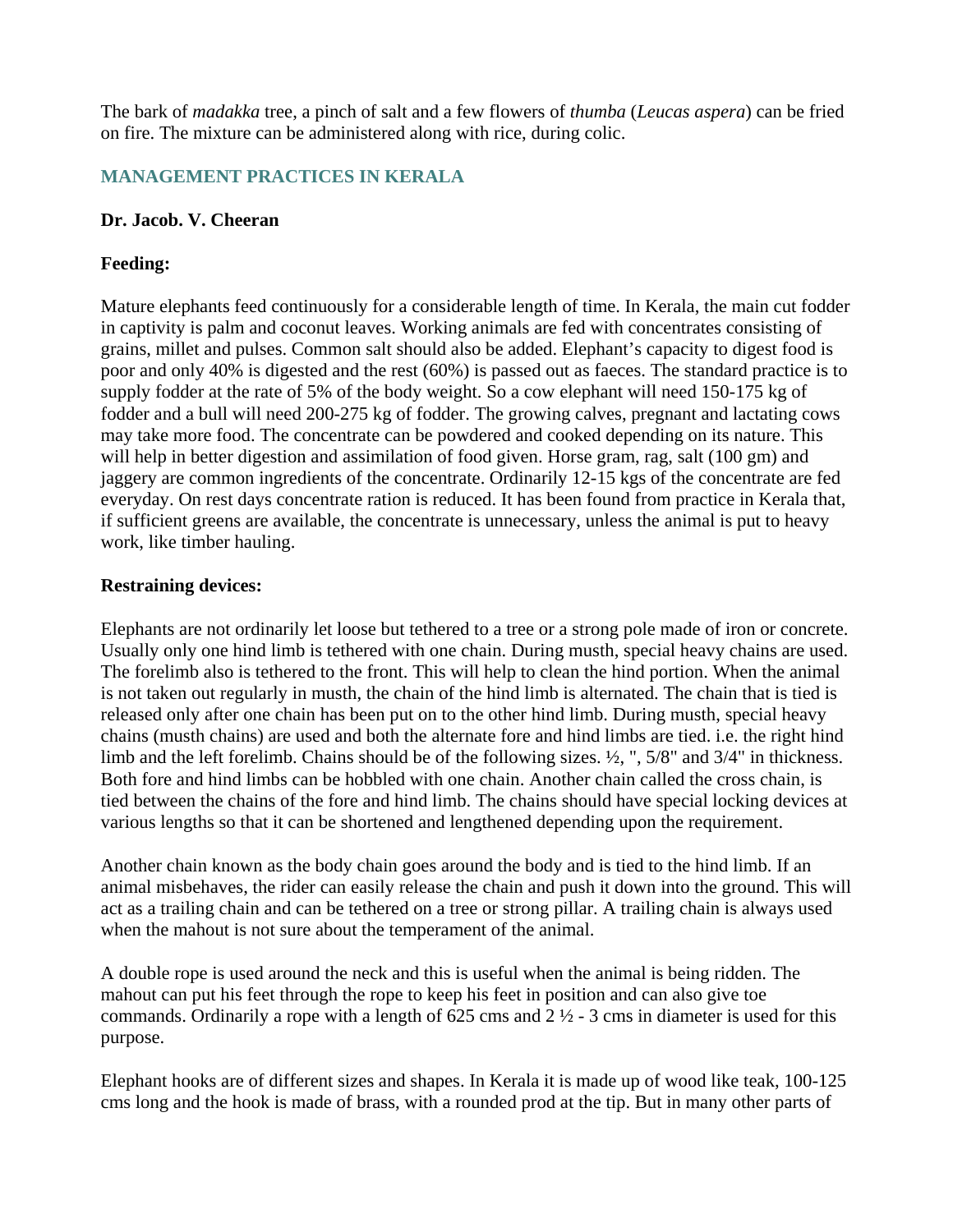the country, it is short, with a large hook, and made of iron. Mahout will also carry a big knife as well as a stick, of one meter length made from the branches of tree which is flexible and tough.

A long rod made of hard wood of 3-3 ½ meter long is used to prod the elephant from a distance. This is also used to punish or control the elephant, by placing it against the back of the ear. The animals are trained to remain in the same place and not push the rod down. This is also a test of obedience.

All of this restraining instruments must be used, very sparsely only. The knife is used very sparingly. It is often used to cut down the fodder and to dress it

### **Tethering site:**

The tethering site should have shade and proximity to water. Surface should not be too hard and must be preferably muddy. These should be provision for drainage and convenience to dispose dung, urine and fodder refuse. These wastes also can be incinerated periodically.

# **ELEPHANT MANAGEMENT IN TAMIL NADU FOREST DEPARTMENT**

### **Dr. V. Krishnamurthy**

Tamilnadu Forest Department owns 2 elephant camps, one at Topslip, Anamalais and the other at Mudumalai. Departmental elephants were used extensively for timber extraction and hauling until a few years ago. This activity has been reduced to a large extent these days, following the ban by the Indian Government, on tree felling. Now the departmental elephants are used for tourist rides, safaris and shows. They also work in the departmental plantations occasionally.

### **Camp routine**

Elephant are usually released overnight into the forests for grazing. A long trailing chain is fastened on the hind leg and a bell is tied around the neck. Next morning, the mahouts fetch their elephants from the forests. Mahouts follow the trail of their respective elephant and can easily determine their location from the tinkling of bells. The elephants are brought back to the camp to be washed and fed. They assemble in front of the kitchen quarters for their daily ration or concentrate feed. A forest officer is present during the feed time. After the feed, mahouts and elephants proceed to their respective work sites. The departmental rules permit the elephant to be worked for only six hours in a day, i.e. 8 -11 AM and 2-5 PM. Mahouts and elephants rest for a few hours in the afternoon, before proceeding for work. Elephants are scrubbed and released into the forests once again, at the end of the day. Elephant that are used for pleasure rides, work for only  $1 - 1<sup>1</sup>/2$  hours in the morning and afternoon.

### **Veterinary care**

A veterinary surgeon are appointed in - charge of elephants. The veterinary officer decides the feed quantity and work load of every elephant, based on its size and age.

### **Camp sites**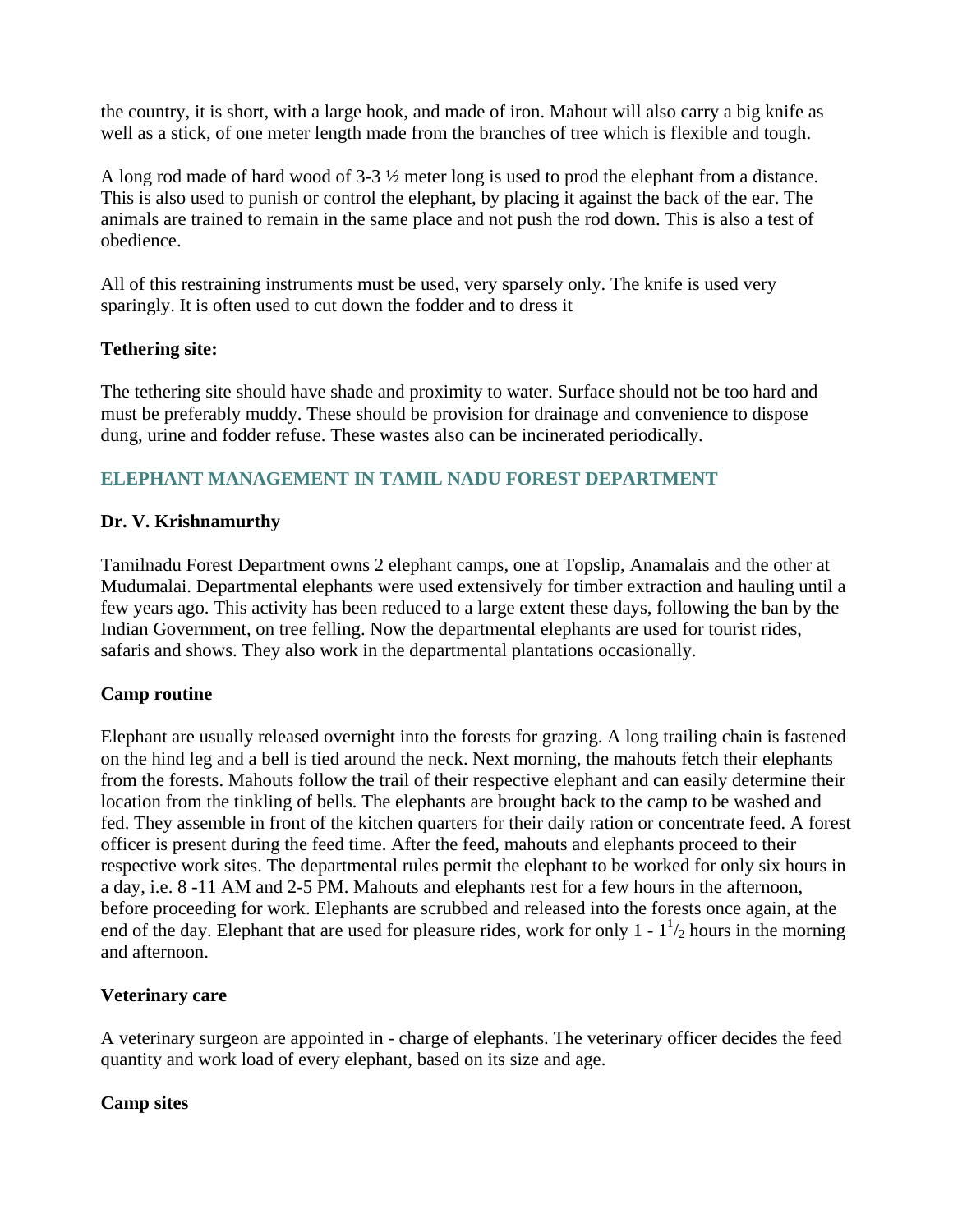A two month rest period is available for elephants during the months of March and April. This is the dry season and fodder is usually scarce in the forest. During this period, the camp is shifted temporarily to an alternate site with sufficient fodder and water. This change of camps allows the vegetation to regenerate in the previous camp.

Before deciding a camp site, the following points must be considered.

- Availability of sufficient water
- Availability of forest lands rich with elephant fodder
- Accessible and safe terrain
- Safe from wild elephants
- Proximity to work site

## **Education and Publicity**

The two camps are open to the general public. The Tamil nadu Forest Department has developed an educational package at Mudumalai camp, for tourists. Video shows explaining the plight of elephants in the wild, efforts being taken for their conservation and elephant shows are all part of the package. The shows keep the elephants fit and occupied. The programme not only educates and entertains the public, but also generates sufficient income, which can sustain the camp expenses.

# **ELEPHANTS IN CAPTIVITY: SOME EXPERIENCES FROM NORTH BENGAL**

## **S.S. Bist**

# **1. I NTRODUCTION**

In the northern part of West Bengal (Commonly referred to as North Bengal), the Forest Department has been maintaining captive elephants for over a century. At present, there are about 50 elephants (including calves) with the Forest Department, mostly in Jaldapara Sanctuary, with some in Gorumara National Park and Buxa Tiger Reserve. These elephants have either been caught from the wild, born in captivity, purchased from Sonepur or some other elephant fair.

These elephants are used for the following purposes:

- 1. Patrolling by the forest staff.
- 2. Carrying tourists to the sanctuaries and national parks for watching wildlife.
- 3. Conducting census of wild animals and monitoring particular wild animal if needed.
- 4. Controlling wild animals straying outside & helping in capturing them, if required.

Elephants are not used for timber-hauling in North Bengal, not withstanding a successful trial in Buxa Tiger Reserve in 1995. There are, at present, only two privately owned elephants in North Bengal.

# **2. TRAINING OF MAHOUTS**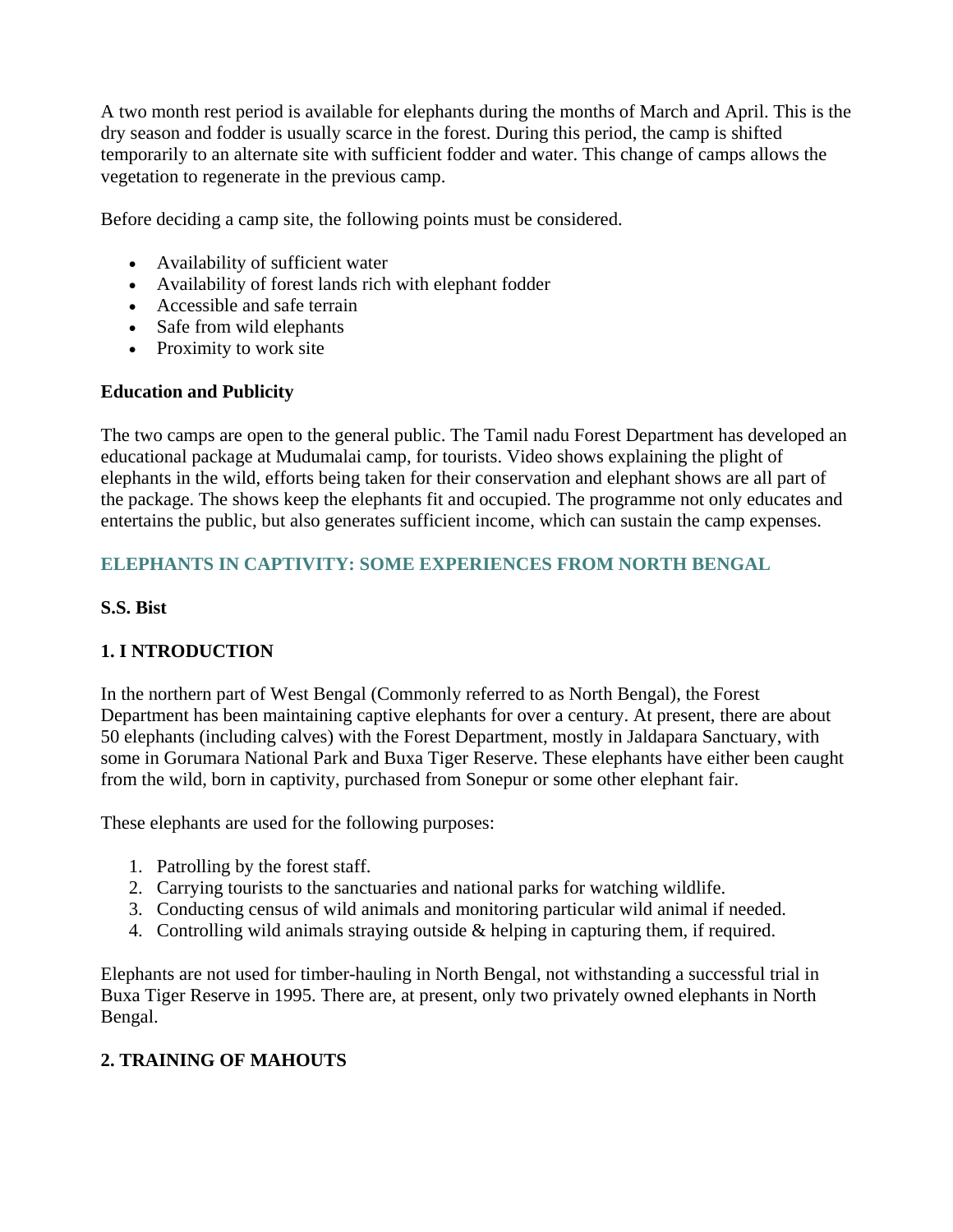There is no formal system of training of mahouts. Quite often, it is a simple family matter -- a mahout teaching his son whatever he knows about elephants. An outsider, however, has to start his career as a daily waged labourer, helping the mahout and the grass-cutter with various chores. Gradually, he becomes a grass-cutter and spends a lot of time in learning the tricks of the trade from his mahout, or from other mahouts. Finally he becomes a mahout whenever there is a vacancy, and automatically assumes the role of trainer for other grass-cutters and labourers. So the cycle continues. In this way a mahout learns good as well as bad points of his teacher or teachers, as the case may be. There are many standing orders issued by the authorities from time to time regarding the use of elephant and its care, but these orders are often flouted because the mahout finds it difficult to change his habit grown over the years. Supervising officers, therefore, have to play an important role in the overall management of elephants.

# **3. COMMON AILMENTS OF CAPTIVE ELEPHANTS**

Eye inflammation, foot rot (locally called *"Karrhi"* and *"Chhajan"*) and back-sore are the most common ailments noticed in the captive elephants. Problems relating to eye and foot are not seen in wild elephants. These are in fact, characteristics of the captive animals living in unhygienic conditions. A great emphasis is, therefore, given on cleanliness in *pilkhanas* (elephant stables). Mahouts, grass-cutters and other forest staff living near a *pilkhana* are also discouraged from rearing livestock, to reduce the chances of spread of cattle-borne diseases among captive elephants.

Back-sore in captive elephants is mostly because of ill designed gears and uneven distribution of load on the elephant. With a little precaution, this problem can be avoided and the working life of captive elephants can be greatly enhanced.

# **4. PREGNANCY IN CAPTIVE ELEPHANTS**

Strange as it may appear, pregnancy in captive cow elephants has always been noted to be caused by wild bulls rather than by captive bulls despite better opportunities available to the latter. Many experts believe that working bull elephants lose their potency. There are others who believe that captive cow elephants show a distinct partiality for wild bulls. The fact remains that at any given point of time, there are many captive elephants who are either pregnant or have recently delivered calves.

It is believed that gestation period for a female calf is 17-18 months and that for male calf is 21-22 months. Standing orders provide that a pregnant elephant should perform its normal work during the first six months. It should be given very light duties for the next six months. During the 13th to 15th months of pregnancy, it should be given no other duty except carry its own fodder. Its *"Peti"* (bellybelt) should also not be used. Thereafter, until the delivery, the elephant should be given full rest and also a special nutritious diet. The rest and the special diet should continue till the calf is six months old. The elephant can, thereafter, be gradually put to its normal duties. Calf is weaned at age of 18-24 months when it attains a height of 4 feet or above.

Obviously, rest and light duties for the pregnant elephant means a comfortable time for a mahout. Therefore, he makes no attempt or only a half hearted attempt to chase away a wild bull paying visit to the cow elephant in his charge. But pregnancy of a captive elephant is very costly to the forest department in terms of the expenditure and the working hours lost -- a mahout must realise it.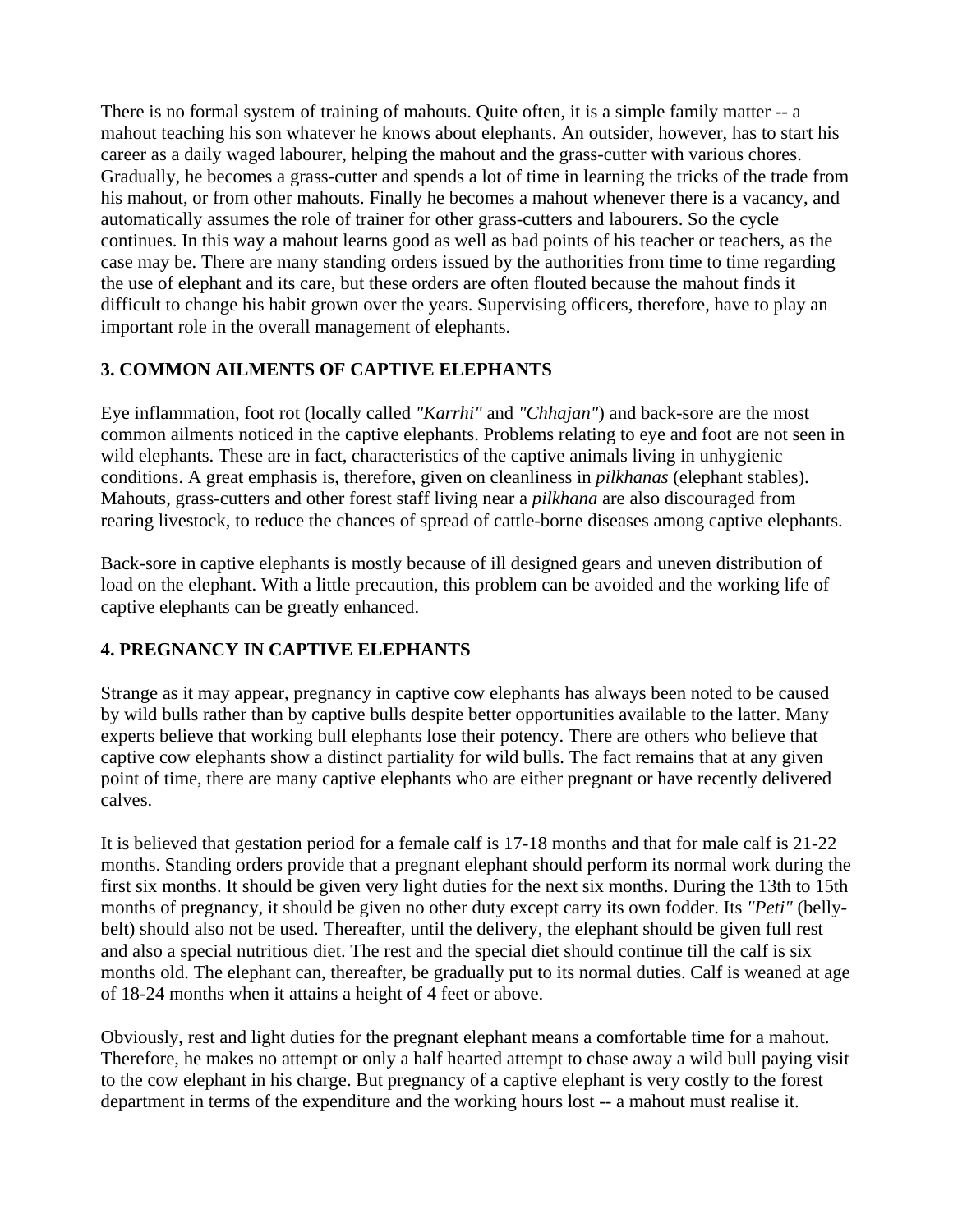Standing orders regarding care of pregnant elephants are useful, but they can be properly followed only if the pregnancy is detected in time. Unfortunately, this is not always the case. There is the example of the elephant Matangini of Jaldapara Sanctuary, who was being engaged for normal duties till about a week before the delivery of its calf in August 1991. The result was a sick and weak mother with no milk to feed to its calf . The mother died within a few months survived by an ever-ailing and ill-grown calf. There have also been the cases when a mahout wrongly claimed that his elephant was pregnant, availed himself and his elephant of all the prescribed facilities and put the entire blame on the elephant when it "failed" to deliver even after the due date was long over. Fortunately, such cases are not common.

There is yet another noteworthy case of a young cow elephant Anusuya of Jaldapara, which calved twice in 1991 and 1993 -but trampled its calf to death shortly after the birth on both the occasions. The elephant had since long been posted in a remote area away from the company of other cow elephants. It is believed that the reason for its abnormal behaviour is the psychological fear arising out of its inexperience with calves. It has been recommended that the elephant should be kept in a big *pilkhana* where it should be able to witness other cow elephants delivering and rearing their calves .

# **5. PECULIAR BEHAVIOUR IN CAPTIVE ELEPHANTS**

A careful observation of the behaviour of captive elephants over a period of time is enough to indicate that like human beings, each elephant has its own personality, I.Q., moods, likes, dislikes and perhaps also a philosophy to look at life.

There is the example of the saintly Jatra Prasad, a tusker, who remains cool even while in musth and does not respond to overtures from its female companions. The cow elephant Chanchal Payari could not resist the call of a wild bull and would escape to forests whenever it got an opportunity, its favourite moment being the bathing time. It died after one such escapade in 1994. The tusker Lal Bahadur, despite its enormous size and big tusks, continues to be a timid and nervous elephant. It remains close to the forest camps for fear of wild elephants whenever it escapes to forests (which it does almost every year). The tusker Rajkant is mortally afraid of buffaloes. There are some elephants who would not get on to a truck, come what may. There are some others who will not take a particular fodder.

Elephants in a *pilkhana* are also known to have a strong liking or disliking for a particular elephant and would express their feelings by sounds of greeting or signs of aggression. Experience also tells that captive born bull elephants usually do not have a fear of the human beings including their own mahout and grass-cutter and may be difficult to handle. A mahout must understand the psychology of his elephant and also the other elephants of the *pilkhana*. This will help him in managing his elephant properly and also in getting maximum output from him.

# **7. SIGNS OF INAUSPICIOUS ELEPHANTS**

Elephants of Jaldapara offer a unique opportunity for testing various theories regarding the so-called inauspicious elephants. There are elephants with 16 or 17 toes, elephants with cat eyes, elephants with black under-tongue, elephants with torn ear-lobes and elephants with whatever is believed to be an inauspicious sign. There are also elephants with apparently auspicious signs. There are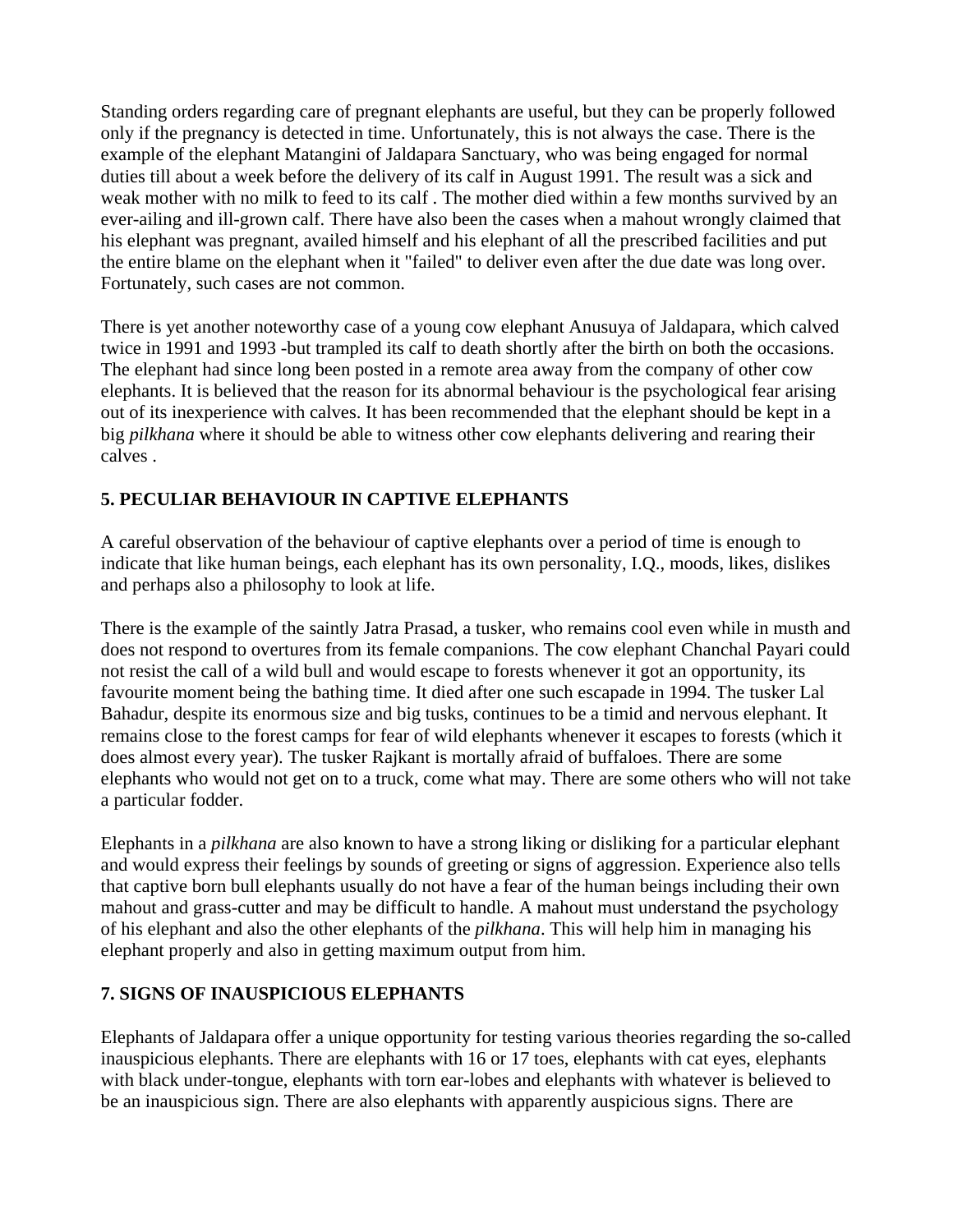sufficient number of exceptions under each category to raise doubts about the reliability of such theories. What can not be doubted, however, is that well trained and well-kept elephants under the charge of knowledgeable and caring mahouts are always the best of the lot. Instances of a very good elephant getting spoiled under the charge of an indifferent or ill-trained mahout are aplenty.

# **8. INTER-RELATIONSHIP WITH WILD ELEPHANTS**

Wild elephants -- usually solitary bulls, often visit *pilkhanas*, either for a date with a cow elephant or for sharing fodder with their captive brethren. Cases of wild bulls assaulting a captive elephant (usually bulls) and injuring them seriously are common. Captive elephants, who are usually tied with chains and hobbles, can not protect themselves. If one believes the stories given by some mahouts, most of these attacks are for a "revenge". There is the famous case of the departmental tusker Shibji in the late sixties , who was constantly pursued by a particular wild bull for a number of days even when it was sent to different *pilkhanas*, and was finally killed. The story goes that the wild elephant in question was an escapee from an elephant capturing operation in which Shibji was used as a *koonkie*. The wild elephant allegedly bore a grouse against Shibji and killed it when the opportunity came.

Quite often, during a raid by wild elephants on a *pilkhana*, a captive elephant may break free from its chains and escape to the forest -- alone or with the wild elephants. To trace the elephant and recapture it poses considerable difficulties. Experience suggests that captive bulls are not welcome among their wild brethren, while the captive cow elephants may soon join some herd or the other. At least two captive cow elephants, Lady Marie in the fifties and Champakali in the early eighties, are known to have joined wild elephant herds in North Bengal.

Whatever be the case, it is the duty of the mahout and the grass-cutter to protect their elephant. In North Bengal, wild elephants are kept away from *pilkhana* with the help of crackers and searchlights. Elephant-proof trenches and electric fencings are also used to protect big *pilkhanas*.

# **9. RELATIONSHIP OF ELEPHANT WITH ITS KEEPERS**

An elephant spends most of its time with its mahout or grass-cutter. It depends on them for its food and other needs. It takes its orders from its mahout and grass-cutter for executing various works. It is, therefore, understandable that the elephant should have some affinity with its keepers. In fact, some elephants become so used to receiving orders from a particular mahout that other mahouts may find it very difficult to manage it.

However, in a large number of cases, it is seen that an elephant likes its grass-cutter more than its mahout. In some cases, particularly during musth, elephants have been seen to display their disliking for their mahouts through violent behaviour. Cases of elephants killing their mahouts are also on record. It is generally believed that mahouts involved in all such cases, confined themselves mostly in governing the elephant, always shouting orders and goading the elephant into following the same, thus earning a disliking from the elephant. In contrast, the grass cutter mostly feeds the elephant, bathes it and nurses it whenever needed -- thus earning its goodwill. It is, therefore, suggested that while the mahout must be firm in handling his elephant and making him follow his instructions, he should be equally kind to his elephant and must take care of his requirements regarding food, water, rest and working conditions.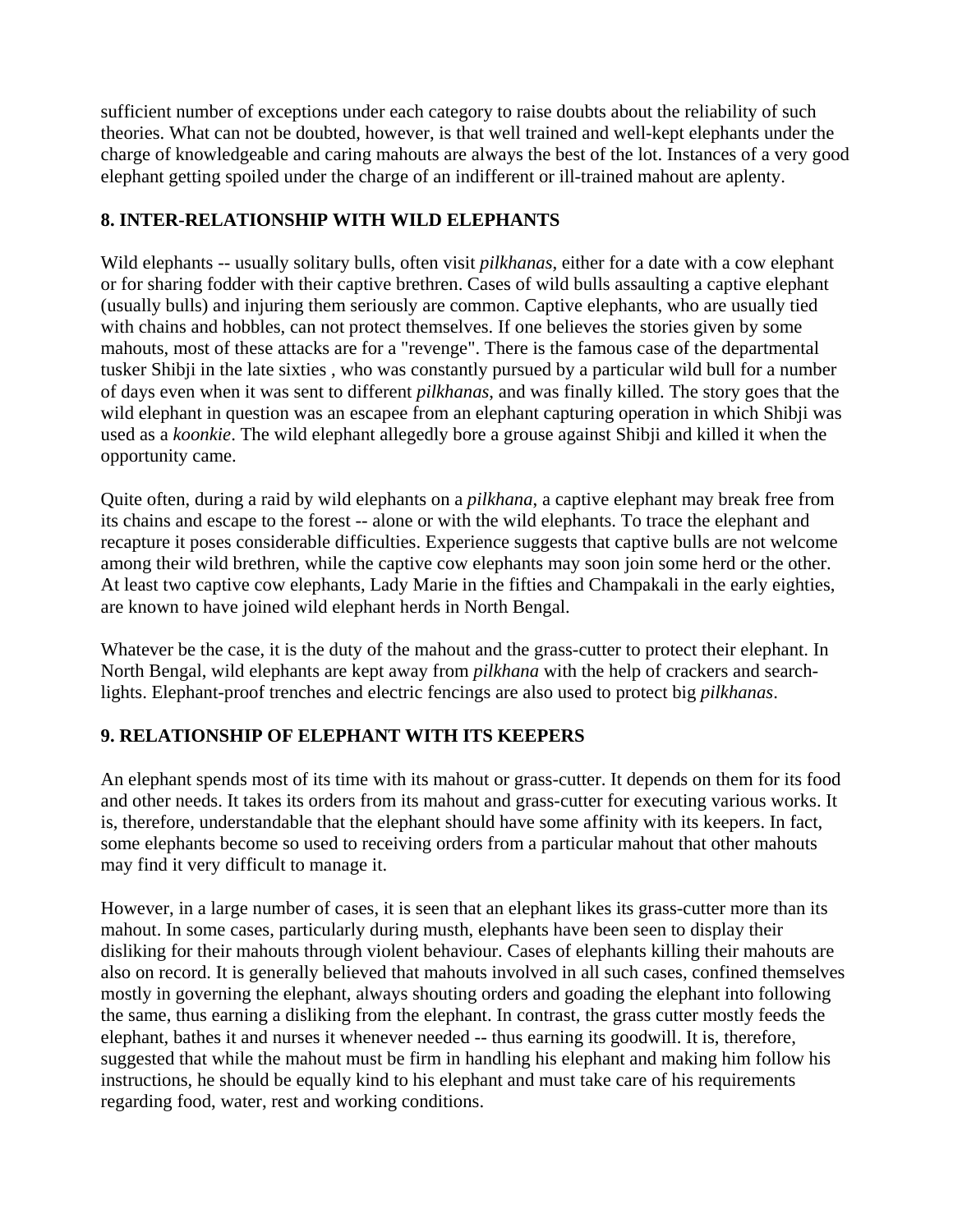### **10. SOME BAD PRACTICES**

Many mahouts and grass-cutters have the habit of using their elephants to uproot grasses for collection of fodder. It saves them the trouble of cutting fodder themselves. But it is a harmful practice in as much as it leads to the depletion of fodder resources in the forest. Moreover, for the elephant who is probably already tired after a hard duty in the morning, it means extra work and a strain on his health. Standing orders of the forest department do not allow this practice.

Patrolling duties in national parks and sanctuaries can often be very gruelling for a captive elephant - involving long march at odd hours. The standing orders prohibit duty by elephants for more than 6 hours in a day, either in a single shift in morning or in two shifts - one in the morning and other in the late afternoon. But the duty hours are often exceeded either due to negligence of the mahout or lack of planning by the accompanying forest staff. Quite often, the elephant, after a night-march, is not provided with adequate rest and food before the next round of duty. The feeding hours of the patrolling elephants are also not regular. Therefore, it is not unusual to find patrolling elephants weak and sick.

Tourist duty is considered to be a rather light work, involving fewer hours of duty and a fixed daily routine. Many mahouts, in their zeal to oblige tourists with a closer view or a photograph (in consideration for a reward of course), chase wild animals (usually a Rhino or Gaur) and take their elephants dangerously close to them. The standing orders discourage this practice because it often irritates the wild animals. Incidences of rhinos having charged at the elephant inflicting serious injuries are on record.

The mahouts in North Bengal are not particularly fond of bull elephants and support many misgivings about them. The worst practice adopted by many a mahout is to give opium or any other intoxicant to a bull elephant to "keep it under control". This practice is also adopted to suppress "musth" in a bull elephant. The experience tells that elephants used to opium and other intoxicants are quite unpredictable and fall easy prey to diseases and do not live long.

### **11. Qualities of a Good Mahout**

Elephant is a big and intelligent animal. Taking care of such an animal is itself a strenuous job and also needs a lot of understanding and thinking on the part of a mahout. The daily routine of a mahout of a working elephant is also very demanding. Therefore, a good mahout must possess a good health and should pay attention to his as well as his elephant's hygiene. Mahouts given to heavy drinking or other kinds of addiction, seldom make a good mahout. In fact, many cases of drunk mahouts having lost their life or injured themselves seriously after a fall from their elephant, are on record. In North Bengal, a good mahout is one who keeps his elephant well. Fortunately in the recent years, there has been a distinct improvement in the professionalism among the mahouts of the Forest Department and they have become much more conscious about the well-being of their elephants. The following factors have contributed to this improvement:

1. Frequent interaction of mahouts with elephant experts and scientists and participation in such operations as tranquillising, capturing and radio-collaring of wild animals which call for considerable skill on the part of the mahouts.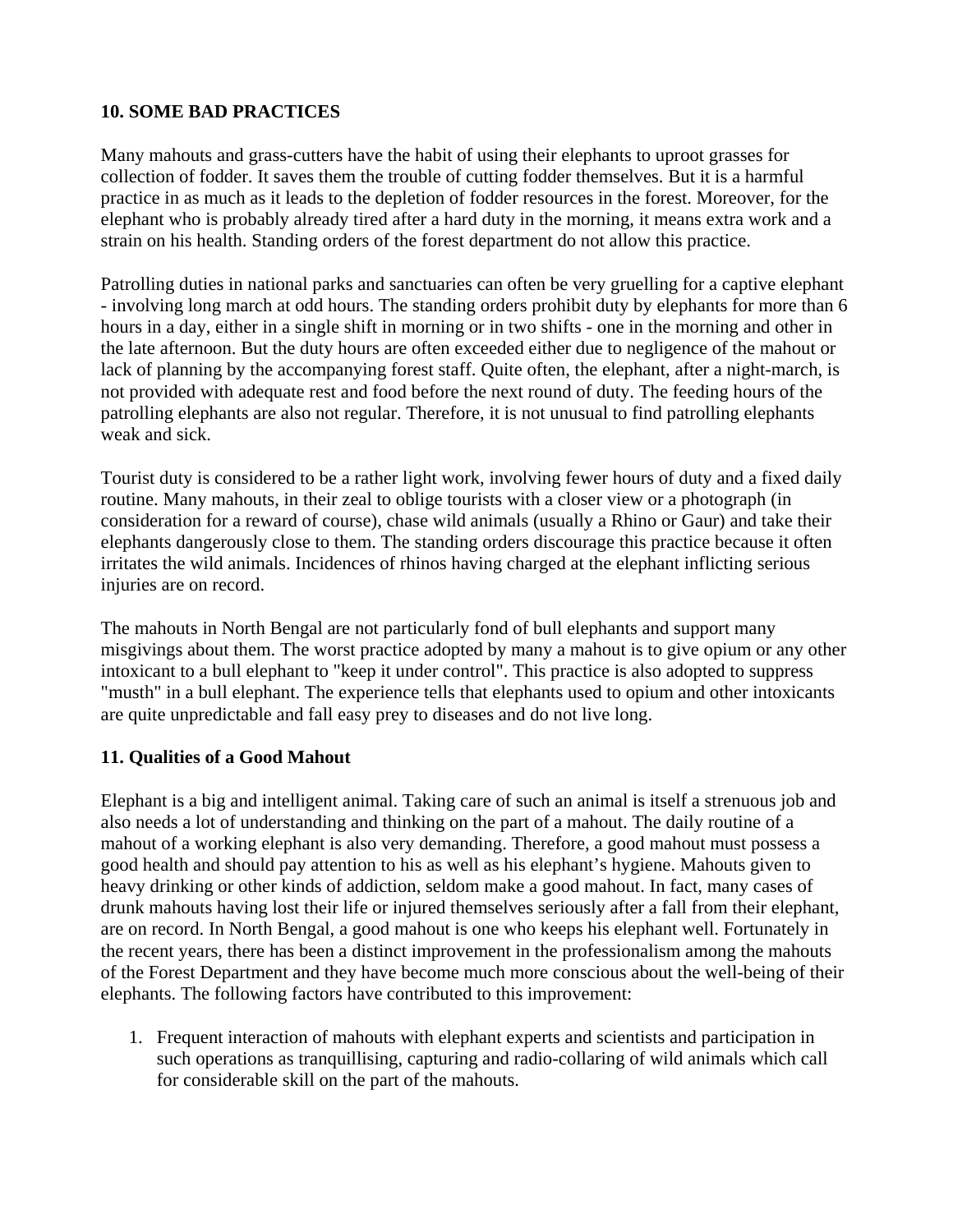- 2. The realisation that the market prices of working elephants are sky-rocketing and in case of loss of an elephant, replacement may be a difficult proposition.
- 3. Interest shown by the senior forest officers in improving the conditions of the elephants and their mahouts and grass-cutters.

#### Return to top of page

### **ELEPHANT MANAGEMENT IN KERALA FOREST DEPARTMENT**

### **Dr. Mohan Das**

The Kerala Forest Department currently owns 20 elephants in various elephant camps around the State. There are 7 elephant camps in Kerala and they are at Konni, Aryamkavu, Thekkady, Kodanadu, Nilambur, Muthanga and Tholpetti. Elephant management in the various elephant camps is based on a standard guideline and management system enforced by the Kerala Forest Department.

| <b>Class</b>    | Height (cms)               | <b>Rest diet</b>                                                          | <b>Working diet</b>                           | <b>Cut fodder</b><br>(Palm leaves) |
|-----------------|----------------------------|---------------------------------------------------------------------------|-----------------------------------------------|------------------------------------|
|                 | $Class - I$ Above 244      | Wheat - 4kg, Ragi-6kgs, Horse gram<br>4kg, karipatti or raw sugar -100 gm | Ragi 6 kg, Horse<br>gram 2 kg, Salt 200<br>gm | 20 branches of $25 \text{ kg}$     |
| $Class -$<br>II | Above 213                  | $-$ do $-$                                                                | $-$ do $-$                                    | 18 branches of 25 kg               |
| $Class -$<br>Ш  | Above 183                  | $-$ do $-$                                                                | $-$ do $-$                                    | 16 branches of 25 kg               |
| $Class -$<br>IV | Below 183 and above<br>150 | $-$ do $-$                                                                | $-$ do $-$                                    | 14 branches of 25 kg               |
| Class -<br>V    | Below 150                  | $-$ do $-$                                                                | $-$ do $-$                                    | few branches                       |

**Diet :** Elephants are divided into 5 classes based on their height and dietary requirements.

#### Return to top of page

Elephants above 60 years of age are retired from work and their diet consists of wheat-3kg, ragi-3kg, Horse gram-nil, salt-200gms, *karipatti* (a variety of jaggery)-100 gms.

#### **Special diet**:

The forest veterinary officer is authorised to prescribe a special diet for ailing elephants, bulls in musth and pregnant cows etc. Mahouts are not allowed to cut fodder from outside but they do so in cases of sickness or musth when the elephant may require more food.

The concentrate feed is prepared within the camp and the official feeding timings are 8 am and 6 pm. The cut fodder system is practised in areas where the elephants cannot be let out to graze in the forest. If forest areas are available around the camp site, the elephants are allowed to graze in the forest. A long, trailing chain is tied to their hind leg and a bell is tied around their necks before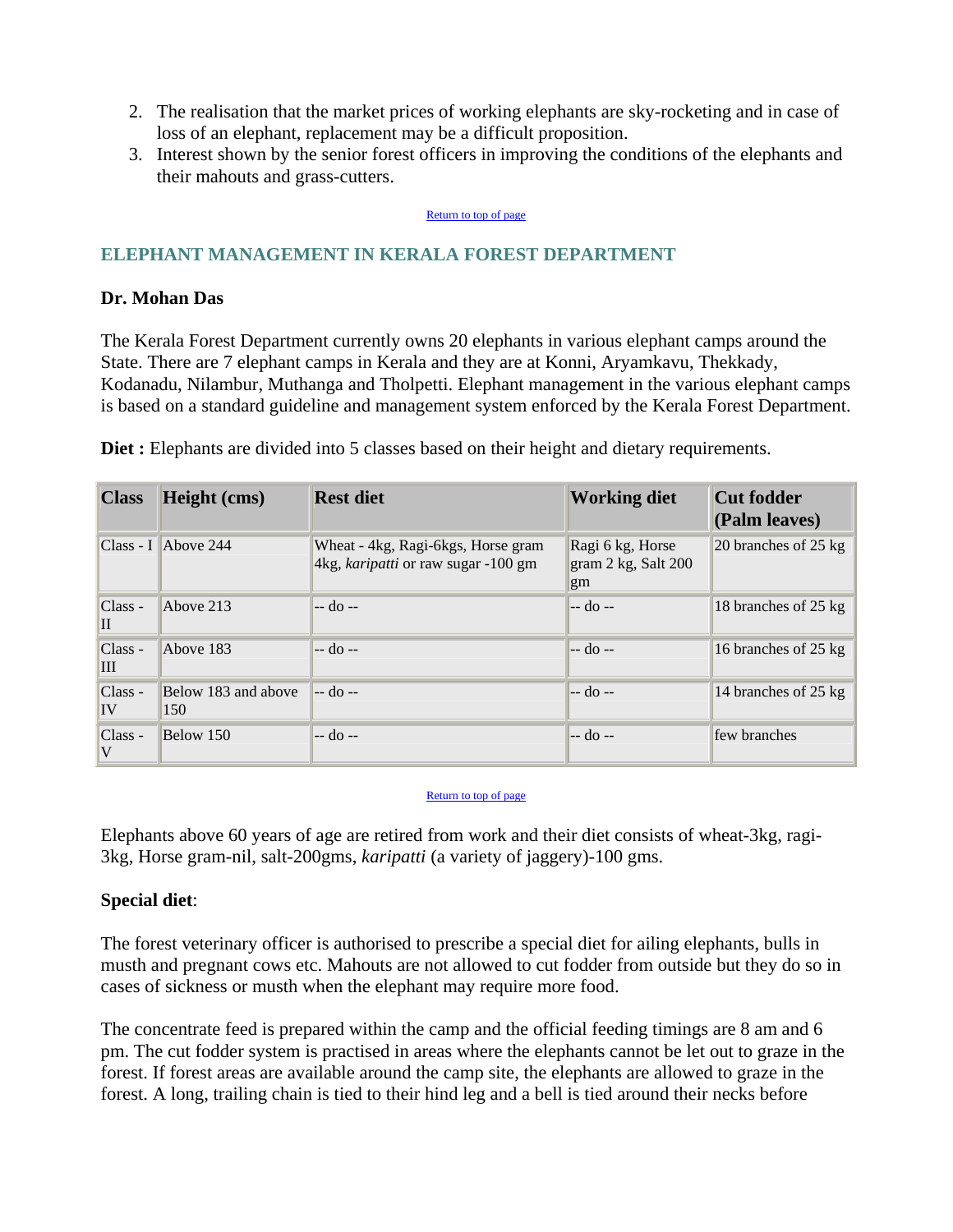being released into the forest for grazing. The next morning the mahouts go in to the forest to bring the elephants back.

### **Work schedule**:

According to the guidelines of the forest department, elephants are allowed to work for 6 hours a day. The schedule is adjusted according to the climate and temperature.

08.00 - 11.00 Hours & 15.00 -18.00 Hours - on normal days

07.00 - 10.00 Hours & 16.00 - 19.00 Hours - on hot days.

Elephants do not work in the month of April or May or on weekends and State/National Holidays.

## **Health care**:

The Forest Veterinary Officers (FVO) recommend the use of deccamilli oil as a preventative medicine for foot rot. It is also a good insect repellant. Castor oil must be applied on the chains to prevent chain sores. Elephants need physical exercise and have to be marched a certain distance everyday, depending on their size. The FVO decides the length of a march for each elephant. Each elephant has two mahouts irrespective of its size or age.

# **CARE OF PREGNANT COW ELEPHANTS**

# **Dr. V. Krishnamurthy**

Wild tuskers mate with cow elephants belonging to the forest department. Mating takes place among the camp elephants also. Most often, mating takes place in forests, when the elephants are let out to graze. If the mating has not been witnessed and recorded, by either the mahouts or camp officials, it is impossible to know, if an elephant is pregnant or not.

### **Detecting pregnancy**

The mahout is certainly the first to detect pregnancy. If he suspected mating to have taken place, he could look for the following signs:

- 1. Scars or marks of the male's feet, on the cow elephant's back
- 2. Remnants of seminal fluid, along the insides of thighs, and at the vulva

The mating lasts for several days. During this period, the elephants stay close to each other and mate repeatedly. If a cow and bull were spending considerable time together, then it can be assumed that mating has taken place.

If all of the above signs have been noted, it is likely that the cow would get pregnant and the approximate date of delivery can be predicted. The gestation period in elephants ranges from 20-22 months. Cow - elephants mature from 13 years onwards and can deliver any time, after maturity. How ever, there are exceptions to the rule.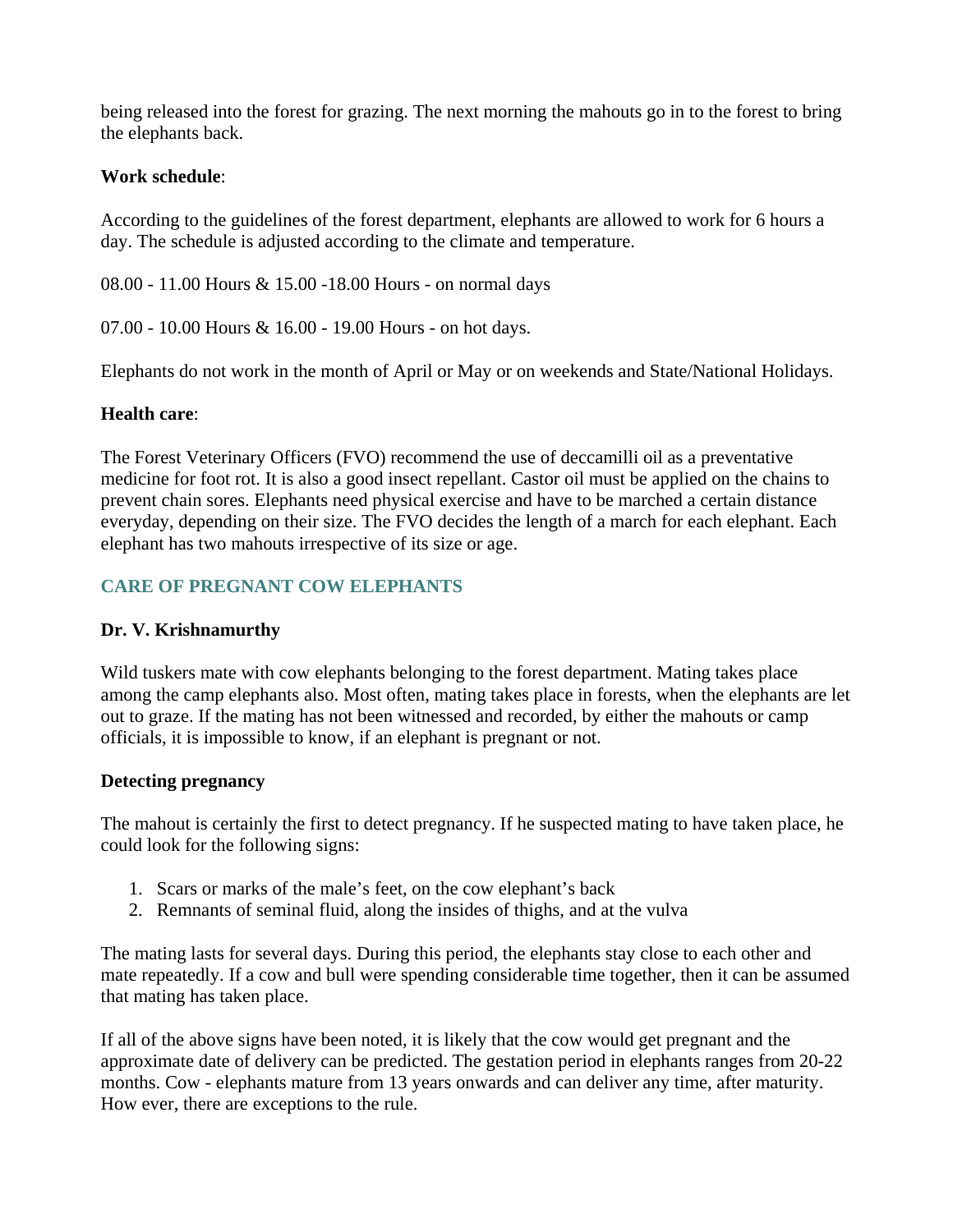## **Physical changes:**

The first physical signs of pregnancy begin to manifest from the first month.

- 1. Cows delivering for the first time, will show an enlargement of breasts. This is not so obvious for those that have delivered before.
- 2. Gait becomes slower and hence quality of work also decreases.
- 3. A viscous fluid oozes out when the breasts are squeezed.
- 4. Breasts tilt laterally
- 5. During the 13th month, it is possible to feel the foetus kicking inside the womb, from outside (quickening). This can be checked when the elephant is being given her scrub bath.

### **Care during and after pregnancy:**

- 1. The cow should not be allowed to work, after the 13th month, until the calf is born and 6 months of age.
- 2. The quantity of ration or concentrates is raised. A special diet consisting of vitamins, minerals, soaked green grams and coconuts are provided. 6 -10 coconuts per day are provided before and 8-10 coconuts after delivery. Coconut milk contains several nutritious materials and enhances the quality of mother's milk.

In the wild, pregnant and lactating elephants, feed on the bark of certain tree species, especially during dry season. The bark of these trees are rich in nutritive value.

# **CARE OF ELEPHANT CALVES**

# **Dr. V. Krishnamurthy**

An elephant calf in the wild is orphaned due to several reasons.

- 1. If the mother of a calf dies, it will be rejected by other lactating mothers of the herd. So the entire herd may abandon the calf.
- 2. Sometimes mothers reject their calves which is more likely in captivity
- 3. When the entire herd is hurrying away from some danger, a calf may trail behind and get lost.
- 4. Calves sometimes fall into old pits and are abandoned by the herd.
- 5. Calves also follow buffalo herds, that come into the forest to graze. Thus they become separated from their own herd.

# **Hand rearing elephant calves**

# **I. Monitoring**

Abandoned elephant calves are brought into the elephant camp or zoo by villagers. Raising orphaned calves is very challenging and success is not ensured all of the time. Tamilnadu forest department camps have occasionally received orphaned calves and have had moderate success, in raising many of them. Over the years, they have understood the 'do's' and 'don'ts' with regards to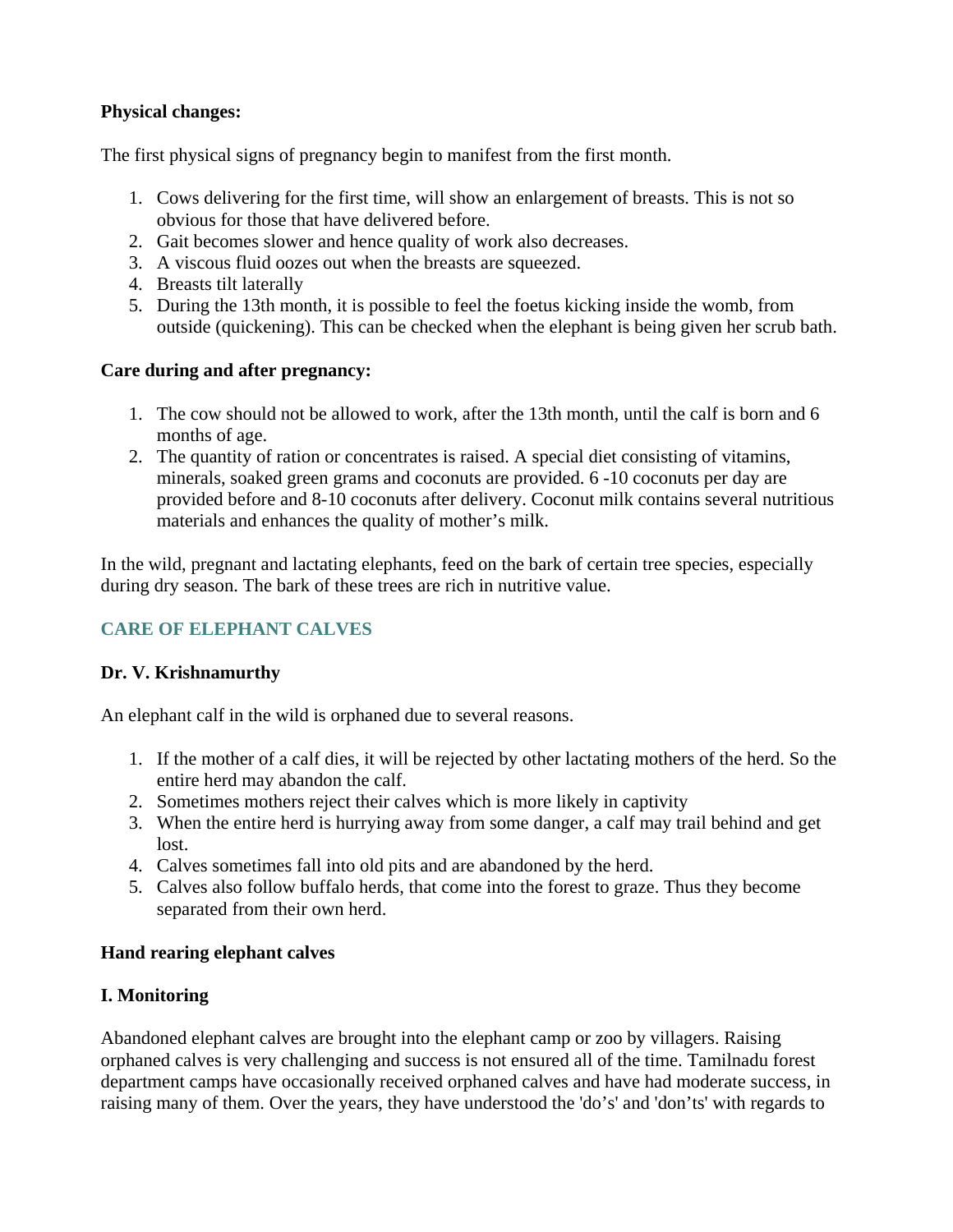rearing orphaned calves. This knowledge coupled with observations made from the growth pattern, dietary requirements, and habits of other calves with their mothers, can be applied to rearing orphaned calves.

Villagers or people who find the calf, normally over feed it, with a variety of food like bananas, fruits, and vegetables. This may upset the calf's digestion. Therefore it is safer to underfeed the calf, during the first few days of its arrival at the camp.

The calf has to be checked for general health condition, injuries or sprains, from falling into the pit. Calves below one month of age retain their umbilical cord. These may be infested with maggots and have to be treated. The colour of such young calves is normally light, the eyes are red in colour, and they always hang their head.

It is important to develop a strict feeding routine or feed chart for the calf, as soon as it is bought into the camp. Several points have to be followed to ensure a safe and healthy diet.

- 1. The animal must always be given fresh food.
- 2. The environment where food is prepared must be clean. Cooking vessels used, must be sterilised before use.
- 3. The food (especially milk), in the early stages, must be given at the calf's body temperature.

## **II. Diet of elephant calves**

**1. Initial diet:** For the first 45 days, after arrival, it is advisable to feed only milk. Milk powder ie. Amul Spray, (baby food, available in the market) may be used instead of milk, as it is rich in iron contents. Milk powder can also be stored for long periods and can be prepared afresh before every feed. Goat's milk is an alternate or substitute to milk powder, but it is difficult to obtain in sufficient quantities of the same. Cow's milk is not advisable for calves, since it (contains large fat globules and) causes diarrhoea. Cow's milk available commercially from market, is not safe as it may be adulterated.

**2. Mode of feeding:** The milk can be fed using an enema can. Enema can offers the following advantages when compared to bottle feeding.

- 1. The flow of milk can be regulated
- 2. The flow is smooth and uninterrupted
- 3. Easy to clean and store.

Bottle feeding can be time consuming as each bottle has to be changed or refilled and the calf may get impatient. It may pull too hard at the nipple on the bottle, if one is not careful.

**3. Frequency of feed:** Normally up to 2 months, calves suckle their mother every 60-90 minutes. During each feed they consume at least 1 lit of milk. The same pattern can be applied to hand reared calves. Calf should cry out when hungry. It is a sign of appetite and also progress in health. It can be fed regularly between 5 AM and 10 PM.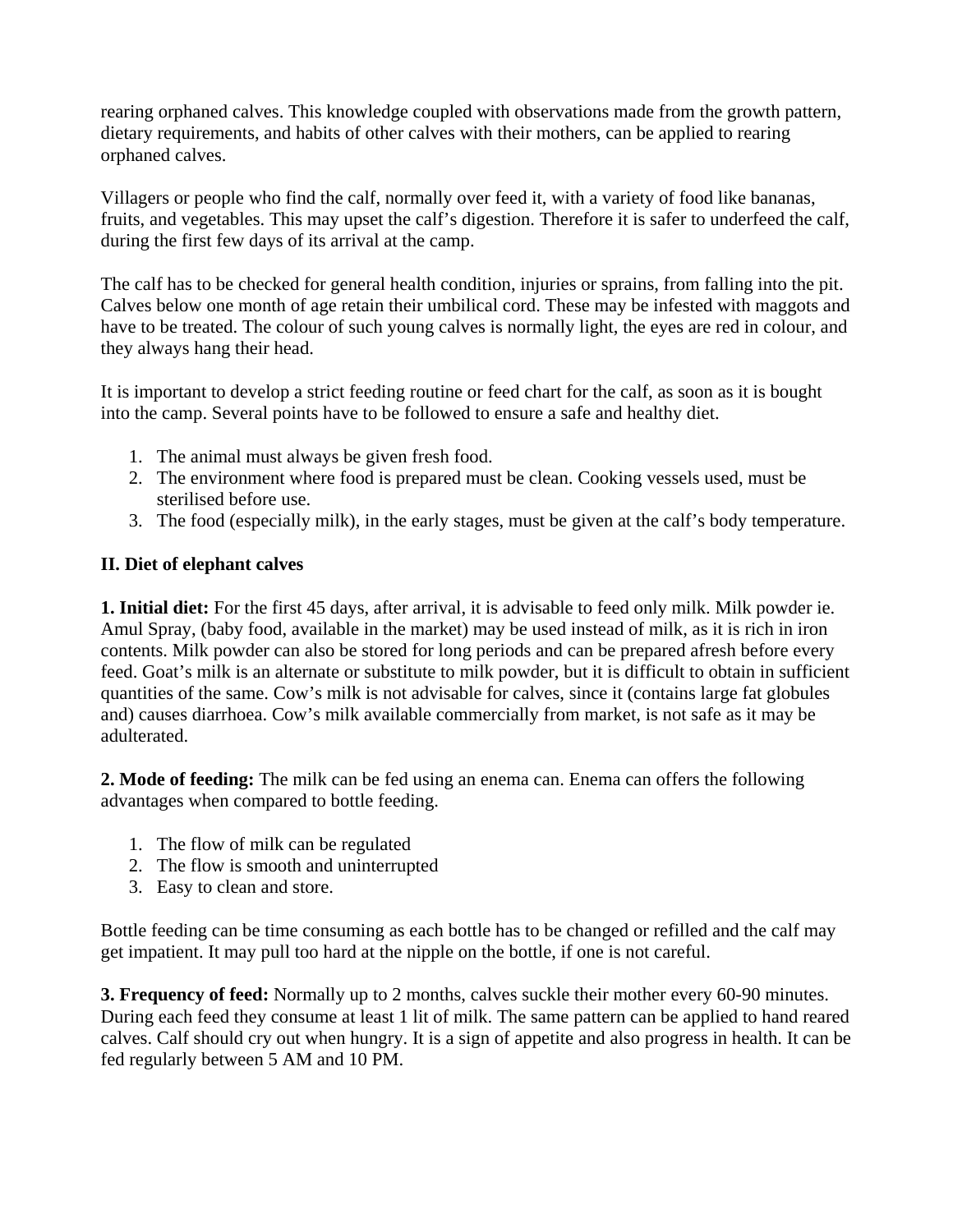**4. Concentration of feed:** Studies have shown that concentration of mother's milk (ie of cow elephants), varies as the calf grows older. The first few days after delivery, the elephant milk contains colostrum, essential for the calves to develop immunity. It is therefore essential to duplicate the function of colostrum with artificially prepared milk. In a zoo condition, it is possible to draw the milk out of the mother which has rejected its calf and administer this milk to the calf.

Initially, the concentration of the milk powder must be very low (ie highly diluted with water). For the first week, the feed should contain 50 gms of milk powder in 1 litre of water. This can be continued and later the concentration of powder can be increased. If the calf is feeding well, it will manifest signs of health such as urination 10-12 times a day and faecal excretion twice a day. The dung may be semisolid and slightly yellow in colour. A healthy calf will rest between feeds.

**5. Concentrate foods:** After 2 months, the calf can be introduced to semisolid foods like cereals, rice, tapioca ragi etc. Ragi has to be processed properly. Dirt and stones have to be removed by winnowing and the ragi soaked in water for 4-5 hours. The soaked ragi is then suspended in a moist sack and allowed to sprout. The sprouts are dried in the sun, fried in a pan and powdered finely. For adults, the powdering does not have to be very fine. The processed ragi has to be stored in a dry place, to prevent fungal attack. Ragi is an excellent concentrate feed, as it has a balanced calcium and phosphorus ratio.

A well nourished calf is very active. Hand reared calves generally have a slow growth rate when compared to calves raised by their mothers. After 6 months, the calf can be introduced to solid foods. The milk intake can be reduced to 1 - 1/2 litres/day until the 1st year.

**6. Green fodder :** Calves have a tendency to eat mud. They should be discouraged from doing so, until three to four months of age. Calves in a herd, imitate feeding habits of their mother or other adults of the herd. Around the 2nd or the 3rd month, they eat their mother's fresh dung, which encourages the growth of bacterial flora in the intestine. This helps in digestion of green fodder, which the calf may begin eating soon. The hand reared calf is given a similar stimulant. Fresh dung of one of the healthy cow-elephants from the camp is collected, diluted in water, filtered and administered to the calf.

Around 8-9 months of age, calves consume 30-40 kg of fodder per day. They sometimes suffer from lack of appetite. Carminative mixture concentrate (which has to be stocked adequately in the camp), can be mixed with the feed, to help digestion. 500 gms of glucose, vitamins and calcium tablets can also be administered, along with the feed.

Calves have to be weighed and measured regularly. Healthy calf weighs between 80-100 kgs at birth. They gain at least 2 inches in height every year

### **III. Tethering area**

Calves must be kept in a clean and dry (preferably cemented) place. Foreign substances like plastic, paper, rubber must be removed as calves, eat them. Gunny bags must be provided to sleep on, in the night. During winter, the calf requires warmth and so they can be housed in the cooking shed, where the stove can be lit, to provide warmth. In Mudumalai elephant camp, the mahout's family also sleeps in the shed, along with the calf, so that it feels protected.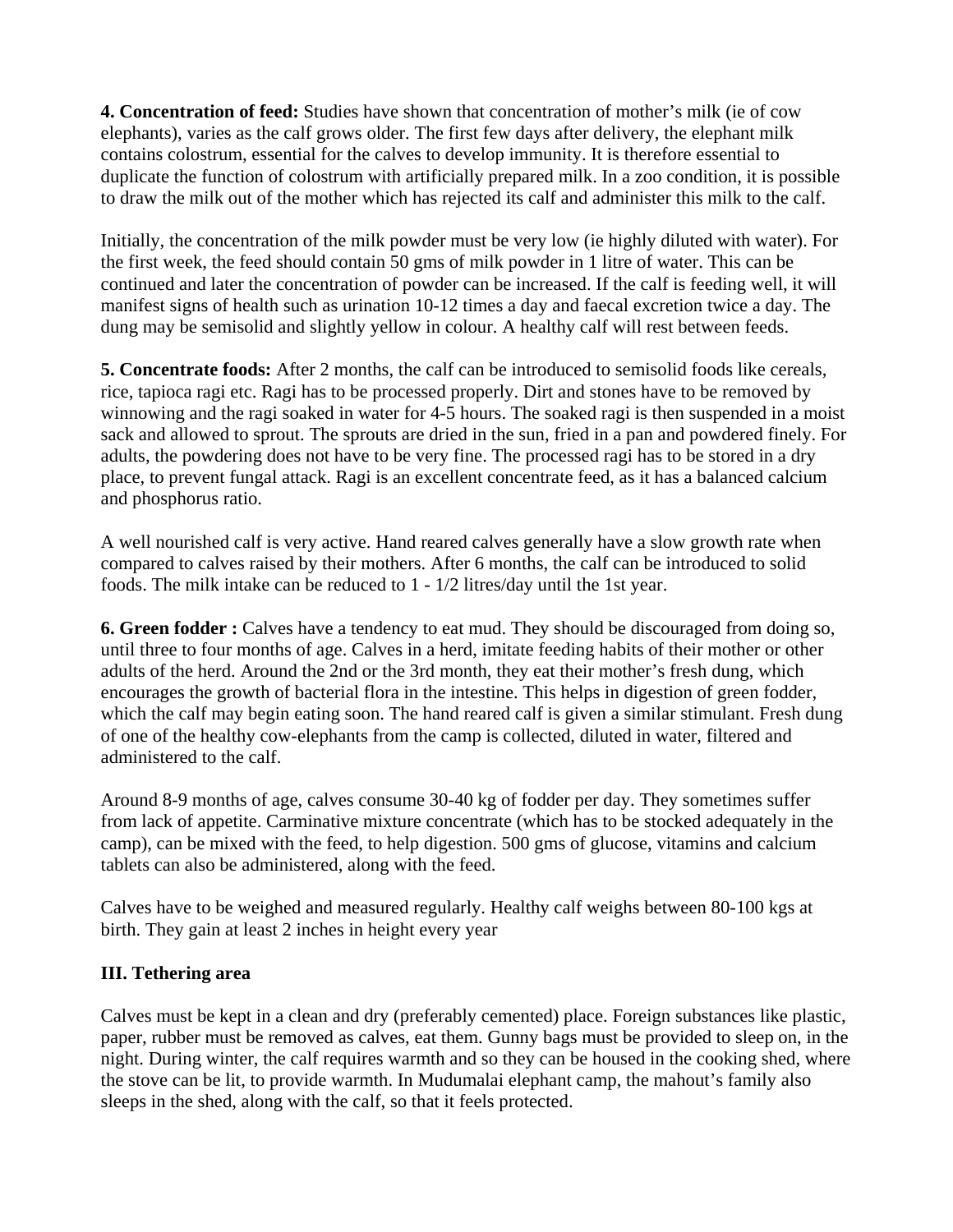## **IV. Weaning and training of calves**

Calves are weaned usually at the age of 15-18 months. Previously they were weaned when they are 2 years old. Early weaning is done these days, so that the mother can be put to work earlier and it has to be noted that, this early separation does not affect the growth of the child. The weaned calf is put in the *kraal*, and the *kavady* (assistant mahout), of the mother or cow elephant, is in charge of the calf.

During the first two or three days of weaning, the calves cry continuously for their mother and some calves are very aggressive. The training of the calf begins as soon as it is enkralled. Basic commands like *Jhuk* (to bend down) etc are taught. The calf is also trained to wear chains and hobbles. Within 10-15 days of enkralling, the preliminary training is completed and the calf is removed from the *kraal*. The calf has to be dewormed and vaccinated for anthrax by the veterinary doctor. The diet is changed from rice to ragi along with a few vitamins that are mixed in the food. Every morning and evening, the calf is trained for an hour. They are sent out for grazing with the adults during the day, but are chained at the camp in the night.

After the age of six, the animals have to undergo, serious training at the camp. This helps in controlling vices and disciplining the animal, at an early age. Stereotype movements (like weaving, rocking forwards and backwards), due to chaining, must be controlled at a very early age, as it may persist throughout the animal's life. After 6 years of age, the animal has to be trained for light timber work and made to follow the same routine as the adults. This training does not exactly substitute actual work of the adult, but helps keep the calf fit. It also learns to be subservient and remains engaged mentally and physically.

# **HAND REARING AND TRAINING OF AN ELEPHANT CALF**

### **M.T.Paili, E. K. Radhakrishnan**

Hand rearing elephant calves is a very demanding job and requires tremendous commitment from the mahout, as well as, support from management. Kerala Forest Department also has had some experience in rearing elephant calves. The elephant training centre at Kodanadu, continues to maintain calves even today. There has been a case, 2 years ago, of hand rearing a female calf which was 15 days old, and found abandoned in the jungle. The authors of this article, were responsible for rearing the calf.

The calf was given very diluted milk for the first few days. The milk was diluted with twice the amount of water, along with turmeric powder. Turmeric has antiseptic properties. A small amount of glucose was also added into the milk. The milk had to be boiled properly and given at a lukewarm temperature. The calf had frequent diahorrea, during the early days. So the mahouts provided coconut water as a relief. This was also to prevent dehydration. During the first month of the calf's arrival, the mahouts had a very trying period. The calf had to be supported with the mahout's legs at night, for warmthand comfort. After 2 months the calf was introduced to green fodder ie tender bamboo and grass shoots. The shoots were sprinkled with salt water. The calf began to chew the leaves for the salt and gradually developed a taste for green fodder. After 15 months, the quantity of fodder was raised to 4 kilos of grass per day. Besides grass she was also given 10 litres of milk, concentrates (twice a day), jaggery, vitamins, glucose and other tonics.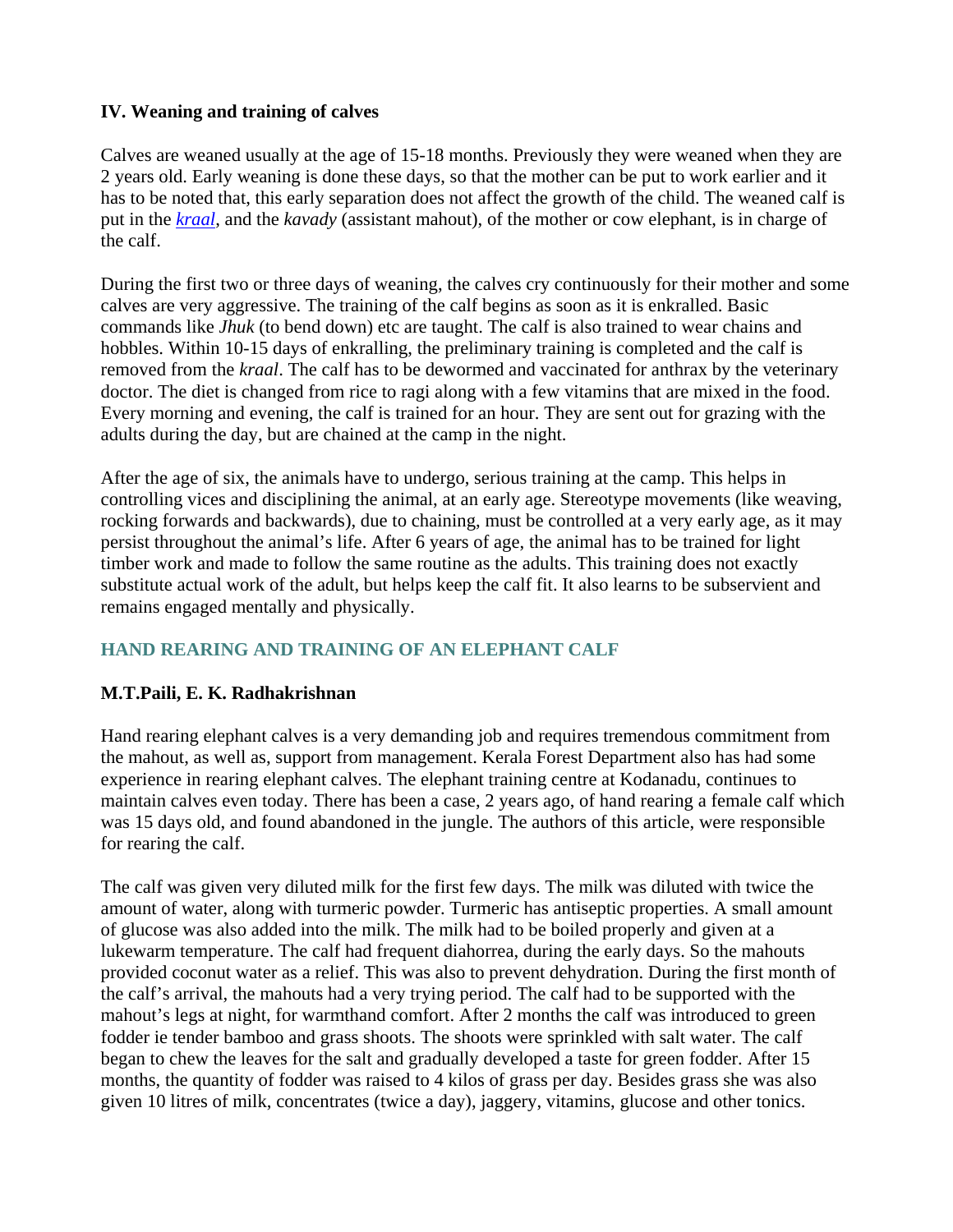Towards the end of her first year she was taken out of the *kraal* for preliminary training. The mahouts took her out for short walks to familiarise her with vehicles, crowds and other sights and sounds. It was also necessary to avoid excessive human contact, and so was placed in the *kraal* for almost a year.

# **BATHING AN ELEPHANT**

## **A.K. Ponnappan**

A bath is very important to an elephant both in captivity and wild. They love spending lots of time in water. A bath cleans the body, helps in lowering the body temperature and also relaxes the elephant. Mahouts also clean wounds, sores or swellings during bath time. This prevents skin and foot infection and improves blood circulation. The scrub bath is also an opportunity for the mahout to bond with his elephant. It is best to wash an elephant in the mornings. Elephants that start to work early in the day are washed in the evenings. These elephants are given a shower with a hose before work.

Elephants are normally washed in streams or rivers. They are made to lie on one side in the water and ordered to stay still. The mahouts sprinkle water on the elephant and begin scrubbing the body with a coconut husk. The coconut husk is trimmed to a particular shape for scrubbing. The scrubbing has to be done in a sequential manner. The mahouts divide the elephant's body between themselves for scrubbing. The hands must not bend at the elbows and the motion of the hands must be forwards and sideways along the elephant's body. The entire body has to be scrubbed clean. Mud between folds of skin and the wrinkles must be removed. The process is exhausting and the mahouts rest for a few seconds between scrubbing. Pumice stone is also sometimes used for scrubbing.

The elephant is made to lie on its other side, after the first side is washed. It is then made to sit up and the head and the neck are washed in this position, followed by washing the feet and legs. The other side is washed in the same manner.

Wounds, swellings and abscesses are cleaned during a bath. Nails and the skin around the nails are trimmed. The inner regions of the mouth, space between nails, penis, anus and vagina are washed thoroughly. The inner thigh and hind legs of cow elephants in particular, must be scrubbed properly to remove urine stains.

### **Precautions while bathing an elephant:**

- Leave one chain fastened to the elephant's hind leg, like a trail chian, even in water. This makes it easier to chain the elephant, if it tries to bolt. Mahouts must be careful not to get entangled by the chain, when the elephant moves or stands up.
- The water must be clean and safe for the elephant to drink
- At least two mahouts must be present while bathing an elephant
- The head and tusks are washed by the first mahout, because the elephant may try to attack the other mahouts.
- Mahouts must be aware of the movement of elephant's feet under water. The elephant might accidentally crush some one's feet.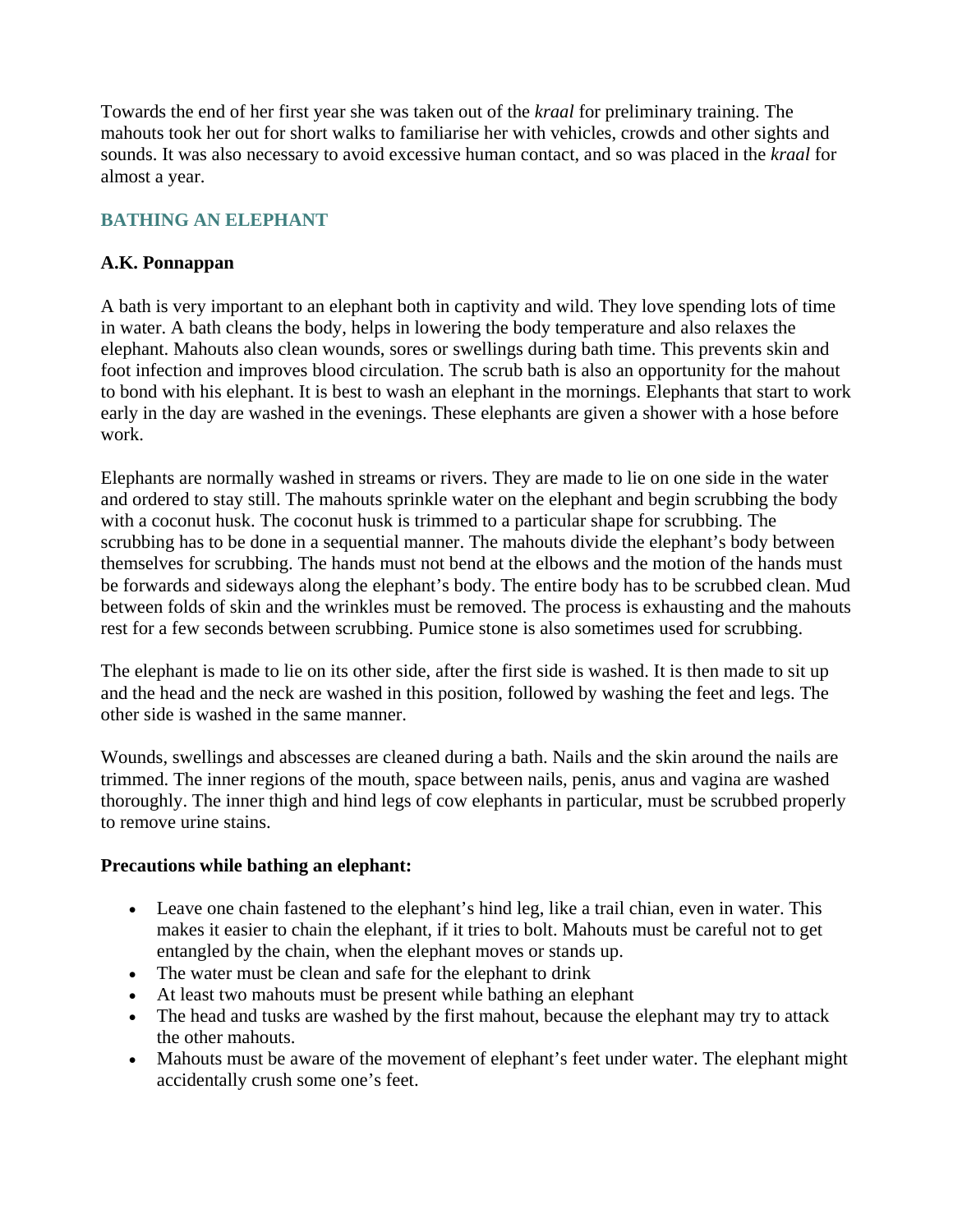- The stick and hook must be accessible to the mahout at all times. They must carry at least a small knife on them, for self defence.
- Washing the belly, while the elephant is lying down, is usually a risky position. The mahout has to stand between the fore and hind legs of the elephant. He may get trapped between the legs and can drown, if the elephant rises abruptly. In such a case, the mahout has to stay close to the elephant's belly and stay on its side, as the elephant rises up.
- Some elephants may be nervous about entering unfamiliar water bodies. It is up to the mahout to use his ingenuity to get the elephant to the water.
- The coconut husks must not be trimmed on the elephant's body. Experienced mahouts may do so occasionally, but it is not advisable for amateur mahouts to follow the example.

# **ELEPHANT FOOD AND FODDER**

### **A.K. Ponnappan and E.V. Radhakrishnan**

## **Green fodder**

In Kerala, the staple food of elephants in captivity is, coconut or palm leaves (*Caryota urens*). Coconut is cultivated in large scale for its commercial value. Hence mahouts do not have problems locating fodder. Most elephants prefer caryota palm to coconut palm. Caryota requires moist and shady areas to grow and is usually found growing along river banks. It does not have as much commercial importance as the coconut palm and so is not cultivated in a large scale. Hence the tree is becoming scarce and its distribution now, is limited to a few districts in Kerala. Due to this scarcity, fodder has to be delivered from these far away places in vehicles. There are fodder deliverers who collect fodder from wherever available and deliver it to the site on a weekly basis. Several temples and private owners procure fodder by this method.

**Fodder collection:** A mahout must know to climb palm and coconut trees. A circular loop called the *talappu* is used around the feet, by which the mahout hauls himself up the tree. The *talappu* is made smooth coir or a piece of cloth*.* During the climb, the mahout relies entirely on muscles of his hands and feet. The first time a mahout attempts to climb the tree, he may sustain scratches and bruises on his body.

Palm tree climbing requires tremendous practice and skill. While climbing, the mahout usually is clad only in a brief towel or *dhoti*, and he carries a big knife or *vettukatthi* with him around his waist with the sharp edge pointing downwards. After reaching the top, he has to look out for good branch and cut it using his *vettukathi,* with one hand. This is a very precarious position as the mahout relies only on the strength of one hand and his feet to stay on top. While cutting the branch, he must be careful not to drop them on roof tops or crops and fields. It is possible to direct the direction of fall of the stalk by slightly tilting the branch's broad base with the *vettukatthi* as it falls.

The mahout must respect the demands of the tree owner and cut only those branch that he permits. He must remember that general good will of the public is essential for his elephant's survival, not only to obtain fodder but for any other favours as a well.

Climbing a palm tree is much more difficult, than a coconut tree. The palm trees become narrow towards the top, and the bases of the branches are smooth. The branches are also difficult to chop,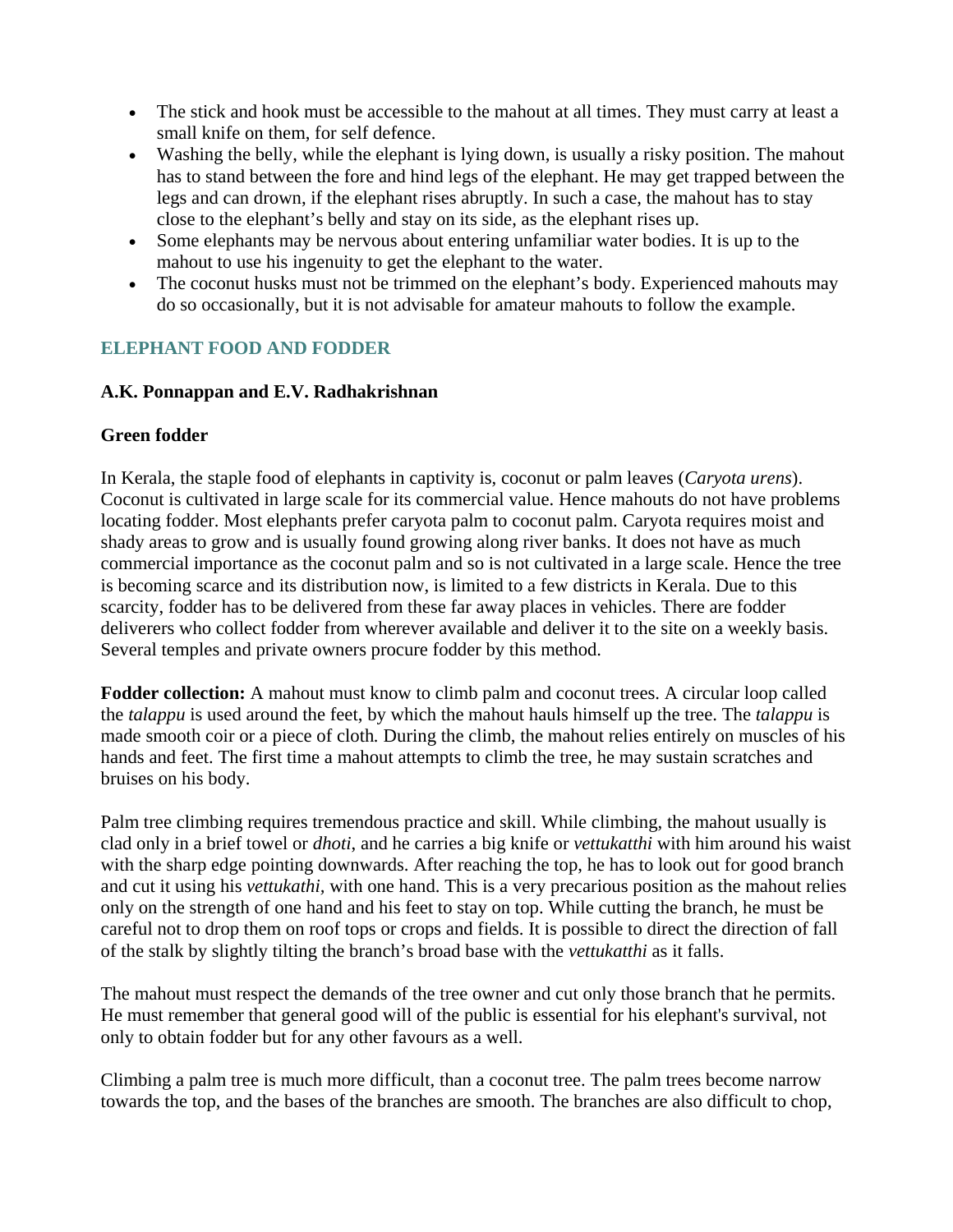as they are heavier. It is not safe to climb the tree during strong winds or monsoons. Mahout must observe the terrain around the tree. Trees on rocky or steep terrains should be avoided. Mahouts are forced to take risks however, in case of fodder non -availability, as he cannot let his elephant starve.

Ants are found on palm trees and the mahouts may suffer from ant bites occasionally. While on top of the tree, the mahout must test the branches before resting his weight on them. Dried branches should be avoided. He should not stay on a branch for too long and should constantly shift his weight around. Getting down is done by relying on the rope between the feet.

After the branches are cut, they are plaited and bound with a strong, lengthy rope. While binding, the broad base of the branches should face the right side. If the branches extend too much on to the right side, they should be cut and shortened. At the top of the pile, one branch is placed inverted, with the midrib protruding upwards, for the (cow) elephant to get a grip, while picking up the bundle. Cow elephants carry fodder by their mouth and bulls carry them on their tusks. Fodder collection is a very exhausting process. It requires a lot of stamina and endurance.

#### **Concentrate feed**

Elephants are given 'ration' or concentrate feed, once a day in most of the captive establishments. In the Forest Department, the feed is a combination of wheat, ragi and horse gram mixed and powdered together. Any cereal like rice, ragi, millets and lentils like horse gram, moong dhal or green gram (*Phaseolus mungo*) or Bengal gram can be combined together, to compose the concentrate feed.

### **Preparation**

Water is boiled in a big vessel along with salt. A small quantity of the powdered concentrate is sprinkled on the water, to indicate if the water has boiled. After the water boils, the powder will rise up like milk and to this more of the feed is added, along with constant stirring. The stirring has to be vigorous (with a long wooden laddle or a stick), to prevent the mixture from sticking onto the bottom and sides of the vessel. After a few seconds of stirring, the vessel is removed from the fire and the stirring continued until all the lumps are broken down into a homogenous mixture. The stirring requires strength as the mixture tends to harden, as it cools. The mixture is allowed to cool for hours before feeding the elephant. After the mixture is cooled, it is rolled into large balls.

Before feeding, the mahout bites into a small piece of the ball and spits it out to ward off evil eye. While feeding, the mahout must stand close to the elephant's body, on the right side, and place the ball into the mouth. It is not safe to tuck the ball deep into the mouth as the elephant may snap its mouth and pull the mahout off his feet. It is dangerous to feed the elephant from the front. If there are two mahouts feeding the elephant, the one who is rolling up the ball, must also stand on the elephant's side and not in front. Some tuskers may attack if the mahout accidentally places or rubs the hand that he has been holding the rice with, on their body. Every mahout must remember this vice and make it a habit to not touch his elephant with his dirty hand even though his elephant does not mind. It is safer to cultivate these habits early in the career.

### **TIMBER ELEPHANTS OF KERALA**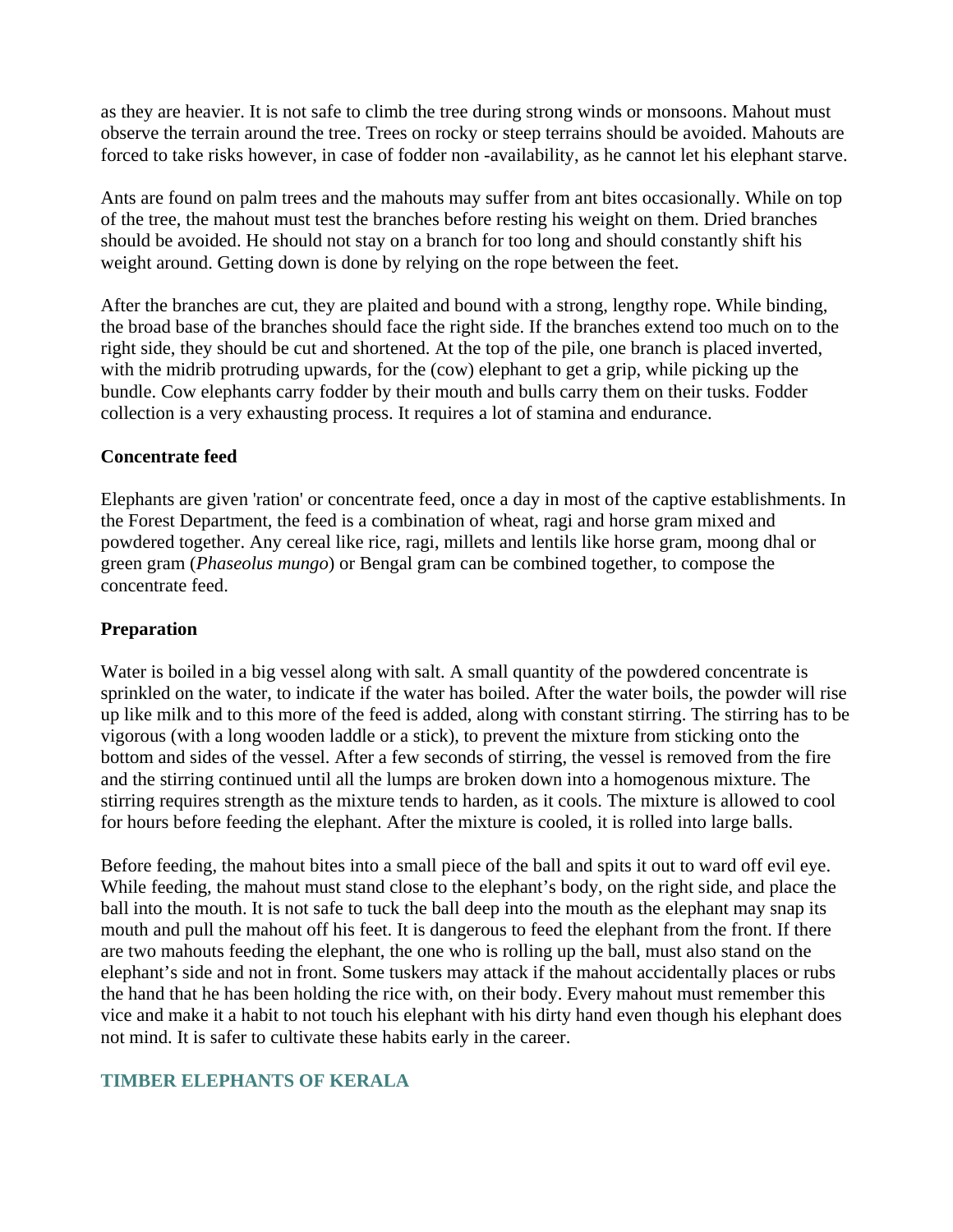## **A.K.Ponnappan**

Tuskers, Makhnas and cow elephants are used for timber hauling in Kerala. Elephants belonging to temples are not ordinarily allowed to log. Privately owned and departmental elephants are used for logging. In Kerala, timber hauling or logging is by the *vakka* method.

**Preparing** *vakka***:** *Vakka* is a fibre obtained from the bark of *Streculia villosa* and is used as drag rope during hauling. A young tree is cut and the bark is peeled manually, by a certain flapping motion. The outer bark is discarded and the inner fibre is extracted as continuos, thin strands. The fibres are dried under the sun for a day or two, after which they are separated again. These separated strands are twisted together to finally form the *vakka* or drag rope. *Kadi,* (or bite) at one end of the *vakka*, is the region which the elephants bite, while dragging logs. It is prepared by padding one end of the *vakka* with fine rope strands, and softened by beating against the ground. *Vakka* fibre becomes pliant from being used by the elephant constantly. It has to be maintained carefully to last long. A good *vakka* may last for a year or more, if maintained carefully. But due to its unavailability and short durability the current practice of mahouts is to use nylon drag ropes. This damages the jaw and mouth parts of the elephant.

**Vakka changala**: *Vakka changala* (chains) is also an important logging tool. The chain passes through a loop in the *vakka* and is fastened on to the log by a clasp. *Vakkakettukaran* is the person who fastens the *vakka* onto logs, and he is also usually the second or third mahout of the elephant. It is his duty to fasten the *vakka* in a manner which is easy for dragging. It requires skill and intelligence while fastening more than one log onto the *vakka*.

### **Training elephants for timber hauling:**

Elephants calves are trained by the mahouts for timber hauling. The Forest Department used to auction their trained elephants to the private owners. In the last 20 years there has been an influx of elephants from other states like Karnataka, Assam, Bihar etc. These elephants have to be retrained for the *vakka* method. Mahouts train the elephant to do the following:

- 1. Drag logs to a destination
- 2. Stack logs
- 3. Arrange neat piles of stacks
- 4. Move or push logs, forwards and backwards with feet
- 5. Push logs forward using head
- 6. Load logs onto lorries
- 7. Use tusk or trunk to carry smaller logs

The elephant learns at least 12-15 verbal commands and as many foot commands to during training.

The nature of timber hauling varies according to the work place. Timber hauling takes place at saw mills, tree felling sites ( i.e. reserve forests , plantations and estates) or may be at an individual's house or public land. An elephant has to be trained to work efficiently at all these places.

### **Saw mills:**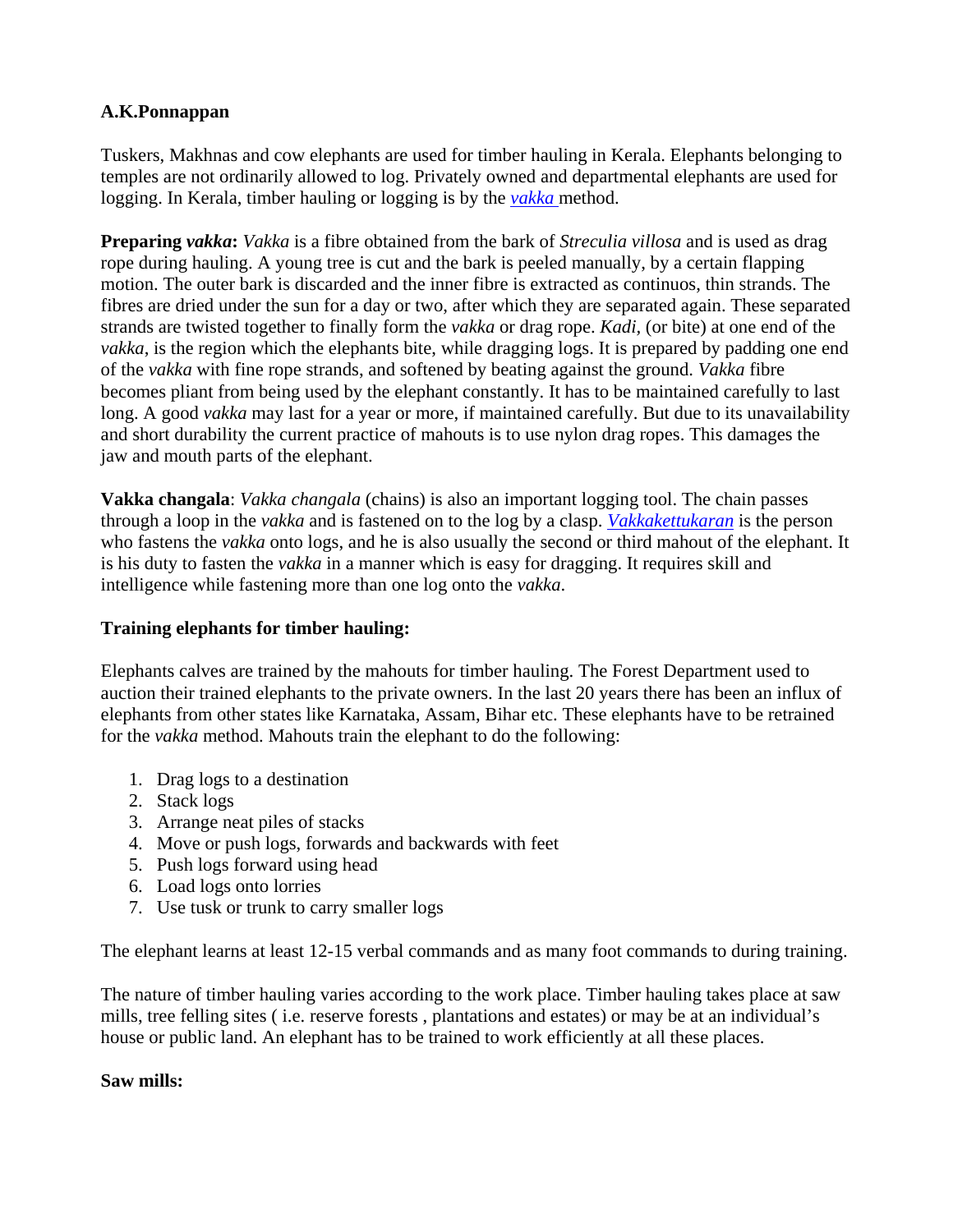Timber mills may own elephants or hire them temporarily. Work at saw mills consists of transporting logs over short distances (within the mill area), stacking and forming neat piles and also loading or unloading from vehicles. Ideally, elephants should be worked only for 6 hours a day but in most of the mills in Kerala, elephants work for more than 7- 8 hours. They are allowed to rest and feed for an hour in the afternoon.

#### **Tree felling or clearing sites**:

The plantations owned by the state Forest Department are cleared periodically, on a contract basis. Elephants ( from the forest department or private owners) are leased out to the contractor and they are under his charge until the end of the lease period. Felling is of two types i.e. clear felling and selected felling. The former is done when all the trees irrespective of age, in the selected area are felled. For instance clear felling of teak is carried out every 40 years. The latter means that only selected trees are felled. In both cases, elephants are required for transporting logs to the dumping sites or depots. Based on their size, logs are classified as Classes I, II, III, etc. Elephants need to work with only the first two classes of logs. The smaller logs are transported by labourers. Felled logs have to bear a registration to prove they are legal. The elephants work by a schedule which includes rest, bath, feeding etc. Mahouts feed rice or ragi to the elephant before commencing work. Work begins around 7 am and continues until 2 pm. The mahouts may work for an hour in the afternoon. The elephant is then bathed and tied up for the night.

#### **Selected felling sites:**

Working at selected felling requires greater caution on the part of the mahout. The elephant and the log have to be carefully manouvered between trees, to prevent damage to the younger, uncut trees.

#### **Miscellaneous logging:**

The general public sometimes utilise elephants to transport logs or move uprooted trees from roadsides or houses. Elephants also are helpful in rescuing vehicles, bogged in mud.

#### **Precautions at work:**

- 1. There must be at least two mahouts at a work site. One to ride the elephant and the other below to watch for obstacles on the path. The latter also assists with tying *vakka*.
- 2. The *vakka* must be checked everyday for their condition. Damaged and old *vakkas* must be discarded. Damaged *vakka* can easily snap when the elephant is dragging a log, injuring the elephant and mahout. The elephant may also develop a fear for the *vakka*.
- 3. *Vakkakettukaran* must fasten logs in a manner which makes dragging easier for the elephant. If the terrain is uneven or rough, he may place several smaller logs along the drag path, It would be easier for the elephant to roll the log over the smaller logs.
- 4. There prevails a thought in Kerala that the elephants dislike the *Vakkakettukaran*. The reason may be that, the elephants feel that he is the cause for all their miseries at work. Incidents have been reported where elephants have tried to kill their *Vakkakettukaran*. Mahouts must anticipate such tendencies and be prepared. If the elephant shows signs of agitation, in the presence of the *vakkakettukaran*, the mahouts must move it to a safe distance. This provides time to escape in case the elephant charges.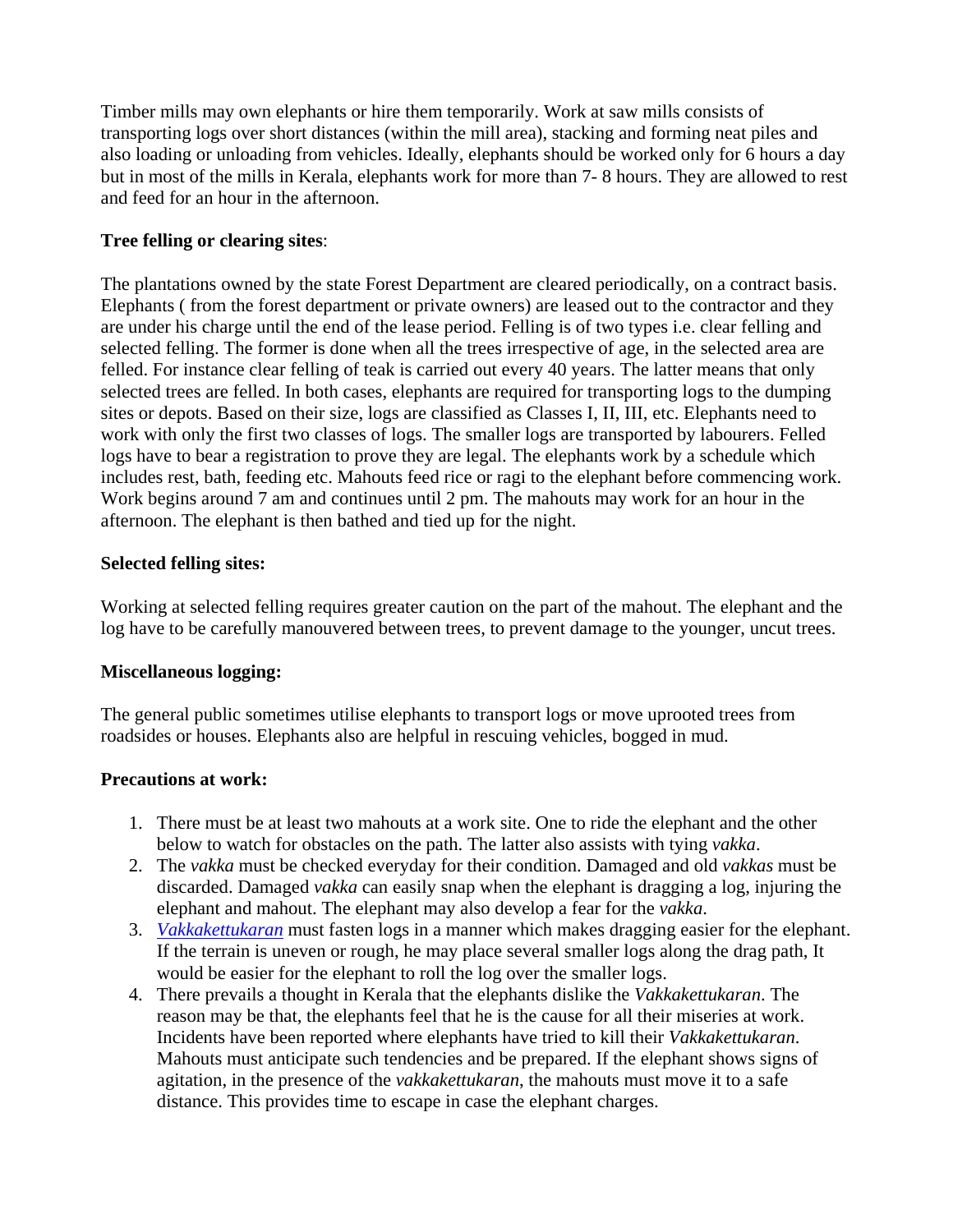- 5. It is important to know the drag capacity of each elephant. An experienced mahout can make precise judgements. It is not correct to make an elephant carry or drag more weight than it can. It would be a dis-service to the profession and cruelty towards the elephants to do so for monetary benefit.
- 6. Tuskers must not be made to carry logs too often on their tusks.
- 7. Regular timber elephants develop a callous on their front legs, by abrasion of the *vakka*. This region is called the *vakkathazhambu*. Injuries on these callouses do not heal easily.
- 8. Precautions while loading:

a. Log carrying lorries vehicles often become bogged in the soil. Elephants are used to lift them out of the mud.. The elephant should push the vehicle by its head or trunk, form the back. A padding of sacks must be provided on the head region, to avoid injuries. If the vehicle is pulled from the front, it might rear up on its back wheels and overturn. The elephant must never lift the vehicle by its tusks.

b. While loading logs onto a vehicle, there is a risk of the logs sliding down or the vehicle slipping backwards. If the vehicle is on an inclined or thickly wooded area, the danger is magnified. To avoid injuries for both mahout and elephant, it is safer to load or unload at flat, open areas. This provides opportunity for elephant to step aside before any accidents.

- 9. Elephants get injured while at work. Their trunk may get crushed by heavy logs, they may fall and fracture their bones, or strike their head against objects. It is the duty of the mahouts to prevent such accidents. The mahouts must have good communication between them and their activities have to be in a co ordinate manner. The mahout riding the elephant must look out for sharp, low lying branches and electric wires. The mahout on the ground must look out for pits, thick roots, cement slabs etc. Getting immediate medical aid at work sites is always a problem. Hence it is essential for mahouts to know some first -aid and home remedies. Some local remedies have been discussed elsewhere in this book.
- 10. Before arriving at a new work site, the mahout must ensure that the site holds sufficient fodder, water and shade for the elephant. Working near forest areas poses the risk of wild elephant attacks.

### **Care of timber elephants:**

- 1. Timber elephants must be given a scrub bath with pumice stone at leastonce a week. The scrub should last for 2-3 hours. This relaxes the elephant and improves muscle tone.
- 2. They must rest for a few minutes immediately after work, before they are given a drink or shower. If not, they may suffer from digestive disorders.
- 3. The local belief is that timber elephants are susceptible to gastric dis-orders. The following ingredients are used in preparing a herbal medicine to treat this condition. !/2 bottle each of brandy, (or toddy), *dashamularishtam*, *Jeerakarishtam* (Ayurvedic medicines available in market), are mixed along with rice and administered once a week.
- 4. Some timber elephants are also given rice mixed with turmeric every day. Turmeric has antiseptic properties.
- 5. Elephants must be allowed to rest at least one day in a week
- 6. Mahouts must give the elephant a thorough scrub bath every evening after work. During the bath they must scrub the abrasions and injuries caused during the day. Elephants urinate often during work , especially cow elephants. The urine dries up along the sides of the leg leaving a stain. Therefore the mahouts must scrub these areas thoroughly.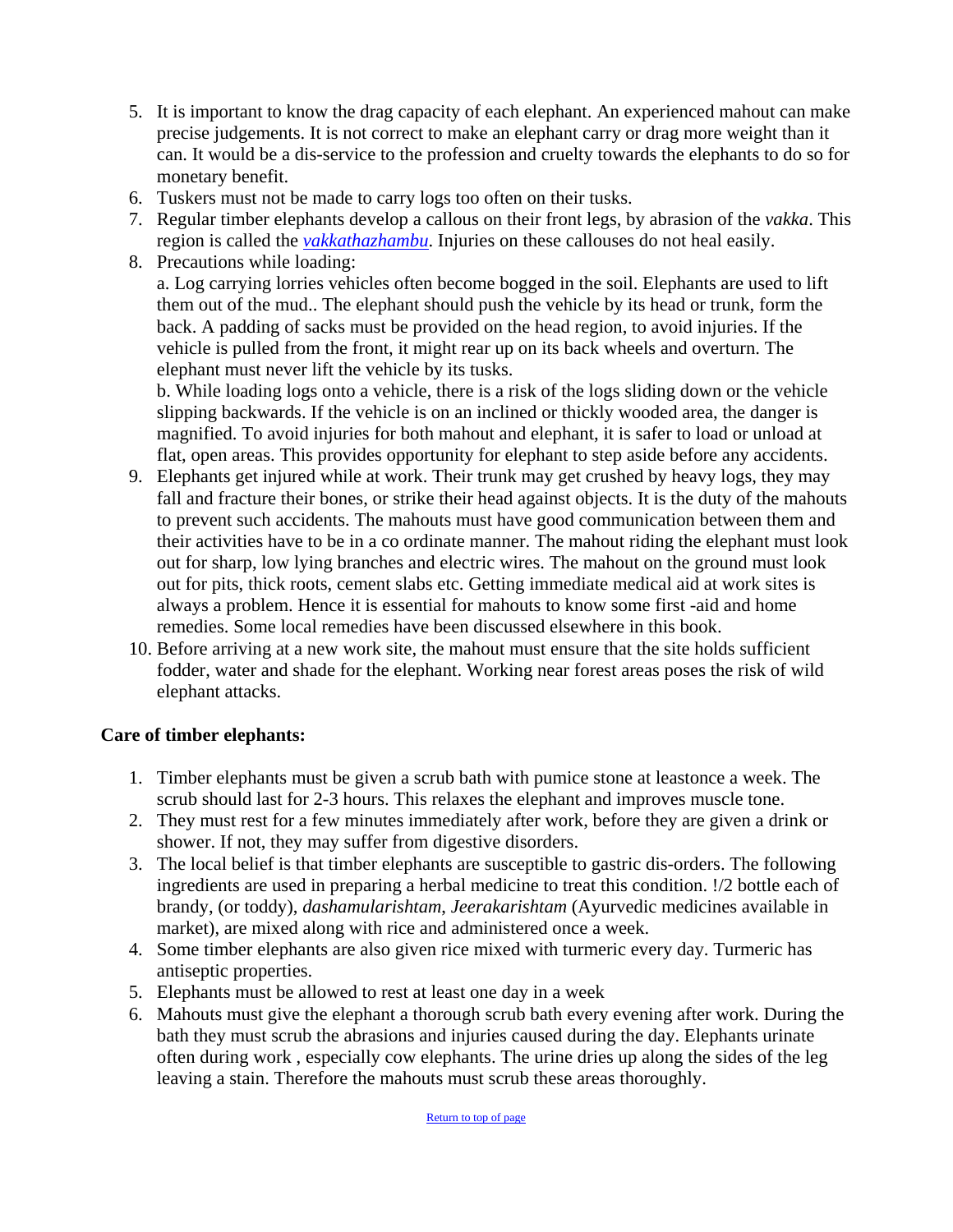## **TRANSPORTATION OF ELEPHANTS**

## **Dr. V. Krishnamurthy**

Transporting elephants from place to place is an important aspect of elephant management. Until a few years ago, elephants were transported only on foot, but these days they are also being transported by vehicles.

### **Travelling on foot:**

A lot of planning has to go into organising the transport of elephants. Some important points to consider, while planning a journey are mentioned below.

- 1. The time, distance, and the topography of the land, determine the amount of fodder to be carried. Mahouts must carry sufficient fodder for the elephant.
- 2. The route chosen should have suitable shady areas and water sources.
- 3. A forest official in uniform, must accompany the elephant and mahout.
- 4. An elephant must be allowed to walk only during the cooler parts of the day i.e. (7-11 am and 3-7 pm)
- 5. They should walk only 25 kms each day.
- 6. During the hot parts of the day, the group may rest and the elephants must be tethered in shade and allowed to feed.
- 7. It is best to avoid villages and towns during the journey for several reasons a. Elephants may become infected from cattle in the village. b. The village dogs may annoy the elephant with their barking. Hence wooded or deserted paths are safest while travelling with elephants.
- 8. Elephants must not be allowed to drink from stagnant water bodies. They may contract infections from cattle that regularly bathe or drink the water. Water sources near agricultural field also must be avoided. They may contain pesticides and chemicals that may have seeped from the fields. It is best to provide well water or running water.
- 9. Elephants must not be given a shower, immediately after a long walk. They may develop colic.

### **Transporting elephants on vehicles:**

Elephants are transported on lorries these days. They are generally nervous about riding on vehicles. But with practise and reassurance from mahouts they may gradually become accustomed to the same.

- 1. The elephant must be given a thorough medical check up before the journey.
- 2. The vehicle must be in excellent condition
- 3. The platform of the vehicle must be strong enough to with stand the elephants weight and must not have any sharp object sticking out.
- 4. A strong wooden or steel barricade must be attached onto the sides of the platform.
- 5. The vehicle must be equipped with restraining devices (spiked chain)
- 6. The barricade must be tall
- 7. The vehicle must not travel at a speed above 30 km/hr.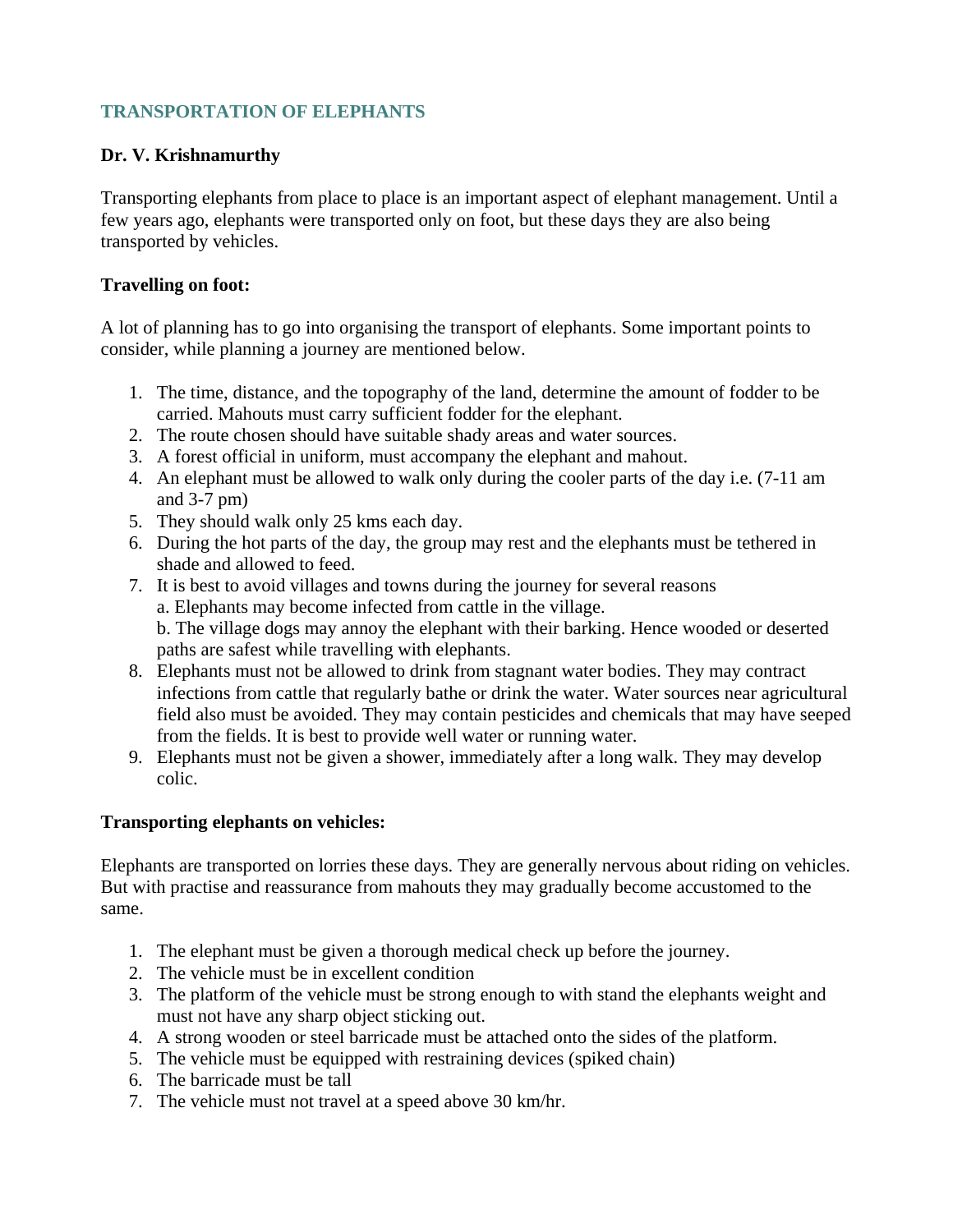- 8. Vehicles specially designed for carrying elephants are being used by the Karnataka and West Bengal State Forest Department. These vehicles are equipped with a low chassis to reduce chances of the entire vehicle toppling over.
- 9. A ramp must be attached to the back board for the elephants to step down or up easily.
- 10. If the chassis is long, it is possible to carry two elephants at the same time.
- 11. Elephants must stand with their backs facing the cabin of the vehicle. This is to minimise the injury to the people inside if the elephant were to strike against the cabin sides.
- 12. A distance of 3.5 feet must be maintained between the elephant and the sides of the vehicle, both in front and back.
- 13. Pregnant cows or those with calves must not be transported on vehicles.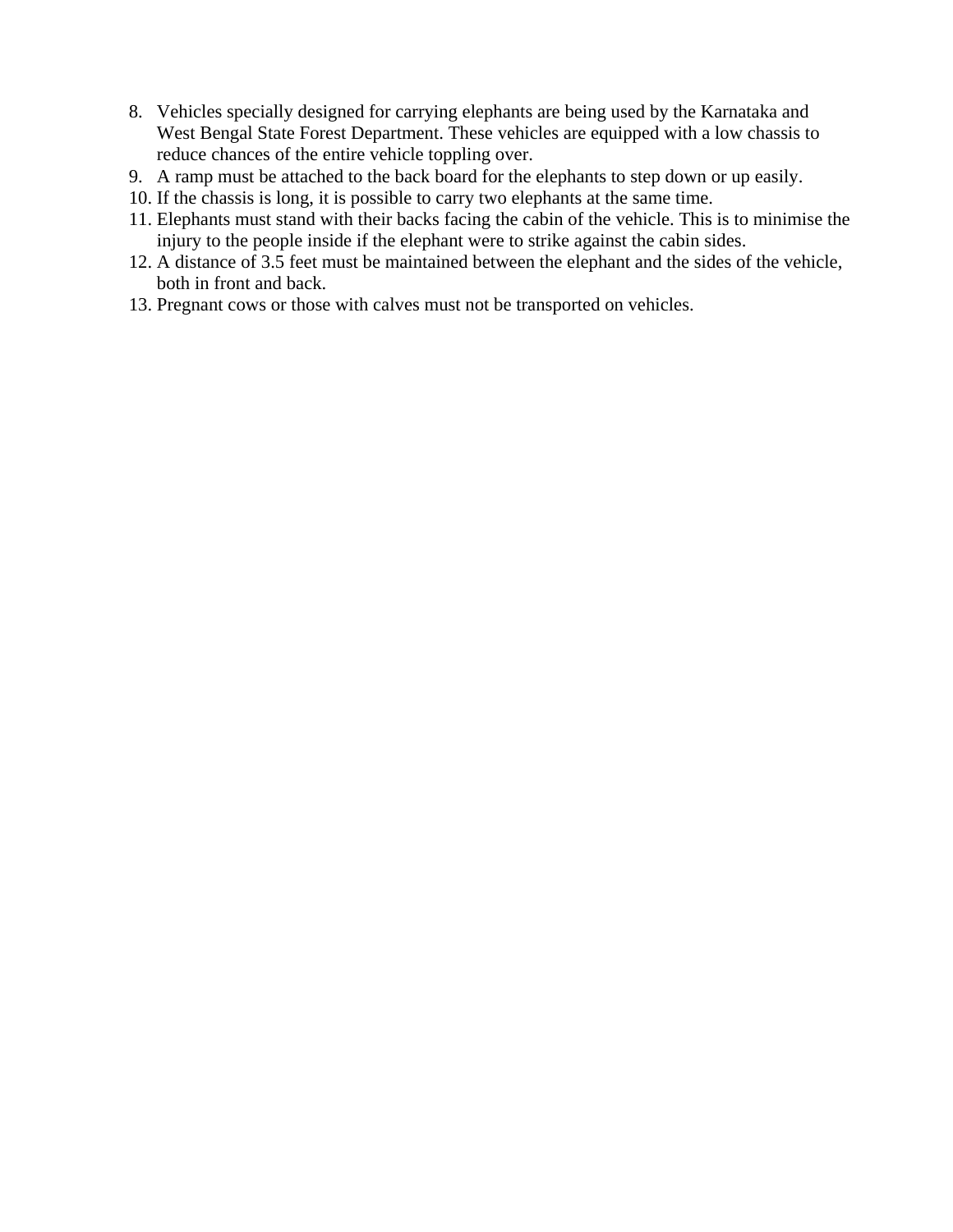# **SECTION IV**

### **MUSTH**

**Musth in Captive Elephants Handling Musth Elephants Tranquillisation**

## **MUSTH IN CAPTIVE ELEPHANTS**

#### **Dr. K. Radhakrishna Kaimal**

In Kerala, an extensive study was conducted, to understand the phenomenon of musth in elephants. Musth is a physiological phenomena, occurring annually in male, Asian elephants. Physiological changes are accompanied by change in behaviour as well. It was observed that, musth occurred more regularly, in well nourished elephants, between the age group of 21- 80 years. *Moda* or adolescent musth was observed in elephants of age group 15-20 years. The average duration observed was1-2 months. There was an exceptional case of 5 month duration, in one bull.

Musth occurs mostly in the cold season, the month of December, in Kerala. Musth period is divided into three phases: pre-musth, mid-musth or violent musth and post-musth. Musth is a very dangerous period for handling. Elephants become aggressive and become out of control and cause damage to life and property. Musth management in captivity, has always been a problem. However, by taking some precautionary measures, it is possible to overcome this problem. Some measures are discussed below.

- It is essential to chain or restrict the elephant's movements during musth on account of the violent behaviour. The chains have to be tested for their condition. The musth elephant is chained both by the hind and front legs. One of the fore legs is chained to any tree or a pillar in the front. This arrangement makes it safer for the mahout. He can approach the elephant from behind, to clean the tethering area, and also to move the chain from one leg to another
- Elephants may pull and fiddle with their chains during musth. They do not do this when they are not in musth. Therefore, special musth chains must be used. It is ideal to use a chain or fetter with 7/8" diameter links. The chains also must be fitted with ' U ' shaped clamps with strong screws. There must be a distance of 2 feet, 60 cms between the tethering pole and elephant's hind leg. The chains and fastenings must be double checked.
- It is also sensible to keep spare chains, for emergency. A circular loop called the *thirukanni* (a ball and socket like joint) should be present on the chain. This allows the chain to twist without breaking.
- During musth, elephants have to be chained for long periods, until it becomes safe for mahouts to handle. Thus the elephant may develop chain sores from prolonged chaining. Mahouts must attempt to move the chains up and down the leg, with a long pole. He must stand behind the elephant to do this. It may not be possible to do so with every elephant, as some may grab the stick or charge at the mahout. So chain sores, during musth , are inevitable. Some elephants on the contrary, remain docile and allow chains to be transferred, from one leg to another.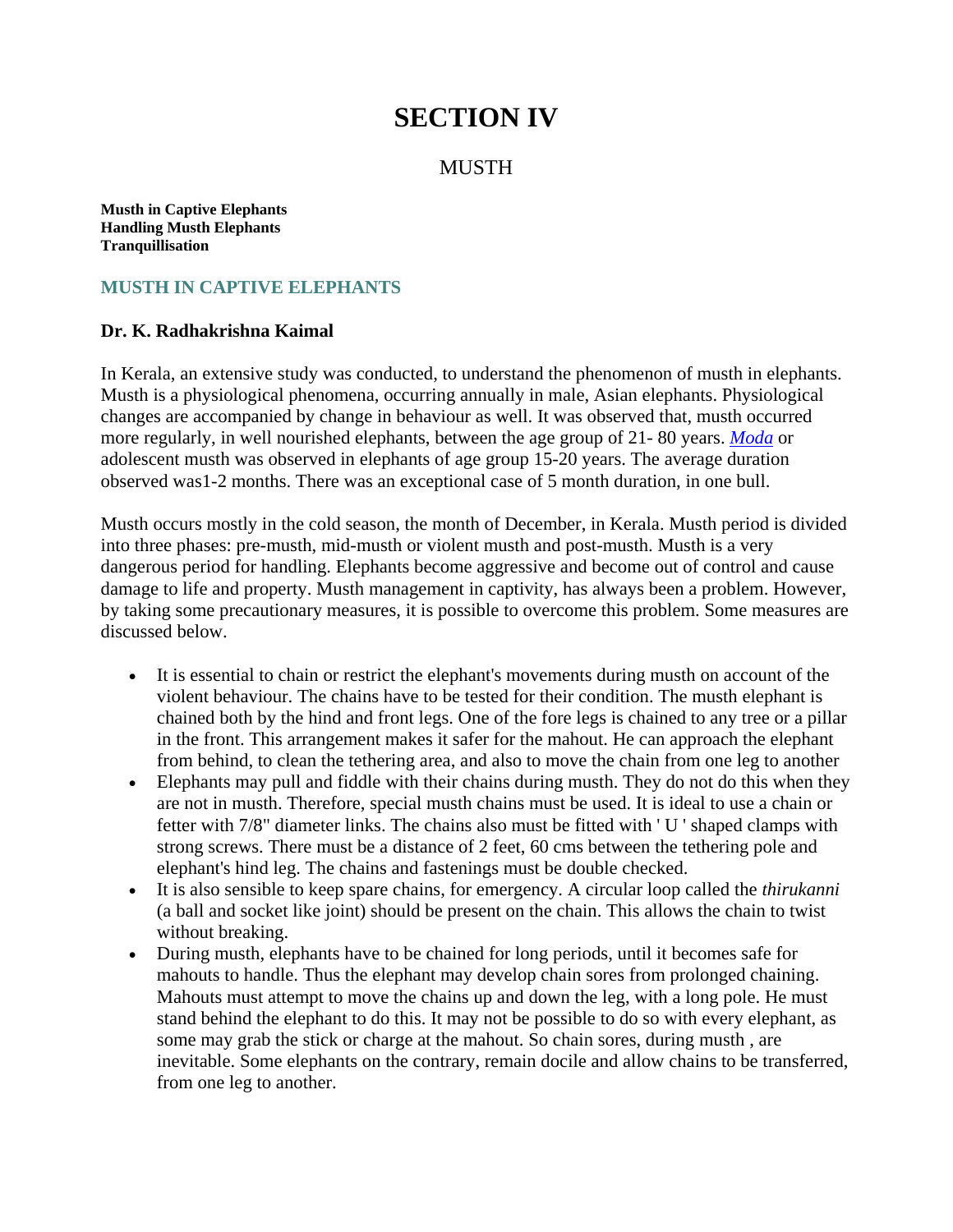- The mahout must check the strength of the tree to which the elephant is to be tethered. The surroundings must be clean and hygienic. The tree must be large enough to provide plenty of shade
- Elephants must be left alone during musth. They are agitated by the slightest noise, from traffic or people.
- A water tank, with constant supply of running water, must be provided. It must be placed at a distance reachable to the elephant's trunk. The tank must not be too close to the elephant, as it may destroy it.
- The elephant must be showered with water at least once a day, to cool it.
- The tethering site must be on a slight incline to facilitate drainage of urine and dung.
- The mahout must be present in the vicinity, throughout the musth period.

## **I. Pre-musth**-**Symptoms**

- Engorgement of temporal glands.
- Discharge observed at the temporal gland openings. This initial discharge is a dirty brown, viscous fluid, with a strong smell. This fluid may sometimes block the temporal opening or the opening may be too small to allow free flow of fluid. Both these conditions, are very uncomfortable to the elephant . It may scratch the region with a twig or any other sharp object. This may injure the area and cause an abscess. The gland on that side may stop secreting fluid and will have to be operated. On noticing signs of discomfort due to blockage, the mahout must assist the flow, by squeezing out the fluid.
- The perineal region, below the tail, enlarges. This is a very obvious symptom.
- The penis will emerge to its full length and elephant will masturbate frequently. The penis strikes against the stomach, resulting in ejaculation of seminal fluid. Sometimes the penis emerges into its full length and trails on the ground. The mahouts may have to prop it up with a cloth, to prevent abrasions.
- Urine dribbles constantly.
- Elephant exhibits a tendency to gore any moving or non moving object that catches its attention. There is an intense feeling of vengeance towards mahouts. The assistant mahouts must be careful while approaching the elephant. Many ignorant mahouts are unaware of the danger. They get killed or severely injured, while approaching the elephant during this period.

### **II. Mid or violent musth-Symptoms**

### **Initial phase of violent musth**

- The secretion of fluid is slow and it is viscous in nature.
- Behaviour continues to be unruly. It disobeys commands and will react violently on hearing mahout's voice.
- The body is stretched, taut and stiff. The trunk is extended forwards as if reaching out for something. The ears are spread out as if listening intently for sounds.

### **Middle phase of violent musth:**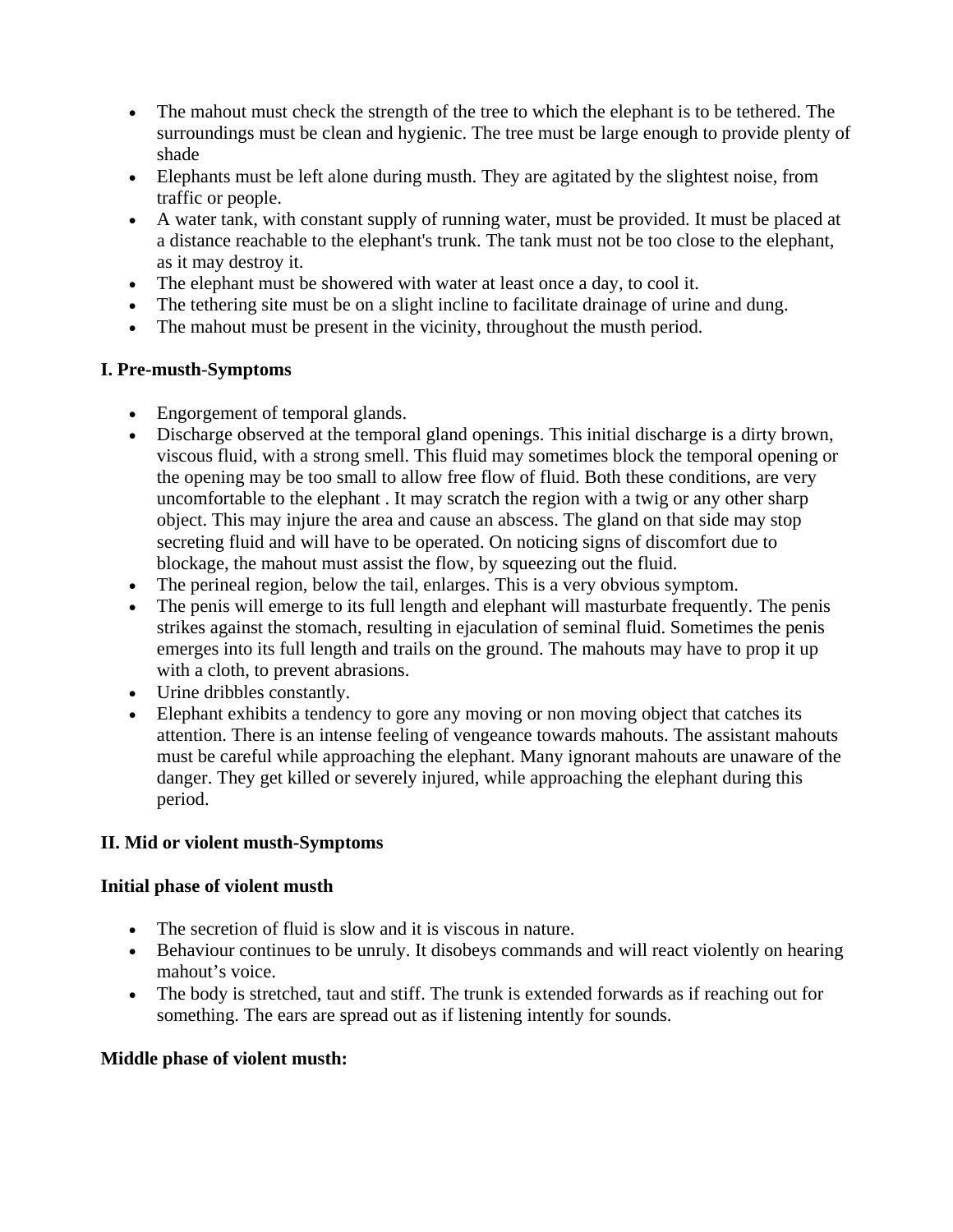- The temporal fluid flows faster (like tear drops) and has a pungent odour like that of gun powder, and can be recognised from a distance.
- Some elephants may have a red colour around the temporal region.
- Behaviour continues to be aggressive. The trunk is beaten on the ground as an indication of discontent and anger.
- Tendency to pull more violently at chains and tethers.
- Lack of appetite. Some elephants are offered palatable foods like banana and curd rice during these times.

#### **Final phase of violent musth:**

- This phase may last for a month.
- The glands reduce in size and the flow of the musth fluid subsides
- Normal urination with protrusion of penis.
- The elephant becomes less aggressive and violent and may even start obeying commands.

#### **III. Post musth:**

- This is the final stage of Musth
- The gland is regressed and flow of fluid stops completely
- Urination is normal
- The behaviour reverts to normal.
- Mahouts must be continue to be careful while handling. The elephant must have restraining chains on its body, while being moved around, right after musth.

# **HANDLING MUSTH ELEPHANTS**

#### **A.K. Ponnappan**

Musth is a special condition in an elephant, where it exhibits violent tendencies. It is believed that during musth, an elephant remembers its days in the wilderness, and longs for freedom.

Some general symptoms of musth are mentioned below.

- Loss of appetite
- Temporal gland swells up.
- Even before the musth fluid is secreted, tiny seed like particles are exuded out of the temporal gland, during a scrub bath. This does not necessarily occur in every elephant. It is seen at a very early stage of musth
- Elephants sometimes scratch the temporal area with twigs.
- The penis is released from its sheath. This occurs more often when the temperature is cooler
- In some weak elephants, the swelling on the temporal region is clearly pronounced
- The eyes appear dull and murky. Elephants stare straight viciously at any object.

Musth, in bull elephants, has always been a management problem, for mahouts and elephant managers, all over the world. In Kerala, elephants are required to work through out the year. Musth reduces the utility of the animal, for at least three months. It is possible to control the onset and duration of musth to some extent, by some methods. It is common practise in Kerala, to maintain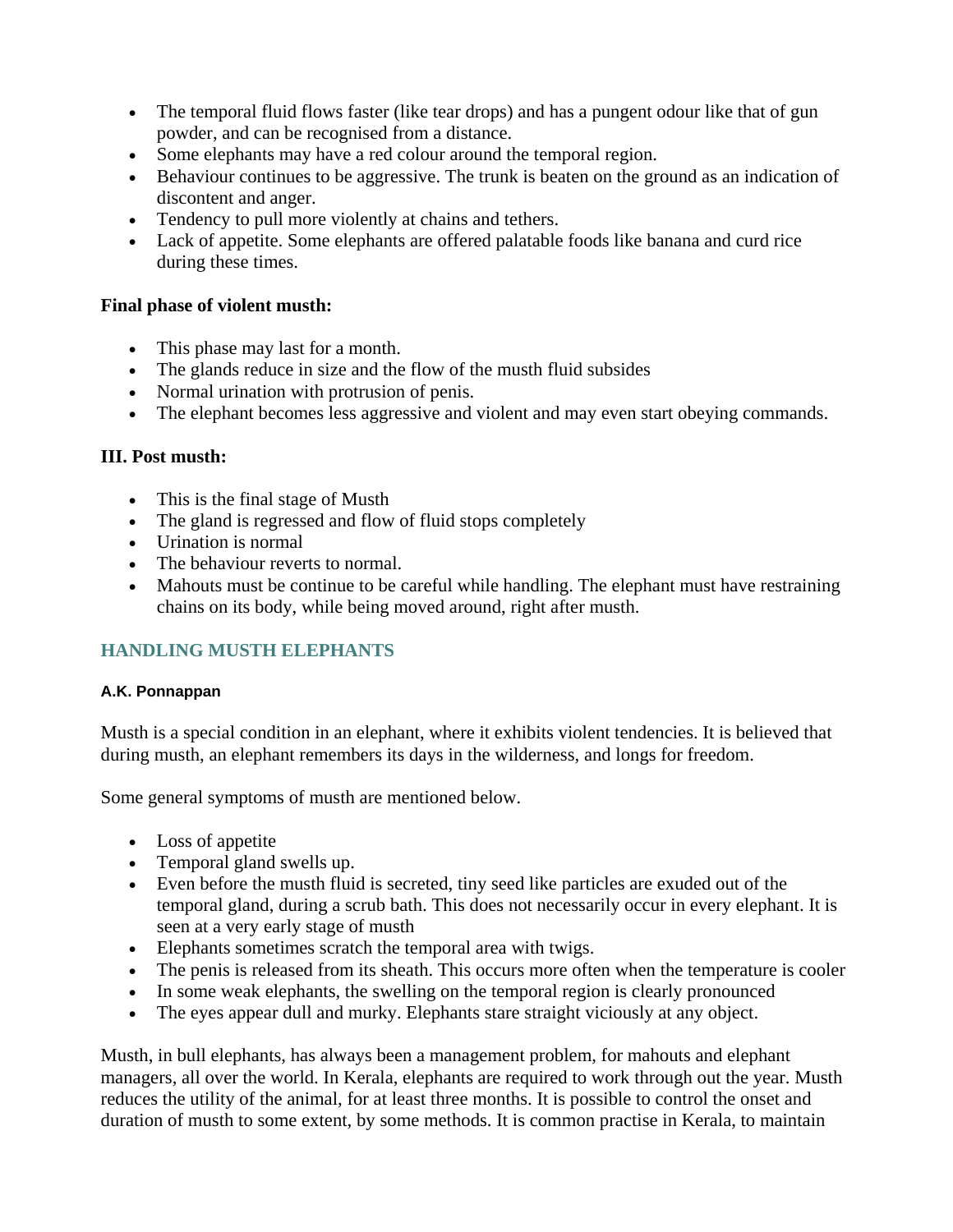some elephants, in a perpetual state of weakness, to prevent them from going into musth. This is a very cruel practise and must be discouraged. Elephants that are over worked (ie. used both for logging and festivals simultaneously*),* will not go into musth, as the fluid draws back into the gland. This condition is uncomfortable to the animal and they become weak and exhausted.

When in musth, the mahouts cool the elephant by spraying water on its body. This helps the musth fluid to flow easily and quickly. Sometimes, the entire fluid may not flow out at once. In such a case, the animal may go into musth again in the same year. After musth, elephants are provided with a special diet, to improve their health

3kg of gingelly and jaggery mixed together can be fed to the elephant after musth, to improve its health. While under medication, the animal must not be allowed to work. Another mixture consisting of gingelly, a certain variety of fish, small onions can be given for five days. This helps in improving vigour. Gingelly must be used in small quantities only, otherwise it can raise body temperature.

#### **Special musth odour:**

Almost all elephants produce strong distinctive odours during the inintal phase of musth. The most common one being that of hen faeces. Sometimes the odours are pleasant too. Locals say that, elephants whose musth fluid smells like *poovan pazham,* (a special variety of banana)belong to the *Brahmin* caste, (highest caste in the Hindu religion).Other pleasant odours are those of *ezhilampala, (Alstonia scholaris*) or lotus.

#### **Pointers for mahouts:**

A mahout must know his elephant's musth period, duration, and temperament during musth It is advisable to tether the animal in the early stages of musth. Mahout must be able to read the symptoms of musth and take necessary precautions. Arrogance and carelessness on his part will not only endanger his life but also lives of other innocent people. Elephants do not necessarily exhibit the same behaviour every year. A mahout may be working with a particular elephant for a long time and it may be docile, even in musth. Yet, it is wiser to take precautions to prevent accidents.

- Mahouts are forced by some owners, to work their elephants, even when the animal is in full musth. Under such stressful conditions, the mahout may have to take brutal steps, to control the animal. This has lead to the death of several mahouts and elephants.
- If an elephant is handled correctly during the juvenile musth period *(moda*), it may be manageable in musth, during its adulthood also. Such elephants are manageable even in full musth. Mahouts are able, to carry out regular activities such as, bath, fodder collection, and work, even in full musth. Musth should be a rest period for the animal and it must not be allowed to work, during this time
- During musth, elephants show a great animosity to their *chattakkaran*, (first mahout). The reason is because he is the only man, that the elephant fears. It is believed that during musth, elephants recollect all the pain and punishments and become vengeful towards the *chattakkaran*.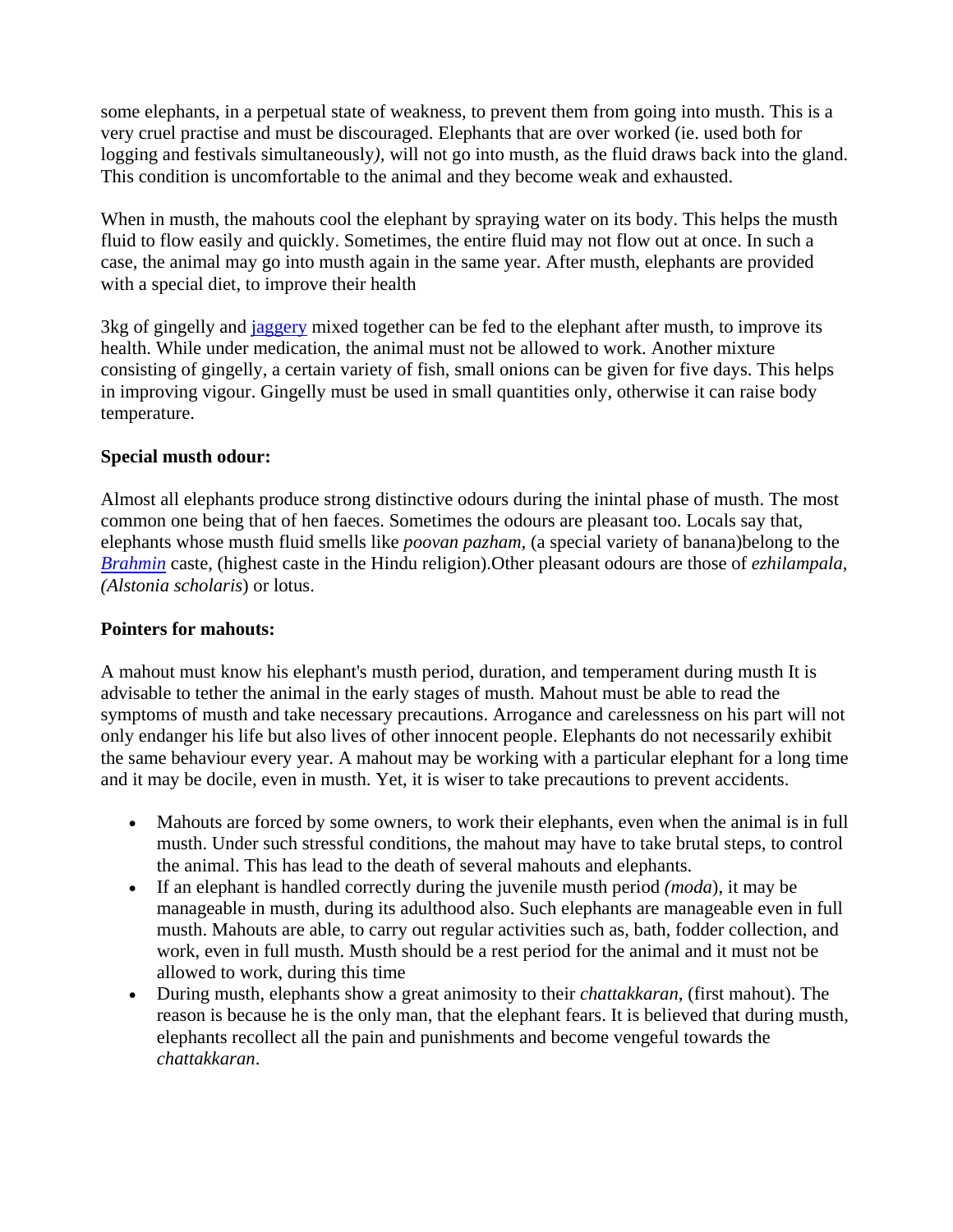After the musth has subsided, the mahout must be very wary before unchaining the elephant as it is almost like breaking a new, or wild elephant. The elephant may be aggressive and the mahout may have to use a lot of force, to control the animal. This happens because the mahout loses control over his elephant when it is in musth. Most mahouts tend to leave the elephant alone, once its been tethered for musth. This practise is not correct. A mahout must be around his elephant during the entire musth period. The elephant will therefore not forget his mahout.

# **TRANQUILLISATION**

## **Dr. K.C. Panicker**

Tranquillising elephants running amok is a common practice these days in Kerala. This practice began only a few years ago. Most elephants cause extensive damage to property and life when they go out of control. Thus it is very essential to control and put them on chains as quickly as possible.

The Cap-chur gun or Dist-Inject is used for tranquillising elephants. The important components of the tranquilliser gun are adaptor, syringe, needle, plunger, charge and the 0.22 blanks.

The syringe is made of metal. A strong metal needle is placed on one end of the syringe and the opposite end is closed with a tail piece. A fine layer of thread or a feather is placed before the tail piece. A rubber plunger of about  $\frac{3}{4}$  th inches length acts as a piston within the syringe. The plunger has a recess on one end. The plunger is coated with lubricant for easy movement within the syringe and inserted within the syringe. The end of the plunger with the recess, should be facing outside the syringe. The charge is placed inside the recess. The syringe is then closed tightly with the tail piece. The required quantity of drug is measured and is poured into the open end of the syringe, until a certain mark. The needle is placed at the other end and the syringe is loaded within the projecteor of the gun. The adaptor of the projector is filled with the 0.22 charge and the darn gun is ready for darting.

The needle is aimed for the rump or the scapula (shoulder blade). On pulling the trigger, the charge in the gun explodes and propels the syringe forwards. The needle pierces the elephant's skin, and immediately the charge inside the syringe explodes. This pushes the plunger forwards in a piston like movement and the drug is injected into the muscles. The needle has a collar or a hook which prevents it from falling down. The drug commonly used for captive elephants is Xylazine hydrochloride.

The elephant begins to feel drowsy after 8-10 minutes of injecting the medicine. Most elephants continue to wander around or stand still right after being shot. There must be absolutely no disturbance or noise in the neighbourhood, after firing the gun. Noise and disturbances in the neighbourhood must be minimised or it will delay the drug's action. The first sign of drowsiness is relaxation of penis. A few minutes later the elephant falls asleep while standing and begin to snore. It is safe to wait for at least 45 minutes after injecting, before approaching the elephant. The elephant can be chained to the nearest tree. In the absence of a tree, or post, the elephant has to be dragged by means of a rope to the nearest tree in the area. Strong ropes are tied to the elephant's both feet and the free ends of the rope are held by several strong people. The people pulling the ropes must co-ordinate their movement so that the elephant is gradually dragged to the tethering site. The tethering site should offer plenty of shade. Mahouts must frequently water the elephant's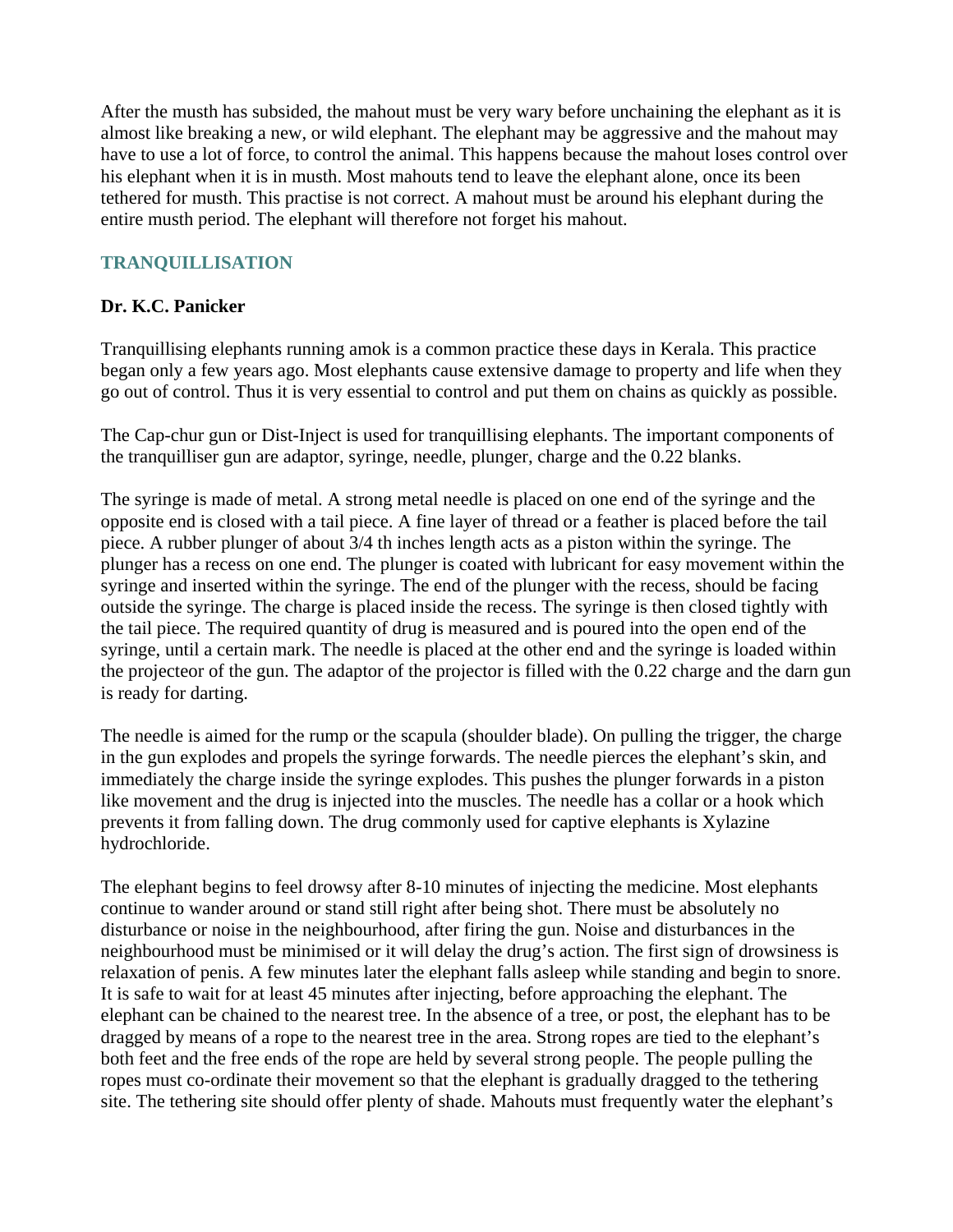head to keep it cool. The elephant resumes its normal activity of feeding and drinking water after about 4-5 hours.

The dart gun normally used for tranquillisation has a short range, which means that the veterinary doctor has to stand rather close to the elephant while firing his gun. On being hit by the dart, elephant usually run forwards in panic. But sometimes elephants do turn around to attack the person firing the gun. This endangers his life and so proper safety arrangements should be made to prevent mishaps.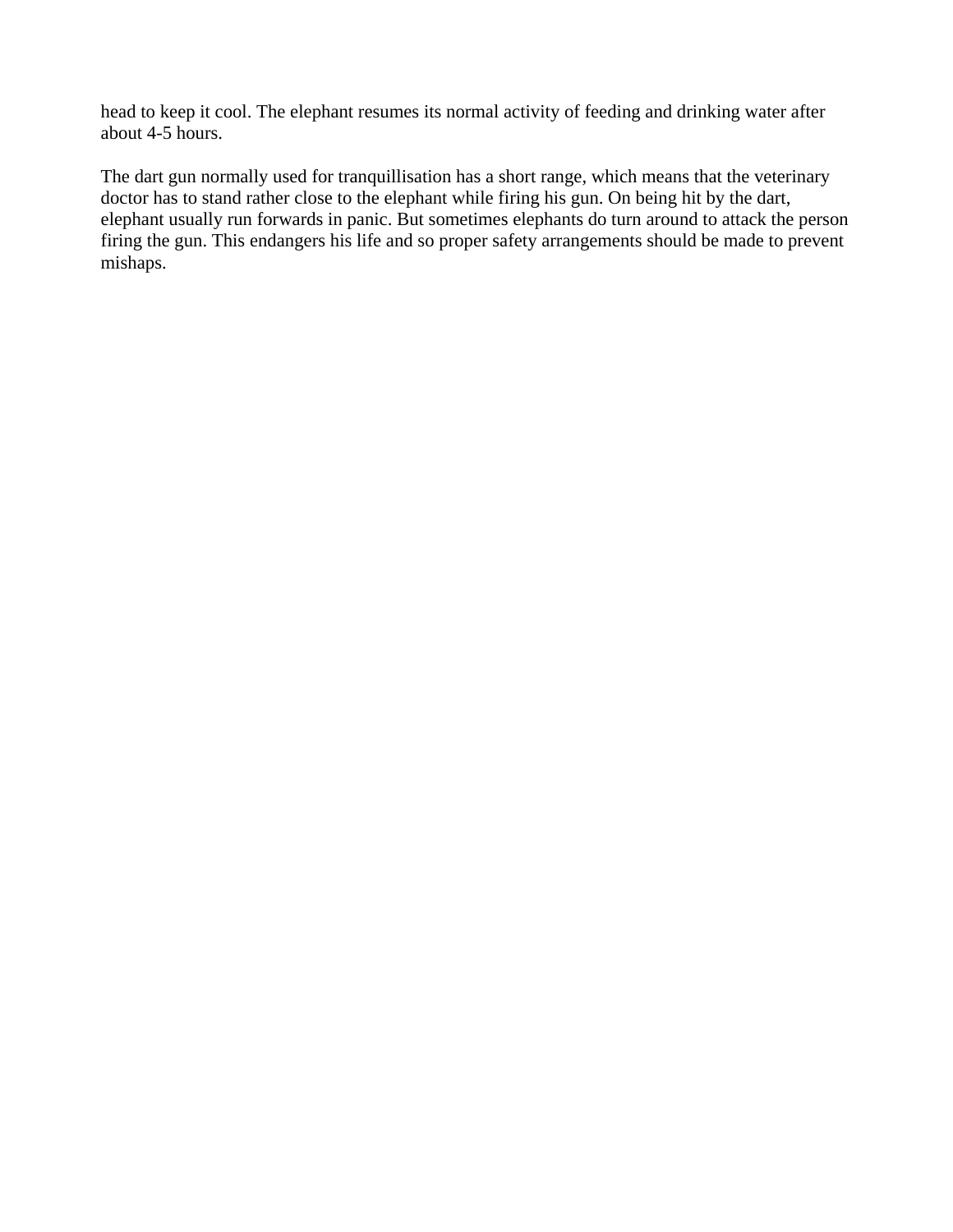# **SECTION V**

#### **HANDLING**

**Handling of Elephants Significance of Sensitive Points Sensitive Regions Practical Aspects of Elephant Handling Practical Pointers Animal Psychology as Applied to Training Training Elephants at Elephant Camps**

### **HANDLING OF ELEPHANTS**

#### **Dr. K.C.Panicker**

Elephant being the largest land mammal and also a creature of intelligence, has to be handled very carfeully. Discussed below are some points that need to be understood, in order to handle elephants properly.

#### **RESTRAINING DEVICES**

A variety of devices are used to control elephants. They are *cherukol* (short stick), *valiya kol* (long pole), *thotti* (ankus). The short stick measures 3.5 -4 feet in length and is about 2-2.5 inches thick. The anterior end is rounded and thicker. The mahouts beat the elephant with that end. The stick is made from the branches of a few local trees are used. The mahout must always carry the stick with him while approaching the elephant.

*Thotti* or hook is 3.5 feet in length and 3 inches thick. One end is rounded and thicker than the rest. To this region an iron hook is attached. The region above the hook is flat or rounded. The regions above and around the hook are covered with brass. The hook is used to control the animal.

*Valiya kol* **or long pole** is 10.5 feet in length and 5.5 inches in thickness. On the rounded end of the pole, a piece of iron projection, of about 1 inch length is present. On the opposite end a four inch long knife is placed. Sometimes the knife is replaced by a rounded ball, made of iron. The latter inflicts pain but does not cause external injuries. The end which bears the *kooru*, can cause punctures and open wounds. The *valiya kol* is meant to be used from a distance. ie when the elephant does not allow the mahout to come close.

All the above mentioned devices must be used with extreme caution. It requires a lot of experience to understand the appropriate use of these devices. The devices must be used only as a last resort.

#### **Chains:**

Elephants may be tame or docile, but in captivity they require chains. Chains make it easier to fasten an elephant that has bolted or is out of control. They are a precaution against any accidents, damage to property and loss of life. While tethering, one chain is fastened on to one of the hindlegs an d the other to a tree or solid object. If an elephant is mischievous, one of the hind legs is also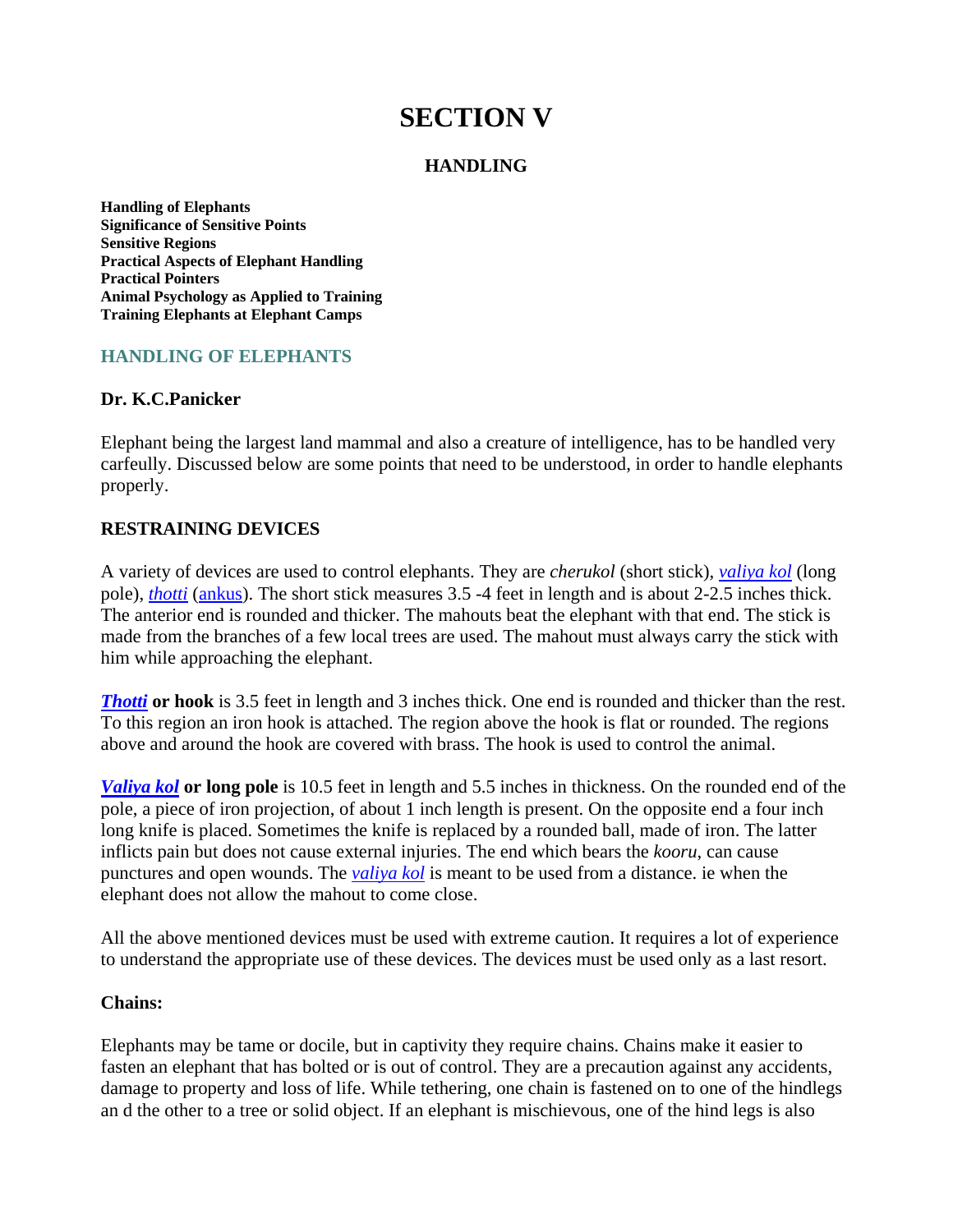fastened to an object in front of the elephant. The chains should not be too tight. The hook on the chain must further must further be strengthened by using a small piece of plastic rope or fibre. The knots must be strong, so that the elephant is unable to open it with its trunk tip. The same chain can be used as a body chain, while the elephant is walking. One end stays on one of the hind legs and the other goes around the body. The hook on the loose end of the chain, is tied loosely to one of the links. If the chains are fastened too tightly, the elephant will not be able to walk. When the elephant bolts or goes out of control, it makes it possible for the mahout below, to snap the chain. The mahout on top can push the chain down to trail on the ground. On finding a suitable tree or post, the mahouts should try to fasten the chain.

Elephant chains should be strong and flawless. The tethering chains should be  $\frac{1}{2}$ , 5/8 or 3/4 th inches in thickness and 21 feet in length. Hobbles should be 11 feet in length. The rope around the neck is 21 feet long and is doubled while tying around the neck. In North India, chains with spiked belts are used to fasten elephants.

### **MOUNTING AND RIDING**

An elephant can be mounted in 8 different ways they are; mounting by front and hind legs, by ears, by trunk, and by stepping on tusks. Similarly elephants can be dismounted by 10 methods. The first eight, are the same as in mounting. The other methods are dismounting via tail and by using the body chains. While riding an elephant, it is safer to use the rope around the neck. The rider must insert his feet between the ropes and the neck, for better balance.

#### **Foot commands:**

Elephants are trained to obey foot commands at an early age. They are trained to respond to the movements of the rope around the neck. Some basic foot commands are listed below:

| <b>Walk forwards</b>  | Press with toes behind elephant's ears                                                                                   |
|-----------------------|--------------------------------------------------------------------------------------------------------------------------|
| <b>Walk backwards</b> | <b>Press backwards with heels</b>                                                                                        |
| Lift trunk            | Use toes and push upwards                                                                                                |
| To sit down           | Use one heel and push downwards. The rider must remove feet from the rope,<br>when the elephant begins to start sitting. |
| Turn left             | Hold left heel backwards and press right toe forwards                                                                    |
| Turn right            | Hold right heel backwards and press left toe forwards                                                                    |

#### BREAKING AN ELEPHANT

The breaking of an elephant in this context is different from the breaking of a horse. In Kerala, the process by which a new mahout establishes control over an elephant is called *Kettiazhikkal*. Elephants do not easily accept a change of mahouts. Mahouts also need time to understand the elephant's personality.

If the previous mahout is available, the new mahout should spend time observing how he handles the elephant. He should also in the presence of the other mahout assist with chores such as cleaning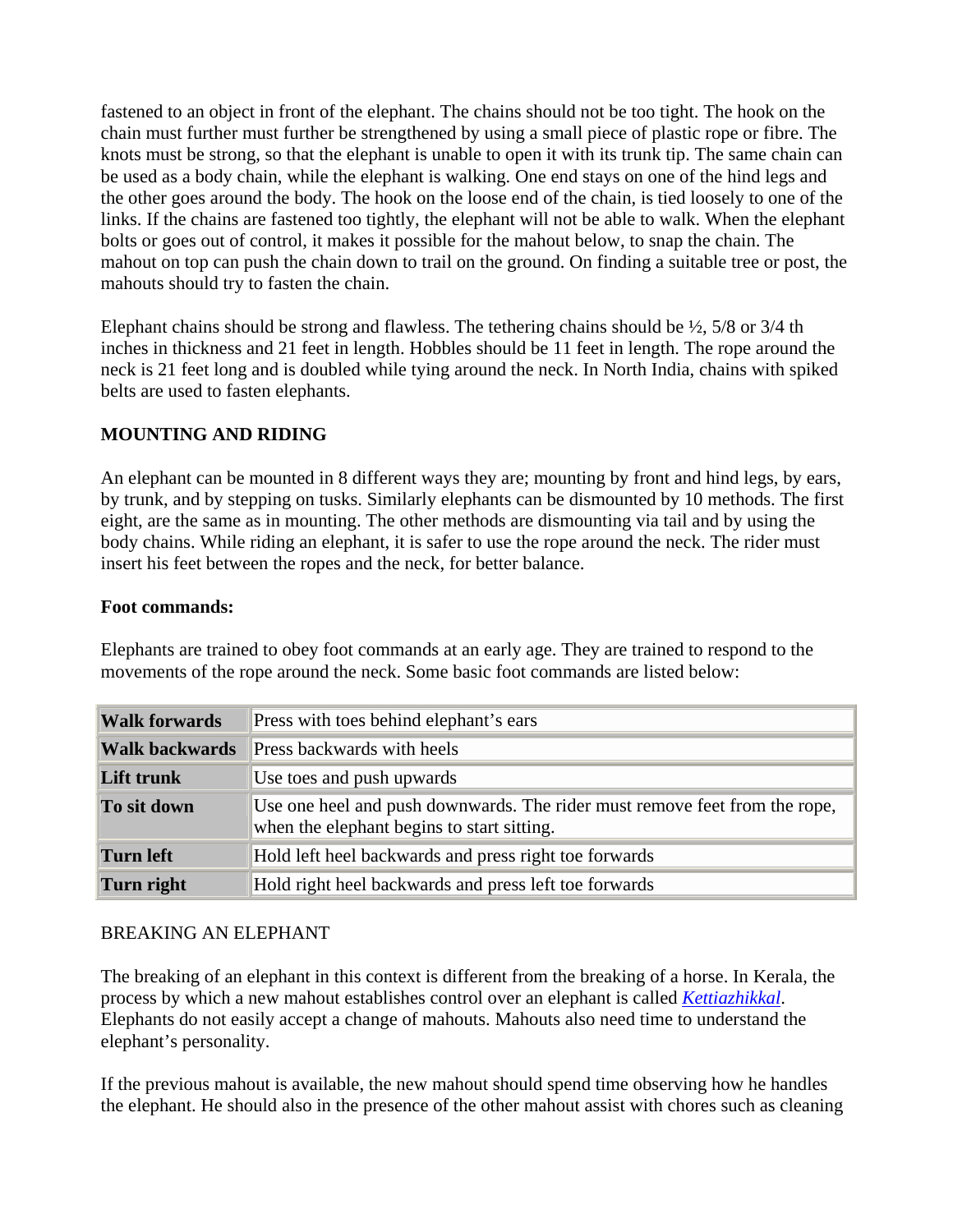the tethering area, scrubbing, feeding, etc. The elephant would thus accept the new mahout as its caretaker. Gradually the new mahout must try to make elephant perform various commands. The elephant may act aggressive initially. The mahout must control the elephants with the restarining devices or words of command. The elephant thus developes a fear for the new mahout but at the same time also learns to trust. The mahout how ever must be very careful during this initial bonding period. He must carry his restraining devices while approaching the elephant. The elephant should be properly chained ie hobbles and body chains when being taken out for walks. Thus the relationship between mahout and elephant developes gradually.

In the recent years, *Kettiazhikkal* has taken a violent form. Mahouts do not follow the above procedure. They attempt to control the elephant only by physical force. Several mahouts approach the elephant from various sides and inflict injuries using long pole, stick and hook. Elephants resist for a while but then they succumb to injuries and pain and allow the mahout to take control. This is not a correct method. several elephant have been severly injured and killed during *kettiazhikkal*. Such elephants eventually turn out untrustworthy and killers. This method is extremly cruel and must be discouraged by all those who are concerned about the welfare of elephants.

# **SIGNIFICANCE OF SENSITIVE POINTS**

### **Dr. K.C. Panicker**

According to the ancient, Indian text *Hastayurveda*, there are 107 sensitive points on the elephant's body. These sensitive points are called as *Marmams*, in *Malayalam*. The text says that, injuries on any one of these points can cause serious health problems to the elephant. These points are distributed through out the body and their location and numbers are discussed below.

| <b>Location</b> | <b>Numbers</b>                                    |
|-----------------|---------------------------------------------------|
|                 | <b>Limbs</b> (all 4 feet) $ 44 (11$ on each feet) |
| Lower abdomen   | 13                                                |
| <b>Chest</b>    | 9                                                 |
| <b>Back</b>     | 14                                                |
| Neck            | 12                                                |
| <b>Head</b>     | $ 25\rangle$                                      |

The *marmams* are classified as follows:

| <b>Classification</b> | <b>Numbers</b> |
|-----------------------|----------------|
| Asthi                 | $\overline{8}$ |
| $\int$ Snayu          | 33             |
| Dhamani               | 9              |
| <i>Sira</i>           | 17             |
| Sandhi                | 40             |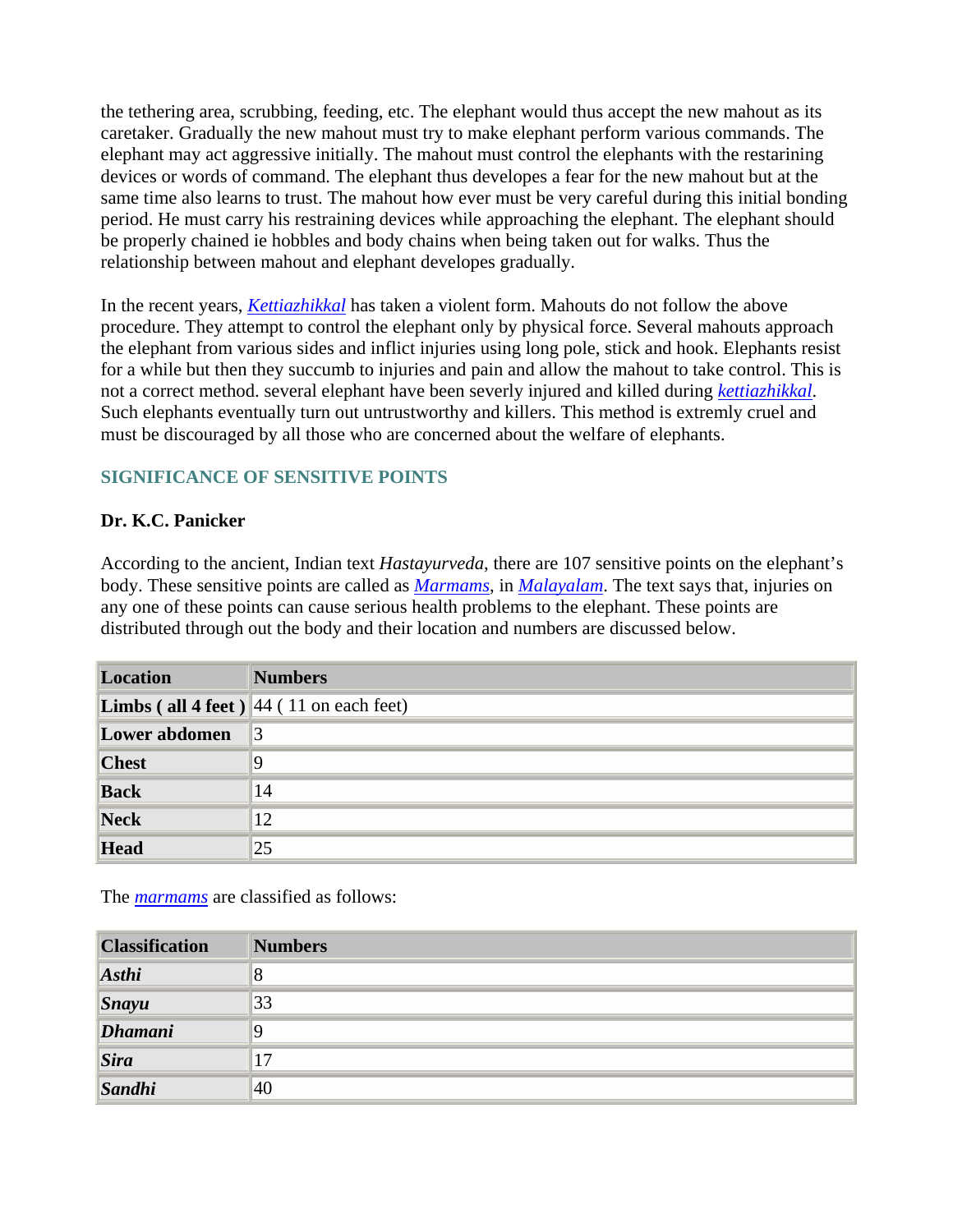Based on their location these *marmams* are named as follows:

| <b>Location</b>                     | <b>Name</b> |
|-------------------------------------|-------------|
| Lower joint of the limbs            | Chowlam     |
| <b>Knee of fore limb</b>            | Kopparam    |
| <b>Knee of hind limb</b>            | Janu        |
| <b>Tip of trunk</b>                 | <b>Jara</b> |
| <b>Inside the mouth</b>             | Anthakari   |
| <b>Centre of head</b>               | Avajam      |
| <b>Between eyebrows</b>             | Vataram     |
| <b>Temporal region</b>              | Arunan      |
| Behind the seating - area of mahout | Shroni      |
| <b>Pelvis</b>                       | Pakwi       |
| In front of penis                   | Mutratrayam |

The effect of injuries on the various *marmams* are discussed below:

| <b>Marmam</b> - classification | <b>Effects</b>                                            |  |
|--------------------------------|-----------------------------------------------------------|--|
| $A$ sthi                       | Swellings                                                 |  |
| $Sn$ ayu                       | Chronic pain and nerve stretching                         |  |
| <i><b>Dhamani</b></i>          | <b>Blood flow</b>                                         |  |
| <b>Sira</b>                    | Viscous blood flows out, thirst and temporary<br>insanity |  |
| Sandhi                         | Swelling at joints, or joints become thin, and<br>weak    |  |

Besides the above mentioned regions, few other regions such as the anal opening, the heart, centre of the face, penis, between breasts, central pelvis, centre of the forehead bump, are also extremely sensitive to pressure or injury. There are at least 30 *marmams* in all these regions. Injuries are caused by excessive use of restraining devices. Mahouts have to be very careful about using their hook, long pole and stick.

#### SENSITIVE REGIONS

#### A.K. Ponnappan

It is impossible for a mahout to remember all the 107 *marmams* on the elephant's body. Listed below are some sensitive parts and regions and the effect of injury to these regions. Some of the region have been listed by their local names, because there is no English equivalent to these terms. Elephants also have several callouses on their body acquired from work, laying down and also from chains. Injuries on callouses do not heal completely as they are constantly under pressure. Most of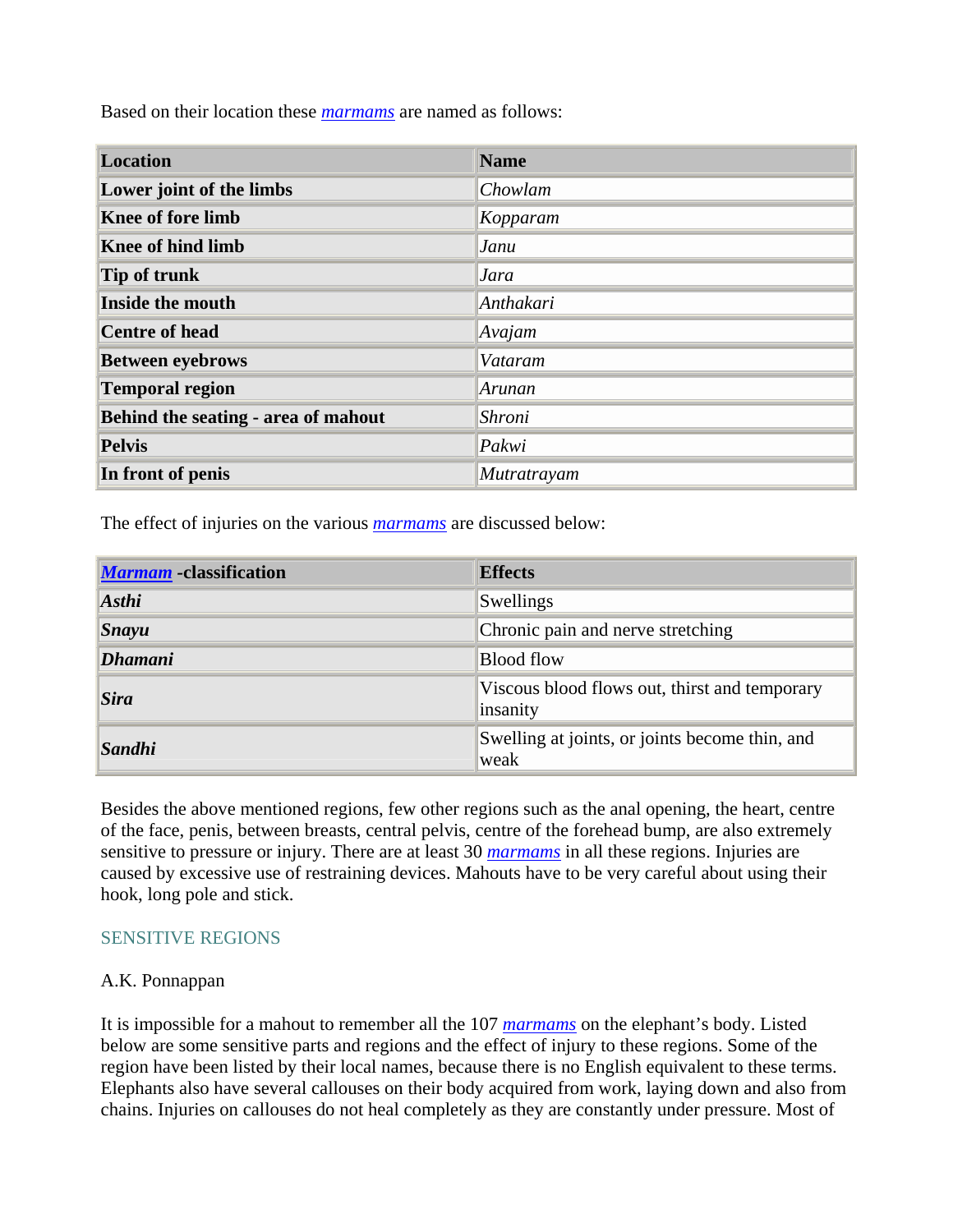the injuries are caused due to ignorance and uncontrolled use of restraining devices. Mahouts must be aware that the well being of an elephant rests in their hands.

- 1. **Trunk tip:** The finger like tip on the trunk is called the *thunikkai*. Trunk is the most important organ to an elephant. It depends on the trunk for a variety of functions such as breathing, sniffing, drinking water, breaking branches etc. The *thunikkai* can pick up small objects from the ground. Damage to this appendage will affect the elephant's ability to perform the above mentioned activities. The mahout must hence be careful, that the elephant does not injure its trunk, by accident.
- 2. **Temporal region:** The temporal region is called the *kannakuzhi*. Injuries to this area due to use of stick, or *ankus* will cause blindness eventually. Deep wounds may also affect flow of musth fluid in bulls.
- 3. **Head:** Head injuries may lead to brain damage, internal swelling and pus formation.
- 4. **Forehead bump***:* The forehead bump is called *Vayukumbham*. Injuries result in swelling and pus. The pus sometimes drips out of the nose.
- 5. *Irikkasthanam***:** The mahout's seat on elephant back is called *irikkasthanam*. This region becomes tender due to constant use of pressure by mahout.
- 6. *Vakkathazambu***:** Timber elephants develop callouses on their forelegs from constant abrasion of the logging rope or *vakka*. This callous is called the *vakkathazambu*. This area becomes sensitive over the years.
- 7. *Thavalakkuzhi***:** The depression behind the forelegs, above the base of foot is called *thavalakkuzhi.* Abuse with *valiya kol* (or long pole), will cause the front feet to bend inwards.
- 8. **Penis:** At times penis may emerge to its full length, and trail on the ground. During this condition the mahout must be careful while using the stick. The elephant must walk at a slow pace to prevent abrasions from trailing on the ground.
- 9. **Belly:** The belly is tender when it is full. Mahouts must not use the stick on the belly. It may affect the digestion and may also cause internal infection leading to pus formation.
- 10. *Kidakkathazhambu***:** Callous developed on the pelvis, from laying on the sides is called *kidakkathazhmabu*.
- 11. **Chain callouses:** Regular use of hobbles and body chains makes skin on these areas calloused.
- 12. **Palate:** The upper palate is called the *melannakku*. It is thick in texture, yet a slight prod with an sharp object can cause bleeding. During festivals, mahouts prod this region with their stick, thus forcing the elephant to hold its head upright. This practise must be discouraged.
- 13. **The perineal region:** The base of the penis is in the perineal region. Prodding or beating on this area, will also injure the penis.

# **PRACTICAL ASPECTS OF ELEPHANT HANDLING**

### **A.K. Ponnappan, E.V. Radhakrishnan**

The profession of a mahout is a demanding one and requires several kinds of skills and virtues from the mahout. Listed below are pointers for mahouts, which may help them in their profession.

Mahouts should know :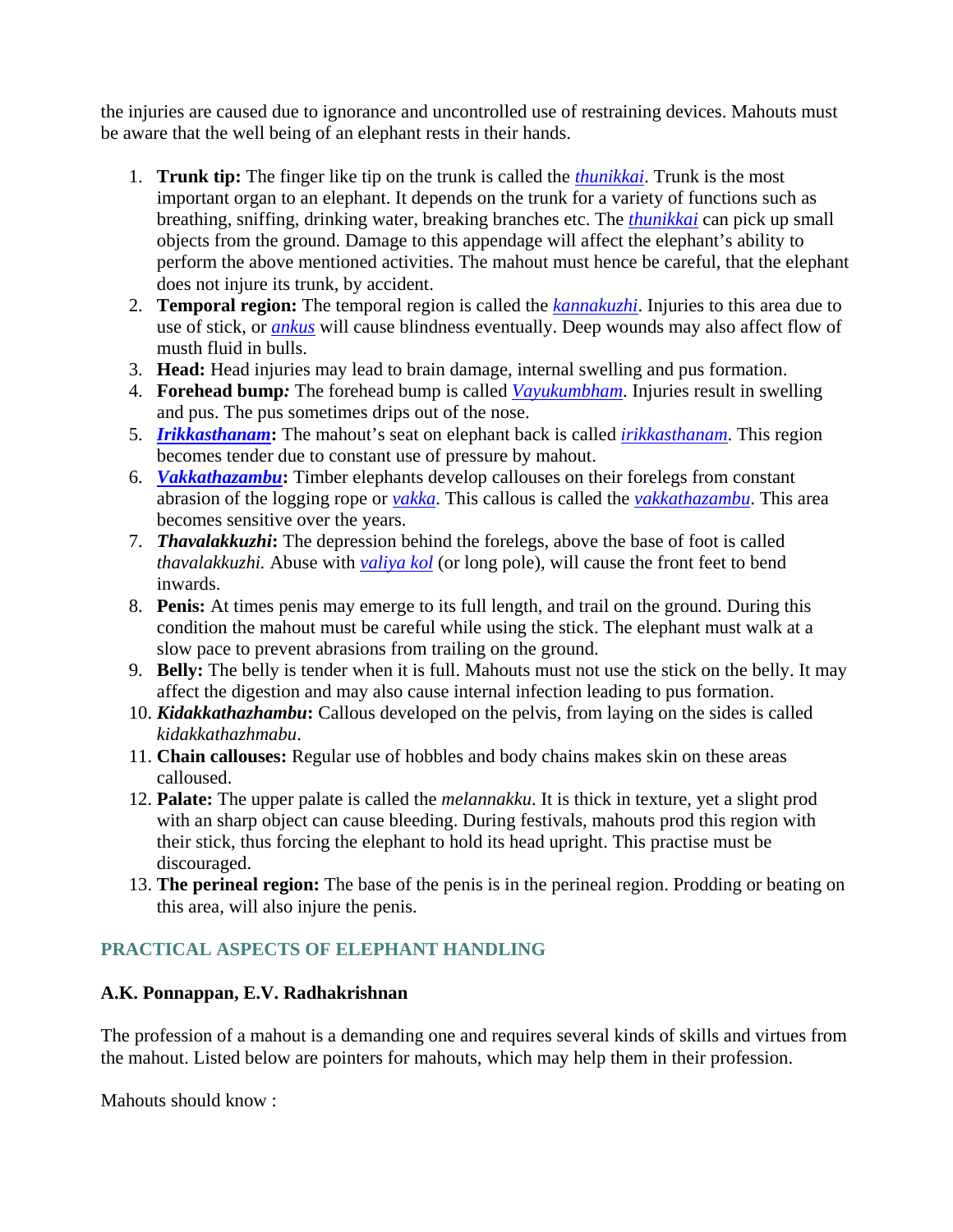- To climb a palm tree
- To prepare feed for the elephant
- To prepare coconut husks for bathing elephants
- To bathe an elephant
- To identify medicinal plants and prepare traditional medications
- To identify ailments in elephants
- To swim
- To identify various fodder species
- Foot and verbal commands
- Logging and *ezhunnallippu* practices (temple festivals)
- Preparing ropes or *vakka*
- Sensitive points on elephant's body
- Use of restraining devices and their care.

## **Mahout personality:**

- Mahouts should have stamina, quick reflexes, sense of discrimination, and most of all patience, perseverance and responsibility.
- Common sense and a sharp mind are essential qualities for a mahout to handle in a crisis.
- A short tempered person must not enter this profession. He may use the elephant to vent his anger.
- Mahouts must know how to bargain for fodder with local public. Most often, the public do not charge for fodder, but sometimes mahouts have to pay. Good relationship with public will enable a mahout to get fodder free of cost and also any other assistance.

**Superstitions and local beliefs**: A lot of and myths exist among the mahouts, about the profession and elephants. Gut feeling and institution are given a lot of importance.

- An elephant is considered as representative form of Lord Ganesha, the God with the elephant head. Hence it is respected and worshipped all over India. Therefore, it is considered disrespectful, to mount or ride the elephant with footwear on. Before mounting, the mahout must pray and have a very peaceful mind. If he is agitated mentally and does not feel confident, he should not approach the elephant at all. This is because elephants ( and other animals) can sense emotions such as fear, and apprehension.
- Mahouts and the locals believe that money gained by deceit in this profession, will bring negative results to the person who cheated i.e. money gained by overworking and starving the elephant, or by cheating the mahout of his rightful pay, will bring the downfall of the owner. The belief is that elephants can curse. and so anybody causing discomfort and misery to it will be cursed.
- Elephants are often afflicted by evil eye. Mahouts talk of a person in Kerala, who is able to cast a spell on elephants. If he walked by an elephant and made a comment, that elephant would immediately go berserk. After this, only he can control the elephant. He would charge a fee for doing so and it is said that he makes a living this way.

# **Personal safety :**

• While approaching the elephant, mahout must carry restraining devices.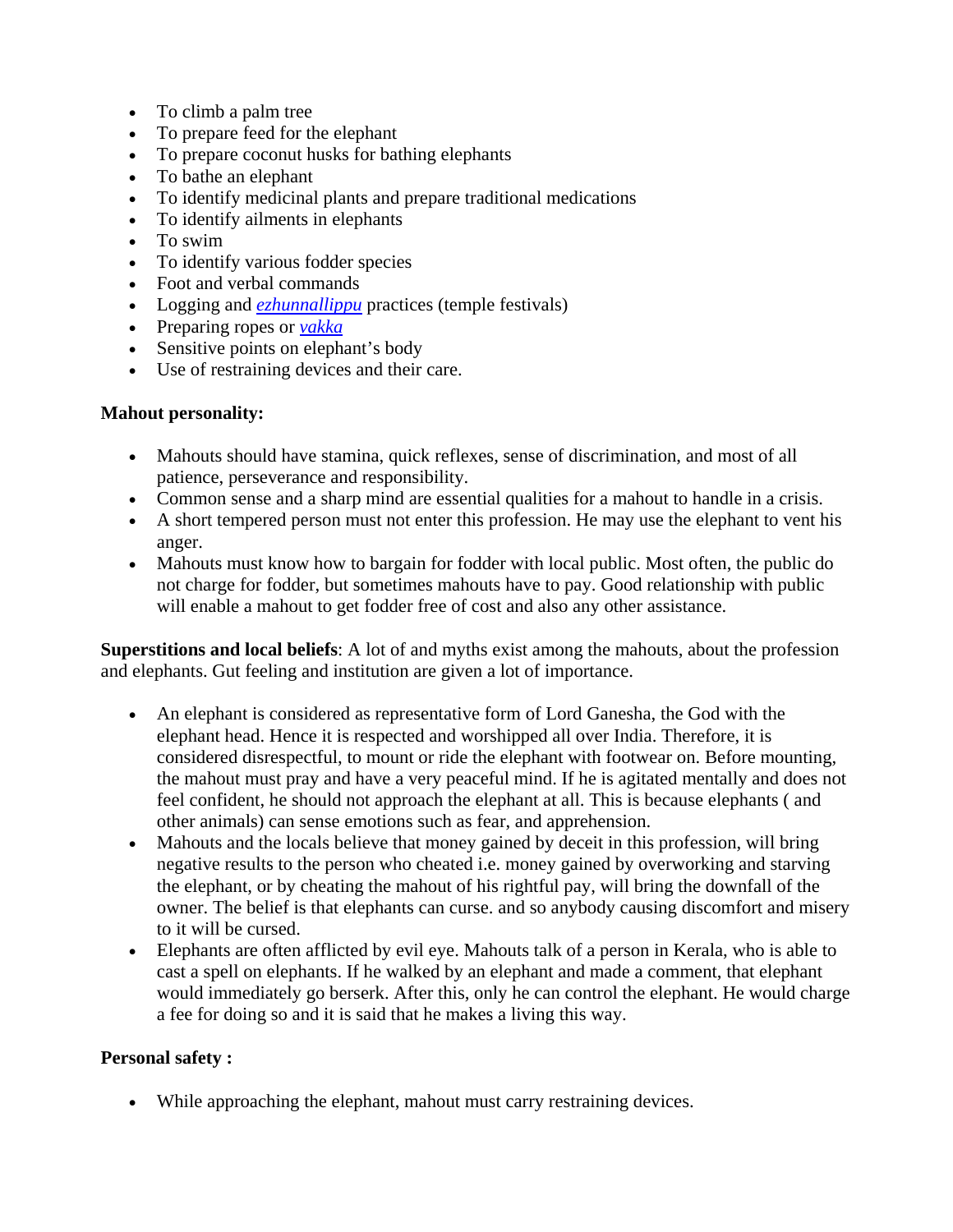- While riding the elephant, mahout must look out for low lying branches, electric wires and ropes. The elephant must be made to go slow or manoeuvre to avoid the obstacle.
- The *dhoti*, must be worn above the ankle, so that they do not trip on it while mounting or dismounting.

## **Other points:**

- Mahouts have to make sure that their elephants are well fed and drink enough water. The tethering area must be maintained clean. Mahouts must give scrub baths every day to the elephant. Only after meeting the elephant's needs should the mahout retire for the day. Mahouts have been known to ignore keep aside their life matters, until they have tended to their elephant's needs.
- While in a public place such as a crowded road or festival site, the mahout must watch out if the elephant is mis behaving. It may try to grab food from nearby shops, chase hen, cattle or dogs. People may try to grab the elephant's tail or try to touch. Most elephants do not like being touched or fondled by strangers.
- Elephants must not be allowed to stand close to an electric post or wall. they may try to lean against or may push it down. Standing an elephant below or close to, any electric apparatus or device can be dangerous. A spark from the device may scare the elephant and it may bolt. The mahout while walking with the elephant, must watch for concrete or cement slabs , septic tank lids, which may collapse under the elephant's weight. He must also look out for glass pieces and sharp stones. The mahout must realise that he is responsible for the elephant's safety.
- A mahout must always carry a pocket knife. This is not only for personal safety, but also comes handy at several occasions such as, to remove glass or stones embedded in the elephant's sole, to shell coconuts, cut ropes, and also to trim coconut husk.
- It is common for elephants to panic for some reason and run away from the mahout. An elephant that has mis-behaved is like a guilty child. Instead of punishing it, the mahout must soothe it with kind words and food. This will revive elephant's faith in the mahout, and on another occasion when it bolts, it may immediately return to the mahout, after bolting.
- Elephants love to spray mud on themselves. This can be exasperating when a mahout has spent hours scrubbing and cleaning the elephant for a function. Mahouts therefore scatter elephant dung on the hole where the elephant digs the mud from. Elephants do not like touching their own dung and so they are discouraged from taking the mud.
- When tying a rope around the elephant's neck, the mahout must make the elephant place its feet firmly on the ground. This is to prevent the elephant from shifting its feet or kicking backwards.
- The verbal commands to the elephant must be loud and firm in tone. It should jolt the elephant into action.
- When walking along side the elephant, the mahout must be mindful of the movement of the elephant's feet to avoid being stepped upon and trampled.

# **PRACTICAL POINTERS**

# **Maheshwaran Namboothiri Pad**

**Diet**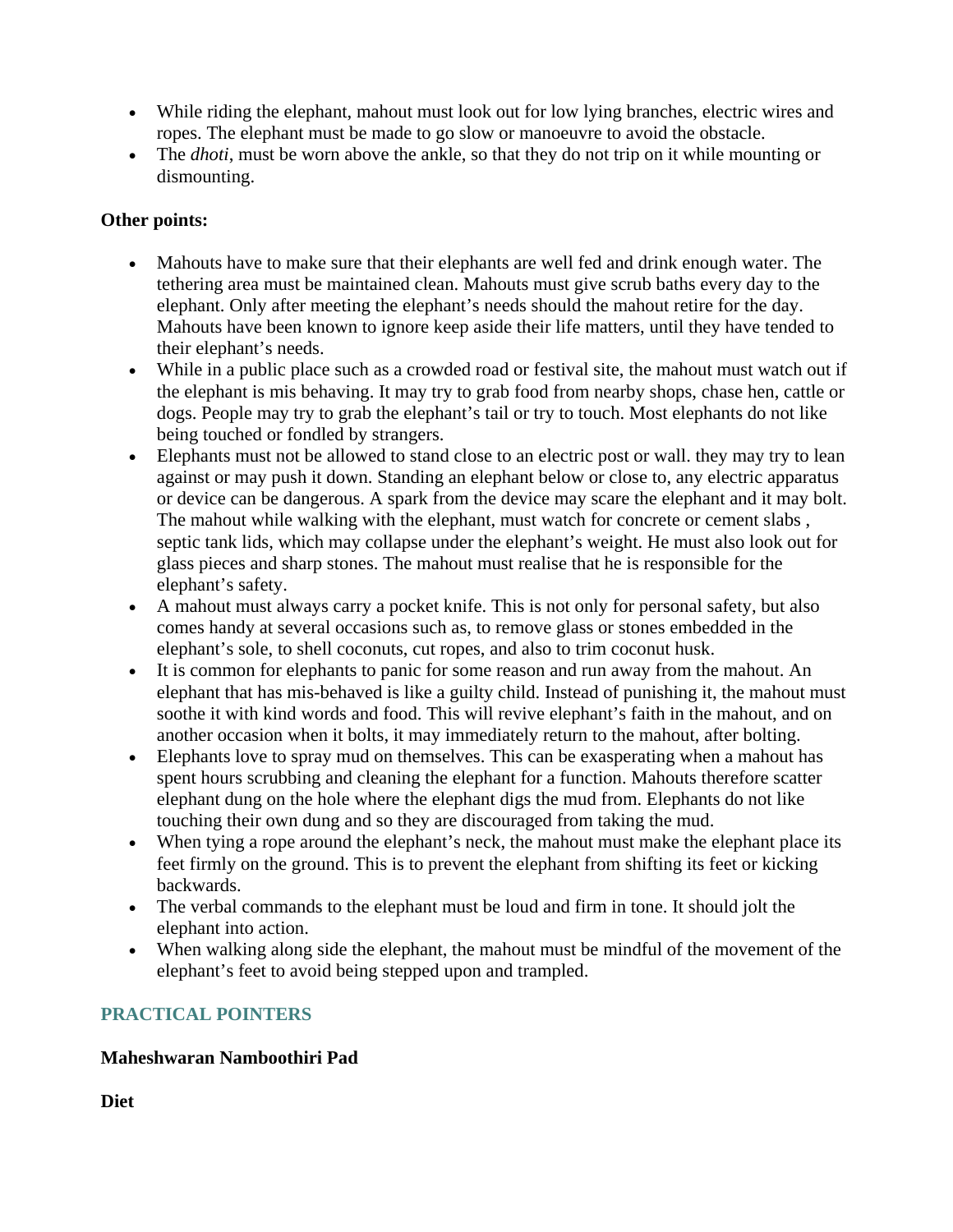- The elephant should not be overfed as it might cause impaction or other abdominal ailments
- Mud eating should be discouraged

#### **Body temperature**

• Body temperature should not be caused to change dramatically or suddenly from hot to cool or vice versa. An example of wrong practice is bathing an elephant in a river immediately after work.

#### **Body sensitivity to substances**

- The tethering site should be free of slush and dirt as the microbes in it can cause diseases on the legs, such as foot rot.
- The elephant is allergic to human excreta and care should be taken to avoid contact of human waste with the elephant's skin.

### **Approaching an elephant**

- Before approaching an elephant, the length of the chain by which it is tied must be checked. This is to see how far it can reach out.
- The elephant should be approached from the back or side, not the front
- Avoid bending or becoming supine before an elephant, even accidentally, because it has a natural tendency to take advantage of a lower position.
- An elephant should not be wakened abruptly. The elephant should approach from the back with soothing sounds to wake the animal.

### **Body position**

• An elephant should be tied with its head always in a slightly elevated position and not in an overhanging position. There were instances of elephants which were chained close to a well found hanging down dead.

### **Mahout relationship**

- a mahout must be brave with good reflexes and presence of mind
- He should not use weapons indiscriminately as the elephant will develop hatred towards the mahout and the mahout will loose his command over the elephant.
- Always use intelligence and clever tactics, as the elephant is a very intelligent creature.

# **ANIMAL PSYCHOLOGY AS APPLIED TO TRAINING**

It is always a wonder to watch a huge creature like the elephant, being controlled by humans. Domestication and training of elephants goes back to several 1000 years. Elephants were trained for a variety of purposes such as warfare, parades, timber hauling etc. Even today, elephants play an important role in various cultures and societies. They continue to be trained for other reasons like, circuses, joy rides etc. The secret of successful training, lies in understanding the basic principles of training. It also involves, understanding the animal's biology and psychology.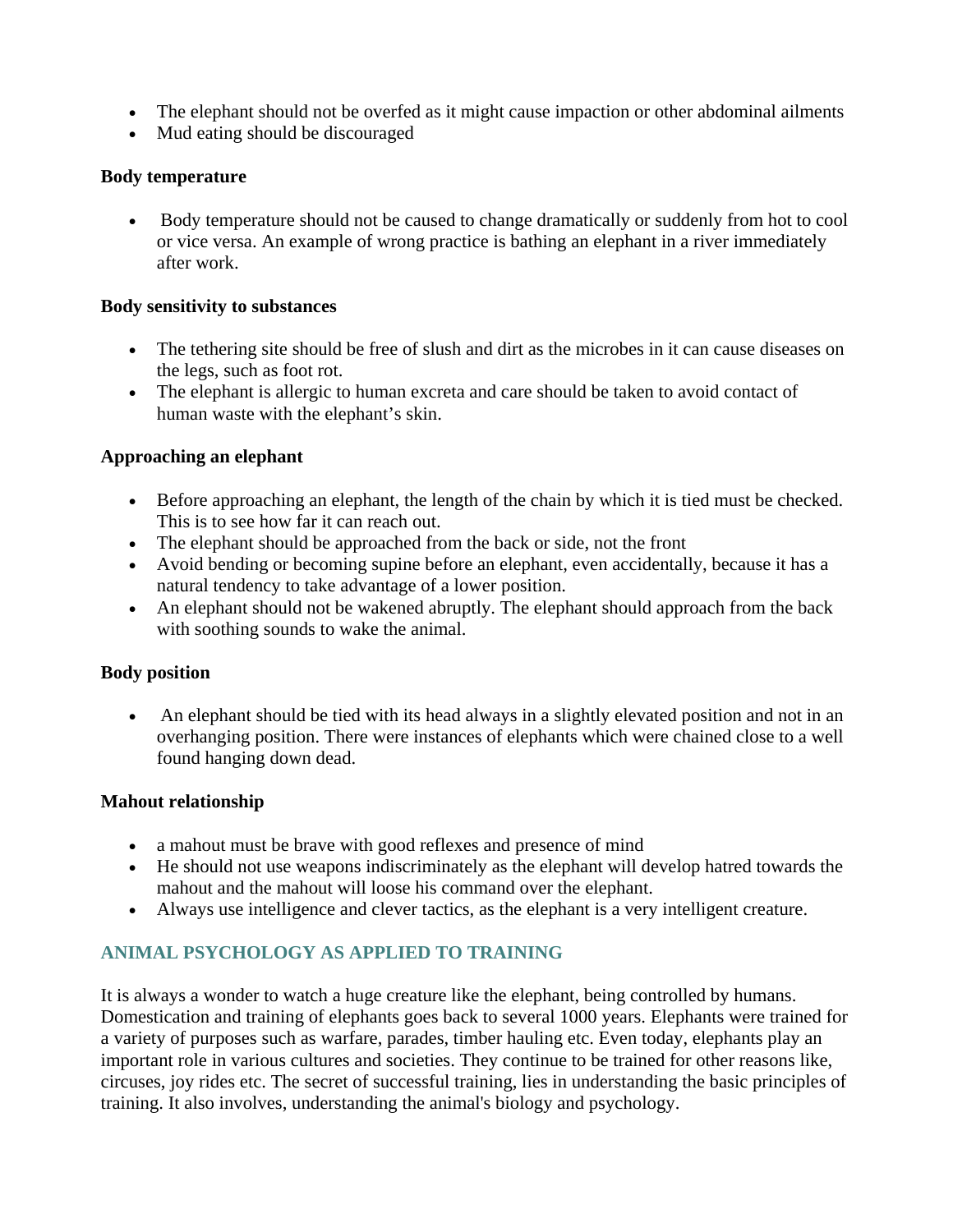Elephants are trained at a very early age, by mahouts. It takes at least two years to train an elephant for timber hauling and festivals. The behaviour and temperament of an elephant is moulded during the training period, and remains throughout the elephants life. To be a successful trainer, it is important to be sensible, sensitive and patient. The trainer or mahout must be able to develop a bond with his elephant. The bonding comes over a period of time.

Like humans, and other animals, elephants also learn by trial and error. The lessons set in firmly, with repetition and practice. If the elephant responds positively to a command, the mahout must appreciate the elephant, with kind words, caresses and also food. Rewarding or acknowledging positive action is very important during training. This reinforces good behaviour and the elephant will try to do the correct action, for the reward.

Curiosity is a natural thing for animals and humans. All of us learn lessons in life because we are curious. A mahout must not discourage his elephants curiosity. He must allow the elephant to explore and find it's own understanding about various things. They use their sense of smell, touch and hearing to understand their surroundings. This is called cognitive learning. For instance, if an elephant is being taught to cross a bridge, it will first sniff the bridge or the floor, with it's trunk. It will cross the bridge, only if it is convinced of it's safety. The mahout must respect the elephant's fears and with patience, gently guide the elephant to cross the bridge. This not only helps the elephant to overcome fears but also increases it's trust in the mahout.

A mahout must also be sensible about training. He must consider the age, body condition and temperament of an elephant before training it for a particular task. The body condition of an elephant is an important factor in training. An elephant that is arthritic or with stiff limbs cannot be expected to walk faster or is not suited for timber hauling. Similarly, an elephant with an aggressive temperament is not suitable for temple festivals.

### **Golden rules for animal trainers:**

- Never compromise the animal's welfare.
- Avoid corporal punishment.
- Develop a personal bond between you and your animal.
- Never prolong training sessions.
- Be consistent with a particular style of teaching.
- Repeat commands, with necessary modulations in the voice.
- Always be encouraging and positive.
- Be patient.

# **TRAINING ELEPHANTS AT ELEPHANT CAMPS**

### **A.K. Ponnappan**

### **Care of new capture:**

Newly captured elephants sustain several injuries during their fall and also while being transported in to the camp site. These injuries have to be treated immediately after the elephant is enkralled. A herbal preparation consisting of salt, buffalo dung, coffee plant leaves, leaves of *panal* ( *Glycosmis*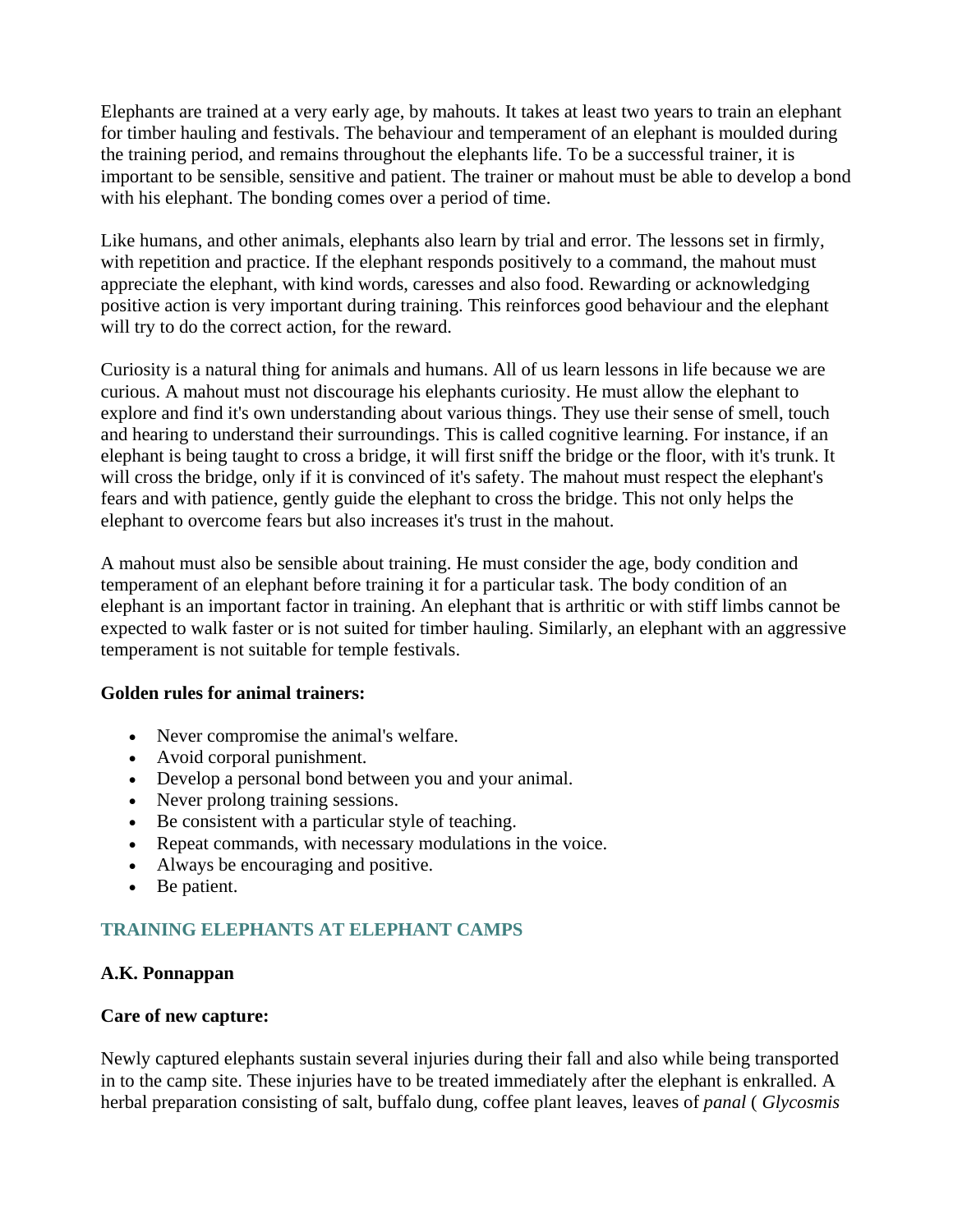*pentaphylla*) *kammatti*, and turpentine are splashed or sprayed with considerable force on the elephant's body. The forceful application combined with the action of the ingredients, help in treating the sores and bruises.

## **Training of new capture:**

## **Step I**

Training of an elephant begins right from the moment it is taken out from the pit. The elephant comes into contact with human beings and learns the first lessons of submissiveness. How ever the formal training begins right after it is enkralled. The elephant reacts strongly to being in the *kraal* and also to the application of medicine. The mahout in charge of training would say commands in *Malayalam*, ie "*aruthe*", meaning "No" or "don't". The elephant is taught to keep its face away when the mahout approaches the *kraal*. The mahout throws a piece of fodder to the elephant's left side. The elephant moves towards the fodder and the mahout says *"edathe"* which is the command for moving to the left. The process is repeated until the elephant responds to the commands. The same method is applied to teach the elephant to move to the right.

## **Step II**

Newly captured elephants, do not always place their foot firmly on the ground. This is a sign of nervousness and agitation. The mahouts therefore teach the elephant to place its feet firmly on the ground. Once the elephant learns to do so, ropes are tied onto its feet to familiarise with the idea of chains. The rope is eventually replaced by real chains. The mahout then attempts to enter the *kraal* to clean it and also to familiarise the elephant with himself.

## **Step III**

The elephant is taken out of the *kraal,* for a few hours, every day, after a few weeks. *Koonkies* are used to assist the mahouts. Ropes are secured around the body and with great caution, the elephant is slowly taken to a river side or stream to be washed. This phase of the training is very risky because the elephant may try to attack the mahouts.

## **Step IV**

Elephants are taught to obey foot commands by using sharp prods on the ears. The prods are accompanied by, the mahout's foot movements on the rope, around the neck.

## **Step V**

Elephants are taken for walks along the country side, to familiarise them with various noises and sights of civilisation. Elephants are also trained for timber hauling and also for festivals. The entire training period takes about 1-2 years.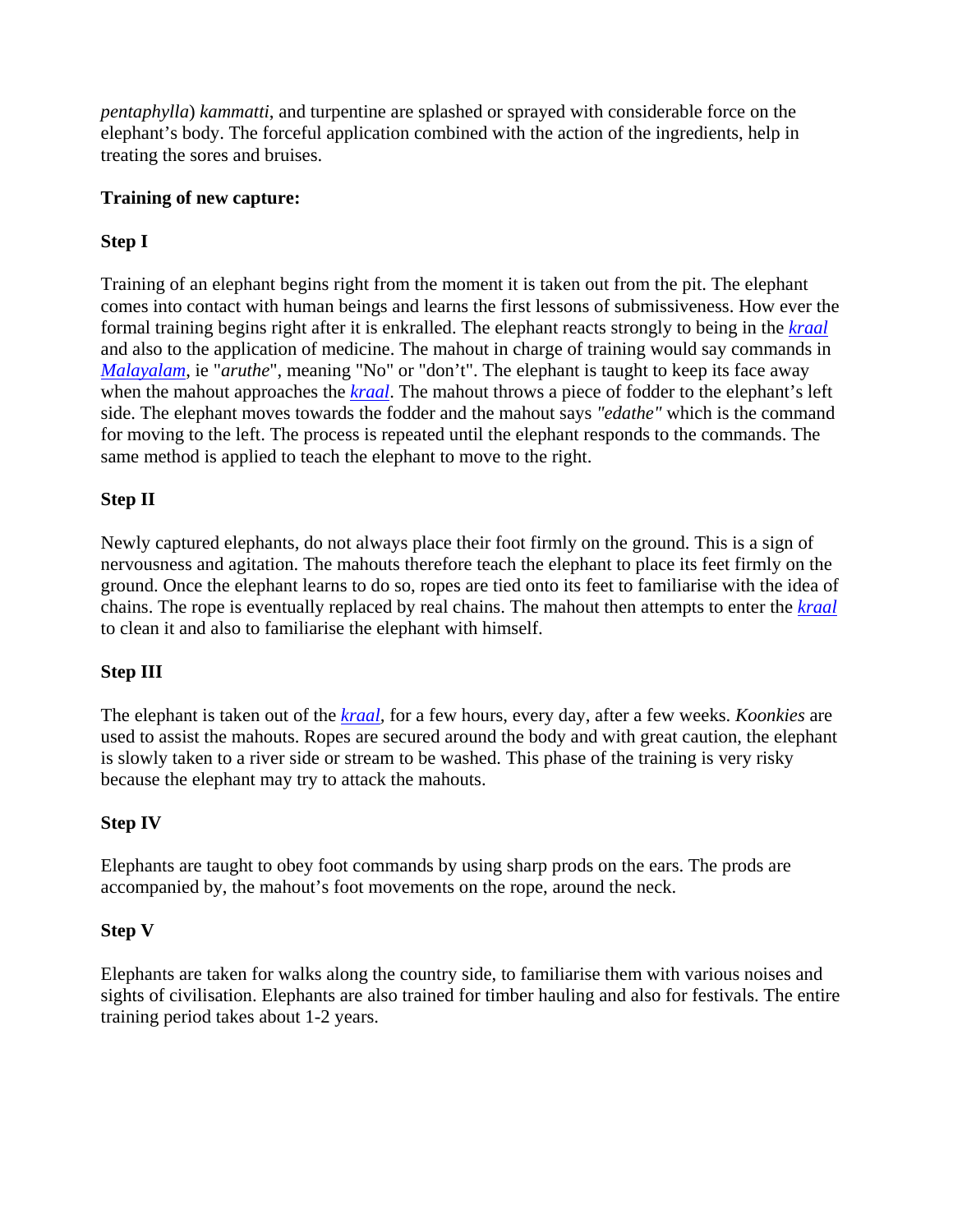# **SECTION VI**

#### **WILD ELEPHANTS AND CAPTURE**

**Wildlife Protection Act Life of Wild Elephants Man-Elephant Conflict - Case Study in North Bengal Elephant Capture and Training in Kerala Forest Department Elephant Capturing in North-eastern India**

#### **THE WILDLIFE PROTECTION ACT**

#### **M.I. Verghese**

#### **Introduction**

In 1972, the Indian Parliament passed the Wildlife Protection Act, to establish a standardised national policy for wildlife protection in the country. In 1973 June 1st, this Wildlife Protection Act was endorsed in Kerala by its State Parliament. The law has 68 sections pertaining to various aspects of wildlife conservation.

#### **Schedule - I of the Wildlife Protection Act**

There are 6 Schedules in the Wildlife Protection Act. Initially there were only 5 but in 1991 a 6th schedule was introduced. The Schedule I animals are those that face the threat of extinction due to poaching and trade and have very small existing populations in the wild. The elephant is placed under the category 12-A of Schedule I proving that it is an animal facing the threat of extinction. The animals in the Schedule I and part II of Schedule I are under strict government protection.

#### **Protocols for Schedule - I Animals**

Since the elephant is a Schedule -I animal, the following protocols apply to both captive and wild elephants.

#### **1.Declaration of ownership:**

The 40th-44th sections of the Wildlife Protection Act are directly related to Schedule I animals and also to the animals in part II of Schedule II. The 40th section requires the owners of animals belonging to the above mentioned categories, to declare their ownership to the Government that they possess these particular animals. This claim should be documented, within one month of acquiring the animal. The Chief Wildlife Warden of the state, or the District Forest Officer may be contacted for the same.

#### **Ownership certificate:**

The law requires the elephant owners to register their elephants at the District Forest Officer's office. Though this Act was passed in Kerala State in 1973, most of the elephants in captivity are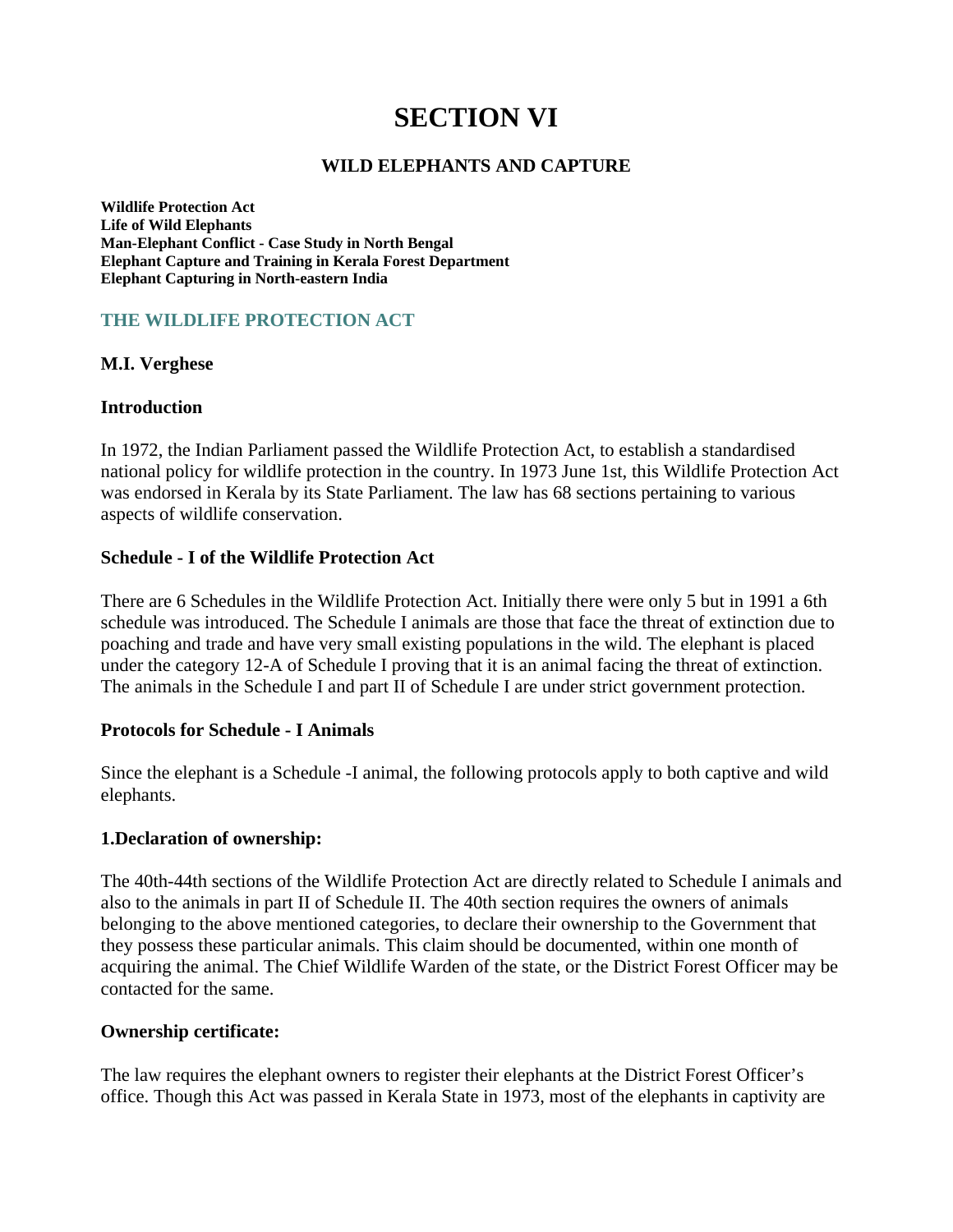not registered with the government. Many elephant owners are unaware of or insensitive to, this requirement which constitutes a clear violation of the act and is punishable.

## **Procedure:**

To apply for an ownership certificate, the applicant has to fill up form no-13, which is available at every District Range Office. The completed form is sent to the Chief Conservator's office who informs the applicant, (on form no-14) through the DFO's office, that his elephant would be inspected by officials on a certain date. The inspecting officer will inspect the tethering area, take measurements of the elephant and prepare a report on form no-15 and send it to the Conservator's office in the capital. The applicant will be issued an ownership certificate (on form No -16) after the authorities are convinced of the elephant's identity and satisfied with its health condition.

## **Charges:**

The charges for violation of this protocol are stated in Section - 51 of the Wildlife Protection Act, and it entails a 1-6 year prison sentence or payment of Rs 5000 as fine. If the person is charged for repeating the offence, his punishment is doubled. An owner who is ignorant of the law, is permitted by the authorities, to apply for an ownership certificate. The charges were amended in 1991.

## **2.Transfer or transportation of elephants:**

To transfer an elephant from one place to another, the owner must inform the officer concerned, i.e., the Range Officer

## **Procedure:**

The applicant must receive permission from the range officer, on form no-4, which requires the applicant to submit his ownership certificate or registration number. In the absence of an ownership certificate, the forest officers inform the owners to apply for a registration certificate. If this condition has been satisfied, the elephant is inspected by a veterinary surgeon to ensure the health condition of the animal and to see if the animal is fit enough to make the journey by foot or vehicle. If the veterinarian agrees to send the animal on the journey, the officers would issue a Transport - Permit or form no - 6 to the applicant. In Kerala, elephants are often brought from Bihar and U.P. and the licence or ownership certificate is not renewed. The certificate of registration done in other states is valid only up to a period of 1 month. After which, the certificate has to be renewed or the elephant has to be re-registered in the current state of domicile.

## **3. Elephant attacks:**

The Act addresses issues related to wildlife invasion or attack, on human beings. If wild elephants attacked a village or a house or destroyed several acres of plantation and crops, the victims are likely to be compensated by the government. In 1980, the state passed a provision for the victims of attack by the animals enlisted in the Wildlife Protection Act. A sum of Rs. 10,000 is paid for loss of life, and handicap and Rs 5000 depending on the extent of damage.

## **Procedure:**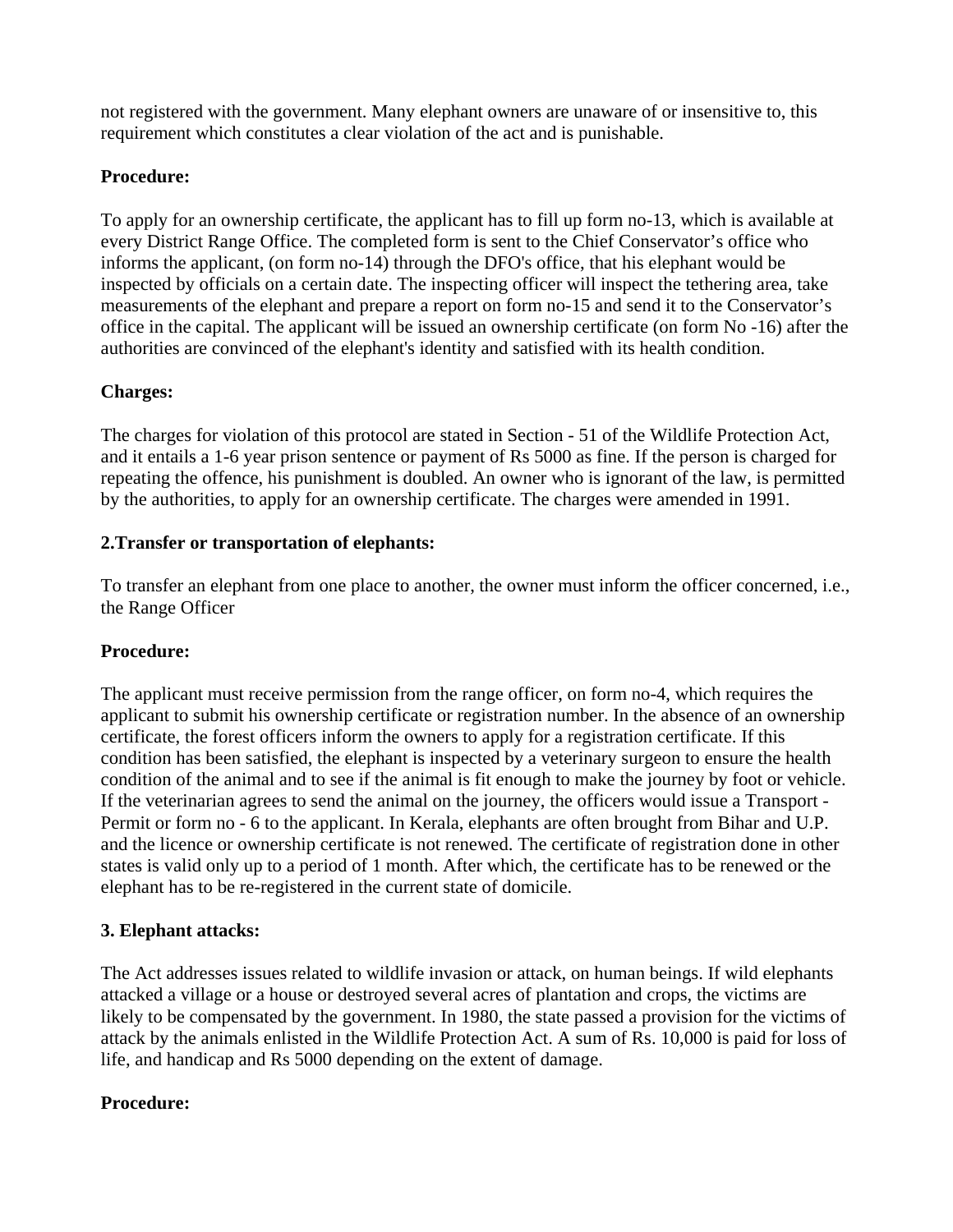The victim has to apply for his re-imbursement to the Range Officer of the concerned range. The Range Officer would forward this application to the District Forest Officer who will sanction the amount to the descendants of the victim in case of loss of life or compensate for the damage to property. There are certain conditions to receiving or issuing compensations. If the victim has been killed or attacked because he/she ventured into the restricted forest area, he/she will not be compensated, but will be compensated, if the victim was attacked while he/she were on the public road. Similarly if the victim was attacked at his/her *patta* (or - allotted) piece of land in the forest or the road leading to it, he/she is eligible for the compensation. The compensation does not apply to captive or domestic elephants. If any mahout or any individual were to be attacked by a captive elephant he will not be compensated.

Wild elephants that are a threat to humans, may be removed with orders from the Chief Conservator of Forests. The law has a provision for killing wild animals of Schedule -I that become dangerous to humans beings.

## **4. Elephant Trophies:**

An ownership certificate is also required for possessing the body parts of a Schedule-I animals also called as "Trophies". It is commonly seen that people posses several items in their homes made of Ivory, and furnishings made of elephant's body parts. The hairs in the elephant tail are popular as jewellery. It is illegal to keep trophies of animals belonging to schedule - I of the Wildlife protection act without proper permit. The trophies have to be declared voluntarily to the nearest forest officer and a certificate of ownership has to be obtained.

## **LIFE OF WILD ELEPHANTS**

## **Dr. P.S.Easa,**

Elephants have been associated with man since time immemorial. It has been an object of worship and embodiment of strength, size and intelligence. The Indian culture is so much associated with this animal that earlier literature has recorded observations on elephants in detail. The present day knowledge on Asian elephants in the wild come from several studies conducted in Malaysia, Sri Lanka and India.

## **Distribution and Habitat**

Asian elephant was once distributed from Tigris and Euphrates Valleys of Syria and Iraq to the yellow river of China and South to Sumatra (Daniel, 1995). At present it is confined to India, Nepal, Bhutan, Bangladesh, China, Burma (Myanmar), Thailand, Cambodia, Laos, Vietnam, Malaysia, Sri Lanka and Indonesia. In India, it exists as four populations. The four populations are distributed in the South, Central, Northwest and Northeast regions in India.

In South India, they are distributed in the forests of Western and Eastern Ghats in the states of Kerala, Karnataka and Tamil Nadu. Elephants in the Eastern Ghats in Orissa and Bihar states form the Central population. Terai forest regions of Uttar Pradesh along the foothills of Himalayas form the population in the North Western India. The North-eastern population is distribute over the Himalayan foothills of Bhutan and North West Bengal eastwards into the states of Assam,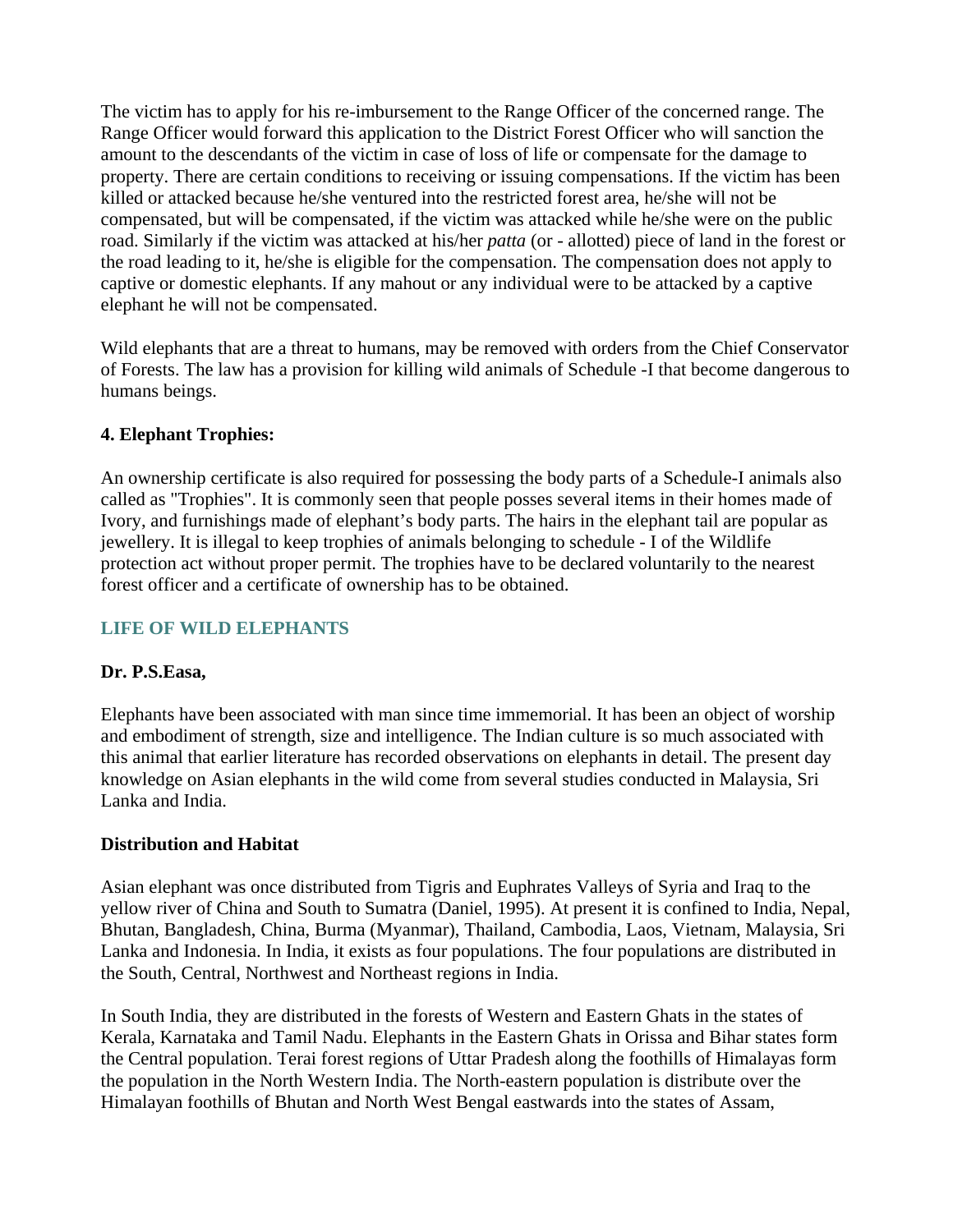Arunachal Pradesh, Nagaland, Manipur, Mizoram, Tripura and Meghalaya. The habitat of these populations are further fragmented dividing these into isolated populations. Thus, about ten sub populations could be identified within the South Indian population.

## **Elephants in Kerala exist as seven populations**.

- 1. Agasthyamala: It consists of those within the Neyyar, Peppara, Shenduruny and Kulathupuzha areas south of Ariankavu pass. This region has contiguity with Mundanthurai-Kalakkad of Tamil Nadu.
- 2. Periyar: This is distributed from the north of Ariankavu pass and include Ranni, Konni, Achenkovil, extending upto the borders of Periyar Tiger Reserve. The east of this region is the Varashanadu hills.
- 3. Idukki: Idukki Wildlife Sanctuary and the forests of adjacent Ayyappankovil and Nagarampara Reserves harbour an isolated and probably the most disturbed population of about 100 elephants.
- 4. Anamalai: The areas under the forest divisions of Malayatoor, Munnar, Vazhachal, Chalakudy, Parambikulam, Nemmara and Munnar (Wildlife) is contiguous with Indira Gandhi Wildlife Sanctuary and Palni hills of Tamil Nadu. This population could be considered to have a larger extent of forests with comparatively less disturbance.
- 5. Palakkad: Forests of Walayar and Muthikulam Reserve was once contiguous with the adjacent forests of Silent Valley and Attappadi. At present, this has contiguity with part of Shiruvani area of Tamil Nadu.
- 6. Silent Valley Nilambur: This population occupies the areas of Attappadi, Silent Valley, Nilambur and part of Wayanad (Meppadi). The contiguity with the Nilgiris and Anakkatti of Tamil Nadu further extends the area available to elephants in the region.
- 7. The Wayanad population exists in Kerala part as two due to the discontinuity within the State. However, these populations are connected through forests of Karnataka. The southern Wayanad population within Kerala are in Kurichiat, Muthanga and Bathery areas. The northern population are distributed over Tholpetty, Begur, Kottiyoor and Aralam areas which are connected to the Kuttiadi - Thamarassery regions through a narrow belt of forest at Periyar.

## **Range**

Elephant is a wide ranging animal requiring larger extent of continuous stretch of forests for food, water and shelter. Studies conducted in the wild on the home range of elephants have indicated that a herd of elephant would require a minimum area of about 650 km². The home range size may vary according to the regions, the vegetation type which inturn is reflected in the food and water availability. The home range size was about 150 km2 in Parambikulam , 115 km² in Sathyamangalam and 650 km<sup>2</sup> in Mudumalai. there could be seasonal variations in home range size depending on the environmental factors.

## **Seasonal Migration**

Seasonal movements of elephant herds have been recorded from different elephant ranges. Studies in Mudumalai, Sathyamangalam forests, Parambikulam, Wayanad and other areas have indicated that these movements are mostly influenced by water and food availability.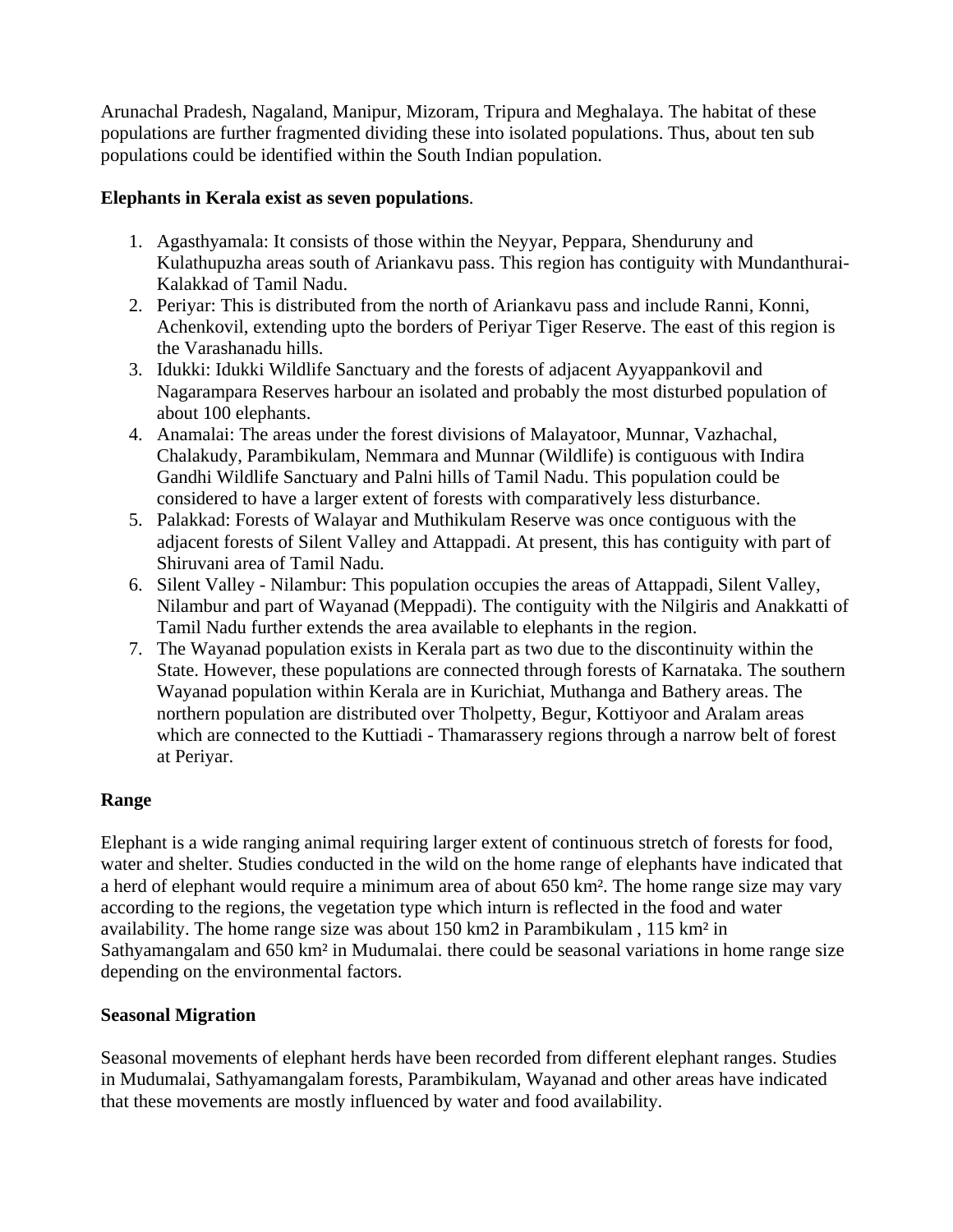#### **Thermoregulation**

Elephants with its large sized body produce metabolic heat. The colour of the skin absorbs more heat and this combined with the absence of sweat gland force the animal to go for a thermoregulatory mechanism through behavioural changes. Elephants in the wild normally spend the hottest period of the day in the shade of the trees reducing the activity to a considerable extent. Further, they also go for wallowing in muddy waters which help them to keep their skin moist.

## **Feeding**

Observations of elephants in the wild have indicated that it spends about more than 70% of the time for feeding. However, there are seasonal differences depending on the availability of food and also on the variation in diurnal temperature. The time spent for resting and wallowing sharply increase in dry season and there is a reduction in the time spent for feeding.

Elephant is a polyphagous animal feeding on a number of plant species belonging to different family. Observations have indicated utilisation of 93 species in Parambikulam and 112 species in Sathyamangalam area. A major share of the food species are of grasses and sedges. Grasses, bamboos (again a grass) and reed are the most utilised. There are seasonal differences in the utilisation of plant species and also plant parts. The high crowned molar teeth with their rasp like surface are structured for grinding fibrous and siliceous food materials. The prehensile trunk also help them to deal with a food material of any size and range.

Polyphagous animals such as elephants have the advantage of surviving even in an environment of scarcity. Availability of a range of nutrients can also be ensured by feeding on a variety of species in addition to the most preferred ones. Thus, elephants have the ability to utilise the available resources in a very efficient way. During the pinch period of summer when grasses are scarce and of low nutritive value, they go for an increased quantity of intake.

They feed a lot on the bark of various tree species. Bark feeding has been reported to be in response to deficiency in essential fatty acids such as lenoleic acid in other food species and found in higher quantities in bark. Further, higher contents of minerals such as manganese, iron, copper, boron, calcium and sodium in tree barks have also been reported as reasons for the bark feeding behaviour of elephants.

Elephants are reported to consume between 1.5% (dry season) and 1.9% (wet season) of their body weight in twelve hours of feeding. There is not much studies on the mineral requirement of Asian elephants. A 3000 kg cow elephant may require 60 g. of calcium daily. An adult elephant require 75-100 g. of sodium. They need a large quantity of water. Evidences indicate a requirement of about 100 litres of water at one time and up to 225 litres in a day.

Many authors have debated on the question whether it is grazer or browser. Studies in most of the elephant ranges have indicated that they are both grazers and browsers. However, the proportion of both grass and browse species in the diet vary according to seasons. Certain authors have indicated that the foraging efficiency of elephants on grass is high (80%) compared to feeding on browse (50%). More often the selection of food species, whether it is grass or browse, depends on the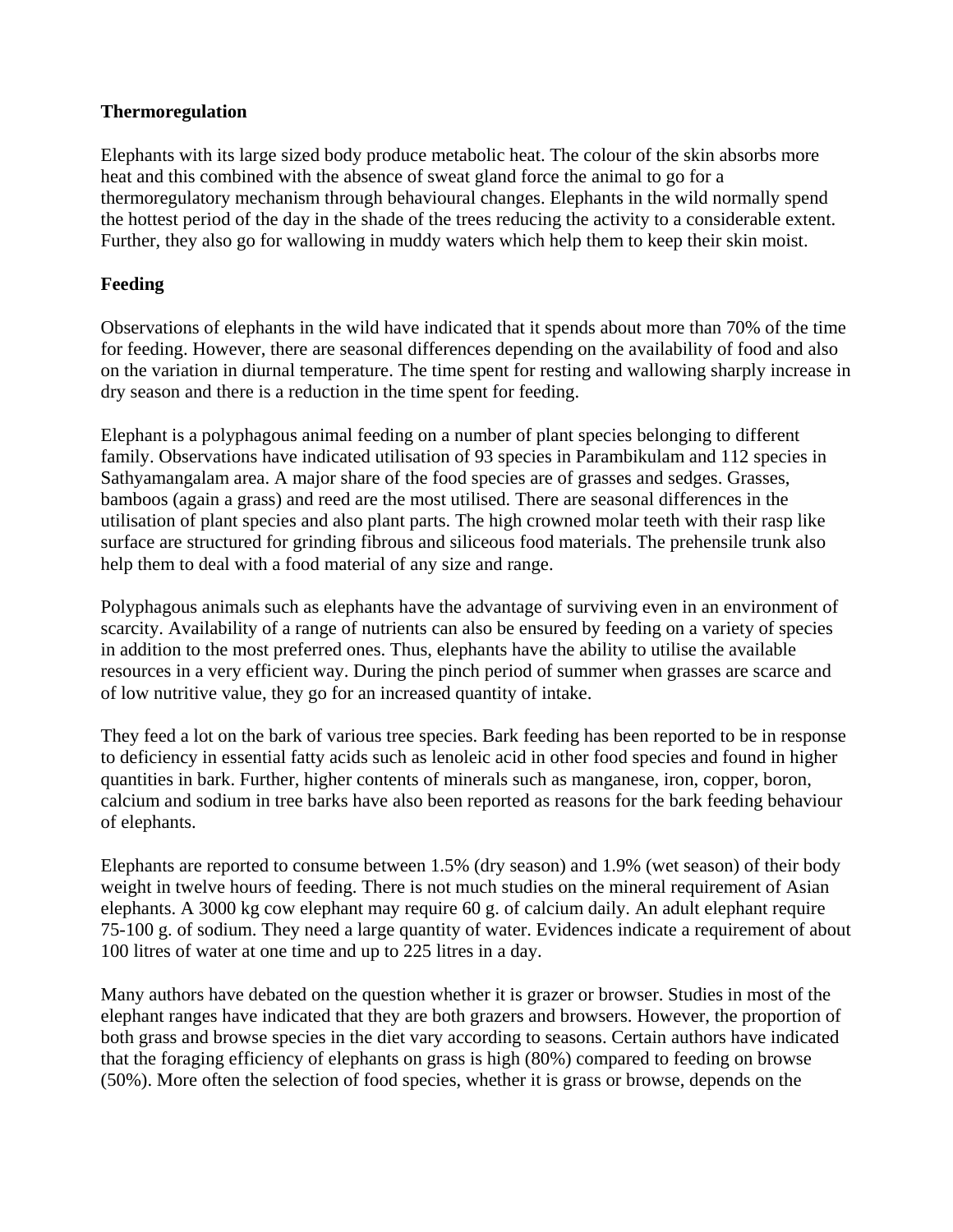nutritive value and also the secondary toxic compounds in the plant species. The digestive system is reported to be highly sensitive to plants' toxic secondary compounds

## **Social life**

Elephant is a social animal and live in herds. The herd will have elephants of different age sex classes. The calves are protected by all the members of the herd. The herd size vary according to the season and resource availability. It is also influenced by environmental factors such as water availability, disturbance and also by other biotic pressures. Herds of even up to 62 have been reported in Asian elephants. The matriarchal system in elephants have been well established. There could be all male herds also. Most of the solitary elephants are bulls.

## **Threats**

## **Loss/degradation of habitat**

Elephants because of their wide ranging habit require larger areas. Loss of habitats have been the major threat to the animal. Fragmentation and degradation of habitat have also affected most of the populations.

## **Man-elephant conflict**

Man-elephant conflict has been identified as one of the major problems to be solved to ensure their survival in most of the ranges. The problem is always on the increase because of degradation /conversion /fragmentation of habitat. Crop raiding and manslaughter have been reported from several places in India. This conflict often leads to the death of the animal or at least inflict serious injuries.

## **Population status**

Ivory is a much sought after commodity within and outside the country. Most of the populations of Asian elephants have a highly skewed sex ratio favouring females. This may range from 1:5 to 1:100 in certain cases. Such trends have been reported in the case of polygynous animals due to increased mortality of males among the calves and juveniles. Since the elephants are not seasonal breeders, it is also possible that all the females in the population could be mated by the available males. However, the genetic heterozygoity will be definitely affected. This is especially true of isolated populations with low population sizes. The selective removal of males from the population through poaching could also affect the behaviour of the animal to a great extent.

The increasing number of makhnas in most of the population have been a matter of great concern to conservationists. The long term effect of such changes cannot be predicted at present but could be not for good.

It is important that a minimum viable population is maintained in all the areas for long term survival. These population may also be ensured enough contiguous habitats. The Project Elephant launched by Government of India envisages long term survival of the species ensuring minimum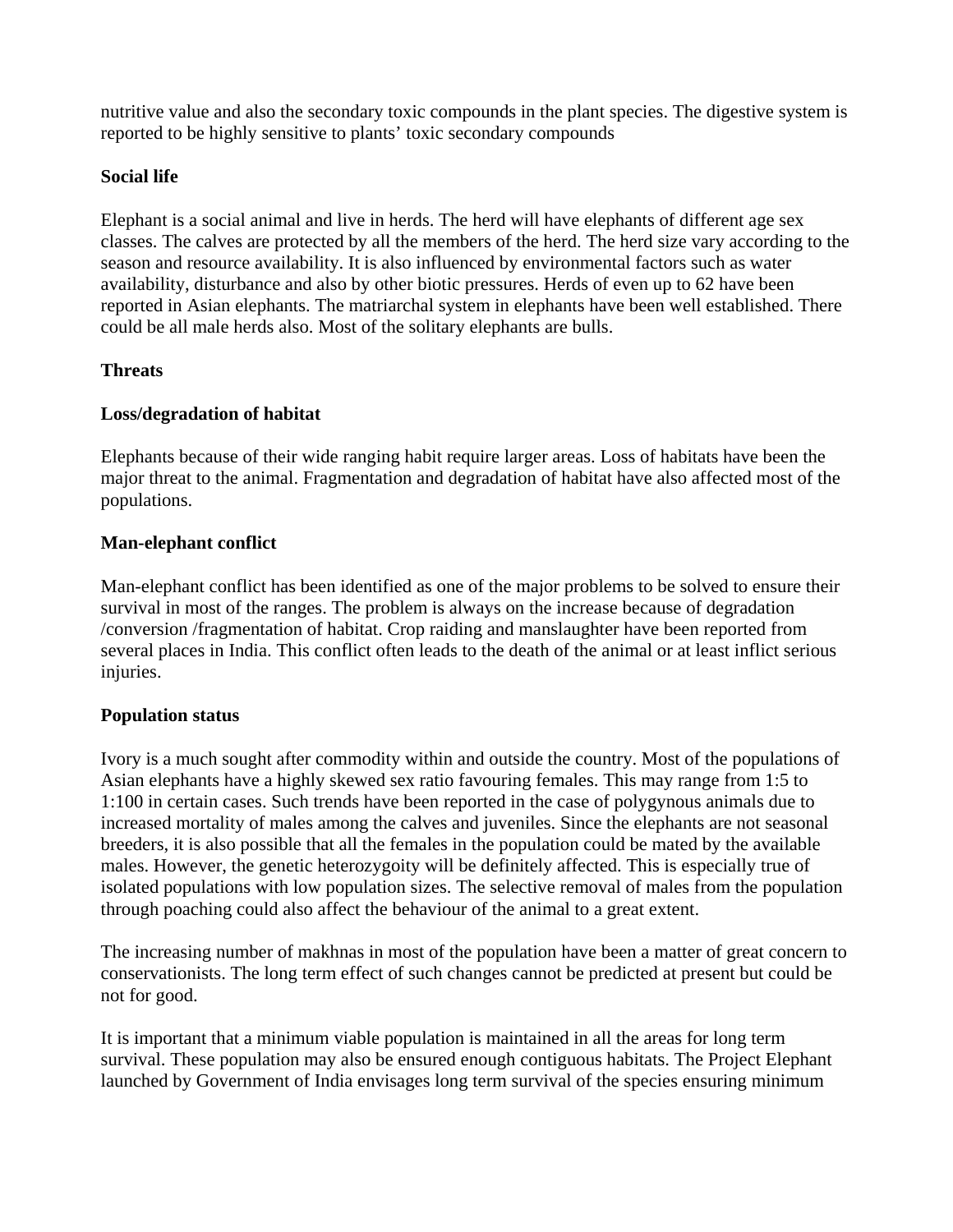viable population, larger extent of areas, improvement of habitat, mitigation of man-elephant conflict problems and affording protection to the animal from poachers.

## **MAN - ELEPHANT CONFLICT : CAUSES AND CONTROL MEASURES**

## **S.S. Bist**

## **1. INTRODUCTION**

People dealing with wild elephants know that it is generally a shy animal, avoiding human beings and loving its privacy within the forests. At the same time the elephant is also a wild and mighty animal. Its requirement of food and living space is also very large. It is, therefore, only natural that it should come in contact with human beings sometimes or the other and some problem should arise. In fact, cases of crop damage and occasional man-killing by wild elephants have been recorded since time immemorial in all elephant areas. People have also been killing or injuring elephants in defence of their life and property. But such cases used to be few and far between in the past. In the recent years, however, elephants have been observed to be straying out of forests much more frequently and causing large scale depredation in human localities.

As we know, elephant is an endangered animal and whole-hearted attempts are being made by the Government and other agencies to protect it. For the success of all such attempts, co-operation of the public is a must, but public co-operation can not be obtained in all such areas where elephants have become a serious problem for the life and property of human beings. Therefore, control of man-elephant conflict has become a very important issue for elephant management in India today.

## **2. TYPES OF DEPREDATION**

Depredation by elephants is usually of the following types:

- 1. **Killing or injuring of human beings** -- such cases are mostly accidental in nature, and nervousness and confusion on the part of the elephant and the victim lead to such accidents. However, occasionally, there are some confirmed "rogue" elephants who would deliberately chase human beings and kill them. Experience shows that solitary elephants are involved in man killing more frequently than herd elephants.
- 2. **Crop raiding** -- Most of the depredation by elephants is in the form of crop raiding. More or less, all wild elephants indulge in crop raiding whenever they get an opportunity. Experience in the Northern part of West Bengal suggests that wild herds indulge in crop raiding only in particular months when the crop matures but cause maximum damage. On the other hand, solitary elephants visit agricultural fields almost round the year but do not cause much damage.
- 3. **House breaking** -- Elephants may indulge in house breaking for various reasons -- search for food grains, salt or country liquor or for rescuing their calves if they have ventured inside a house. In North Bengal, most of the house-breaking cases take place in tea gardens. Sometimes there are desperate solitary elephants who are habitual house breakers.
- 4. **Loss of livestock** -- Cases of elephants killing buffaloes and other livestock are reported from time to time.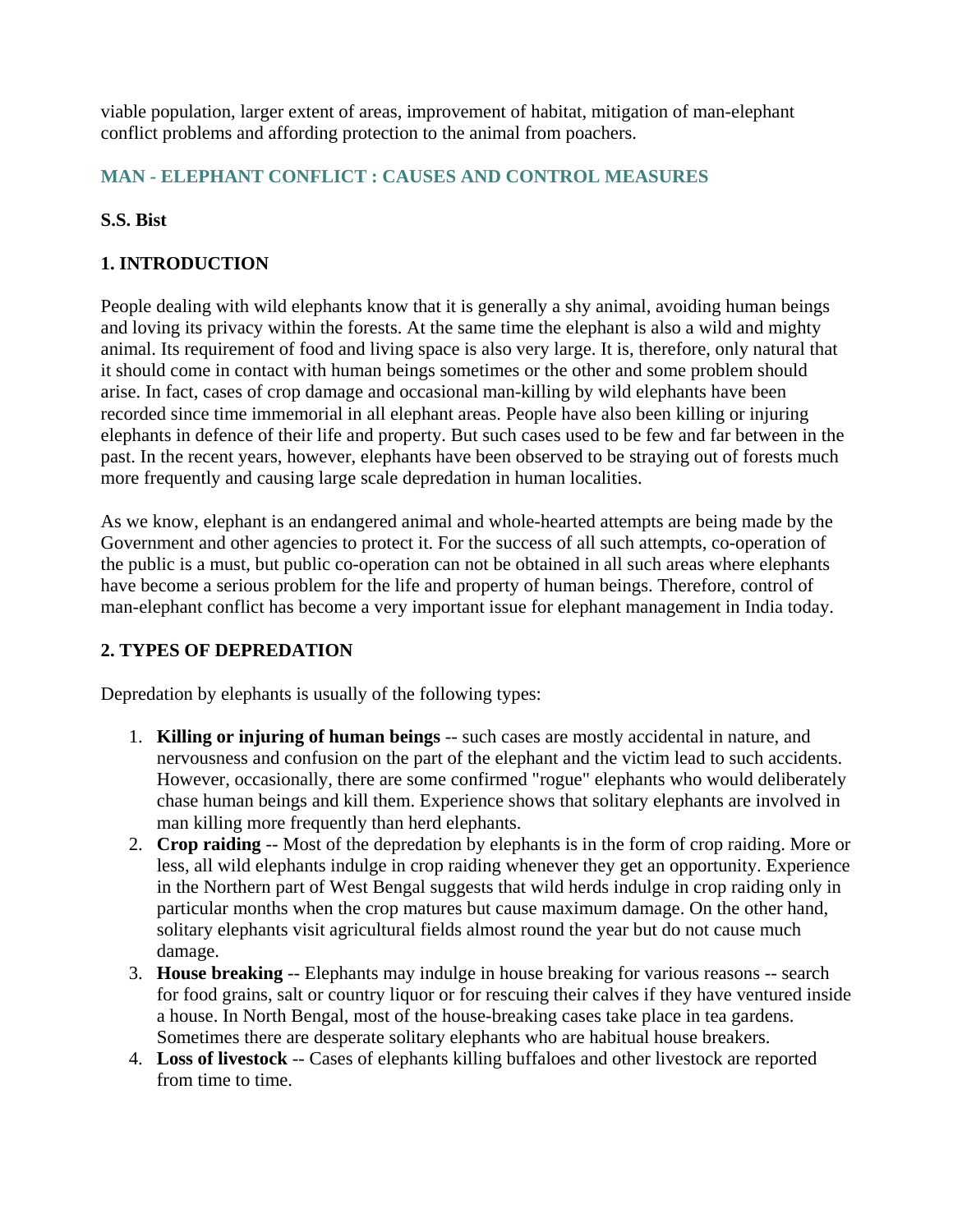## **3. EXTENT OF DEPREDATION**

**3.1** Accurate figures regarding depredation by elephants in India are not available, but the extent of depredation is believed to be very large. In North Bengal, wild elephants occur only in the two districts, viz. Darjeeling and Jalpaiguri, and records of elephant depredation are regularly maintained. The following figures would indicate the extent of the problem in North Bengal.

#### **3.2 Human casualties**

| 1986-87 | 39  | 1987-88 | 46            | 1988-89 | 63 |
|---------|-----|---------|---------------|---------|----|
| 1989-90 | '42 | 1990-91 | 68            | 1991-92 | 54 |
| 1993-94 | 49  | 1994-95 | <sup>41</sup> | . .     | -- |

**3.3 Crop damage** -- It is estimated that crops over 4000-4500 ha of agricultural land are destroyed by elephants every year in North Bengal.

**3.4 House damage** -- Approximately, 1000-1200 houses are demolished every year by elephants in N. Bengal.

**3.5 Compensation**-- Government of West Bengal pays compensation to the victims of elephant depredation. Expenditure incurred by the Government on payment of compensation during the last few years is as follows:

| 1991-92 | Rs. 23.64 lakhs                   | $(2.36$ millions)  |
|---------|-----------------------------------|--------------------|
| 1992-93 | $\text{Rs. } 26.11 \text{ lakhs}$ | $(2.611$ millions) |
| 1993-94 | Rs. 22.34 lakhs                   | $(2.234$ million)  |
| 1994-95 | $\text{Rs. } 21.91 \text{ lakhs}$ | $(2.191$ million)  |

**3.6** The State Government also spends Rs.40-45 lakh every year on anti-depredation measures. Tea gardens in North Bengal also suffer great economic losses on account of house damages and reduced production due to labour problems tormented by elephant depredation.

**3.7** Considering the fact that there are only 186 wild elephants in North Bengal as per 1992 census, it can be inferred that the extent of depredation is abnormal, and the Government of West Bengal and the people of North Bengal are paying a very high price for the protection of these elephants.

## **4. IMPACT ON THE ELEPHANTS**

It will be wrong to assume that only the people are the losers in this conflict with the elephants or that the elephants are enjoying the situation. In fact, condition of elephants in all conflict areas is very pathetic. Quoting from the North Bengal experience, the elephants are very much harassedchased and disturbed constantly as they are, wherever they go. Number of wild elephants bearing injuries on account of arrows or bullets shot at them by the local villagers and tea garden labourers, is very high. Cases of elephant herds abandoning their calves are becoming common. Incidences of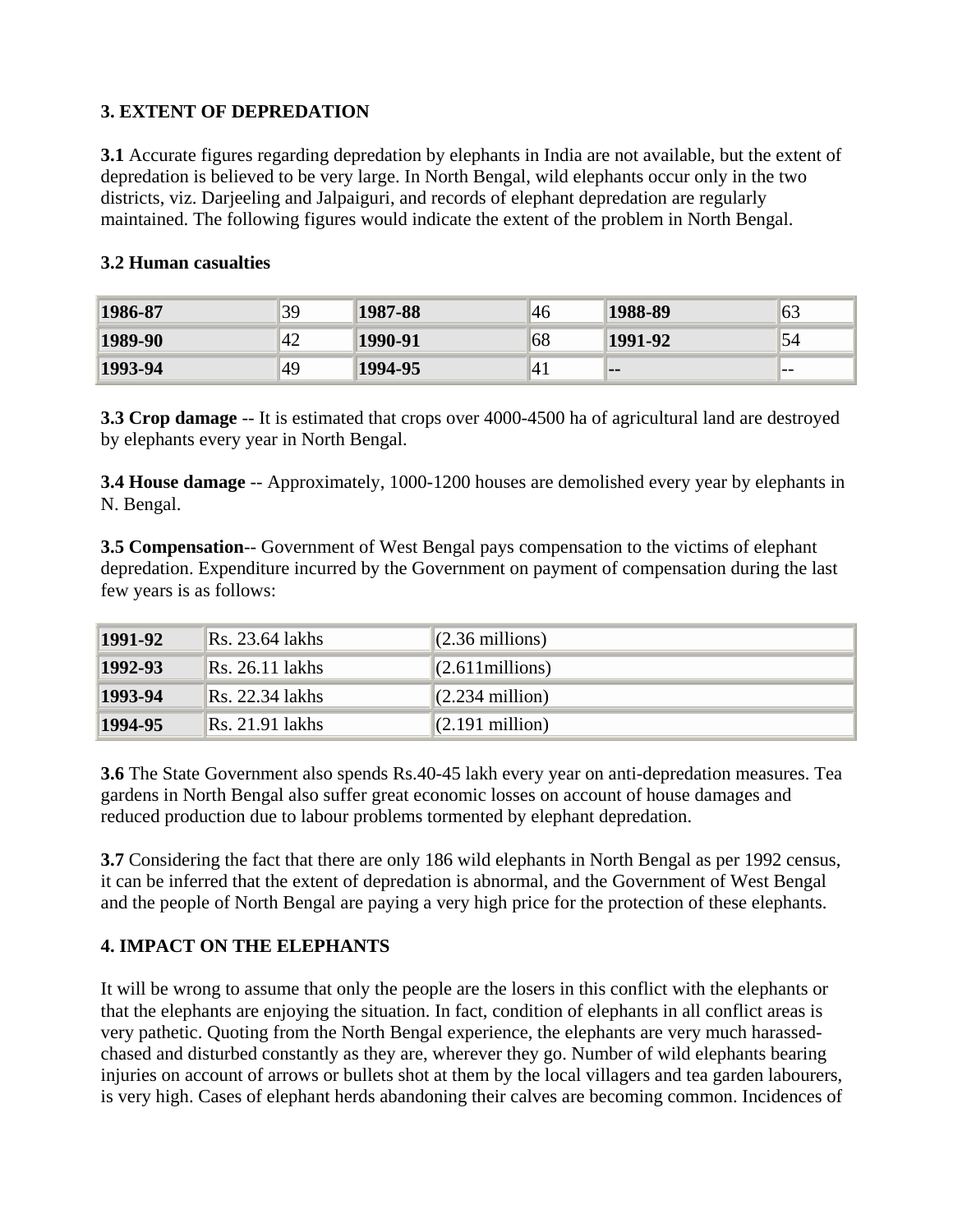poaching of wild elephants are also not uncommon. Thus the elephants are under extreme state of stress on account of man-elephant conflict.

## **5. CAUSES OF MAN-ELEPHANT CONFLICT**

It is difficult to pinpoint a single factor responsible for the conflict. Often more than one factor cause the problem. Some major causes are discussed below:

## **5.1 Habitat destruction**

In the recent years, forests have been destroyed in many areas for agricultural land, tea gardens, factories, refugee-colonies, army cantonments, roads, railways, irrigation projects etc. As a result, forests inhabited by elephants have shrunk and become fragmented. Elephants being a long ranging animal can not remain confined to a particular forest area for long. In small fragmented forests elephants come in contact with human beings more frequently than in large compact forests and thus the chances of man-elephant conflict increase.

## **5.2 Grazing**

Grazing by cattle is a serious problem in Indian forests. Cattle not only deprive elephants and other wild herbivores of their legitimate fodder but also spread many diseases among them. Scarcity of fodder may force elephants to spend less time in a forest than they otherwise do and may make them more inclined to raid agricultural lands.

## **5.3 Defective forestry practices**

Some of the practices followed by the state forest departments, such as clear felling of large tracts of forests and conversion of natural forests in to plantations of teak, eucalyptus, and other nonfodder species, have resulted in degradation of many forest areas which now can not hold elephants for a long period as in the past.

## **5.4 Lure of agricultural crops**

An elephant is a huge animal requiring 250-300 kg of fodder every day. In forests, an elephant may have to spend 16-20 hours daily to gather its food. In an agricultural land, however, an elephant gets substantial quantity of nutritious food over a smaller area with the least effort. Elephant being an intelligent animal, it is obvious that he prefers to raid over agricultural fields once he has the taste of it and more so if there is a scarcity of fodder in the forests.

## **5.5** Over exposure to human beings

Movements of human beings in most forests of India has increased tremendously. Every day many people enter forests for grazing their cattle, collecting fodder or fire-wood, or for other purposes. Thus they come in contact with elephants more frequently than in the past. Elephant is basically a shy animal and tends to keep away from human beings. But over exposure to human beings makes elephants lose their inherent fear of man and makes them desperate.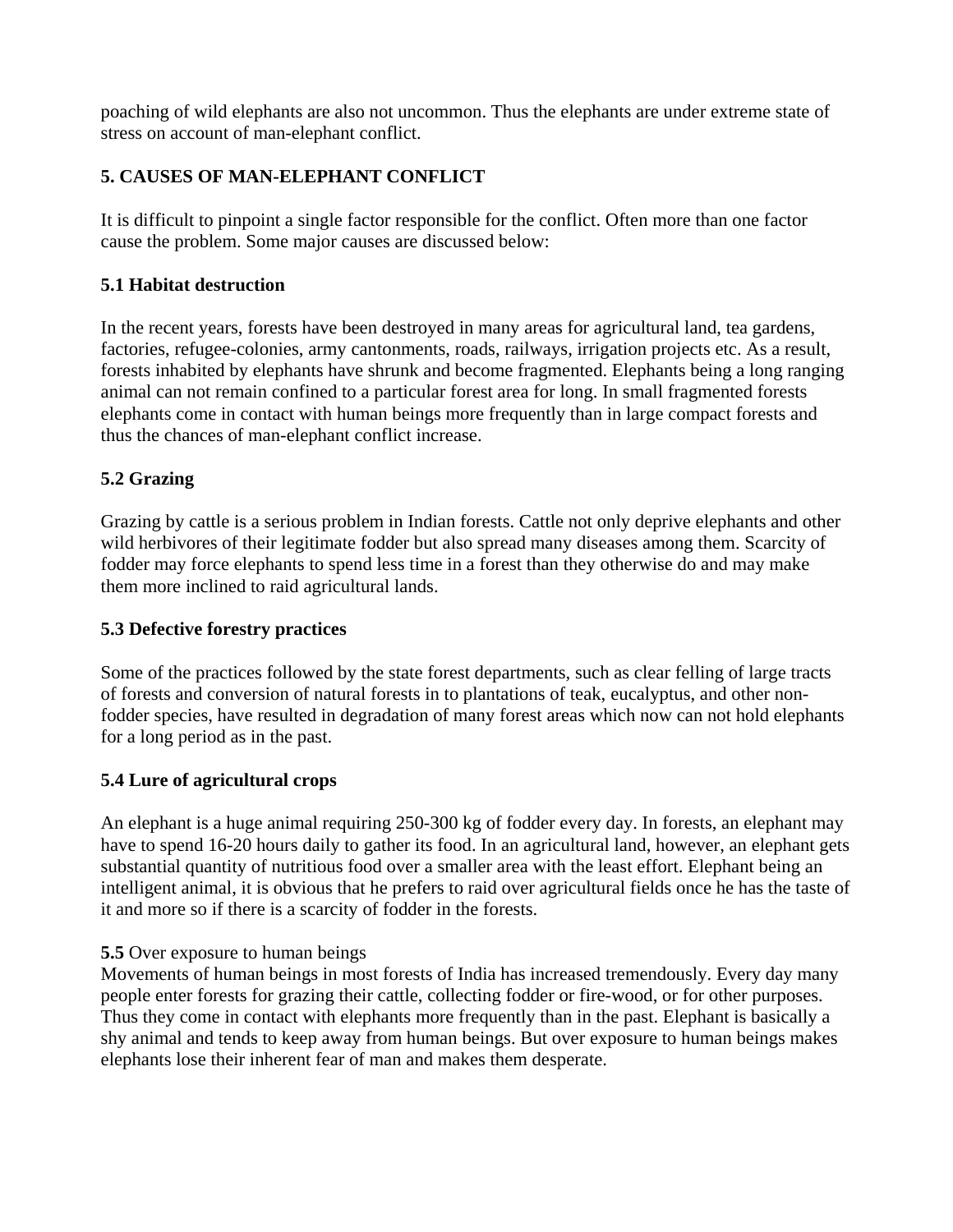**5.6** It can, therefore, be seen that man himself is the cause of conflict with elephants in most of the cases.

## **6. CONTROL MEASURES**

Measures for controlling man-elephant conflict can be divided into two categories, viz. the short term measures and the long term measures. Short term measures aim at providing immediate relief to the people against depredation by elephants. Long term measures aim at removing the factors responsible for elephant depredation and at creating ideal living conditions for elephants within forests. As regards short term measures no single method is effective in all cases against all elephants. Elephants are known to exhibit remarkable intelligence in finding out the limitations of various methods and adapt themselves accordingly. What, therefore, is required is constant improvisation of various methods keeping the psychology and physical capabilities of the elephant in mind. Both short term and long term methods should go hand in hand if the problem has to be resolved fully.

## **6.1 Short Term Measures**

**6.1.1** Driving away elephants physically using searchlights and crackers. (In North Bengal, Forest Department has engaged "Wildlife Squads" to help the people in chasing away elephants from localities.)

**6.1.2** Destruction of confirmed man-killers ("Rogues").

**6.1.3** Capturing of elephants to control their population.

**6.1.4** Use of trained elephants (*koonkie*) to chase away wild elephants.

**6.1.5** Tranquillising the problematic elephants and relocating them to safer places.

**6.1.6**. Use of barriers (Elephant - proof trench, watch towers and electric fencings).

## **6.2 Long Term Measures**

## **6.2.1 Habitat Development Works**

Felling of natural forests in India is now banned under law. In many states, forest departments have taken up programmes for replacing pure plantations of teak, eucalyptus etc. with indigenous fodder species. In North Bengal, bamboos and other fodder species liked by elephants are being planted on a large scale in various sanctuaries and national parks and even outside to improve the quality of forests and induce elephants to spend more time inside forests.

## **6.2.2 Eco-Development Works**

Eco-development works are being undertaken in villages surrounding various national parks and sanctuaries in India. The objective is to reduce the dependency of the people over forests for grazing, firewood and other requirements and thus, to control biotic interference in forests. Eco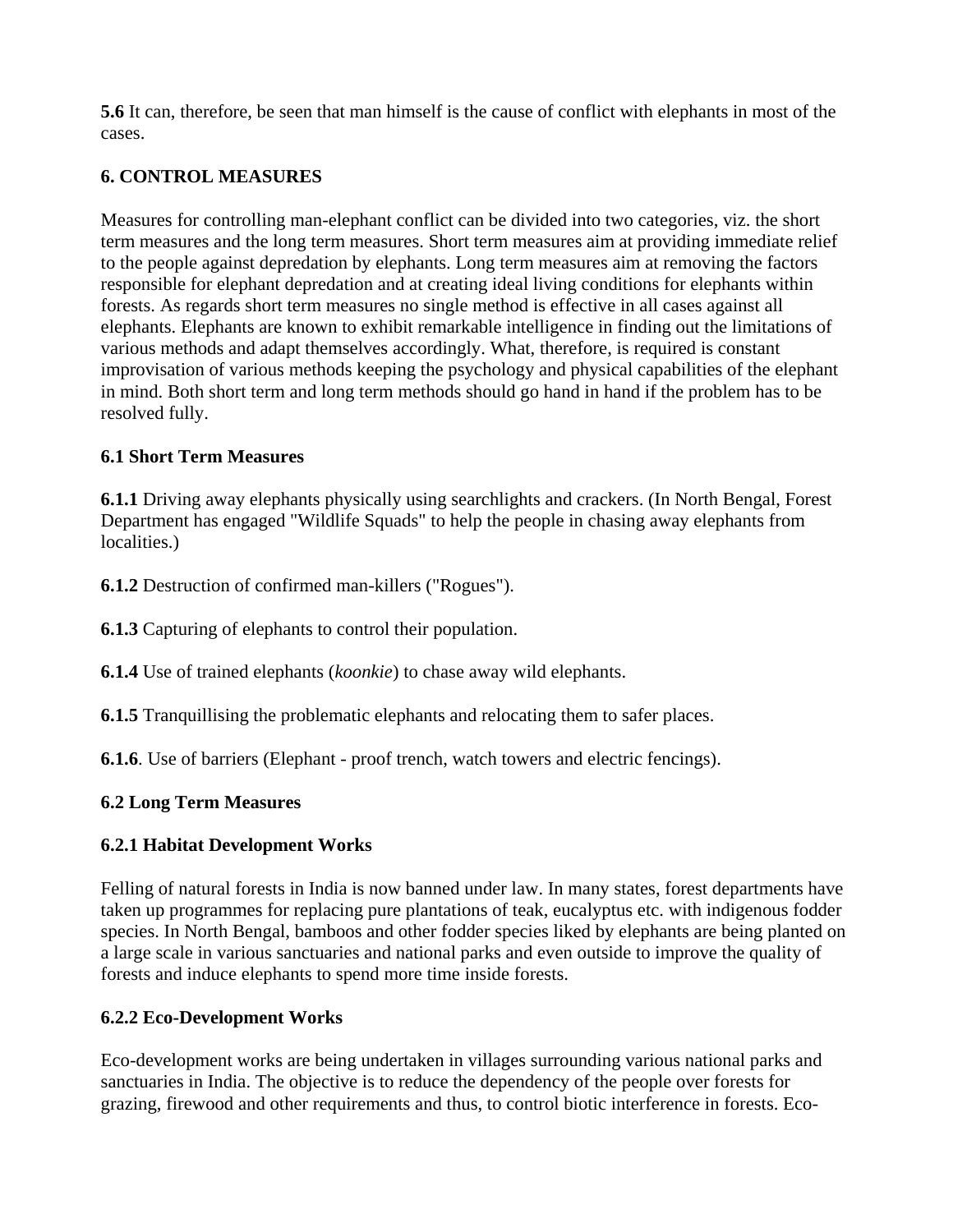development works also aim at improving the relationship of the forest staff with the local people and to ensure the involvement of the people in the protection of forests and wildlife.

## **6.2.3 Corridors**

In some states in India, corridors linking one forest inhabited by elephants with another forest have been identified. These corridors would be suitably improved to ensure adequate cover and fodder, and human interference would be removed from there. It is expected that these corridors would facilitate free seasonal movement of elephants without coming in to conflict with human beings.

## **7. PRECAUTIONARY MEASURES**

Experience tells us that the extent of depredation by elephants can be greatly reduced by observing certain precautions and by taking preventive measures. An analysis of the pattern of depredation and the psychology of the elephants involved, would suggest many such measures. For example, in North Bengal, the Forest Department has been recommending the following precautionary measures to the villagers and the residents of tea gardens:

**7.1** Tea garden authorities have been advised to get their labour colonies electrified and to provide street-lights at the entry points of the elephants in to the garden. Experience tells that wild elephants in general are shy of electric lights. Moreover, people can protect themselves against elephants in a better manner in the presence of electric lights than otherwise.

**7.2** Local people are also warned against storing "haria" - a rice based country liquor, in their houses because elephants are believed to be fond of this and are attracted by its smell. People are also warned against moving around in intoxicated condition after sunset because they can not protect themselves against the elephants.

**7.3** Villagers are advised not to grow bamboos, bananas, jack fruit and all such plants very close to their houses as may attract elephants. Villagers are also advised to keep the hedge around their houses short so that they can get a better view of the approaching elephants.

**7.4** People are also advised to spray phenol or use any other foul smelling substance on the walls of their houses. It is believed that elephants, who have got an acute smelling power, keep away from foul smell.

**7.5** People are also advised to stay put within their houses rather than run helter skelter when an elephant is around. They are much safer indoors than outdoors where they may accidentally run into the elephant and get killed.

**7.6** It has been observed that wild elephants have more inclination to break houses with walls whitewashed or painted with bright colours than those with green, ochre or earth coloured walls. Tea garden authorities are advised to keep this fact in view while constructing or repairing labour huts.

**7.7**. In areas where crop depredation by elephants is a regular problem, villagers are advised not to grow paddy or maize but to go for jute, potato and any other crop which is not eaten by elephants.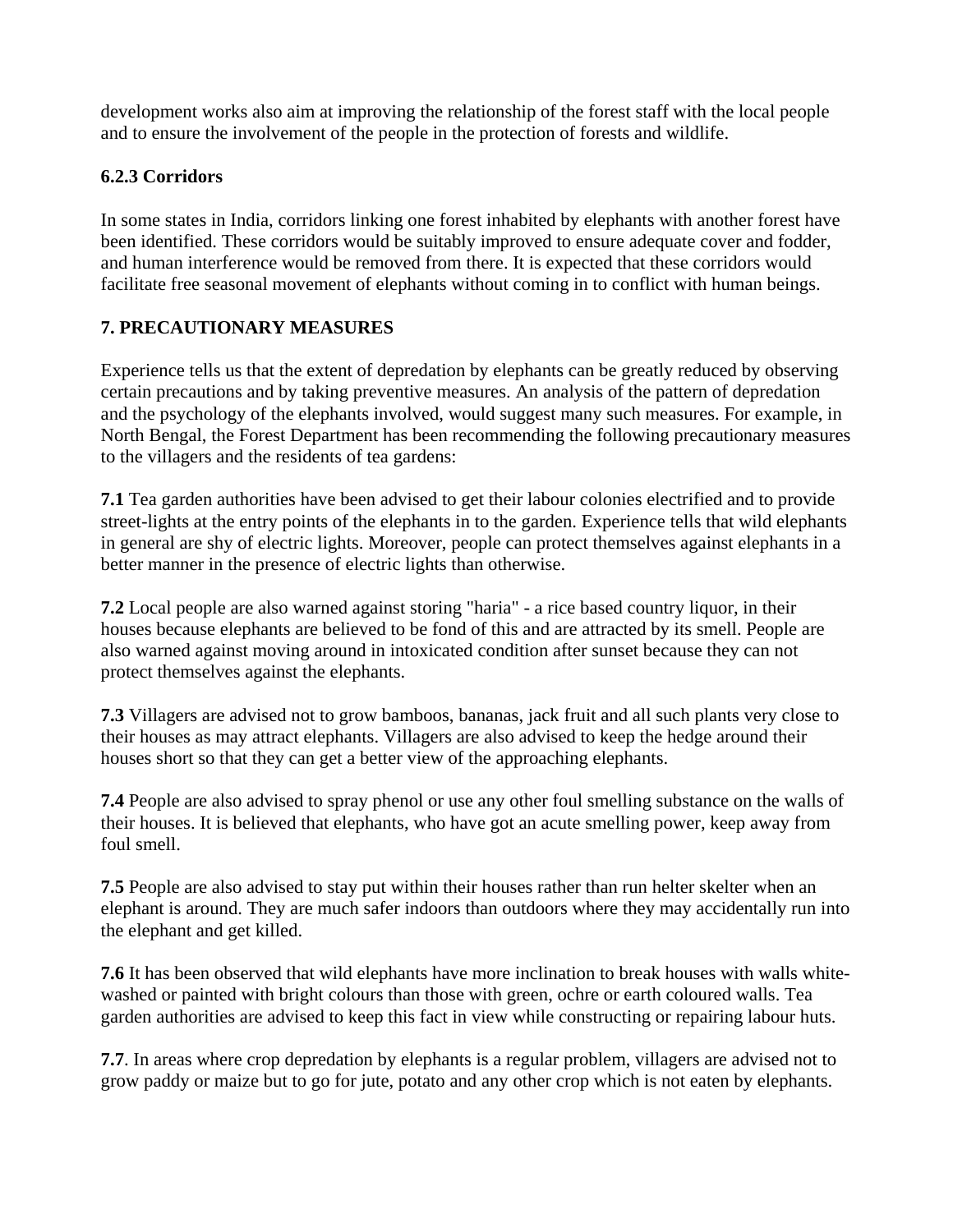**7.8** People are also warned no to cause injury to an elephant using arrows, bullets, fire or any other means. An injured elephant is mush more dangerous and may turn in to a habitual man-killer.

## **8. TRAINING AND PUBLICITY**

As stated earlier, man-elephant conflict is basically a man-made problem. Therefore, to solve the problem man, rather than elephant, should mend his ways. The problem can be greatly reduced if people stop disturbing forests and take suitable precautionary measures. It is possible that man and elephant can live in peaceful co-existence. This can be achieved through intensive publicity among the people and by providing suitable training to them. In North Bengal, the Forest Department has already initiated such a publicity and training programme.

## **ELEPHANT CAPTURE AND TRAINING IN KERALA FOREST DEPARTMENT**

## **Dr. Girinadhan Nair**

## **History of elephant capture**

The Indian elephant has been declared as a Schedule - 1 animal, by the Wildlife Protection Act, meaning, it is a highly endangered species. Wild elephants are facing the threat of extinction due to poaching and habitat destruction. In 1973, the Indian government officially banned elephant capture, to prevent the depletion of wild elephant population. How ever, elephants that encroach into human habitations are captured by the forest department.

In the past, elephants were abundant in forests and were captured in large numbers, to be trained to suit human needs. There have been references in an ancient Greek text, by Megasthenes, as early as 2000 B.C., about elephant capture and training. In India elephant capture was carried out by various methods and they were: Pit method, *Kheddah,* Noose or trap method, Decoys and spearing. Various regions of India, practised various methods of capture.

## **Pit method**

In Kerala, elephant capture operations were carried out by the pit method, during the months of July, August, and September, which coincides with the S. west monsoon. Elephant herds, while travelling in search of waterholes and fodder, form regular paths or 'walks', in the forests. The forest guards and watchers, who tracked these 'walks', would inform the concerned forest official, such as Range Officer and pits would be dug along these paths. Elephant capture in Kerala, was carried out in some important forest ranges like Konni, Kodanadu, Muthanga, Nilambur, Parambikulam (forest), and Chetalathu.

The pits were arranged in sets, where a set consisted of 3 pits, arranged in a triangle. 40-60 such sets of pits were dug, in a range alone. The dimensions of the pits were as follows

Distance between each pit, in a set - 20-25 feet. (7 - 8 mt)

Diameter between each pit - 12 feet (4 mt)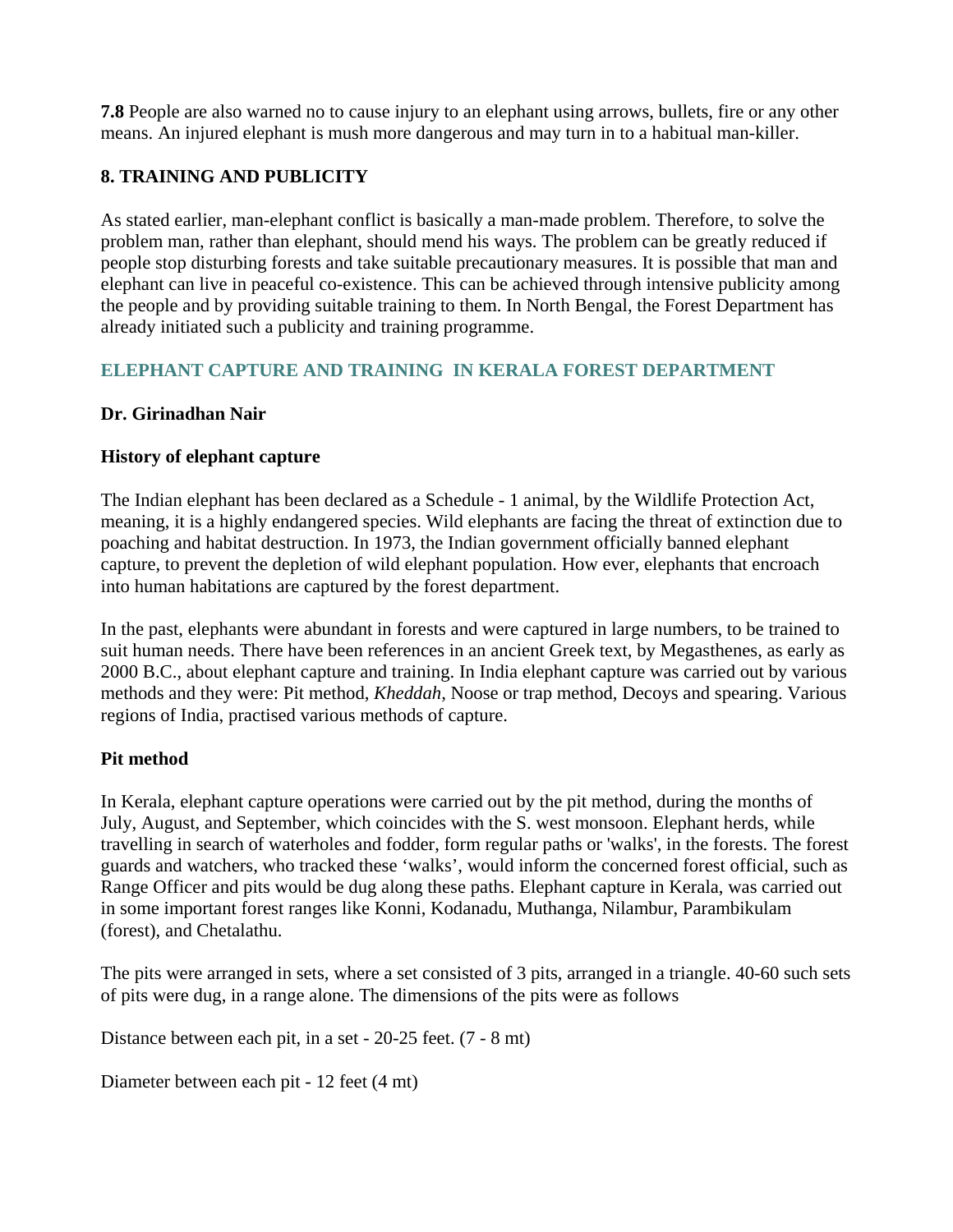#### Depth of each pit - 12 feet (4 mt)

The pits were narrow, or tapering towards the bottom, to minimise the intensity of injury, caused to the elephant, due to the fall. While an elephant were falling, its body would strike against the sides, thus minimising the shock, during the fall. While preparing the pit, the mud that had been dug out, was removed far away from the pit. The pits were camouflaged with vegetation. Rafters were placed across the pit, vertically and horizontally, and dried twigs and leaves were laid out, across the top. The camouflage had to blend with the rest of the surroundings. Since the pits were dug during September and March, the dried leaves falling from nearby trees covered the area naturally and it became impossible even for humans to identify the pits.

The site for digging the pits had to be chosen very carefully keeping in mind the following points.

- Rocky areas had to be avoided, as the elephant could be severely injured during the fall.
- The earth had to be loose and soft to make it easier for digging.
- There had to be several strong trees around the area, to chain the elephant and to fasten ropes, when the elephant was being taken out.
- Ample water supply was essential for the *koonkie* elephants assisting the operation.

The pits were lined inside with grass from the forest, about 6 feet deep. The grass and brush wood was renewed every two weeks, as they dried up quickly in summer. Every morning the watchers or guards inspected the pits for trapped elephants and reported to their respective senior officers. Not all elephants that were trapped were captured. They were selected on the basis of their height, age and size. Elephants between 6<sup> $1/2$ </sup> - 7<sup> $1/2$ </sup> feet height, sub adults and cow elephants were preferred, as they were considered easier to handle and train. Larger tuskers, cows with very young calves and aged elephants, were released back into the forest. The wild caught had to be smaller than the *koonkie* elephants.

To prevent elephants escaping, huge trees were chopped down and laid across the pit. Special ropes were prepared, from the bark of the *Vakka* tree, *(Streculia villosa)*, to noose the wild elephant in the pit. Fresh ropes were prepared for each operation, as their quality deteriorated with time. The number of *koonkies* to be used, depended on the size of the wild caught. No more than 3 *koonkies* were necessary for a capture operation.

The mahouts offered prayers to the mountain Gods, before removing the elephant from the pit. The wild elephant was noosed by experienced mahouts. The elephant was noosed on both the hind feet and the neck. The elephant's neck was measured in an interesting manner. One of the persons involved in the capture would attempt to distract the elephant using a white cloth, while the others would insert a long pole into the pit, to measure its height. The girth of the neck is calculated as 7/8 th of the height and a noose of the same dimension, was made. A peg was inserted between the knot on the noose, to prevent it from strangling the elephant.

Applying the noose required skill and courage. It was applied using bamboo poles or by lassoing. A second noose had to be applied, which had to run under the first one. Both these nooses had to be connected to the peg around the first noose, with a small knot called the *cherukettu*. The *cherukettu*  was tied by experienced mahouts, who had to lean over the pit. A knot was tied around his waist, the other end of which was held by strong men.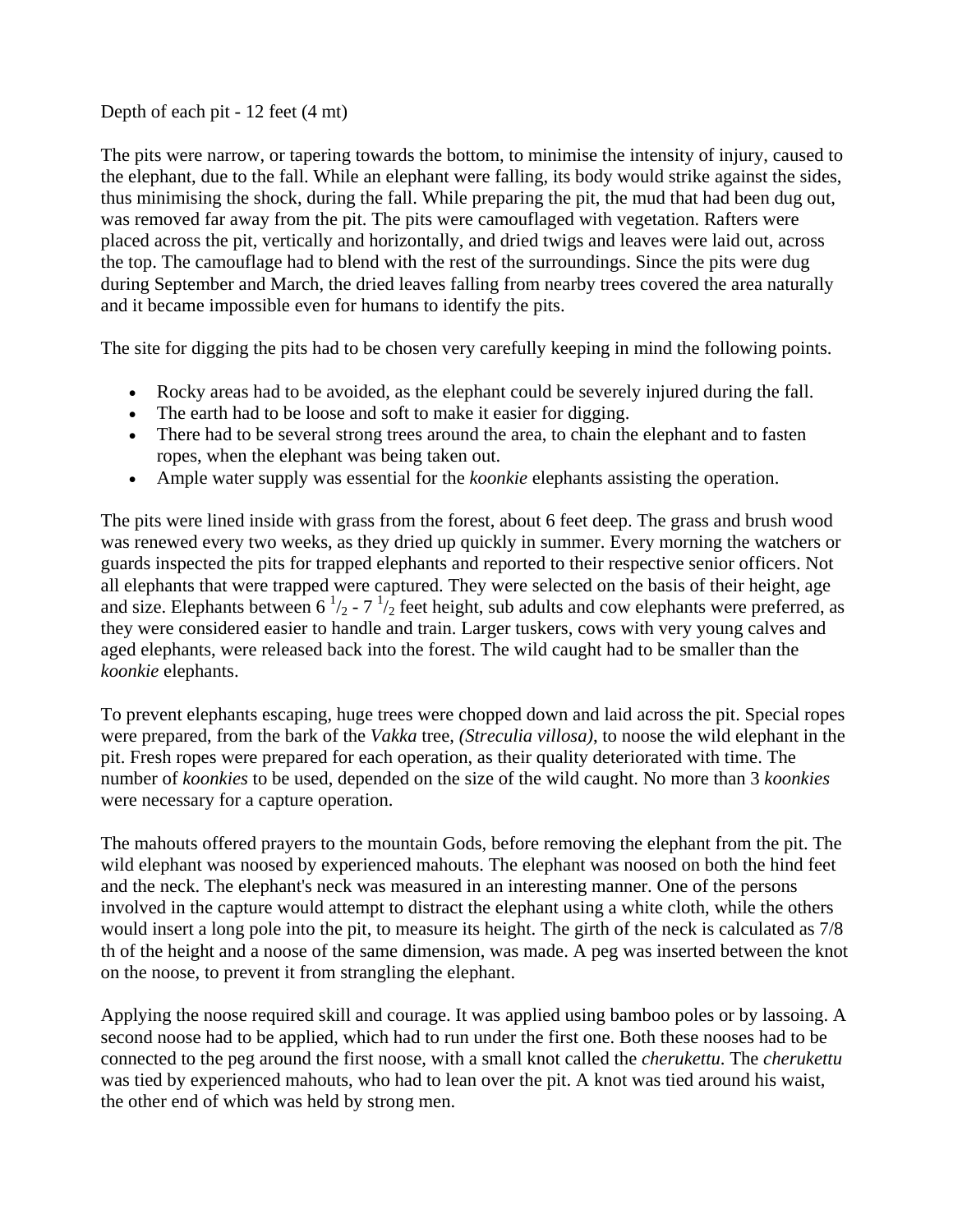To bind one of the hind legs, the noose was placed on the floor of the pit and was tightened around the elephant's legs, as soon as it placed its legs accidentally over the noose. A second noose was tied around the other leg, after the elephant emerged from the pit. The *koonkies* held the free ends of the ropes, around the hind leg and the loose ends of the two ropes, from the neck on either sides. The elephants were assisted out of the pit by means of billets, which were added to the pit after noosing. The billets had to be added slowly and carefully, to prevent the elephants from escaping.

As soon as the elephant was out, the capture team proceeded to an even ground preferably, along the banks of a river. The elephant had to be given plenty of water to drink, and had to be cooled by periodical sprays.

## **Elephant** *kraal*

Some elephant *kraals* continue to exist from the old days and are used to house weaned calves or ailing elephants. The elephants were brought to the camp site and enkralled, with the assistance of *koonkies*. The entire *kraal* can be divided into six sections, of 12 square feet each, with one single roof. The wood of *thambakam* was used to build a *Kraal,* because it is very strong and could not be easily destroyed, by the elephant. The roof was built about 20 feet high from the floor.

## **Elephant training**

The training takes place in 3 stages. Elephant training is still carried out for calves and wild caught elephants in some elephant camps.

- Training within the *Kraal.*
- Training outside the *Kraal.*
- Training to perform logging operations.

## **Training within the** *Kraal.*

After the elephants were enkralled, two mahouts were assigned to train it. They first treated the elephant for bruises sustained, from the fall into the pit. The medicinal preparation used, was a mixture of several herbs and this was splashed onto the body. The mahout tried to build up a relationship with the elephant by giving vocal commands, to familiarise the elephant with his voice. The commands were repeated constantly and the elephant was rewarded with tit bits of food or verbal approval, when it obeyed the commands. During the initial stages of training, the mahouts used only the stick, to restrain the elephant.

The mahouts were expected to spend lots of time with the elephant to develop a bond between him and his elephant. After a certain period, when the mahout felt comfortable enough to trust the elephant and vice versa, he would try and place one leg inside the cage and continue training in this manner. Later, smaller cages were built within the actual *Kraal*, to let the mahout get closer to the elephant and enable him to safely clean the *Kraal*. During this period, the mahout had to be wary of the elephant's movements, for his own safety. Towards the end of the training, the mahout had to fasten ropes and chains, on the elephant to familiarise it with the idea of being chained.

## **Training outside the** *Kraal*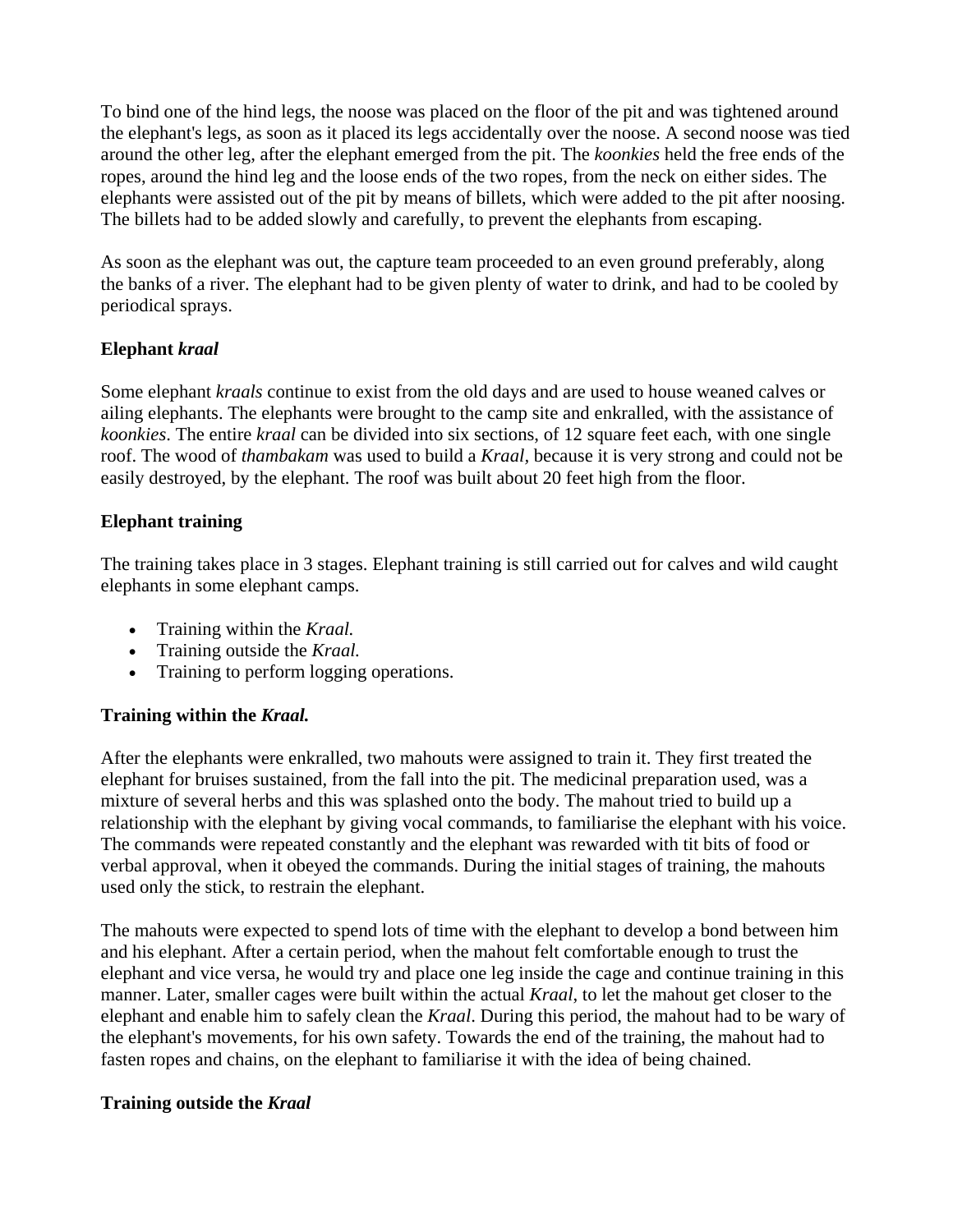With the help of koonkies, the elephants were taken out of the *Kraal* and walked to the river, to be familiarised with scrub baths. This was carried out every morning for two weeks, until the elephant was accustomed to the new environment outside the *Kraal* and also to being bathed, by its mahouts. The walk to the river also familiarised the elephant, with the sounds and sights of civilisation. The mahout had to constantly reassure the elephant and help it get over its fears.

#### **Training to perform logging operations**

Training elephants to perform timber hauling operations is a complex job. There have to be at least two mahouts or trainers, during the training period, which may last for two years Training elephants to perform timber hauling operations is a complex job. There have to be at least two mahouts or trainers, during the training period, which may last for two years.

#### **Uses of elephants**

- 1. Elephants in the past, were used for battles and wars. With the invention and use of guns and canons, elephants ceased going for wars.
- 2. Elephants are used for various religions events in India. In Kerala they are an important part of the temple activities like *ezhunnallippu*.
- 3. Elephants are used in logging operations. In the forest types of Asia, where the land is uneven and sometimes very steep, elephants are very useful to carry out logging.

#### Return to top of page

## **ELEPHANT CAPTURING IN NORTH-EASTERN INDIA**

#### **Parbati Baruah**

**1.** Elephants are captured in Assam and the other North-Eastern states either by "KHEDDA" or "MELA SHIKAR".

## **2. KHEDDA OR GARH-SHIKAR**

There are two variations of Khedda as practised in Assam, viz., the Pung Garh and the Dandi Garh.

## **2.1 Pung Garh**

"Pung", in local dialect, refers to a natural source of salt used by wild animals. In this method, a big enclosure (called stockade) of stout wooden poles is erected at a convenient place near a natural salt-lick , but away from the path taken by the elephants to reach the saltlick. The stockade is suitably camouflaged from inside as well as outside. The approach to the stockade is shaped like a funnel (called "Rangi" in local dialect) by suitably dressing the nearby forests and by using wooden posts and brushwood if so needed. Persons atop watch towers keep watch over the movement of elephant herds to the saltlick. As soon as a herd starts its return journey from the salt lick, it is obstructed on the way and driven carefully by shikaris and "beaters" towards the "rangi" using crackers and other noise-making instruments. As soon as the herd enters the stockade, its gate is slammed shut , using a trapping mechanism. A wide trench runs inside the stockade along the wall to dissuade the elephants from using their full might to break through the stockade. Help of koonki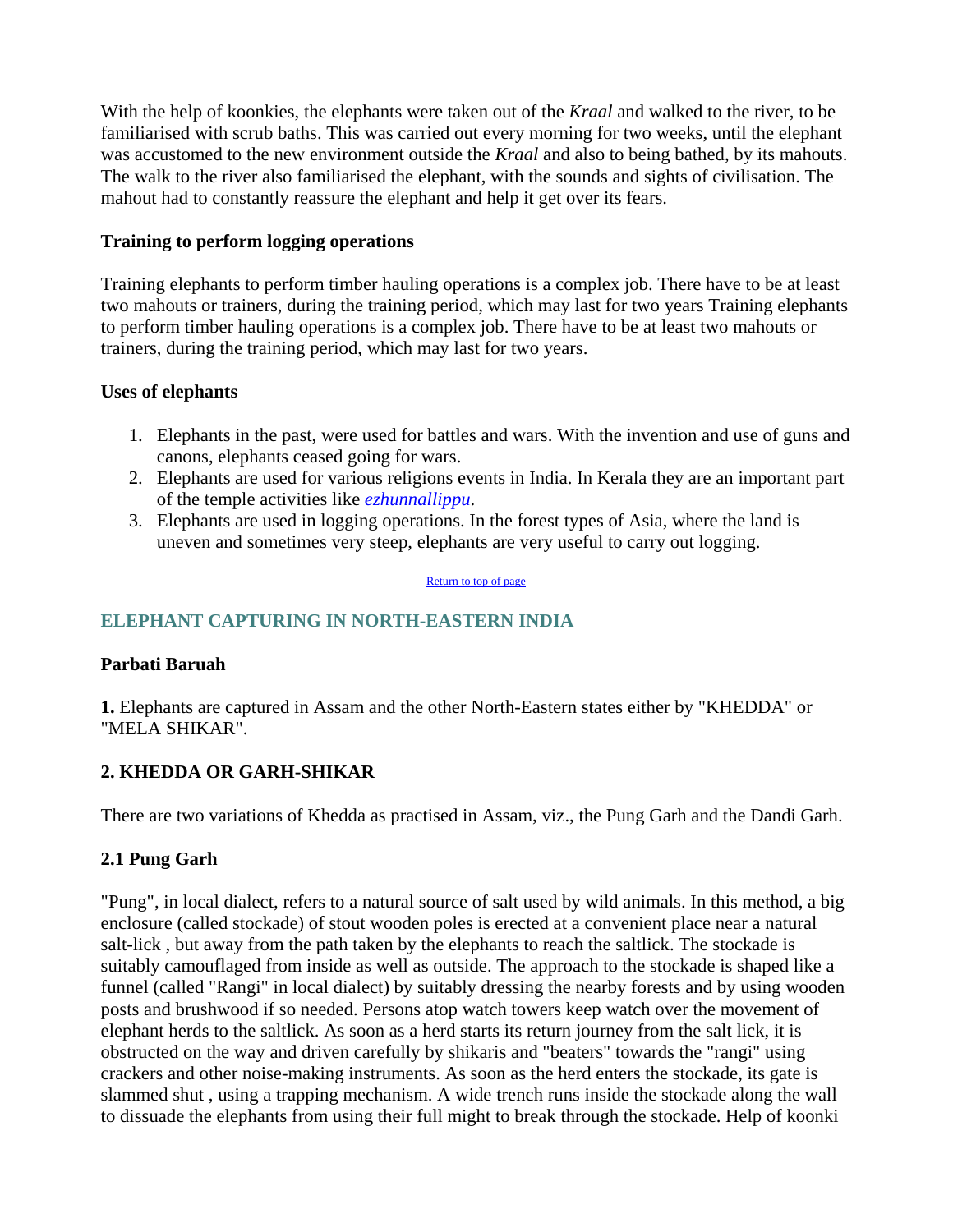elephants is taken to noose and bring out the wild elephants selected for domestication. Usually big and old elephants, pregnant elephants or those with suckling calves and elephants below 4 feet of height are permitted to escape.

## **2.2 Dandi Garh**

In local parlance,"Dandi" refers to the migratory path of elephant herds. In this method, a stockade is made at a convenient place on the migratory route of the elephants just before their seasonal movement starts. A herd is located when still at some distance from the stockade and then driven vigorously from behind till it runs into the stockade and gets trapped.

## **3. MELA SHIKAR**

In local parlance,"mela shikar" refers to hunting in the open i.e.,capturing of elephants in the forests without erecting a stockade. Essentially the method involves the chase of wild elephants by using trained elephants (koonkies) and noosing them when the opportunity arises. In fact, mela shikar is much more popular in N.E.India than the khedda. A variation of mela shikar is known as the "Gazali Shikar". Gazali refers to the young shoots of grasses that sprout up during pre-monsoon showers in May-June. Elephants are very fond of gazali and are attracted towards grassy patches wherever they are and provide a good opportunity to the mela shikaris.

## **3.1 Preparation For Mela Shikar**

**3.1.1** Mela shikar is usually practised in winters (October to March) with the exception of Gazali shikar which, as stated above, is carried out in May-June. Mela shikar is not done during the monsoon due to practical difficulties. The preparations for mela shikar, however, start much in advance.

**3.1.2** A standard team for mela shikar consists of a koonki elephant, a phandi (an expert on noosing a wild elephant), a mahout and a kamla (i.e. a grass-cutter). Considering the uneven terrain and dense forests in N.E.India, comparatively smaller (7.5 feet to 8 feet in height) and swift moving elephants are preferred as koonkies. Cow elephants and Makhnas (tuskless elephants) are preferred to the tuskers. Koonkie elephants are specially trained to chase the wild elephants, help in noosing them and drag them to the depot. They are particularly trained to follow "foot commands" from their mahouts and to move silently during the entire capturing operation. The phandi and the mahout must have a complete understanding with each other as well as with the koonkie under their command. It is the duty of the kamla to look after the feeding and other requirements of the koonkie back at the camp.

**3.1.3** Number of mela shikar teams is selected depending upon the number of wild elephants proposed to be captured -- usually one team of shikaris can take care of only two or three wild elephants during the season. Some big koonkies including tuskers are also required for handling the captured elephants at the depots and for imparting training to them.

**3.1.4** In N.E. India jute ropes are used for elephant capturing as these cause minor and easily curable injuries to the elephants. Before the actual operation, ropes of different thickness, lengths and knots are prepared and kept in readiness.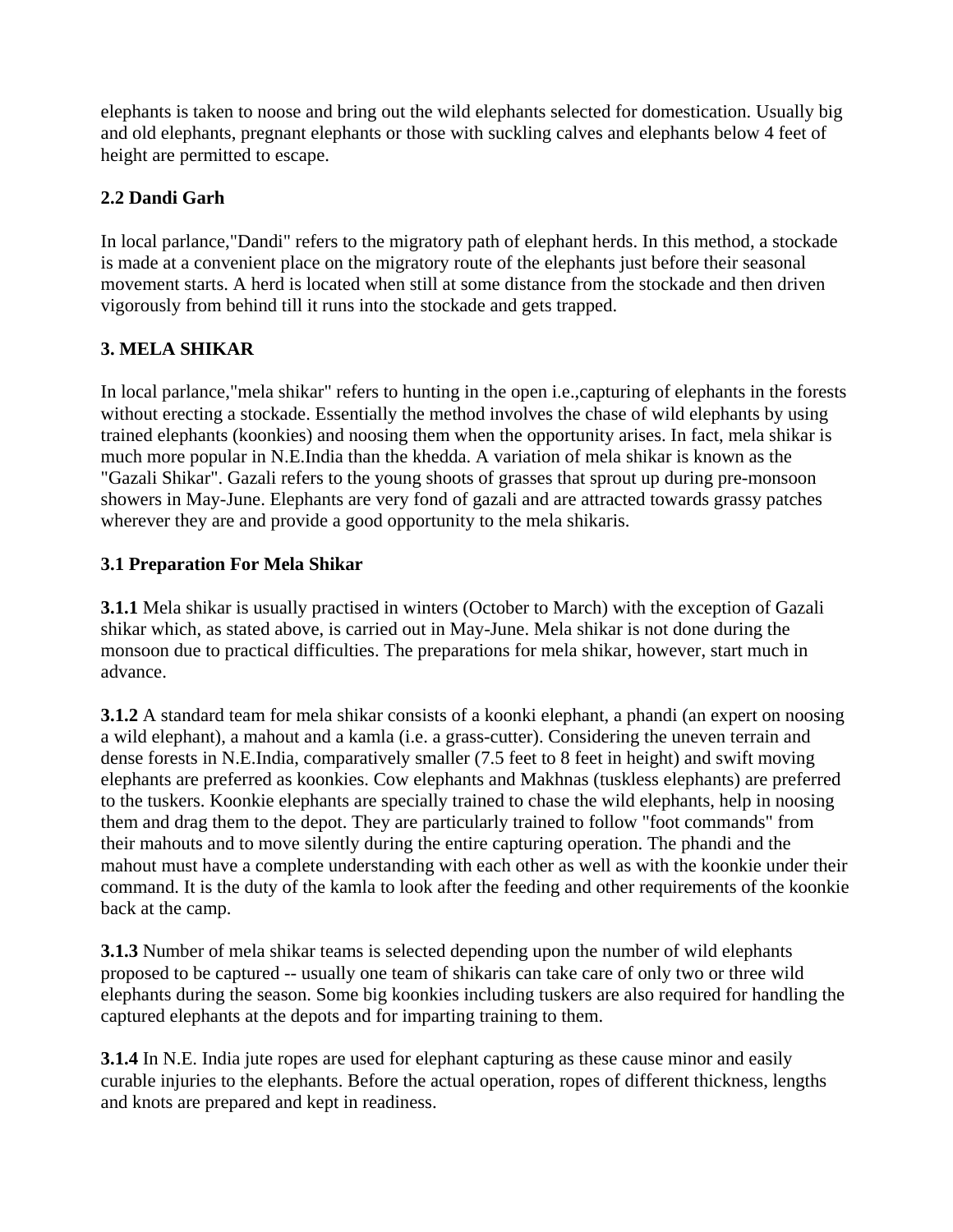## **3.2 Operation**

**3.2.1** As soon as an elephant herd is located, it is given a chase by two or more koonkies. The objective is to wear out the elephants or to force them towards a hilly region or a big river or any other area where their movements are restricted. A target elephant (usually in the height range of 5.5 feet to 7.5 feet) is selected and attempts are made to isolate the same from the herd. Once the target elephant is isolated, the phandi throws the "phand" (noose) over the neck of the elephant and tries to restrain it with the help of the koonkie.

**3.2.2** During the entire operation, the phandi occupies the front seat on the elephant and the mahout controls the koonkie from its back. He also keeps watch on the other wild elephants when the phandi is busy with his quarry.

**3.2.3** The captured elephant is then dragged to the training depot with the help of one or two koonkies. The captured elephant is treated for injuries, if any. It is handed over to the training koonkies. To begin with, two koonkies are needed to handle the wild elephant but after 8-10 days of training, just one koonkie is sufficient. The wild elephant remains at the depot for 3-4 weeks during which period, it is familiarised with human touch and voice through different rituals involving caressing and a recital of folk songs. It is also taught to follow the following four commands, viz., Dhaat (i.e. stand still ), Agait (I. e. walk forward), Pichhu (i.e. walk backward) and Cheyi (i.e. turn left or right). The wild elephant can now be handled without the help of koonkies and it is sent to the regular elephant camp where further training is imparted.

## **4. Comparison of Mela Shikar with Khedda**

As stated earlier, mela shikar is more popular in the N. E. India than the khedda. Khedda involves very large expenditure and can be organised only near a saltlick or a known migratory path. Success rate of khedda is very low as compared to mela shikar. Mela Shikar is relatively cheaper and offers much more liberty regarding the area of operation, but it is not suitable for capturing elephants of big size (say, of the height above 7.5 feet ). Mela Shikar involves considerable risk for the phandi and the koonkie and cases of their getting injured or even killed are not uncommon. There is also a chance of the captured wild elephant getting suffocated if the knot of the noose is not correct. All said and done, mela shikar has become an art and a tradition with the people of N.E.India.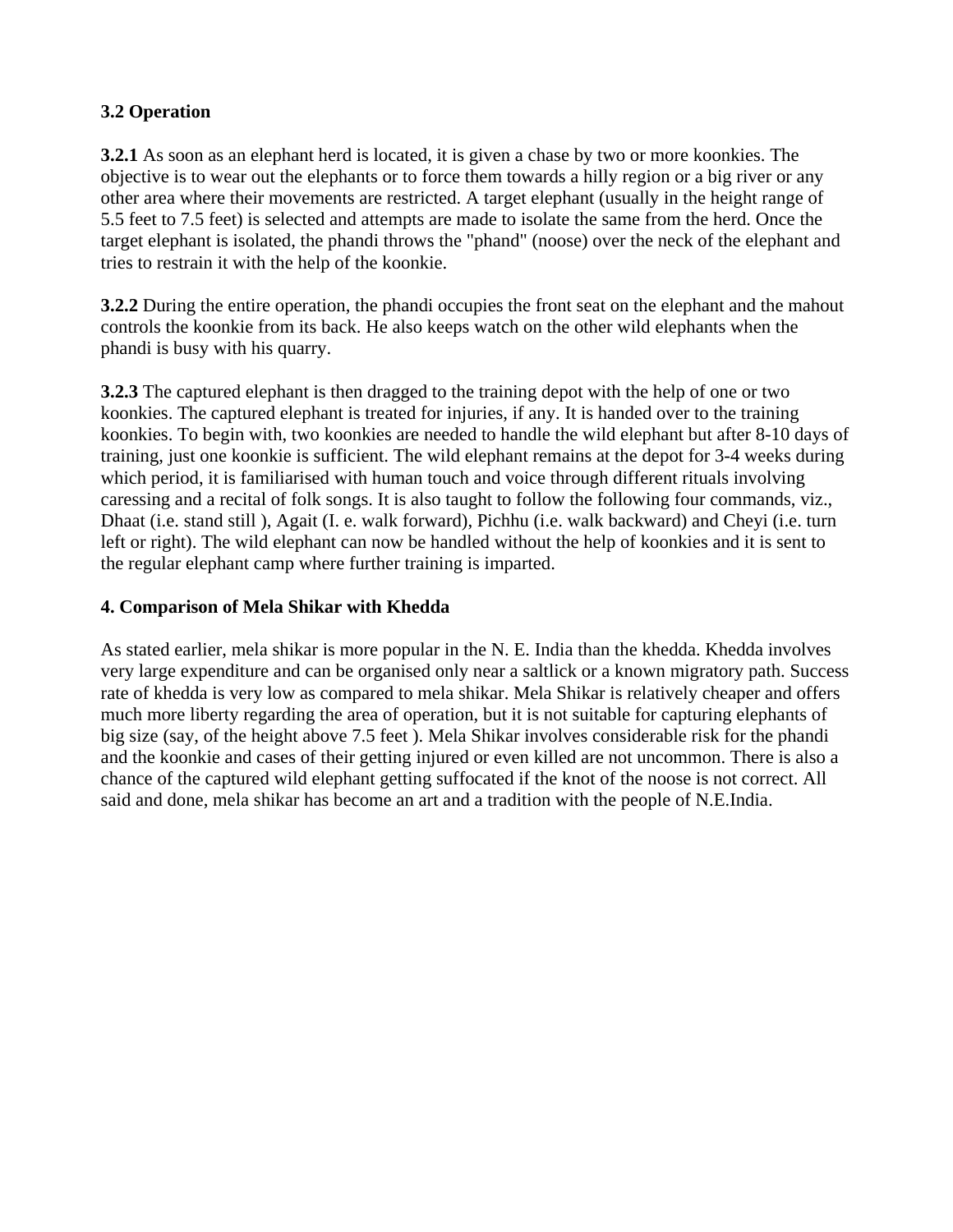# **SECTION VII**

#### **MISCELLANEOUS FACTS**

**Elephant Trade in India Purchasing Elephants - Tricks of the Trade Auspicious and Inauspicious Signs The Image and Profession of Mahouts in North-eastern India Evolution of Elephants - The Mythological Story**

#### **ELEPHANT TRADE IN INDIA**

#### **Dr. Jacob V. Cheeran**

The significance of elephants as beasts of burden and a cultural symbol continues to last even today. Kerala, Tamil Nadu, Karnataka, Bihar, Uttar Pradesh, West Bengal and Assam are some of the states with largest collection of captive elephants, in India. Of these, Kerala is perhaps the only state which continues to buy elephants, on a large scale for cultural reasons. In Kerala there is a great demand for tuskers during festivals. In the absence of a state, breeding programme and due to the ban on elephant capture from wild, the local buyers buy elephants from neighbouring states of Karnataka, Tamilnadu or from North and North eastern India. The greatest market for captive elephants in India is at Sonepur, in the state of Bihar. Sonepur is a town on the banks of river Ganges. In connection with Buddh Purnima, or the full moon, a livestock fair is held every year at Sonepur. People from various parts of India gather here to trade in livestock. Elephant trading is also carried out during this time. Hundreds of elephants, from various parts of N. and N. Eastern India, collect at Sonepur, during the fair.

It requires lot of experience and intelligence to choose the right elephant, from the group. The buyer must choose an elephant suited to the nature of work to be performed. The temperament, period and duration of musth, body structure, age, and health are some factors to consider before purchase. Beauty or external appearance is the priority, for some buyers. In Kerala, elephants with certain external features such as long trunk, large ears, prominent twin domes etc are considered attractive. Most elephants from N. India do not have those characters and are hence branded as unattarctive. Thus the general opinion among Keralites is that elephants from N. India are unattractive. The author is of the opinion that, beauty is a subjective issue and '...lies in the eye of the beholder '.

#### **PURCHASING ELEPHANTS - TRICKS OF THE TRADE**

#### **Dr. V. Krishnamurthy**

Most elephants appearing at Sonepur, are ridden with physical defects or illness. These elephants would normally fetch low prices, so the owner or broker tries to hide these defects from prospective buyers. The elephant trade is a very tricky buisness and one can be easily deceived, by clever traders. Discussed below are a few tips to buying a good elephant and making a reasonable bargain.

#### **I. Health and body condition :**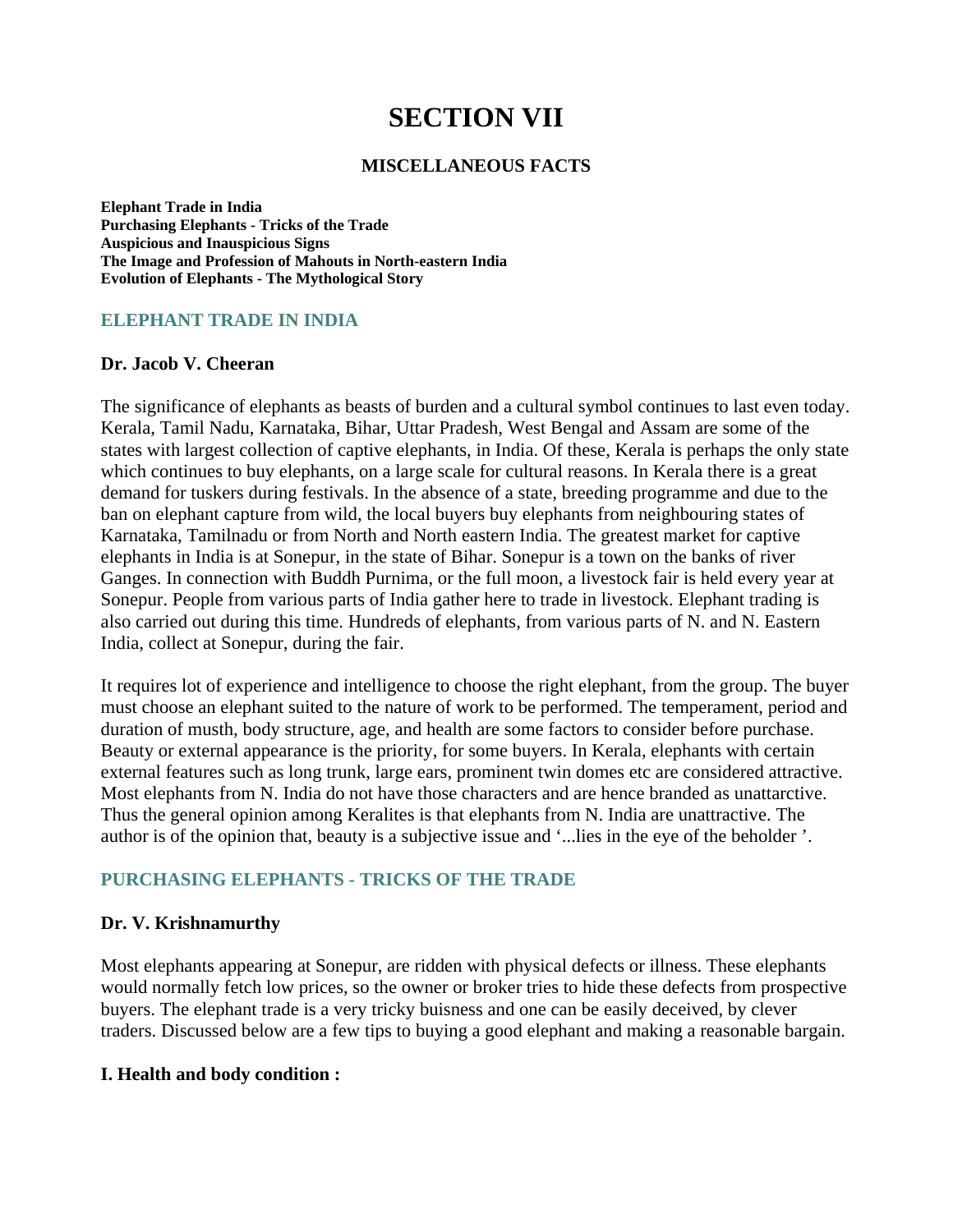- 1. **Vision:** In order to ensure that an elephant has proper vision, it must be approached from both sides ( left and right). Elephants that are blind or with poor vision, are usually more sensitive to their sorroundings. An elephant that is blind on its left eye will be very conscious of movements happening on the left side. It may react violently if approached from the left side. Eyes must be clear without patches. They should be dark brown or honey coloured.
- 2. **General appearnce:** A healthy elephant constantly fans its ears, swishes its tail and trunk and shifts its weight from one feet to another. On the contrary, if an elephant remains motionless, it is an indication of some physical disorder.
- 3. **Fodder and water consumption:** Healthy elephants feed continuously throughout the day. A lack of appetite is an indication of internal disorder.
- 4. **Composition of excreta:** Dung and urine should be clear. The dung should be of the right consistency and expelled at regular intervals.
- 5. **Motility of limbs:** Elephants must be checked for lameness. They must be made to walk forwards, backwards, take right and left turns to check motility of legs. They should also be made to lie down and sit up. If the elephant makes more than two or three swings of its legs and also groans while trying to sit up, it is an indicator of disability and pain. Forelimbs may appear curved inwards, due to abuse by mahouts.
- 6. **Tusks:** Tusks may be infected. False tusks are fixed during the trade, in order to deceive the buyer. Tusk can be inspected for pus or infection by inserting a finger into the region around the tusk. Infected tuks also produce an odour.

## **II. Temperament**

7. The temperament of an important factor irerespective of the nature of work it is suited for. The buyer must observe the elephant, from a distance, in the presence and absence of its mahout. He could also consult experienced people for a second opinion. There is also a practise of drugging elephants with a violent temperament. Thus the elephant may appear docile during inspection.

## **III. Other factors:**

- 8. The elephant must also allow its mahout to mount via the front and hind legs. Some elephants may not allow poeple to ride on its back. The elephant must also follow the foot commands of the rider. Elephants display stereotypic movements on chains, such as weaving of head, rocking back and forth, swinging one feet around, etc, must be avoided. If these actions continue even on being unchained, the elephant should be avoided.
- 9. An elephant with 17 nails is considered inauspicious. Traders sometimes place an artificial nail made of sea shell to cheat the buyer.
- 10. Dark pigmentation on the tongue and the palatte are considered inauspicious.

## **IV. Purchasing timber elephants:**The following are the desired qualities for a timber elephant.

- 11. Neck must be short. Such animals are called pig necked, in local parlance.
- 12. Animal must not be tall and lanky. Limbs must not be long.
- 13. Animal must appear strong and fleshy with feet place firmly on ground.
- 14. Knee must be broad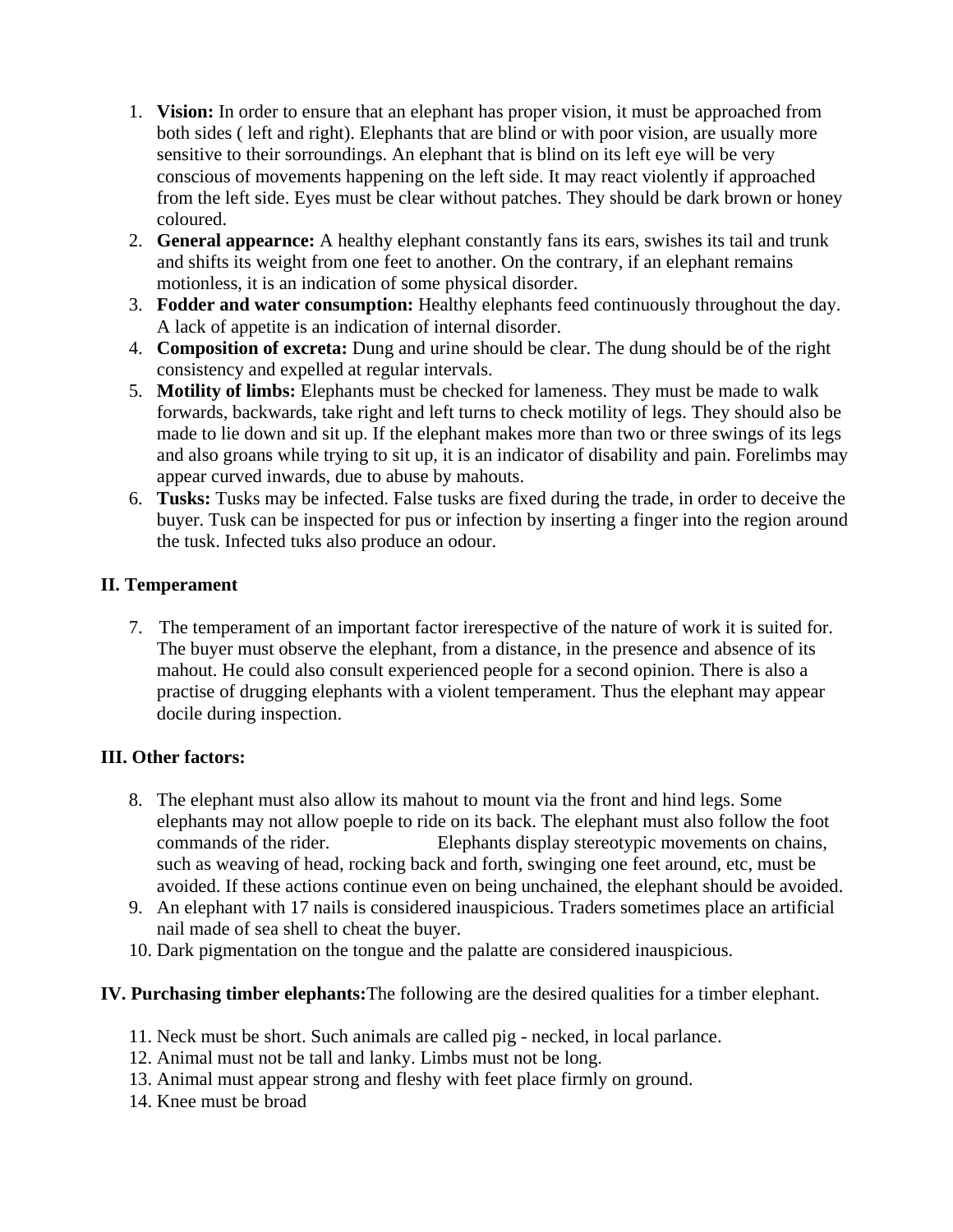- 15. The callouses from work or laying down must not be prominent.
- 16. Spinal ridge must not be visisble.
- 17. Tail must be broad, long and fleshy
- 18. Temporal region must be convex without depressions
- 19. Bones on the briskette (chest) must not be visisble.
- 20. Tongue must be pinkish in colour.
- 21. Skin must be elastic with several wrinkles.

## **AUSPICIOUS AND INAUSPICIOUS SIGNS**

## **Dr. K.C.Panicker**

In Kerala, as in other states, the presence or absence of certain physical characters determine the quality of an elephant ie its temperament and disposition. Based on these traits, it is also judged if the elephant is auspicious enough to be owned or purchased. Listed below are a few of them

- A dignified look with a raised head and low back.
- The fore and the hind feet should be placed straight and firm on the ground. The legs must be straight without deformity.
- The twin domes on the head (*thalakunni*), should be big, raised and evenly separated. They must not be close to each other
- The forehead bump (*vayukumbham*) must be broad and projecting forwards.
- The portion on the face, between the eyes and the tusk (*cheela*) must be compact. This portion must be long and broad. In cow-elephants this region is less pronounced.
- The eyes must appear clear, with the colour of honey and should be moist. The pupils must be dilated. Red eyes in elephants indicate an aggressive and angry temperament. This is also observed during musth. Eyes may turn red due to injuries. One must be wary of elephants that have a fixed gaze.
- The ears must be large. While being fanned, they must strike with a loud flapping sound, in the front. Small ears are not desirable in elephants.
- The tusks are decisive in judging an elephant 's appeal. They may be formed in several ways such as, converging in the front, diverging, or curved upwards, etc. The ideal is that, the tusks should grow downwards, rise up, and then be evenly separated. The colour must be that of butter or sandalwood.
- The trunk should be fleshy, broad , long and trailing on the ground. The tip of the trunk *(thunikkai*), must be long, triangular and strong. Injuries to the trunk, especially the *thunikkai* may disfigure the elephant.
- The temporal region, *(kannakuzhi)*, must be swollen and fleshy. If this region appears depressed due to loss of fat or flesh, it can be assumed that the elephant is tired or weak.
- The back must slope downwards. The bones of the back must be pronounced and the area where the mahout sits (*irikkasthanam*), must be broad and fleshy ; otherwise it will not be a comfortable ride. This seat of the mahout, is above the forelegs or the scapular bone.
- The body must be long and the stomach must always be full and big.
- The tail must be long and end broadly into a fleshy region (*vaal kudam*). There should be ample hair on the tail. The tail must be long enough to touch the ankle, but not too long to trail on the ground, and should be devoid of twists or turns.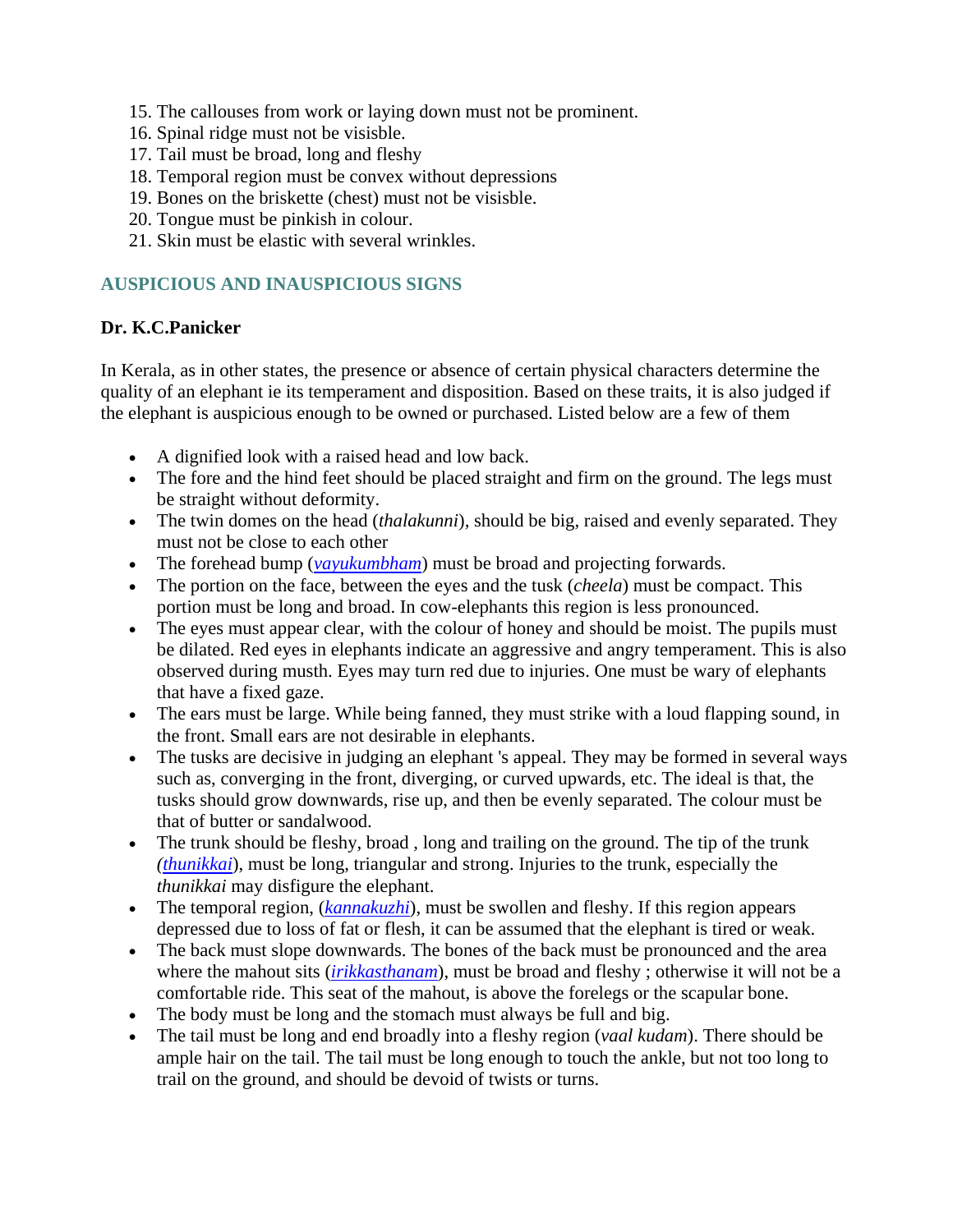- Elephant usually have 18 nails; five each on the forelegs and four each on the hind legs. Rarely some have 20 nails, which is considered very auspicious. Indian mythology claims that Airavat, the elephant of Lord Indra, possessed 20 nails. Elephants that posses 16 nails are considered inauspicious for individuals to own, but institutions like temples could keep them. The nails must be clear and smooth without cracks and must appear pronounced like the shell of a tortoise. Elephants used for labour and physical activity may have broken nails.
- The skin must be jet black in colour ( like black teak or a group of rocks). In *Malayalam* elephants are called *kariveeran*, meaning the 'black hero'. The skin must be resilient. Lack of resilience is an indication of dehydration.
- When multiple hairs arise from a single root, it is considered an indicator of long life, and is a good sign. These occur usually below the eye or between the eye and the trunk, or on the sides of their chin.
- If the insides of the mouth or the upper surface of the tongue is black, the elephant's character is considered unpredictable.
- It is inauspicious to have black markings on the penis.
- The elephant makes a gurgling sound, from the throat, on seeing its favourite mahout or owner. Similarly it may excrete dung or urinate, to express its happiness. All these are considered as good signs. If the elephant remains motionless (without fanning its ears), when approached, then one must be wary of it.

## **THE IMAGE AND THE PROFESSION OF MAHOUTS IN THE NORTH EASTERN INDIA**

## **Parbati Baruah**

- 1. Usually the mahouts in the N.E. India come from among the tribals and the so called "low castes". But the Muslims and the upper caste Hindu mahouts are also not uncommon. Until recently, there were many families in Assam which produced generations after generations of mahouts.
- 2. Elephants have been domesticated in the N.E. India since time immemorial and both the elephant and the mahout have become a part of the folklore and the folksongs. Stories of brave and expert *phandis* (noosers) and mahouts are passed on from generation to generation. In the rural Assam mahouts are looked upon with awe and admiration and it is not unusual for village belles to fall in love with young mahouts. An average Assamese mahout is a jolly, good natured person an accompalished folk singer and is very much in demand in local functions and ceremonies. With his capacity to control such a big and powerful animal as elephant, mahouts are often associated with supernatural powers and invited to act as "faith healers" or "*Ojhas*". Some of them practise witchcraft. Many of the mahouts have made a name for their knowledge of medicinal herbs.
- 3. Grass cutters, mahouts and *phandis* form their own closely knit society having their own rules, regulations and code of discipline. They have their own informal "university" and their own system of "examination". A mahout becomes a "*phandi*" after passing a rigorous test conducted by other *phandis*. Only a few *phandis* can aspire to become "*Baro - Phandi*" which is equivalent to a master's degree in elephant management. *Phandis* and *Baro-Phandis* derive maximum respect in the society of mahauts and they are also held in esteem by the elephant owners and government officials. In the elephant catching operation in N.E. India, *phandis* and *Baro-Phandis* are the key persons and they are often known to dictate their own terms.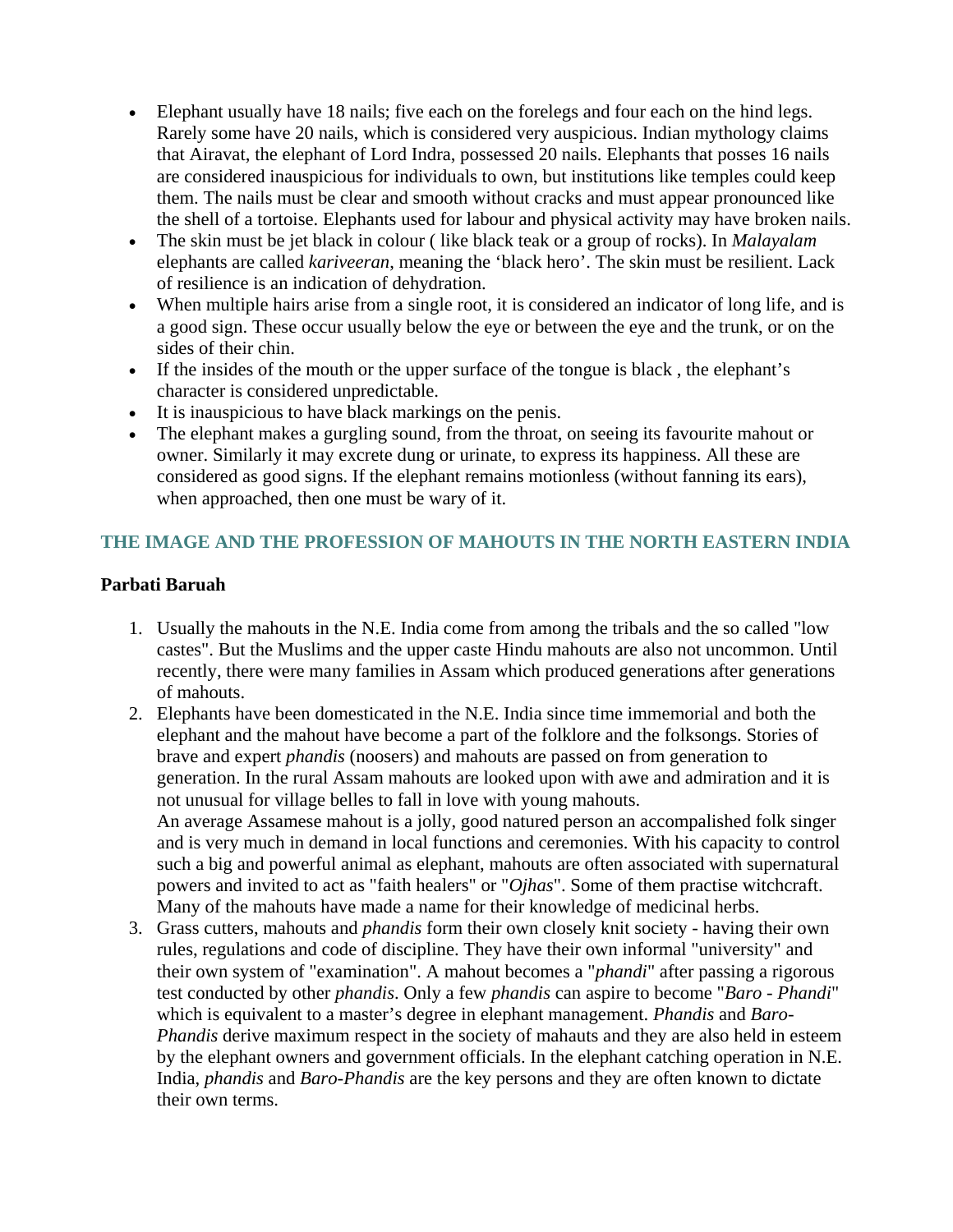4. Besides the Forest Department, there are hundreds of private persons owning elephants in the N.E. India. Given the typical terrain of N.E. India, elephants are going to stay as a means of transportation, logging, tourism and forest protection. As such, demand for good mahouts and *phandis* will always be there.

## **EVOLUTION OF ELEPHANTS - THE MYTHOLOGICAL STORY**

## **Dr. K.C. Panicker**

Elephants are worshipped and respected almost all over India, by the Hindus. Indian mythology contains several stories about them. There is one such story about their origin. *Lord Brahma*, created elephants with his divine powers of creation. At first, he rolled up some loose soil, into a sphere. He chanted some *Vedic mantras* and the mud ball acquired divinity. This divine sphere was consumed by Aditi, a *Devadasi* or celestial beauty *.* After a gestation period of 1000 years, Aditi delivered the sphere, and it split immediately into 2 halves. Brahma took the two halves and transformed it into elephants. The male was named Airavat and the female, Abramu. Both these elephants had white skin, 4 tusks and a pair of wings. It is believed that these two are procreators of all elephants that are living. These divine elephants were very strong. The Gods in heaven, thought it would be good to have a few more to protect them against demons. Lord Brahma therefore created 7 more pairs of elephants. These seven pairs of elephants along with Airavat and Abramu were posted at the 8 entrances to heaven as guards. They were collectively called as *Ashtadikpalakas*, meaning 8 divine guards. The *Ashtadikpalakas* were,

| <b>Males</b> | <b>Females</b> |
|--------------|----------------|
| Pundareekan  | Kapila         |
| Pushpadantan | Tamarakarni    |
| Vamanan      | Angana         |
| Supradeekan  | Anupama        |
| Anjanan      | Anjanavati     |
| Sarvabhowman | Subradanti     |
| Kumudan      | Penkala        |
| Airavatam    | Abramu         |

The elephants became arrogant with their newly acquired status and powers. They misused their powers to annoy and disturb *rishis* (saints) who were meditating. The outraged rishis cursed the elephants which deprived them of their wings and one pair of tusks. One of the *rishis* also banished the elephants from heaven and ordered them to live on earth there after. Before leaving heaven, the elephants requested Lord Indra, (king of heaven), to arrange for a physician , who would treat and take care of them on earth. In response to the request, Brahma, created an *Apsara* or celestial beauty named Gunavati. Gunavati was very proud of her looks and this displeased Indra. He turned her into a cow elephant and banished her from heaven to earth. Gunavati was however granted that she would be redeemed of her curse, if she consumed the semen of Samagayana *rishi*. She also had to produce his child before she could return to heaven.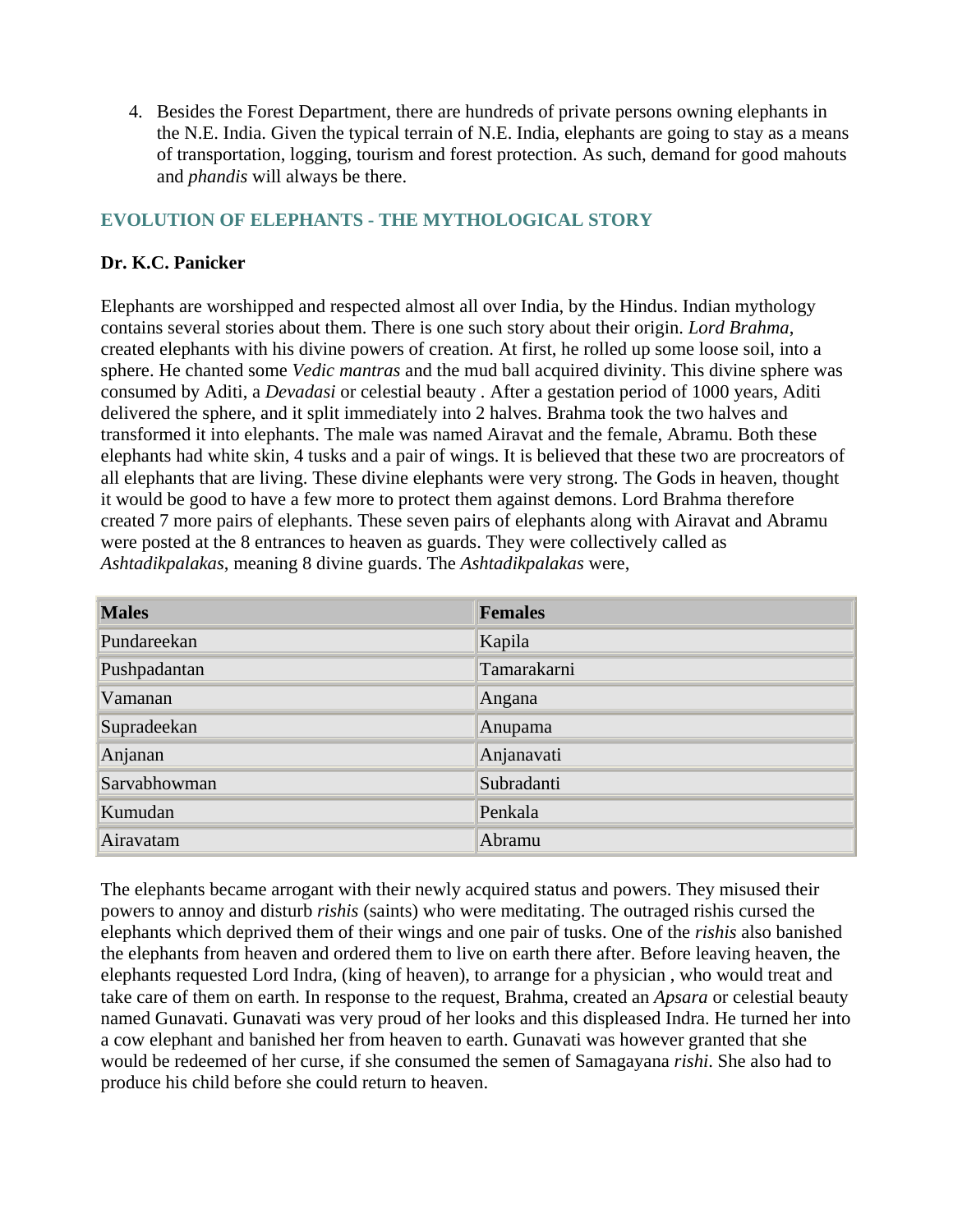Gunavati thus lived on earth, near Samagayana *rishi's ashram* (camp), as a cow elephant. One day by luck and accident she was able to consume the *rishi's* semen and became impregnated with his child. A child (boy) was born to her, after 1000 years of gestation. She abandoned the boy in the jungle, and left for heaven. The boy was adopted by the elephants and was named Palakapya. Palakapya grew up among elephants and as he grew older, also became their caretaker and physician.

As years went by, the elephant population continued to grow in the jungle. They began to encroach the nearby villages and terrify the human inhabitants. King Romapada, of the kingdom of Champa, was distressed by the misery of his subjects. He ordered the capture of all the elephants around the jungle. Palakapya was upset by this incident and he asked the king to release his elephants. He also assured the king that they would not cause any more trouble to people. The king was impressed with Palakapya's love for elephants and released the elephants immediately. Palakapya returned with the elephants to the jungle. He then wrote the *Sanskrit* text, *Hastayayurveda*.

This text discusses the various elephant diseases and *Ayurvedic* treatments to cure them. It is believed that Palakapya, wrote the book himself, based on his experiences with treating elephants during his life. The book is in *Sanskrit,* and is not easily understood by lay men. A few *Sanskrit* and *Ayurveda* scholars are attempting to translate the book into *Malayalam* and later into English.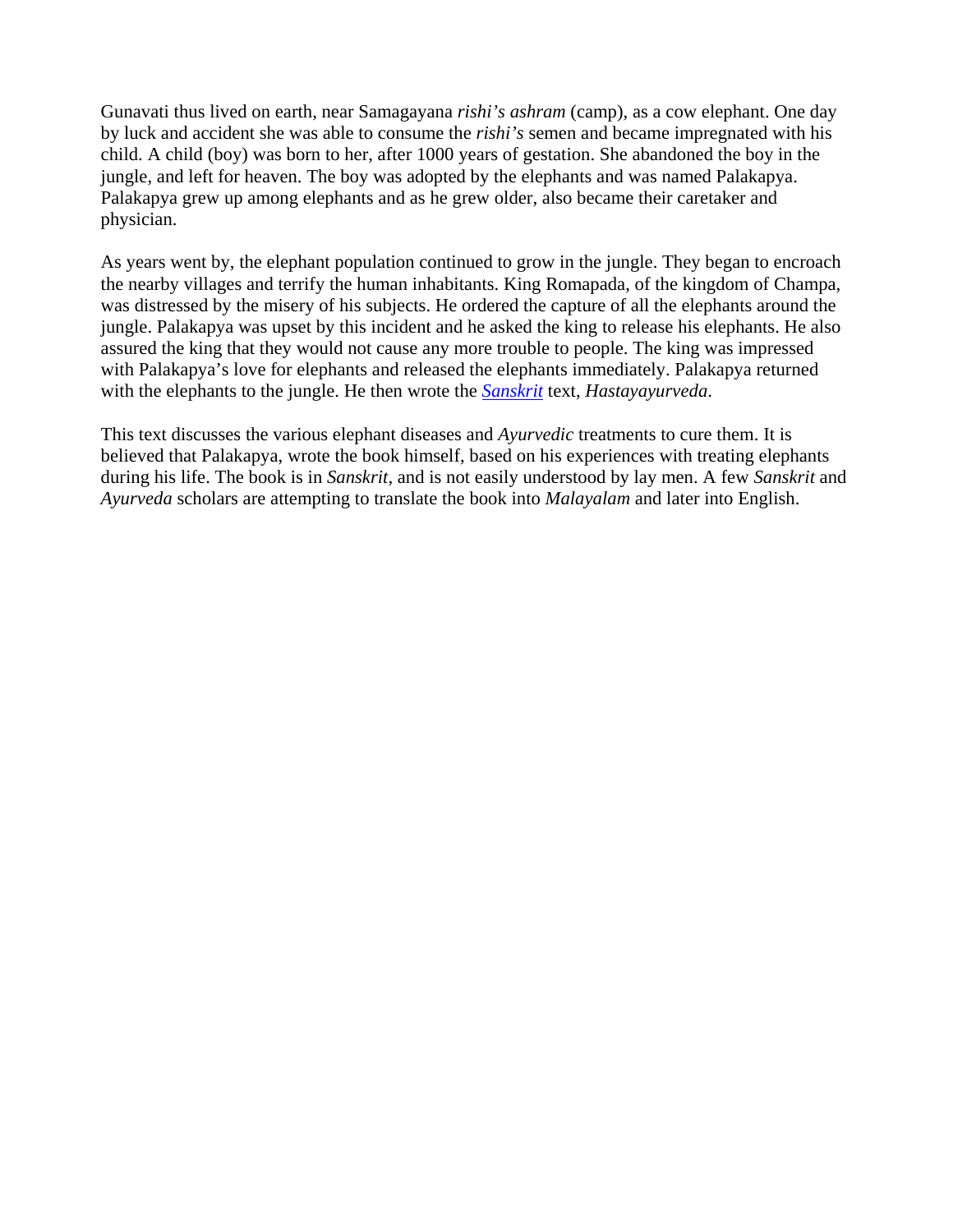# **AUTHORS**

| <b>Name</b>                             | <b>Contact Details</b>                        |
|-----------------------------------------|-----------------------------------------------|
| Shri. S.S. Bist, I.F. S. (Indian Forest | Conservator of Forests,                       |
| Services)                               | Hill circle, Shanker villa                    |
|                                         | Ladenla Road, Darjeeling                      |
|                                         | Pin code 734101                               |
|                                         | West Bengal                                   |
| Dr. Girinadhan Nair                     | Retd. Forest Veterinary Officer               |
|                                         | Kerala Forest Department                      |
|                                         | Mankombu House                                |
|                                         | Kottayam, Kerala, India.                      |
| Dr. Jacob V. Cheeran                    | Prof. Dept of Pharmacology                    |
|                                         | College of Veterinary and Animal Sciences,    |
|                                         | Mannuthy, Trichur, Kerala, India              |
| <b>Shri Krishnan Kutti Nayar</b>        | Retd. Mahout, Guruvayur Dewaswom (Temple)     |
|                                         | c/o Punnathur Kota, Guruvayur, Trichur Dist,  |
|                                         | Kerala, India.                                |
| Dr. V. Krishnamurthy                    | Retd. Forest Veterinary Officer               |
|                                         | Flat 'J' Abhirami, 14/2D,                     |
|                                         | Bharathiar IInd street extension,             |
|                                         | Pazhavanthangal                               |
|                                         | Madras - 600114                               |
| A. Maheshwaran Namboothiri Pad          | Elephant Physician (Ayurvedic)                |
|                                         | Avanapparambu Mana, Kumbalangad               |
|                                         | Wadakkanchery, Palaghat Dist                  |
|                                         | Kerala, India                                 |
| Dr. Mohan Das                           | Former, Forest Veterinary Officer             |
|                                         | Kerala Forest Department,                     |
|                                         | C/O Forest Range Office, Konni                |
|                                         | Pathanamthitta Dist,                          |
|                                         | Kerala, India                                 |
| Dr. K.C. Panicker                       | Retd. Prof. Dept. of Parasitology             |
|                                         | College of Veterinary and Animal Sciences     |
|                                         | Mannuthy, Trichur, Kerala, India              |
| Shri M. T. Paili                        | Senior Mahout,                                |
|                                         | C/O, Kodanadu Elephant training centre        |
|                                         | Malayatoor Division, Kerala Forest Department |
|                                         | Kodanadu, Ernakulam Dist, Kerala, India       |
| Ms. Parbati Baruah                      | Elephant expert and mahout                    |
|                                         | C/O Sri. S.S. Bist                            |
|                                         | Hill circle, Shanker villa                    |
|                                         | Ladenla Road, Darjeeling                      |
|                                         | West Bengal                                   |
| Shri A.K. Ponnappan                     | <b>Senior Mahout</b>                          |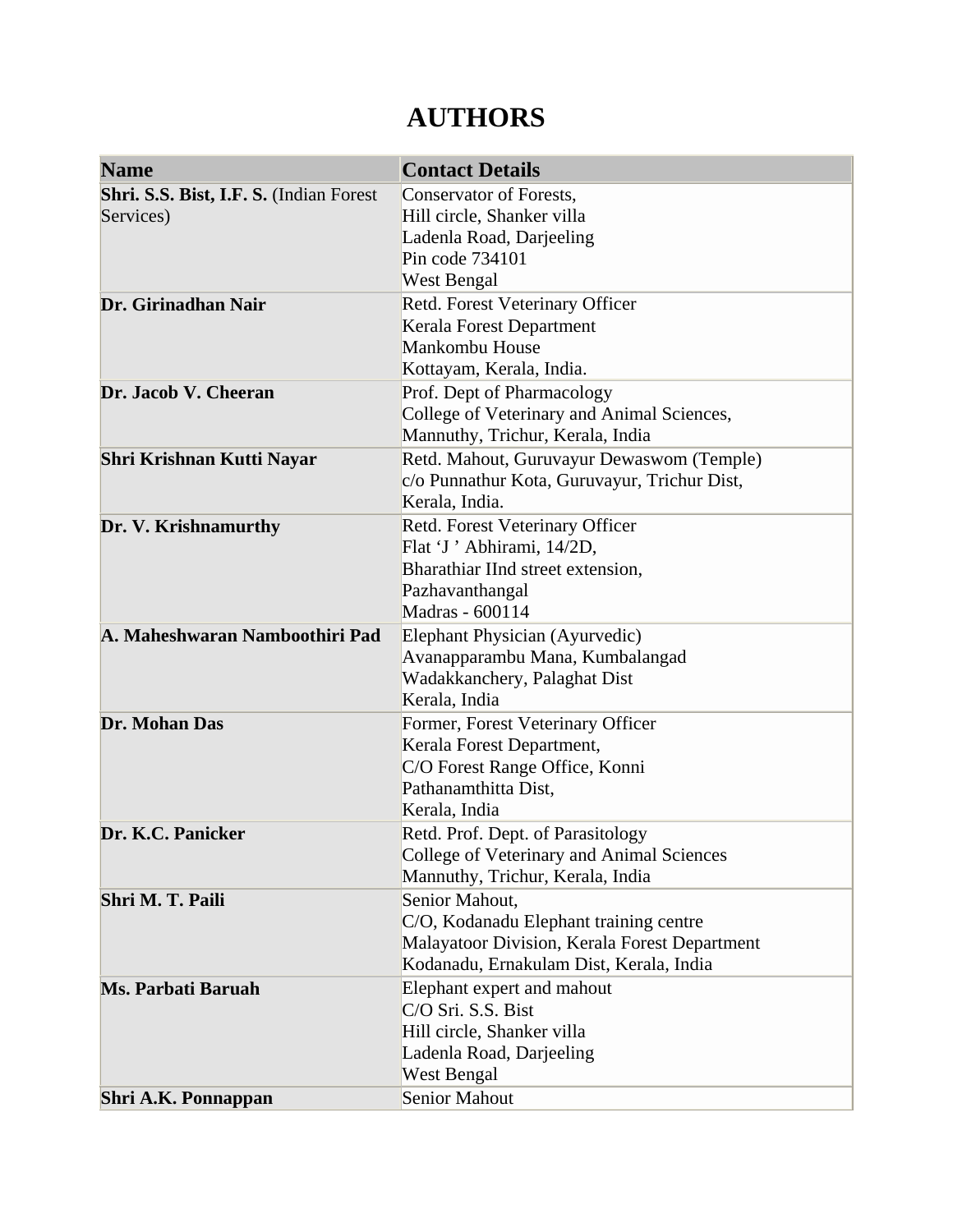|                                    | C/O, Kodanadu Elephant Training centre               |  |
|------------------------------------|------------------------------------------------------|--|
|                                    | Malayatoor Division,                                 |  |
|                                    | Kerala Forest Department                             |  |
|                                    | Kodanadu, Ernakulam Dist,                            |  |
|                                    | Kerala, India                                        |  |
| (Late) Shri. Poomulli Neelakanthan | Elephant Lover, Physician and Owner                  |  |
| Namboodiri Pad                     | Poomulli Mana, Peringode,                            |  |
|                                    | Palakkad Dist, Kerala, India                         |  |
| Shri. E.V. Radhakrishnan           | Mahout,                                              |  |
|                                    | C/O, Kodanadu Elephant Training centre               |  |
|                                    | Malayatoor Division, Kerala Forest Department        |  |
|                                    | Kodanadu, Ernakulam Dist, Kerala, India              |  |
| Dr. K. Radhakrishna Kaimal         | Retd. Dean, Collge of Veterinary and Animal Sciences |  |
|                                    | Parayil House, Keerankulangara                       |  |
|                                    | Trichur - 5, Kerala, India                           |  |
| Dr. K. Mohammed Shafi              | Veterinarian, Pazhoor House                          |  |
|                                    | Chevoor Road, Peringavu P.O.                         |  |
|                                    | Trichur - 18, Kerala, India                          |  |
| Shri. M.I. Verghese                | <b>District Forest Officer</b>                       |  |
|                                    | Social Forestry, Kerala Forest Department            |  |
|                                    | Trichur, Kerala, India                               |  |